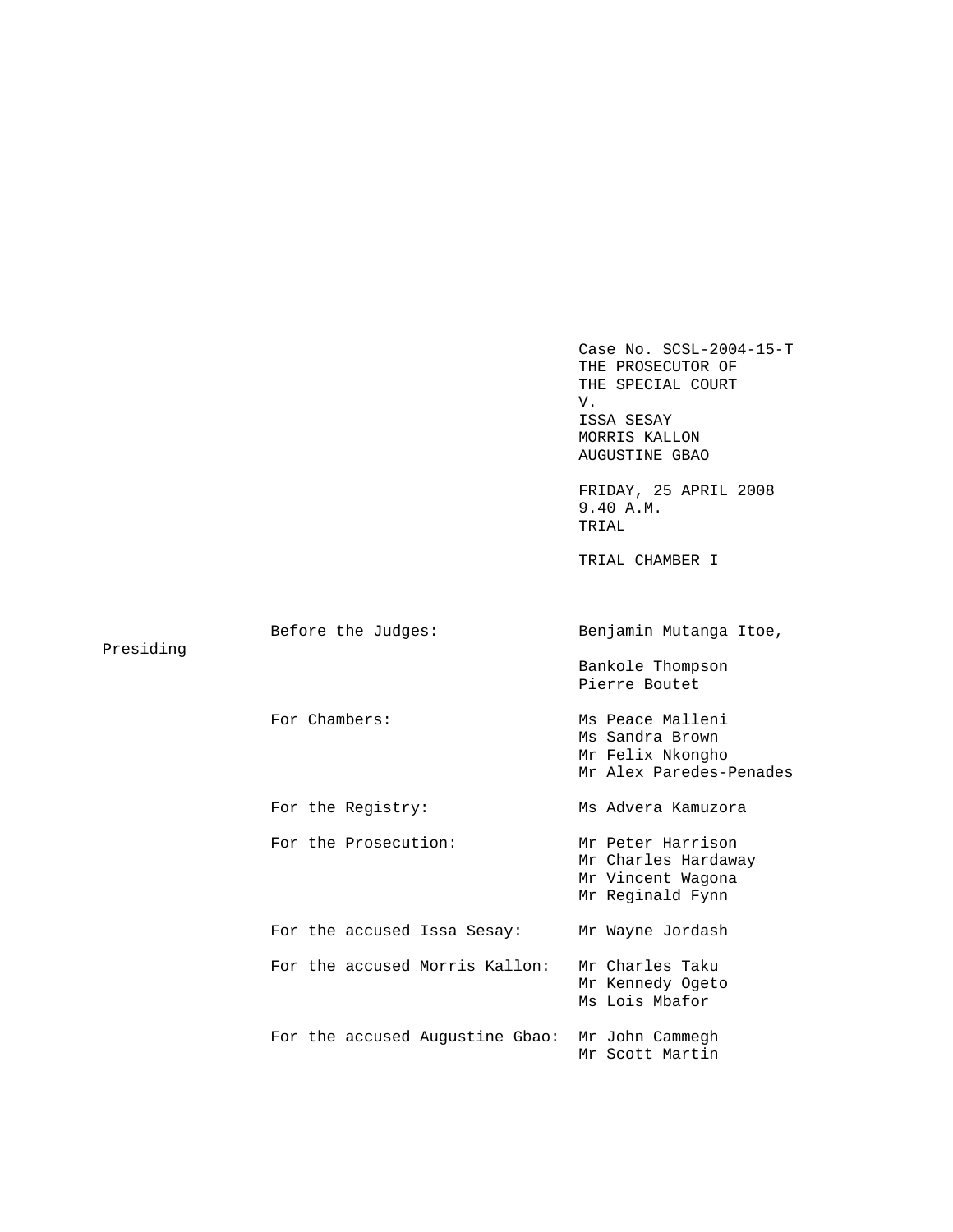|        | SESAY ET AL   |                |
|--------|---------------|----------------|
| Page 2 |               |                |
|        | 25 APRIL 2008 | CLOSED SESSION |

|               | $\mathbf{1}$ | $[RUF25APR08A-BP]$                                          |
|---------------|--------------|-------------------------------------------------------------|
|               | 2            | Friday, 25 April 2008                                       |
|               | 3            | [Closed session]                                            |
|               | 4            | [The accused present]                                       |
| 09:41:00      | 5            | [Upon commencing at 9.40 a.m.]                              |
|               | 6            | [The witness entered Court]                                 |
|               | 7            | WITNESS: DMK-039 [Continued]                                |
|               | 8            | [The witness answered through interpreter]                  |
|               | 9            | PRESIDING JUDGE: Good morning, learned counsel.<br>We're    |
| $09:50:58$ 10 |              | resuming our proceedings. Yes, madam witness, good morning. |
|               | 11           | THE WITNESS: Good morning, sir.                             |
|               | 12           | PRESIDING JUDGE: Mr Taku, we're in a closed session I       |
| please.       | 13           | suppose. Court Management, are we in a closed session,      |
|               | 14           | Can you verify that?                                        |
| $09:51:19$ 15 |              | MS KAMUZORA: We are in closed session, My Lords.            |
|               | 16           | PRESIDING JUDGE: Yes, Mr Taku.                              |
|               | 17           | MR TAKU: Your Honours, we wish very respectfully,           |
|               | 18           | Your Honours, to withdraw our application for a closed      |
| session.      |              |                                                             |
| said          | 19           | I approached the witness and after further explanations she |
| 09:51:51 20   |              | to the extent that she now understands that she can testify |
| and           | 21           | without the public looking -- seeing her face on the screen |
|               | 22           | she is prepared to go on, and I did explain to her that the |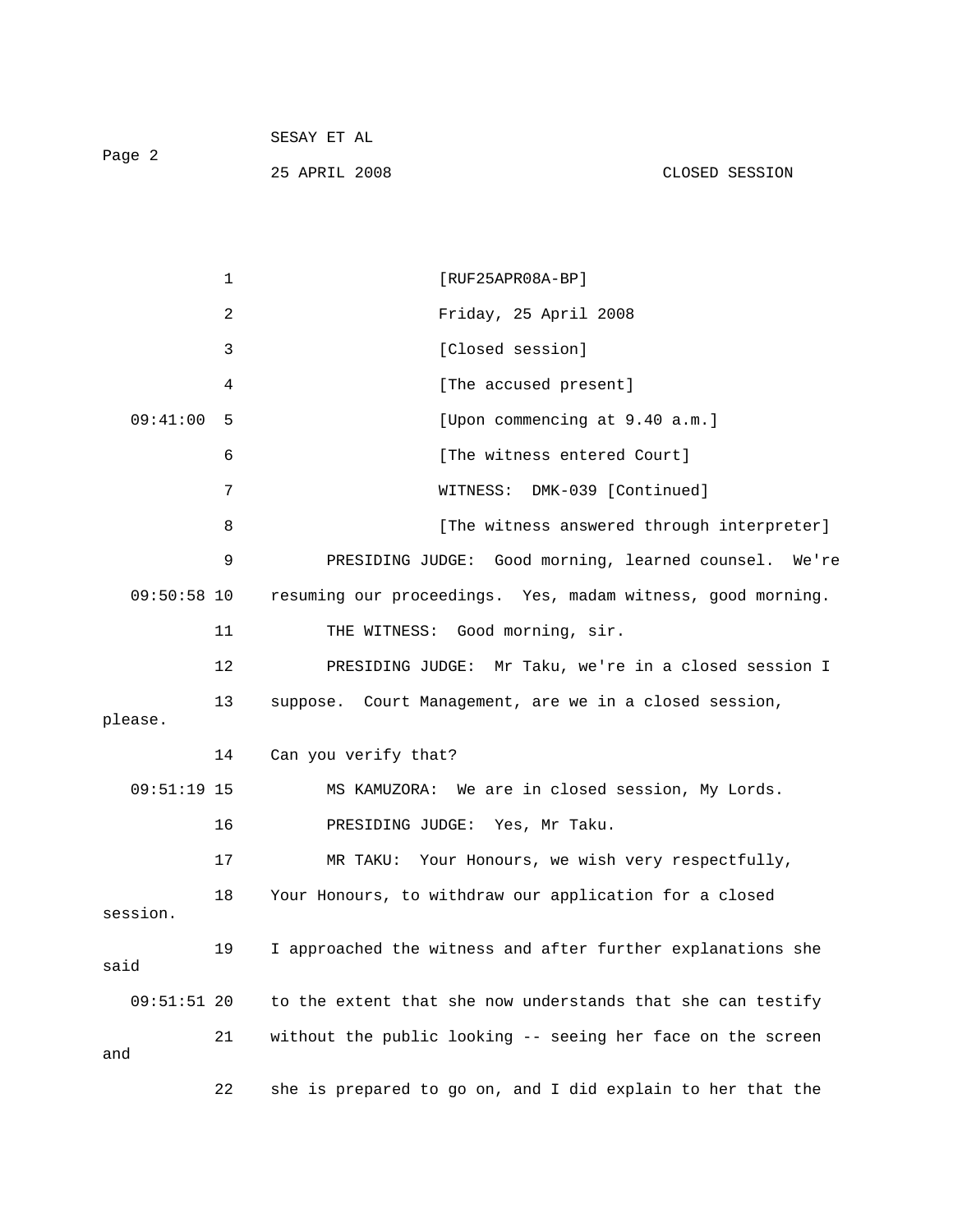23 information that could reveal her identity she could write the

24 information on a sheet of paper and it will be admitted in

 09:52:19 25 evidence and she understood and she said that I should make this

- 26 application, Your Honour.
- 27 PRESIDING JUDGE: Let's move to the open session then.
- 28 MR TAKU: Thank you, Your Honour.

29 PRESIDING JUDGE: Then you can tell us, you know, what

SCSL - TRIAL CHAMBER I

| Page 3 | SESAY ET AL   |                |
|--------|---------------|----------------|
|        | 25 APRIL 2008 | CLOSED SESSION |

 1 you've told us, you know, in -- briefly, you know, in the open 2 session and -- because before we went into the closed session you 3 did say that you were making an application, you know, for a 4 closed session which was to last -- well, you didn't indicate the 09:52:55 5 duration, you know, but I think it should go on the record in 6 open session that you are withdrawing that application. 7 MR TAKU: Thank you, Your Honour. 8 PRESIDING JUDGE: Yes. 9 10 11 12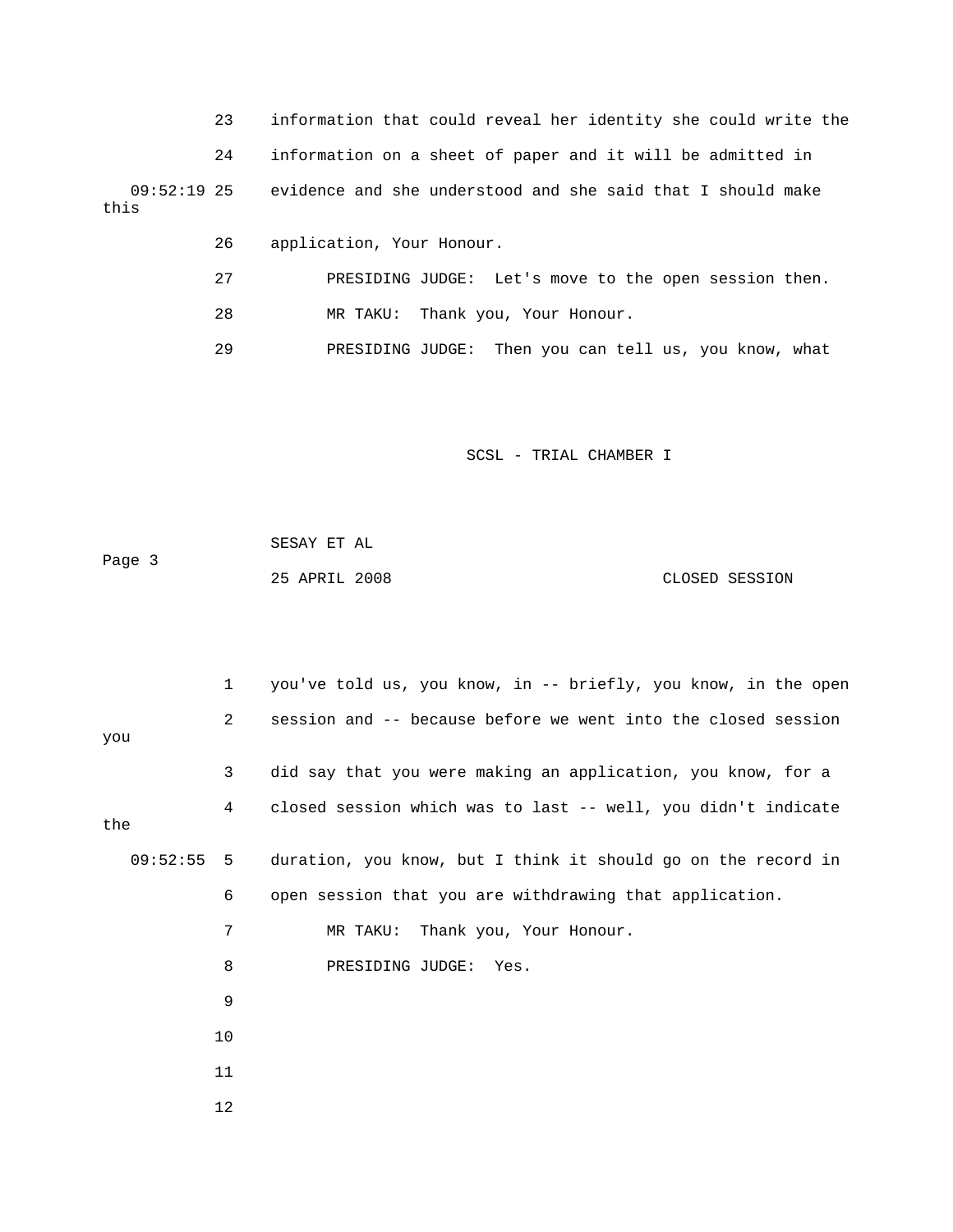- 
- 
- 
- 
- 
- 
- 
- 
- 
- 
- 
- 
- 
- 
- 
- 
- 
- 
- 

| Page 4 | SESAY ET AL   |  |              |
|--------|---------------|--|--------------|
|        | 25 APRIL 2008 |  | OPEN SESSION |

| [Open Session]                                       |
|------------------------------------------------------|
| MS KAMUZORA: My Lords, we are set for open session.  |
| PRESIDING JUDGE: Yes, Mr Taku, yes, may we hear your |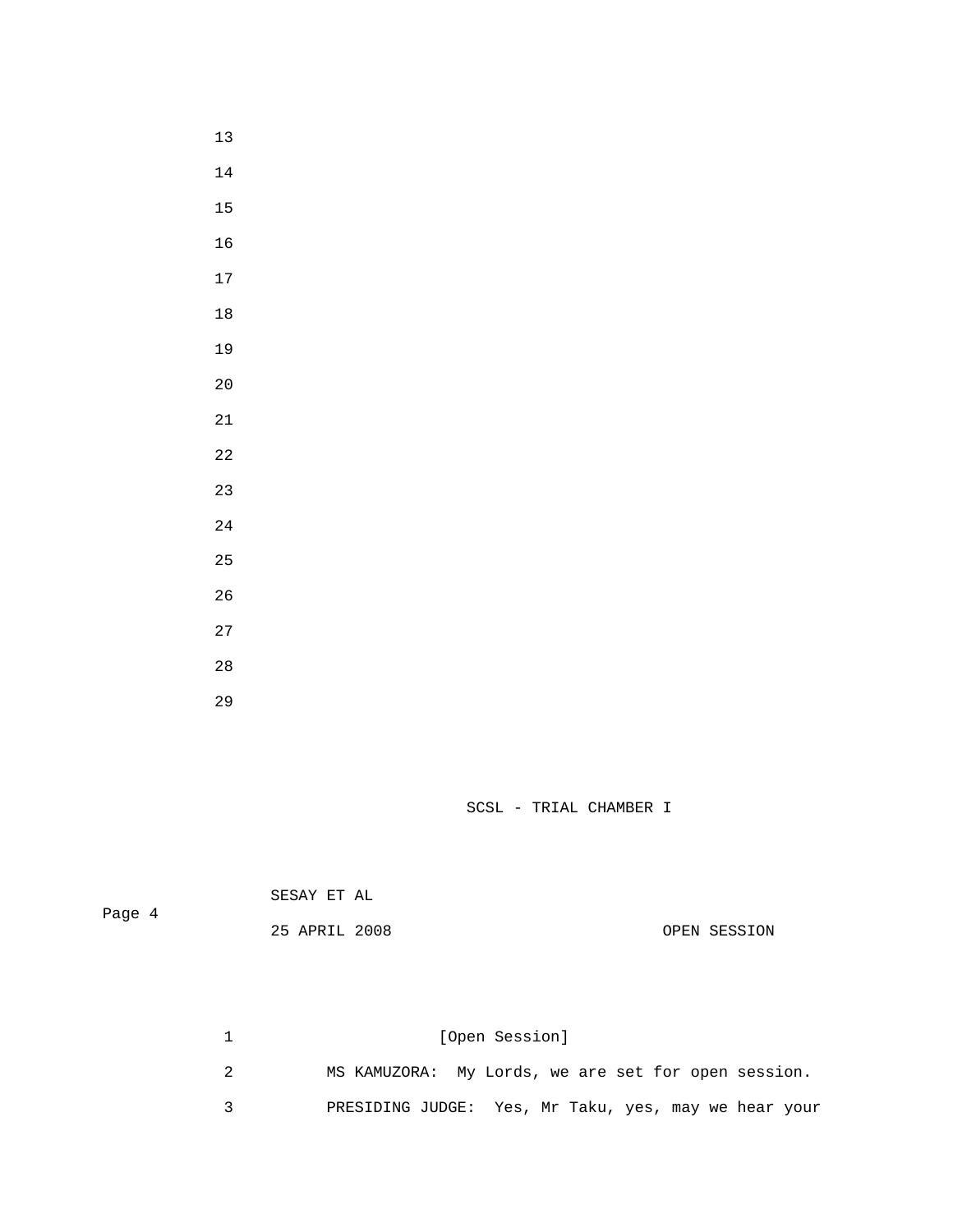4 submission to withdraw the application briefly, please. 09:54:40 5 MR TAKU: May it please Your Lordships, we respectfully 6 apply to withdraw our application for a closed session. 7 PRESIDING JUDGE: Thank you very much. I think that's 8 okay. 9 MR TAKU: The witness now wishes to testify in open 09:55:03 10 session. We did explain to her the protective measures that 11 already exist, to the extent that any evidence that may reveal 12 her identity can be obtained otherwise than by moving to closed 13 session; she is satisfied. That said, Your Honour, we're 14 applying that the Court Management could give her some sheet of 09:55:29 15 paper so where it becomes necessary she could write the 16 information on the sheet of paper and we will apply for it to be 17 admitted in evidence. 18 PRESIDING JUDGE: When the time comes the paper will be 19 provided to her. Yes, can you swear in the witness, please. Or 09:55:51 20 had you sworn her in already now? 21 MS KAMUZORA: Yes, My Lord, she did that yesterday. 22 PRESIDING JUDGE: She was already sworn in? 23 MS KAMUZORA: Yes, My Lords. 24 PRESIDING JUDGE: I see, okay. 09:56:03 25 MR TAKU: May it please Your Lordships, we'll be applying 26 for a sheet of paper to be given to the witness. 27 PRESIDING JUDGE: The witness has sworn on the Koran or on 28 the Bible?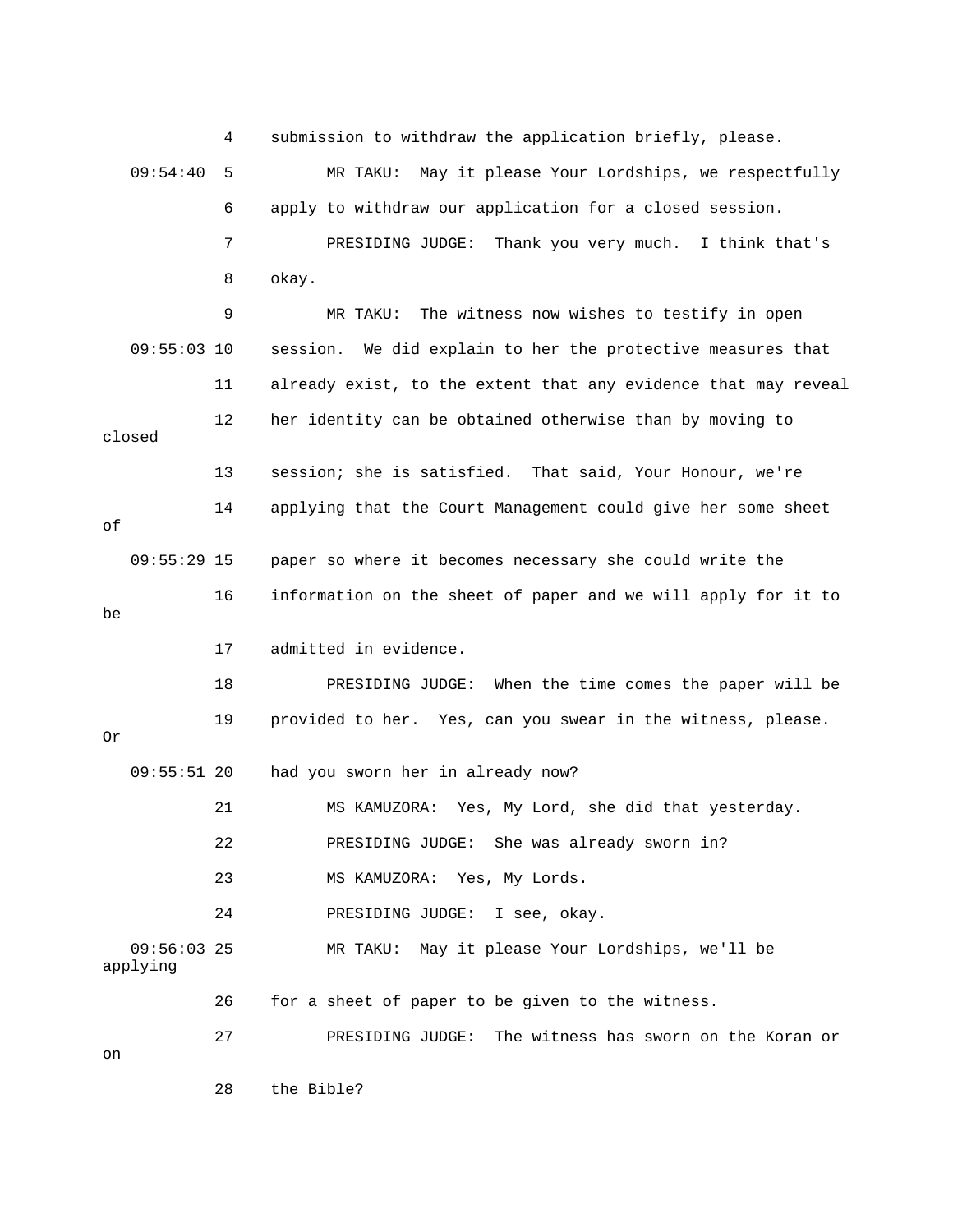29 MS KAMUZORA: My Lords, she was sworn on the Bible.

SCSL - TRIAL CHAMBER I

 SESAY ET AL Page 5 25 APRIL 2008 OPEN SESSION

 1 EXAMINED BY MR TAKU: [Continued] 2 MR TAKU: 3 Q. Good morning, witness? 4 A. Good morning, My Lord. 09:57:02 5 Q. Yes. We're sorry, Your Honours, for that interruption. 6 Good morning, witness? 7 A. Good morning, My Lords. 8 Q. Yes. You are a protected witness, so you will not say 9 anything that will reveal your identity. You understand that? 09:58:14 10 Now, that said, can you write your full names on that sheet of 11 paper, please. Can you also write your address -- your current 12 address on that piece of paper -- on that sheet, please - sheet 13 of paper, please. Can you also write your current profession and 14 where you work on the sheet of paper. Now, do you know one Komba 10:00:02 15 Gbundema? 16 PRESIDING JUDGE: What are you doing with the paper. 17 THE WITNESS: Yes, My Lord.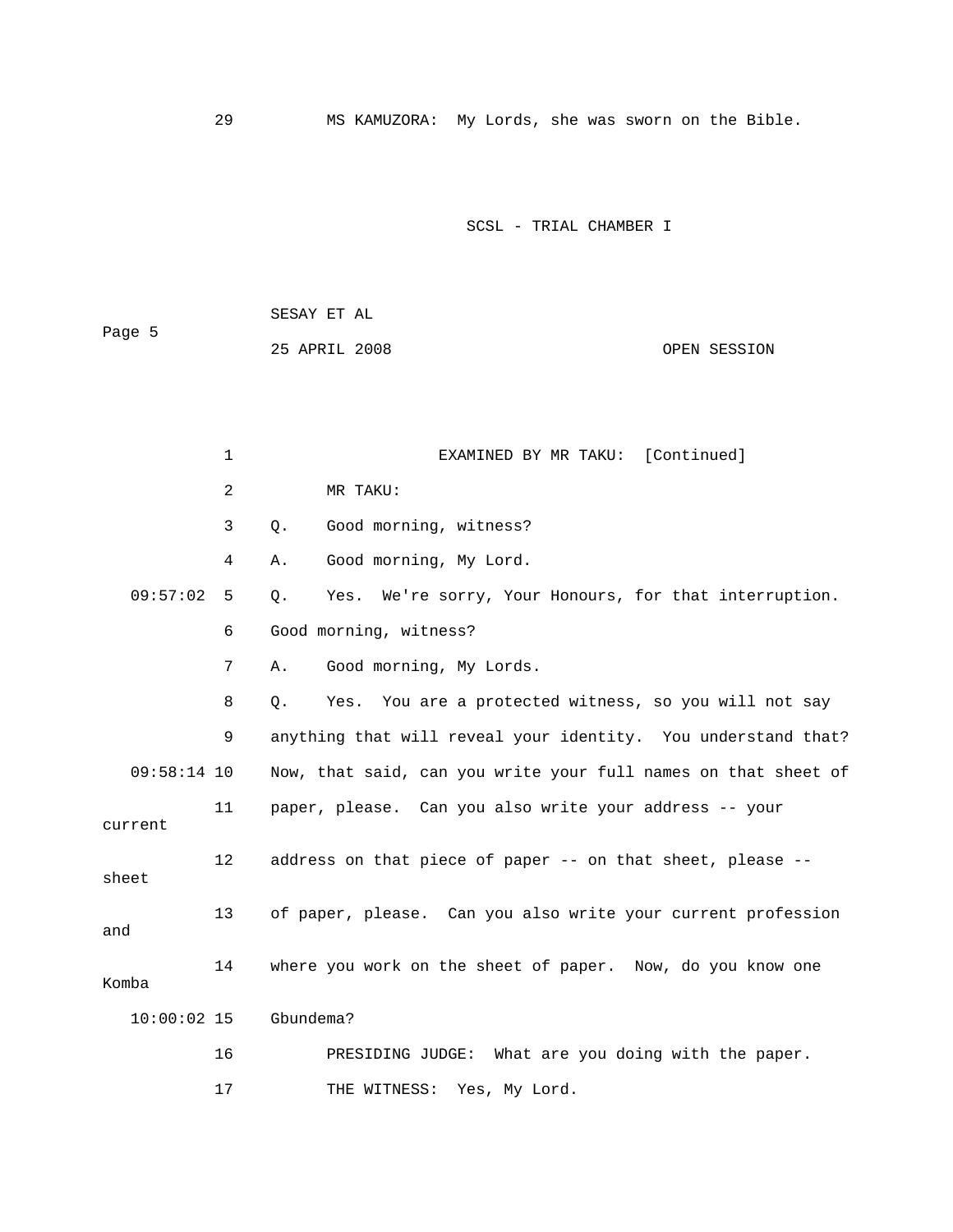18 MR TAKU: Your Honour, when we get that information on the 19 paper -- 10:00:10 20 PRESIDING JUDGE: We have it already. Can we have it 21 admitted. We have the information already on the paper, she has 22 written it. 23 MR TAKU: Okay, Your Honours. Okay. We will tender it at 24 this point in time. 10:00:28 25 JUDGE BOUTET: [Indiscernible] information that comes up 26 that needs to be written we will do it another exhibit so. 27 MR TAKU: Thank you, Your Honour. 28 PRESIDING JUDGE: So on this paper you have her name, her 29 address and her place of work.

| Page 6 | SESAY ET AL   |  |              |
|--------|---------------|--|--------------|
|        | 25 APRIL 2008 |  | OPEN SESSION |

|              |   | MR TAKU: Yes, Your Honour.      |
|--------------|---|---------------------------------|
|              | 2 | PRESIDING JUDGE: Any objection? |
|              | 3 | MR FYNN: No objection, My Lord. |
|              | 4 | PRESIDING JUDGE: No objection.  |
| $10:02:04$ 5 |   | MR JORDASH:<br>No.              |
|              | 6 | MR CAMMEGH: No, thank you.      |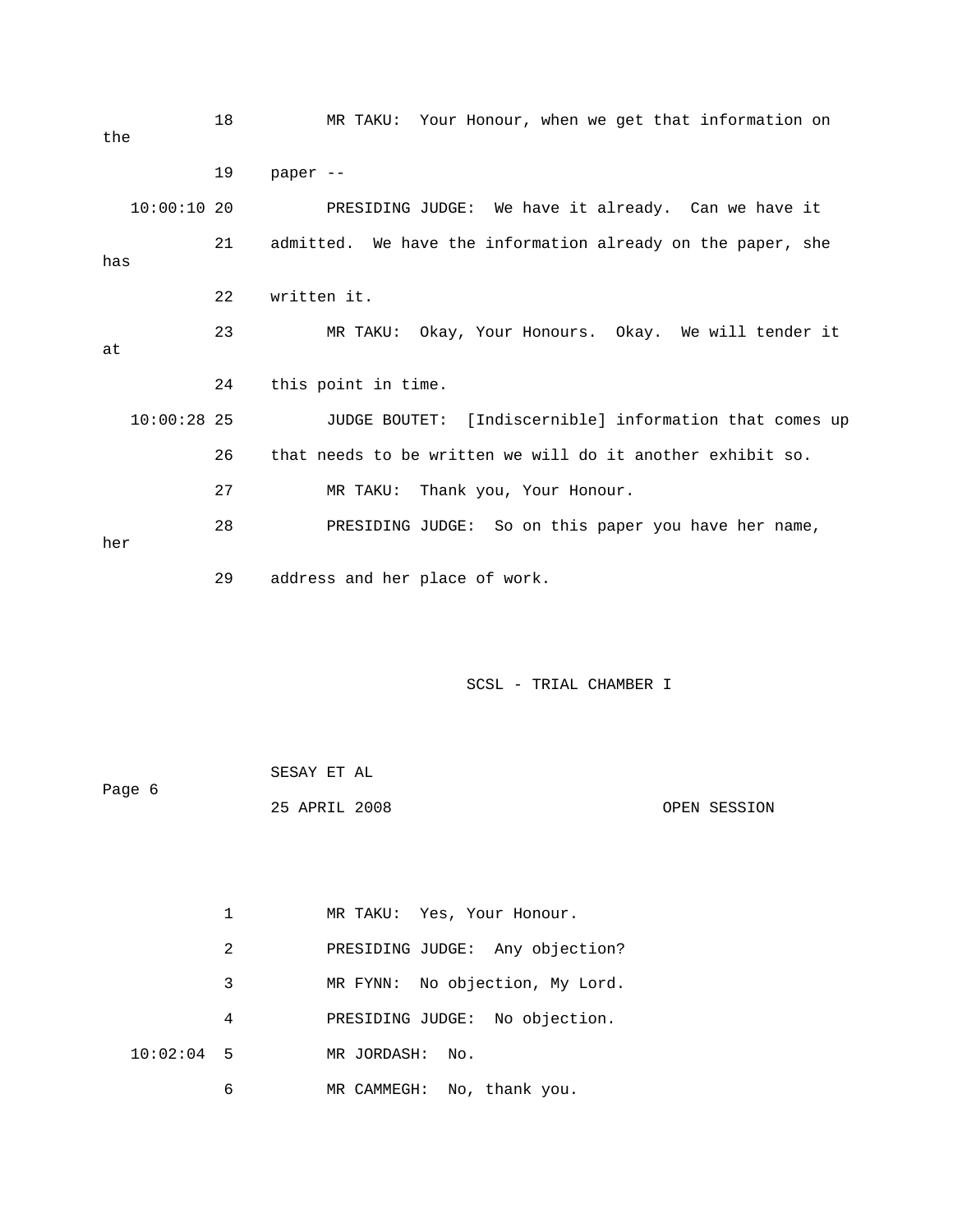| 348.  |               | 7  |    | It is admitted and marked as Exhibit<br>PRESIDING JUDGE:      |
|-------|---------------|----|----|---------------------------------------------------------------|
|       |               | 8  |    | MS KAMUZORA: Yes, My Lords.                                   |
|       |               | 9  |    | [Exhibit No. 348 was admitted]                                |
| Taku. | $10:03:47$ 10 |    |    | PRESIDING JUDGE: Can you have this please.<br>Yes, Mr         |
|       |               | 11 |    | MR TAKU:                                                      |
|       |               | 12 | Q. | Witness, do you know someone by the name Komba Gbundema?      |
|       |               | 13 | Α. | Yes, My Lord.                                                 |
|       |               | 14 | Q. | When did you know him?                                        |
|       | $10:04:19$ 15 |    | Α. | I came to know him when I joined the RUF.                     |
|       |               | 16 | Q. | Do you know whether he was married or not?                    |
|       |               | 17 | Α. | I knew that he was married.                                   |
| do    |               | 18 | Q. | Without saying anything that will reveal your identity,       |
|       |               | 19 |    | you know the wife?                                            |
|       | $10:05:04$ 20 |    | Α. | Yes.                                                          |
|       | sheet         | 21 | Q. | Your Honours, we're applying for a piece of paper. A          |
| and   |               | 22 |    | of paper, please, so that she can write the name of the wife  |
|       |               |    |    |                                                               |
| оf    |               | 23 |    | her relations if any -- if any exist between her and the wife |
|       | please.       | 24 |    | Komba Gbundema. Court Management, can you get the paper,      |
|       | $10:07:00$ 25 |    |    | Your Honours, we're seeking the Court to tender?              |
|       |               | 26 |    | PRESIDING JUDGE: Any objection?                               |
|       |               | 27 |    | No objection, My Lord.<br>MR FYNN:                            |
|       |               | 28 |    | MR JORDASH:<br>None, Your Honour.                             |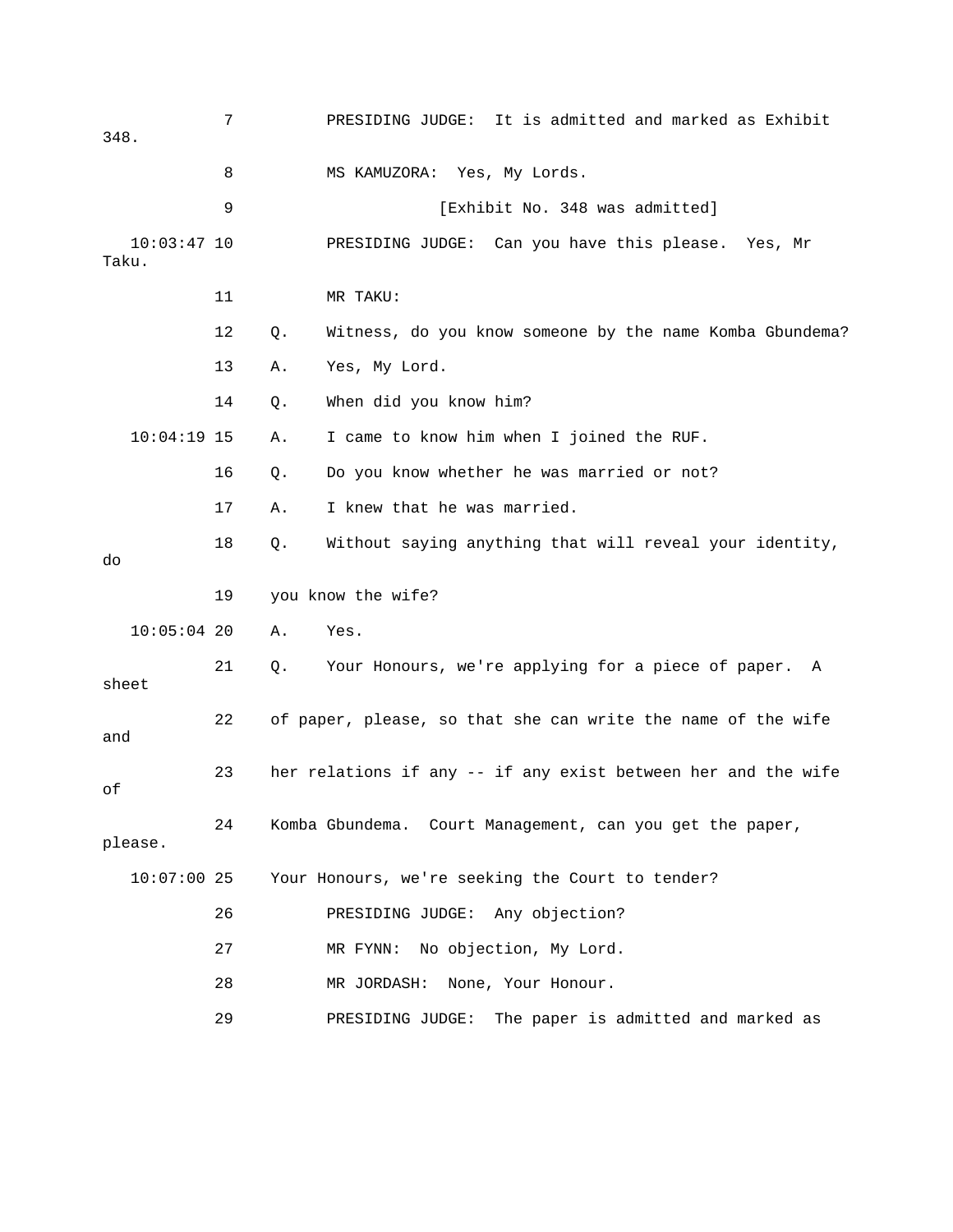| Page 7                 |    | SESAY ET AL                                                    |              |
|------------------------|----|----------------------------------------------------------------|--------------|
|                        |    | 25 APRIL 2008                                                  | OPEN SESSION |
|                        |    |                                                                |              |
|                        |    |                                                                |              |
|                        | 1  | Exhibit 349. Please, two exhibits 348 and 349 should have a    |              |
|                        | 2  | mention of the witness through whom they are tendered, please. |              |
|                        | 3  | [Exhibit No. 349 was admitted]                                 |              |
|                        | 4  | MS KAMUZORA: All right, My Lord.                               |              |
| 10:07:35               | 5  | MR TAKU:                                                       |              |
| person                 | 6  | Do you know when Komba Gbundema got married to that<br>Q.      |              |
|                        | 7  | whose name you've written in Exhibit 349?                      |              |
|                        | 8  | Yes, sir, My Lord.<br>Α.                                       |              |
|                        | 9  | [Indiscernible].<br>Q.                                         |              |
| $10:07:48$ 10<br>1995, |    | Well, it was the time when the rebels went to Yele in<br>Α.    |              |
| SLA,                   | 11 | but before the first attack when they went, the rebels, the    |              |
|                        | 12 | had to kill my uncle because they accused him of collaborating |              |
| were                   | 13 | with the rebels. So from then, I and members of my family      |              |
| way                    | 14 | afraid. We were just there in the country because we had no    |              |
| $10:08:27$ 15          |    | out. So after July, the rebel went to Yele the second time.    |              |
| your                   | 16 | PRESIDING JUDGE: Just a minute. You said -- you said           |              |
|                        | 17 | uncle was killed by.                                           |              |
|                        | 18 | It was the SLAs, the government soldiers.<br>THE WITNESS:      |              |
|                        | 19 | PRESIDING JUDGE: Yes, and then.                                |              |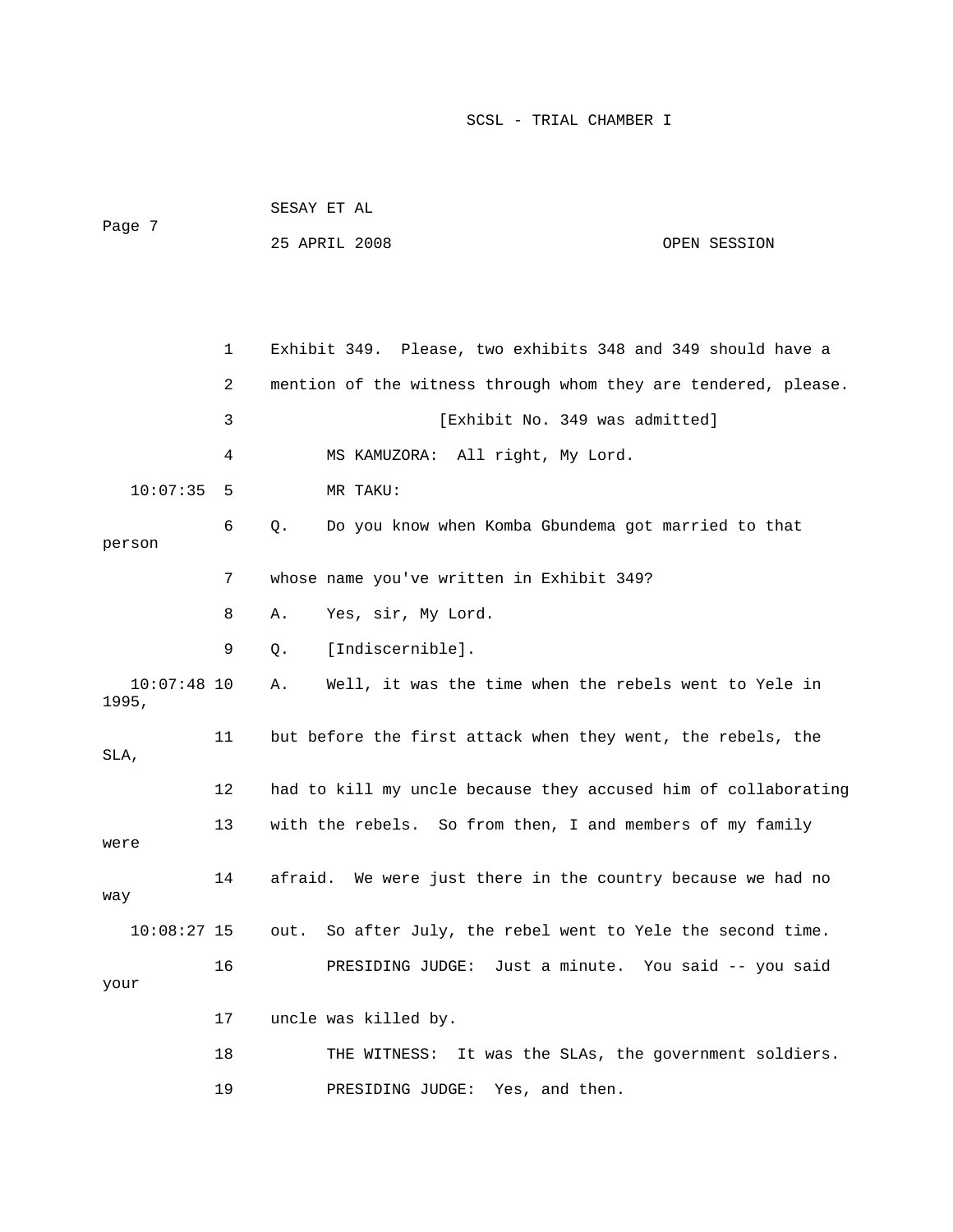| $10:08:56$ 20<br>there. |    | THE WITNESS: Then we were panic stricken. We were             |
|-------------------------|----|---------------------------------------------------------------|
| SO                      | 21 | We had no way to do because we are afraid of the government,  |
|                         | 22 | after the rebels had attacked, the second time when they went |
|                         | 23 | there, that was only in August. We went $-$ -                 |
|                         | 24 | PRESIDING JUDGE: Where was your uncle killed.                 |
| $10:09:19$ 25           |    | THE WITNESS: He was killed in Yele.                           |
|                         | 26 | THE INTERPRETER: Would the interpreter kindly ask the         |
| the                     | 27 | witness be asked to talk or speak a little bit slower so that |
|                         | 28 | interpreter can take it thoroughly.                           |
|                         | 29 | MR TAKU:                                                      |

| Page 8 | SESAY ET AL   |              |
|--------|---------------|--------------|
|        | 25 APRIL 2008 | OPEN SESSION |

| you      |             |    | Q. Yes, take your time, speak slowly. Say everything that  |
|----------|-------------|----|------------------------------------------------------------|
|          | $2^{\circ}$ |    | know. It's being recorded by Their Lordships, by the court |
| witness? | 3           |    | reporters and by the interpreters. Do you understand,      |
|          | $4\degree$  |    | A. Yes, My Lord.                                           |
|          |             |    | 10:09:59 5 Q. Yes, proceed.                                |
|          | 6           | Α. | We went into hiding. We were in a room when they went      |
| rebel    | 7           |    | there the second time. In this room, I heard rebels. The   |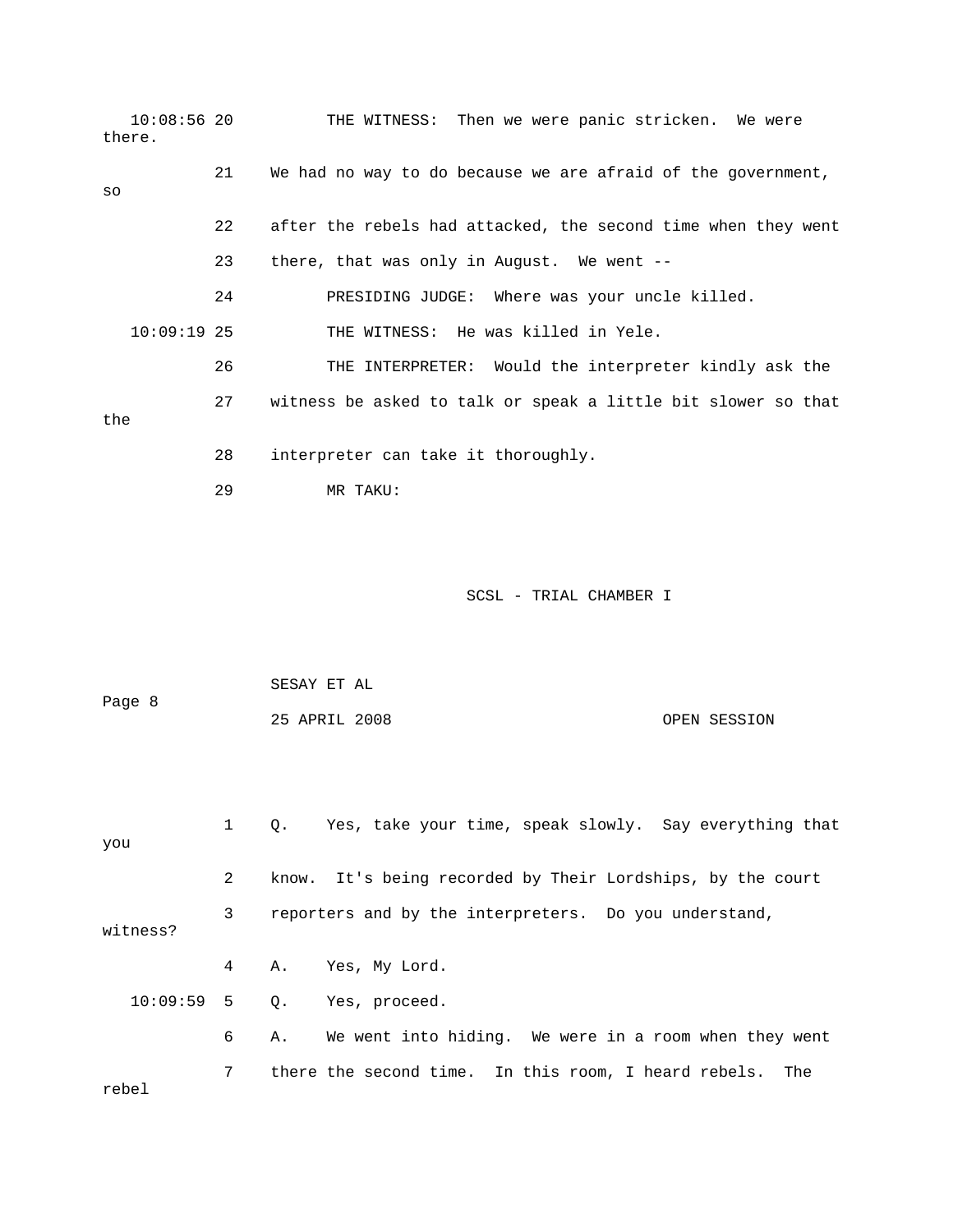8 was speaking that: Don't shoot. Foday Sankoh said we should not 9 kill civilians here. We are not here for civilians. We came 10:10:22 10 here for soldiers so take your time. So where I was I was happy. 11 I said these people that came are no bad people. Then I told my 12 aunt that these were the rebels. Then my aunt told me, cautioned 13 me not to talk. So we are in that room until the rebels came and 14 opened the door. I was the first person that came out. As I 10:10:45 15 came and stood and I saw them and I laughed. They said: Yeah, 16 do you know the people you've met with? I said: No. They said: 17 Yeah, well, we are the rebels. We are no bad people. We - we 18 came here to free you. We came here to save you. We come here 19 not to bring any harm on you. You are poor civilians. Then I 10:11:19 20 told them that other members of my family were in the room. They 21 said okay, they shall come out. All of us came out and stood. 22 So after they have spoken to us, they said they were going. I 23 said: No, don't go and leave me behind. I said I want to go 24 with you. I turned to my aunt. I said: Aunt, I'm going. I 10:12:01 25 said before this time when the SLA came they killed my uncle and 26 said he was collaborating for the rebels. I said when I have 27 come to realise that these people are no bad people, I'm going 28 with them. Then my aunt said -- said that was true. She said we 29 too will not remain behind. She said because let them don't come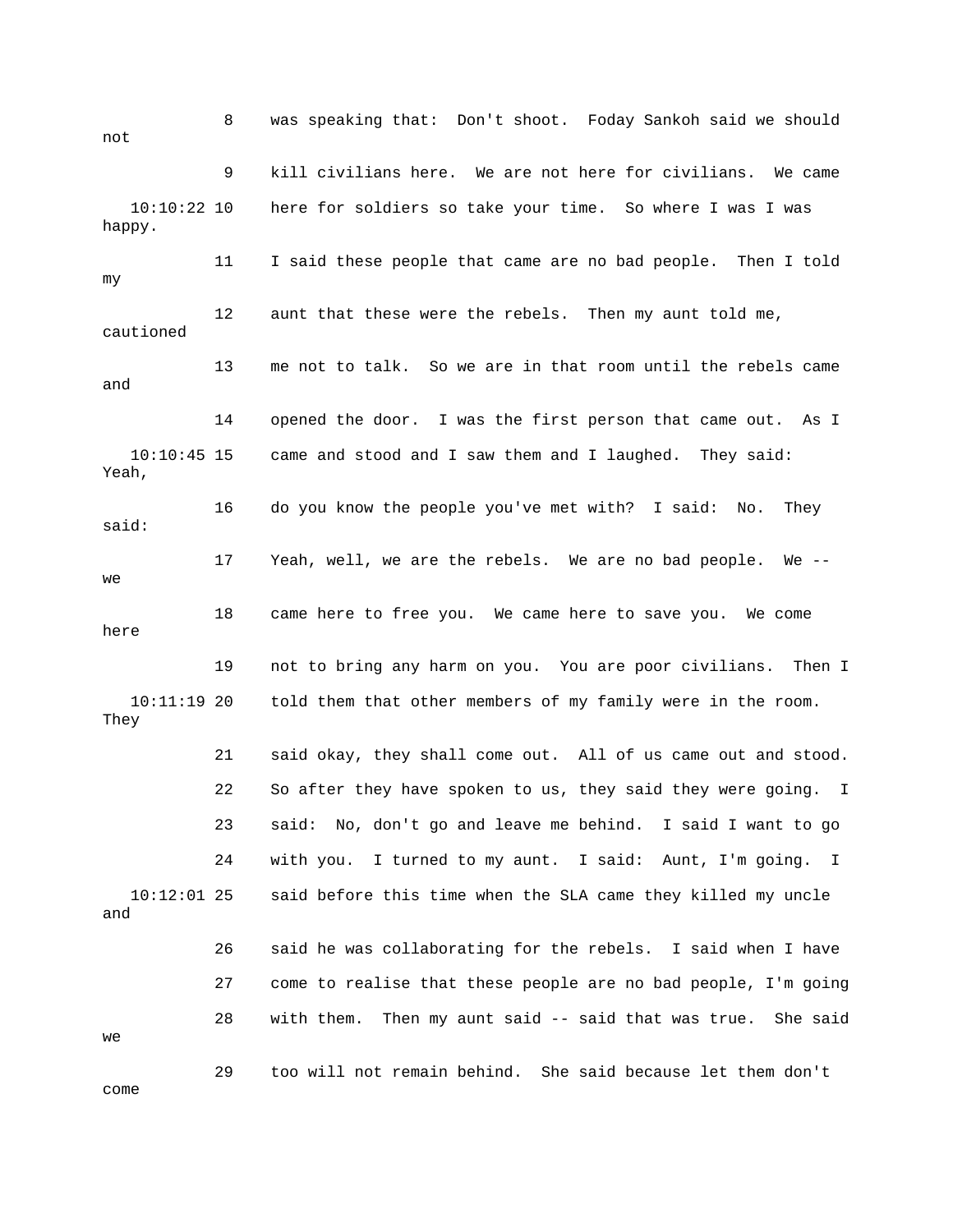| Page 9        |    | SESAY ET AL    |                                                               |              |
|---------------|----|----------------|---------------------------------------------------------------|--------------|
|               |    | 25 APRIL 2008  |                                                               | OPEN SESSION |
|               |    |                |                                                               |              |
|               |    |                |                                                               |              |
| the           | 1  |                | and kill us as they killed our uncle. So I met with one of    |              |
|               | 2  |                | rebels. I called him, I said uncle. I said we want to follow  |              |
|               | 3  |                | you people. They said well, inasmuch as they were there to    |              |
| wasn't        | 4  |                | protect civilians, if we said we wanted to follow them, it    |              |
| 10:13:10      | 5  |                | a problem. I had to enter into my room. I removed my things.  |              |
| can           | 6  |                | One of the rebels, he had wanted to pick up five gallon jerry |              |
|               | 7  |                | which contained water. Then his colleague told him: Drop it   |              |
| to            | 8  | down.          | It is owned by civilians. He said: We have not come           |              |
|               | 9  |                | this place to take civilians' property. He said: We came for  |              |
| $10:13:55$ 10 |    |                | soldiers. So all of us left together with them.               |              |
|               | 11 | О.             | Now, when you left with them, where did you go to?            |              |
|               | 12 | Α.             | We went to the Kangari Hills.                                 |              |
|               | 13 | Q.             | When you got to the Kangari Hills, did you meet this          |              |
| you           | 14 |                | individual whose name you have written, Komba Gbundema?       | Did          |
| $10:14:36$ 15 |    | see him there? |                                                               |              |
|               | 16 | Α.<br>Yes.     |                                                               |              |
|               | 17 | Q.             | Now, you've written down the name of somebody in -- the       |              |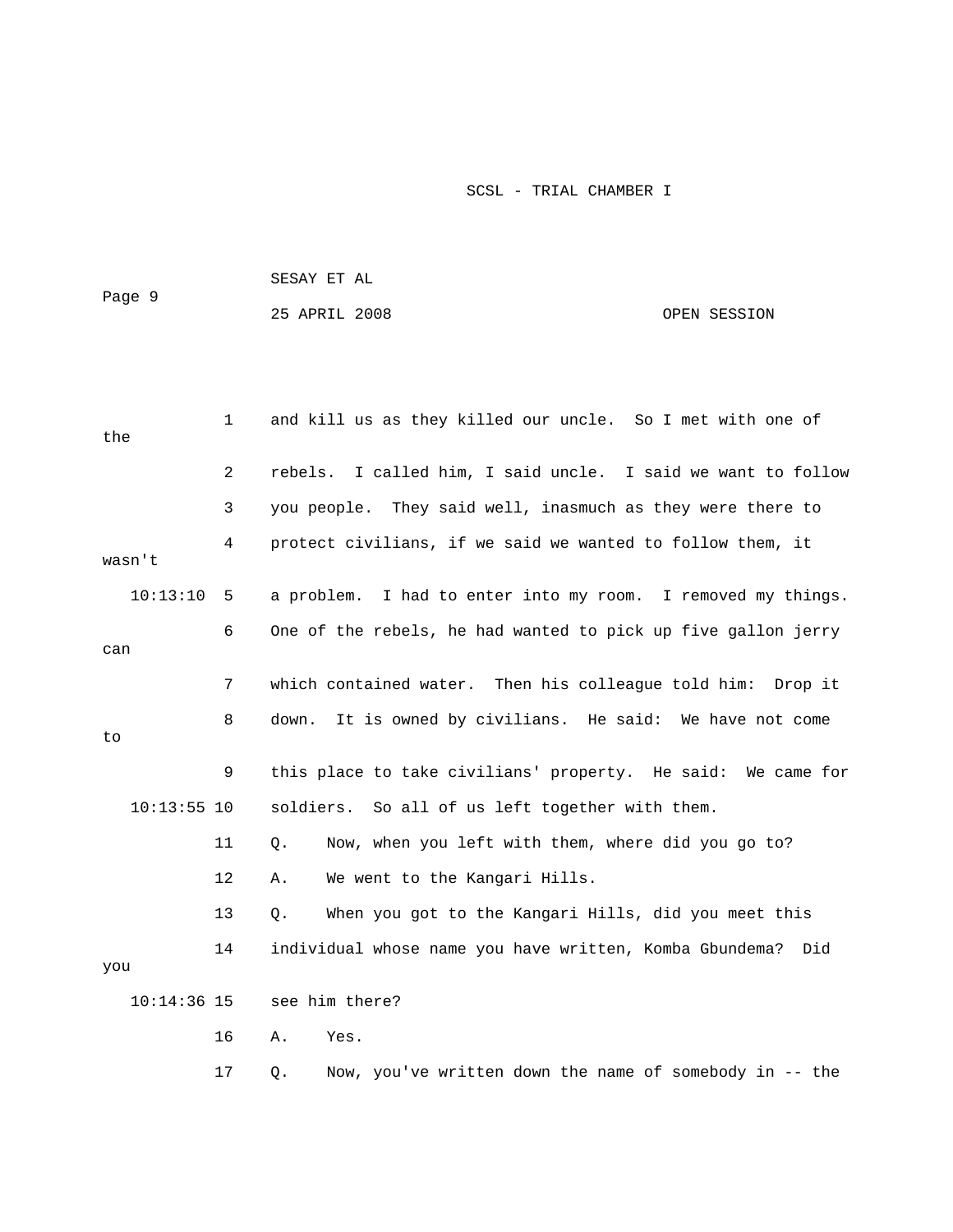| 18 |                                                  | individual in Exhibit 349. Did you know in which location    |
|----|--------------------------------------------------|--------------------------------------------------------------|
| 19 |                                                  | individual got married -- Komba Gbundema got married to that |
|    |                                                  | individual?                                                  |
| 21 | Α.                                               | Yes, My Lord.                                                |
| 22 | Q.                                               | Where?                                                       |
| 23 | Α.                                               | It was at the Kangari Hills.                                 |
| 24 | $Q$ .                                            | Were you present?                                            |
|    | Α.                                               | Yes, My Lords.                                               |
| 26 | Q.                                               | Did he force that individual into marriage?                  |
| 27 | Α.                                               | No, My Lord.                                                 |
| 28 |                                                  | The interpreters are again pleading<br>THE INTERPRETER:      |
| 29 |                                                  | the witness should be questioned to wait for the             |
|    |                                                  | SCSL - TRIAL CHAMBER I                                       |
|    | $10:15:04$ 20<br>$10:15:17$ 25<br>interpretation |                                                              |

| Page 10 | SESAY ET AL   |  |              |
|---------|---------------|--|--------------|
|         | 25 APRIL 2008 |  | OPEN SESSION |

 1 of the Krio before she could respond. 2 MR TAKU: 3 Q. Can you give the answer again, please? 4 A. No, My Lord. He didn't force her to marry her [sic]. 10:16:00 5 Q. Can you tell Their Lordships when you got to Kangari Hills

6 [overlapping speakers] tell their Lordships.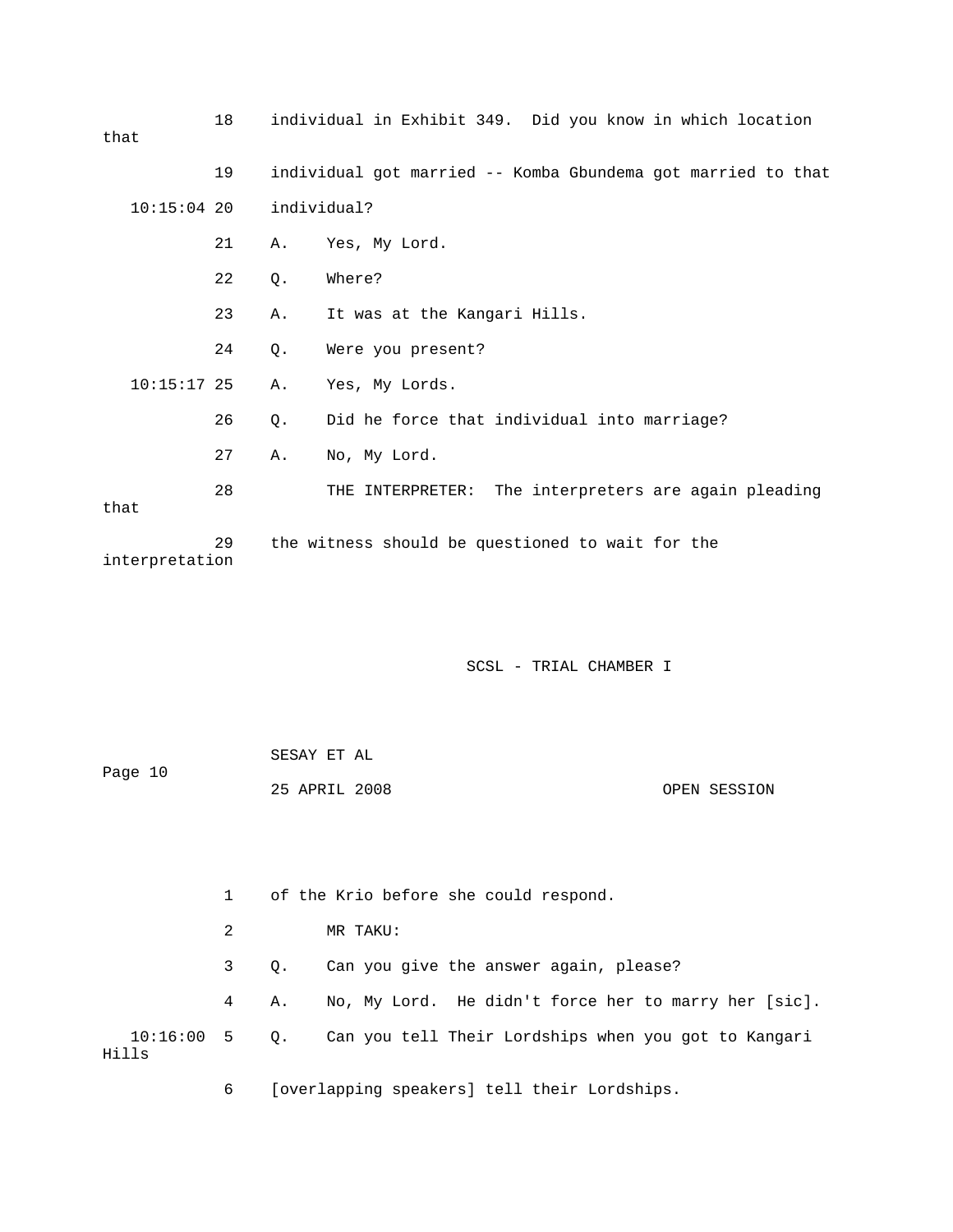| That                       | 7  | Yes, My Lord. That was the time when the rebel went.<br>Α.    |
|----------------------------|----|---------------------------------------------------------------|
| same                       | 8  | was the time we joined them already. That was in 1995, the    |
|                            | 9  | That was in August. So when we went to the Kangari<br>month.  |
| $10:16:27$ 10<br>to        |    | Hills, 1995, 1995. When we went to Kangari Hills they took us |
|                            | 11 | one man called Mohamed Tarawallie, alias Zeno.                |
|                            | 12 | Who was this man?<br>Q.                                       |
|                            | 13 | PRESIDING JUDGE: Alias what?                                  |
|                            | 14 | THE WITNESS: Alias Zeno.                                      |
| $10:17:03$ 15              |    | MR TAKU:                                                      |
|                            | 16 | Who was this individual?<br>Q.                                |
| was                        | 17 | Well, this man when we went there, we were told that it<br>Α. |
|                            | 18 | the deputy to Foday Sankoh,                                   |
|                            | 19 | Did you see him?<br>Q.                                        |
| $10:17:20$ 20              |    | Yes, My Lord.<br>Α.                                           |
|                            | 21 | So when you saw him, what did he say?<br>Q.                   |
| you                        | 22 | Then he told us that where you people have come, except<br>Α. |
|                            | 23 | are killed by God. But now you are in the safe zone. He said  |
| at                         | 24 | don't bother yourselves. Remain calm, that anything we wanted |
| $10:18:02$ 25<br>anything, |    | that time we should ask and that we are free to ask for       |
| us                         | 26 | we would be given. And nobody would have to force us to marry |
| and                        | 27 | except if you are to see somebody that you are interested in  |
| the                        | 28 | the person speak with you; for more safety you can come with  |
|                            | 29 | person to me for an advice. He said so all of you should feel |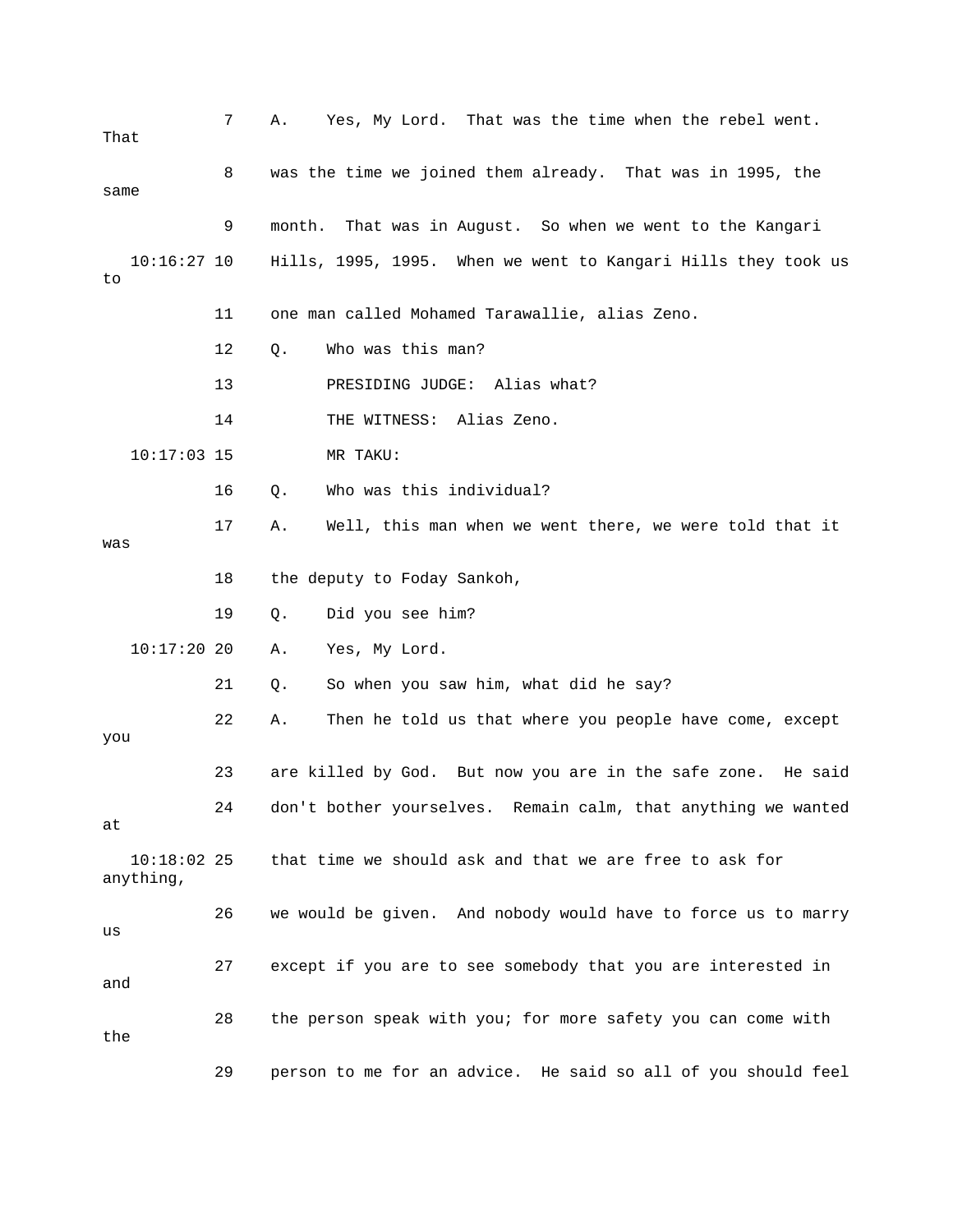| Page 11       |              |         | SESAY ET AL                                                |              |
|---------------|--------------|---------|------------------------------------------------------------|--------------|
|               |              |         | 25 APRIL 2008                                              | OPEN SESSION |
|               |              |         |                                                            |              |
|               |              |         |                                                            |              |
| give          | $\mathbf{1}$ |         | free. He said there would be no problem, stay calm, and he |              |
|               | 2            |         | us food to eat.                                            |              |
|               | 3            | О.      | Did you ever hear -- did you ever know somebody called     |              |
|               | 4            | Genewa? |                                                            |              |
| 10:19:07      | 5            | Α.      | Yes, My Lord.                                              |              |
|               | 6            | Q.      | Where did you know this person -- when did you know this   |              |
|               | 7            | person? |                                                            |              |
|               | 8            |         | JUDGE BOUTET: What's the name of the person again?         |              |
|               | 9            |         | MR TAKU: Genewa. G-E-N-E-W-A, Your Honours.                | Thank        |
| you,          |              |         |                                                            |              |
| $10:19:33$ 10 |              |         | Your Honours.                                              |              |
|               | 11           | Q.      | When did you know this individual called Genewa?           |              |
|               | 12           | Α.      | Well, this Genewa.                                         |              |
|               | 13           |         | PRESIDING JUDGE: Is it Ganawa or Genewa?                   |              |
|               | 14           |         | THE WITNESS: Genewa.<br>Genewa.                            |              |
| $10:19:57$ 15 |              |         | PRESIDING JUDGE:<br>Yes.                                   |              |
|               | 16           |         | MR TAKU:                                                   |              |
|               | 17           | Q.      | When did you know him and where if you can, please?        |              |
|               | 18           | Α.      | At the Kangari Hills.                                      |              |
|               | 19           | Q.      | When did you know him.                                     |              |
| $10:20:18$ 20 |              | Α.      | I came to know him when we were in Mohamed Tarawallie's    |              |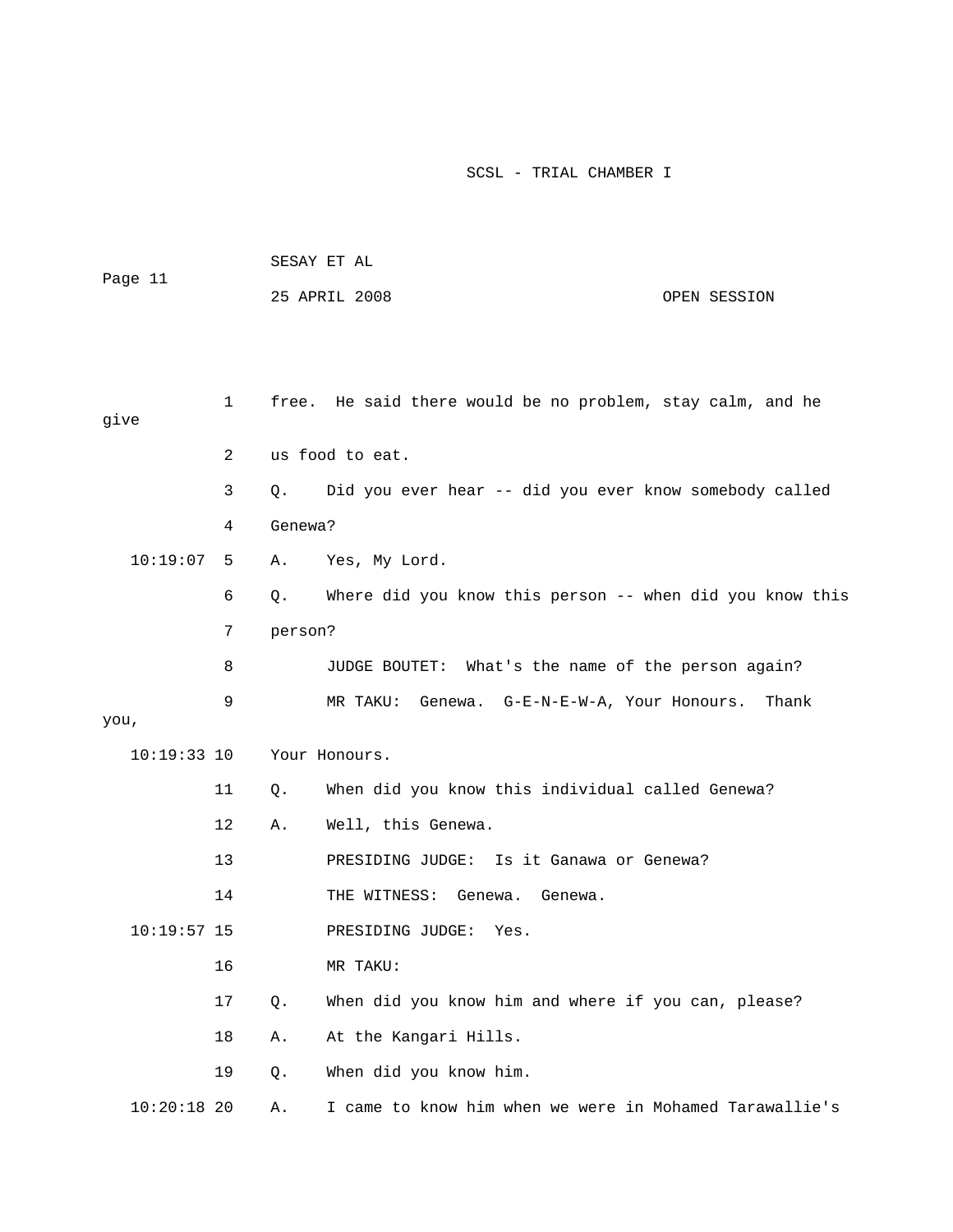| spoke         | 21 | house. At one time I saw Genewa went there. He went and      |
|---------------|----|--------------------------------------------------------------|
| wanted        | 22 | to one of my aunts that he was interested in her, that he    |
| Well,         | 23 | my aunt in marriage. I was present. Then my aunt said:       |
| Ιf            | 24 | no problem. I am a mature person. You two who are mature.    |
| $10:21:13$ 25 |    | you want me in marriage, no problem?                         |
| be            | 26 | MR TAKU: Your Honours, we apply for a sheet of paper to      |
|               | 27 | given to this witness to write the name of the aunt that she |
|               | 28 | testified about.                                             |
|               | 29 | Did the witness say that the aunt<br>JUDGE THOMPSON:         |

| Page 12 | SESAY ET AL   |              |
|---------|---------------|--------------|
|         | 25 APRIL 2008 | OPEN SESSION |

|              | $1 \quad$ | indicated that she had no problem being propositioned by this |
|--------------|-----------|---------------------------------------------------------------|
|              | 2         | witness -- the Genewa.                                        |
|              | 3         | MR TAKU: Yes, Your Honours. I'm seeking the Court to          |
|              | 4         | tender, Your Honours.                                         |
| $10:23:39$ 5 |           | PRESIDING JUDGE: Any objection to --                          |
|              | 6         | MR FYNN: None, My Lord.                                       |
|              | 7         | MR JORDASH: No, My Lord.                                      |
|              | 8         | MR CAMMEGH: No, thank you.                                    |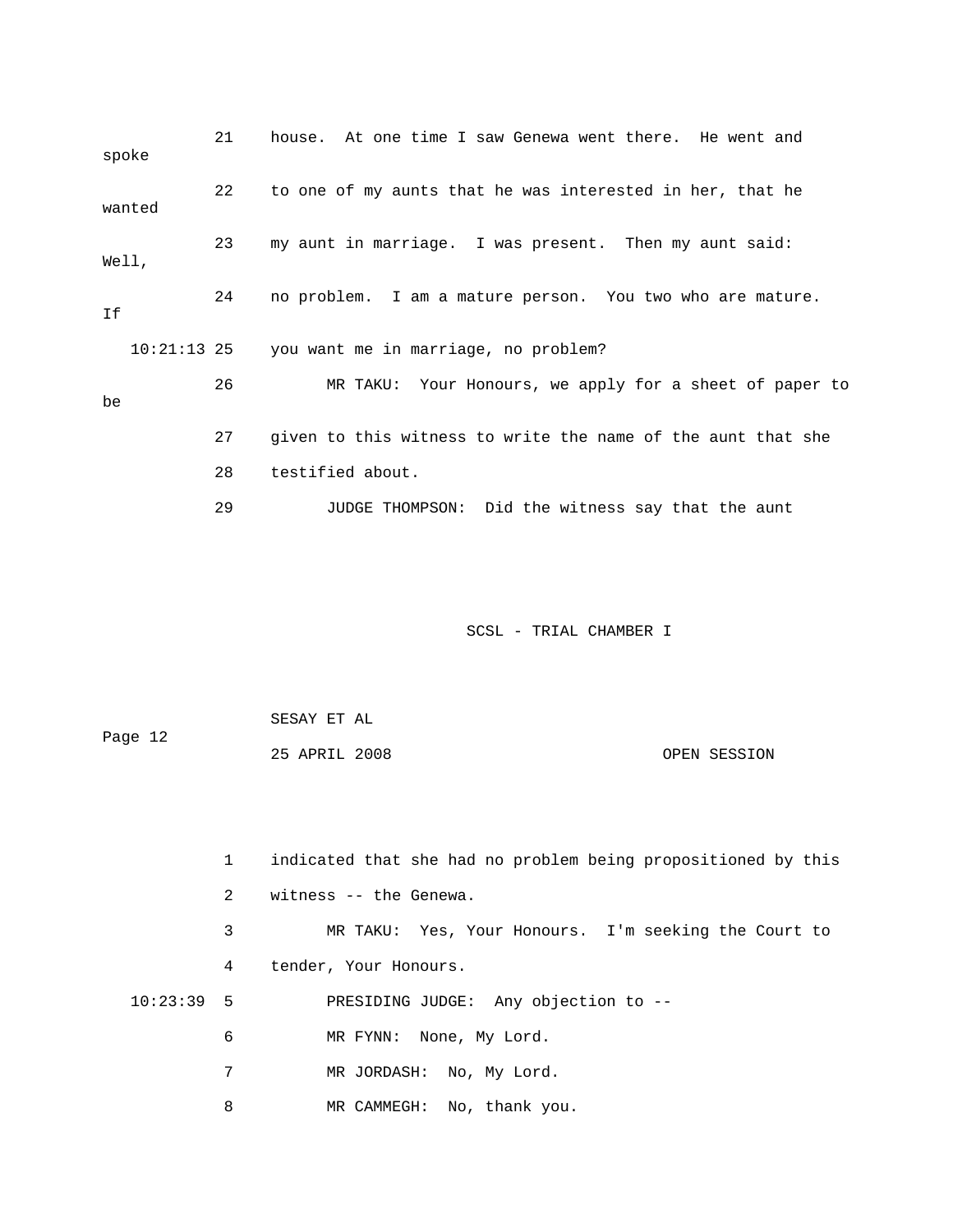9 PRESIDING JUDGE: The paper is admitted and marked as 10:24:05 10 Exhibit 350.

11 [Exhibit No. 350 was admitted] 13 Q. Now, witness, did you -- did that person in Exhibit 350 14 effectively get married to Genewa? 18 PRESIDING JUDGE: She says she was married in the 19 of Tarawallie? I mean where? In Tarawallie's house or in his 10:25:02 20 presence, or what? Well, when Genewa said he wanted her and 21 THE WITNESS: 22 Tarawallie had advised us that if somebody was interested in 23 we should inform him. 24 PRESIDING JUDGE: Yes, yes, we've heard all that. 10:25:20 25 THE WITNESS: Then my aunt told Mohamed Tarawallie and 26 accepted and they went to the house and I too followed them. 28 house? THE WITNESS: No, it was not there it was conducted. It 12 MR TAKU: 10:24:29 15 A. Yes, and that was arranged by Mohamed Tarawallie and one of 16 our brother was also -- they went to him and they consulted him 17 and he accepted. presence that us he 27 PRESIDING JUDGE: So they got married in Tarawallie's 29 TH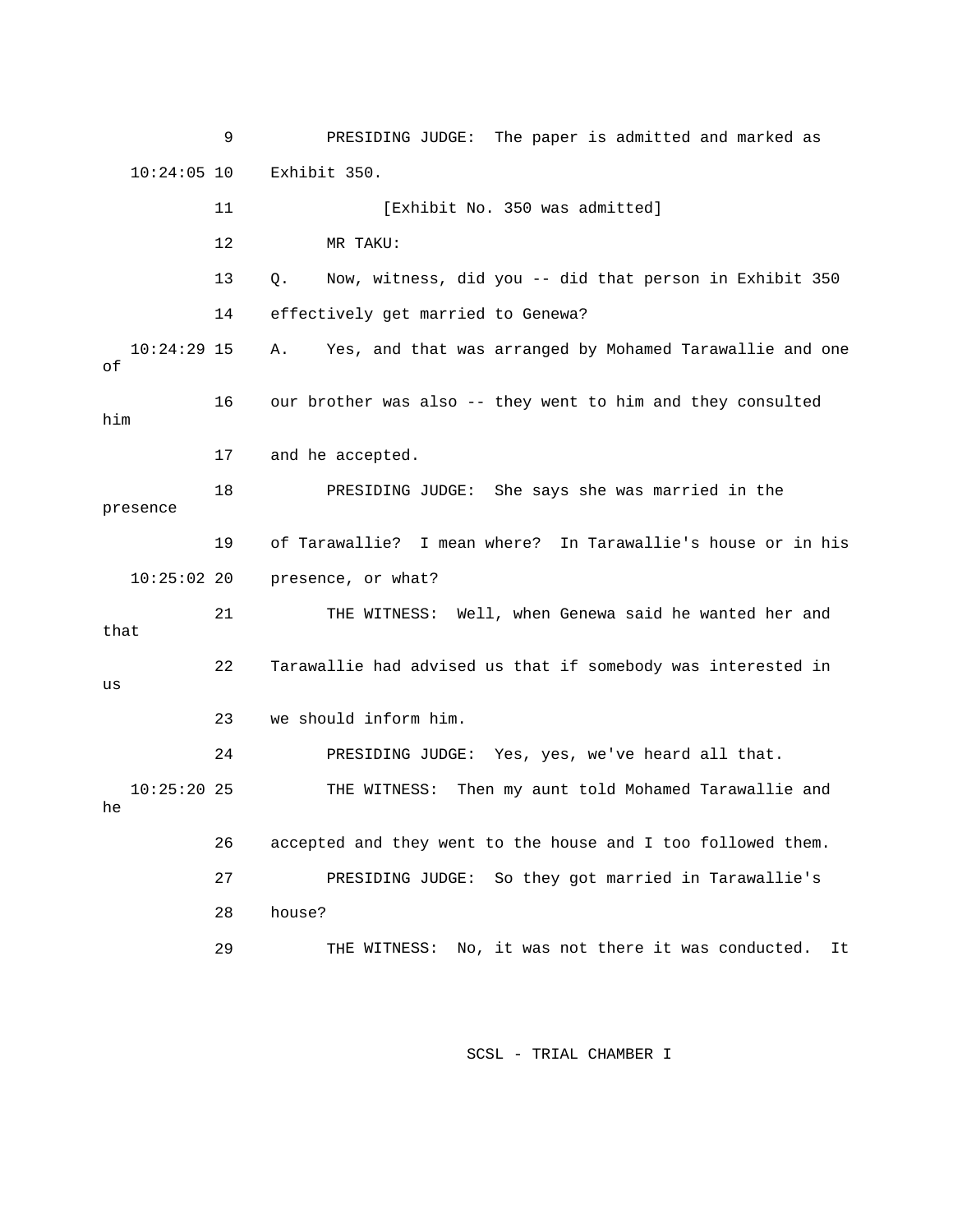| Page 13               |    | SESAY ET AL                                                  |              |
|-----------------------|----|--------------------------------------------------------------|--------------|
|                       |    | 25 APRIL 2008                                                | OPEN SESSION |
|                       |    |                                                              |              |
|                       |    |                                                              |              |
|                       | 1  | was at my elder brother's house.                             |              |
|                       | 2  | MR TAKU:                                                     |              |
|                       | 3  | Q.<br>Now, can you $-$                                       |              |
|                       | 4  | PRESIDING JUDGE: So your elder brother was -- where was      |              |
| 10:26:09              | 5  | your elder brother living at the time?                       |              |
|                       | 6  | THE WITNESS: We met him at Kangari Hills.                    |              |
|                       | 7  | PRESIDING JUDGE: So it was in Kangari Hills.                 |              |
|                       | 8  | THE WITNESS: Yes, My Lords. Yes, My Lords.                   |              |
|                       | 9  | MR TAKU: Your Honours, we apply for a sheet of paper so      |              |
| $10:26:28$ 10         |    | she can write the name of her elder brother.                 |              |
|                       | 11 | We're seeking the Court to admit that in evidence,           |              |
|                       | 12 | Your Honour.                                                 |              |
|                       | 13 | JUDGE BOUTET: This is the brother.                           |              |
|                       | 14 | That's the brother, Your Honour.<br>MR TAKU:                 |              |
| 10:28:27 15<br>sorry, |    | PRESIDING JUDGE: [Microphone not activated].                 | I'm          |
|                       | 16 | my microphone was off. Any objection, please?                |              |
|                       | 17 | MR FYNN:<br>None, My Lord.                                   |              |
|                       | 18 | MR JORDASH: No, My Lord.                                     |              |
|                       | 19 | MR CAMMEGH: No, My Lord.                                     |              |
| 10:29:1620            |    | JUDGE BOUTET: Madam Witness, just as some additional         |              |
|                       | 21 | information, you said your brother. Your elder brother whose |              |
|                       | 22 | name is on this piece of paper was in Kangari Hills.         |              |
|                       | 23 | THE WITNESS: Yes, My Lord.                                   |              |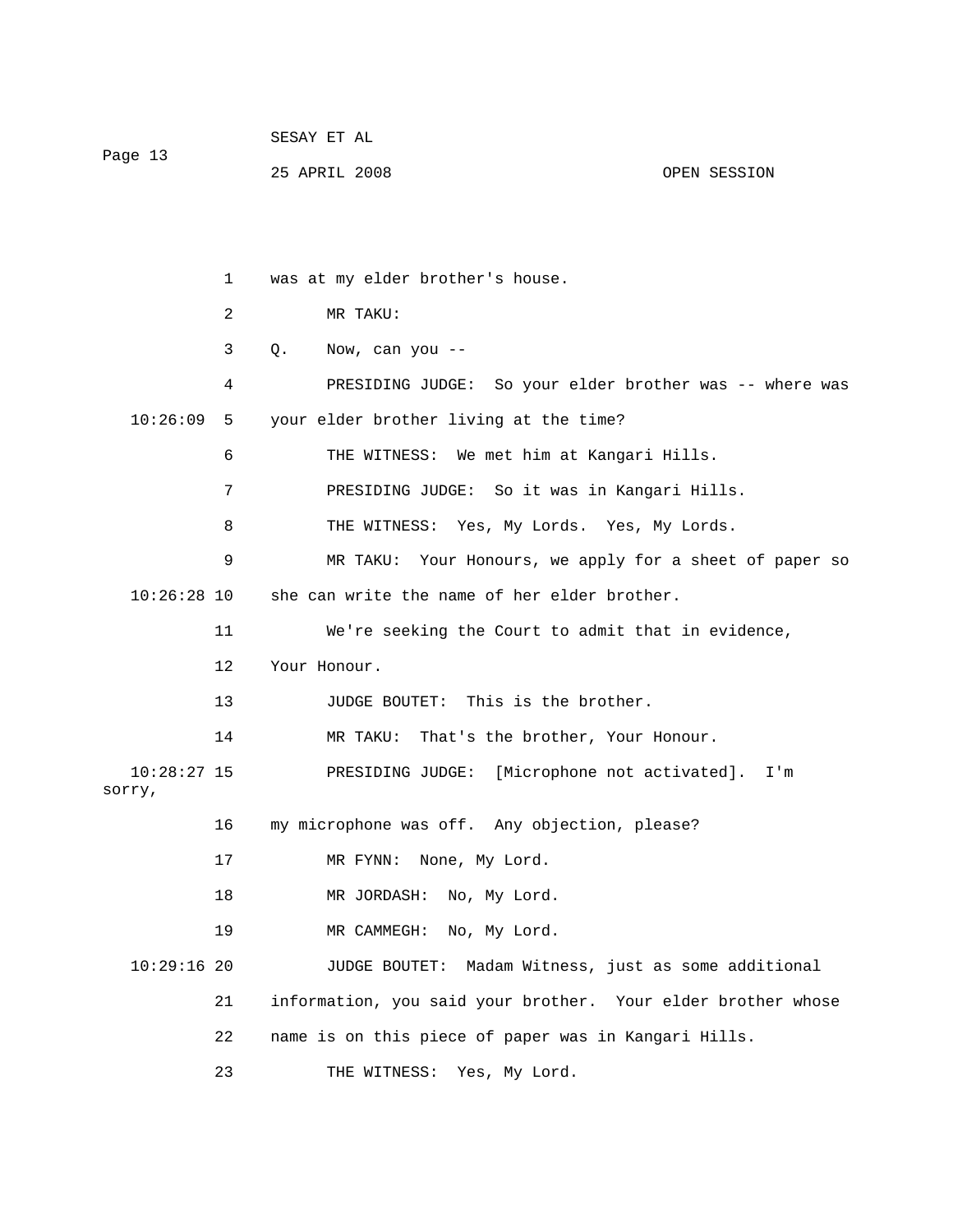| met                    | 24           |             |                             | JUDGE BOUTET: And you said, if I'm not mistaken, you     |              |
|------------------------|--------------|-------------|-----------------------------|----------------------------------------------------------|--------------|
| 10:29:3925             |              |             |                             | him there. So he was already there?                      |              |
|                        | 26           |             | THE WITNESS: Yes, My Lords. |                                                          |              |
|                        | 27           |             |                             | JUDGE BOUTET: So was he with the RUF.                    |              |
|                        | 28           |             | THE WITNESS: Yes, My Lord.  |                                                          |              |
|                        | 29           |             | JUDGE BOUTET:               | Thank you.                                               |              |
|                        |              |             |                             |                                                          |              |
|                        |              |             |                             |                                                          |              |
|                        |              |             |                             | SCSL - TRIAL CHAMBER I                                   |              |
|                        |              |             |                             |                                                          |              |
|                        |              |             |                             |                                                          |              |
| Page 14                |              | SESAY ET AL |                             |                                                          |              |
|                        |              |             | 25 APRIL 2008               |                                                          | OPEN SESSION |
|                        |              |             |                             |                                                          |              |
|                        |              |             |                             |                                                          |              |
|                        | $\mathbf{1}$ |             | THE WITNESS: Welcome.       |                                                          |              |
|                        | 2            |             | MR TAKU:                    |                                                          |              |
|                        | 3            | Q.          | This $--$                   |                                                          |              |
|                        | 4            |             |                             | PRESIDING JUDGE: Just hold on, please. The paper         |              |
| bearing                |              |             |                             |                                                          |              |
| $10:30:21$ 5<br>marked |              |             |                             | the name of elder brother of the witness is admitted and |              |
|                        | 6            |             | as Exhibit 351.             |                                                          |              |
|                        | 7            |             |                             | [Exhibit No. 351 was admitted]                           |              |
|                        | 8            |             | MR TAKU:                    |                                                          |              |
|                        | 9            | Q.          | Now, witness --             |                                                          |              |

 10:30:47 10 PRESIDING JUDGE: Just a minute, please. I noticed, Madam

12 Tarawallie said that you were safe and that if you wanted to get 11 Witness, you had said that when you got to Kangari Hills,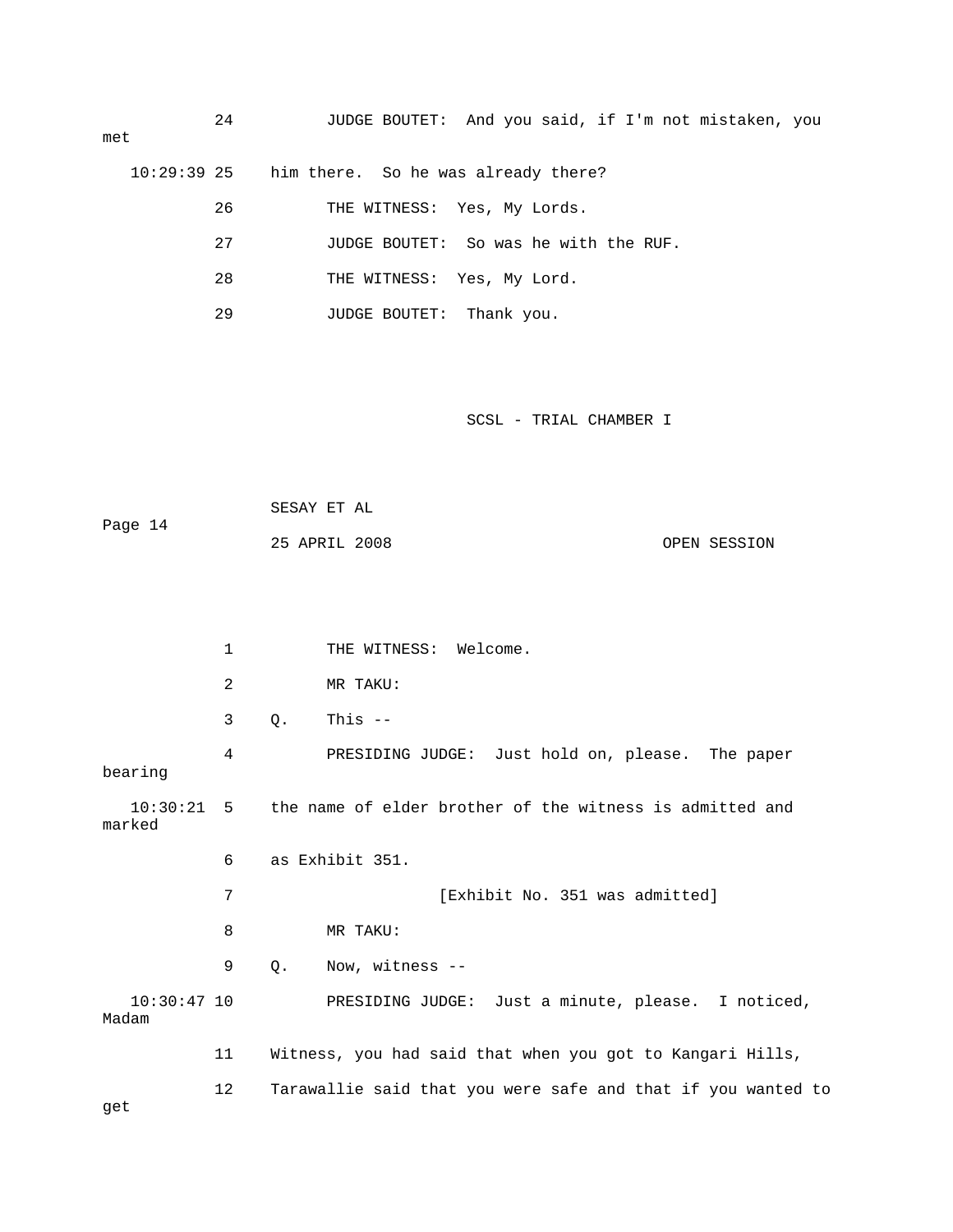| what                 | 13 | married, there was no problem. Now, what was -- what was --    |
|----------------------|----|----------------------------------------------------------------|
|                      | 14 | role did he play in this -- in this marriage, the marriage of  |
| $10:31:15$ 15        |    | your -- of your elder sister.                                  |
|                      | 16 | THE WITNESS: My aunt.                                          |
|                      | 17 | PRESIDING JUDGE: Your aunt, I'm sorry. Your aunt.              |
|                      | 18 | The role played by Mohamed Tarawallie, we<br>THE WITNESS:      |
| brother              | 19 | came to know that because they were just a distance, my        |
| $10:31:38$ 20        |    | was there. My aunt told him that now this man Genewa met me,   |
|                      | 21 | that he wanted me but being that we are saying to you I have   |
|                      | 22 | accepted, that I'm going to marry him but now we -- we've seen |
|                      | 23 | our brother who had disappeared from us and we thought that he |
| brother              | 24 | had died, and Mohamed Tarawallie said: Since your elder        |
| $10:32:03$ 25<br>can |    | is -- your elder brother is here, go and meet him so that he   |
|                      | 26 | arrange the marriage. So we went and met our brother who made  |
| by                   | 27 | the arrangement between the two. So that was the role played   |
| But                  | 28 | Mohamed Tarawallie because he was only there to protect us.    |
| that                 | 29 | he was not the one -- he was not our aunt's father but being   |

 SESAY ET AL ge 15 Pa

25 APRIL 2008 OPEN SESSION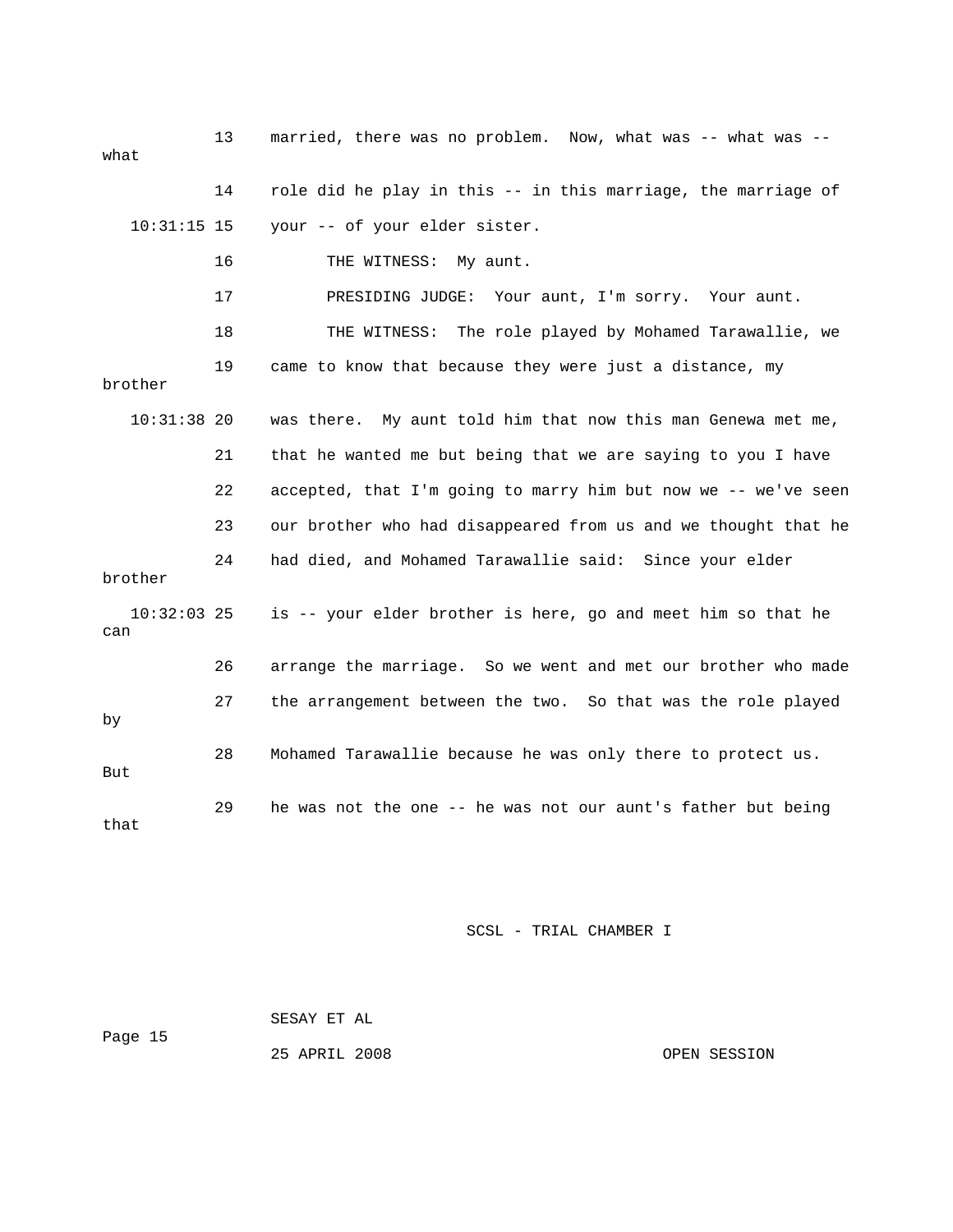1 our elder brother was already there.

|      |               | 2  |       | PRESIDING JUDGE: No, we know Tarawallie was not your           |
|------|---------------|----|-------|----------------------------------------------------------------|
|      |               | 3  |       | aunt's, no, we know. Yes. Can you take this exhibit, please.   |
|      |               | 4  |       | Yes, you may proceed, please.                                  |
|      | 10:32:53      | 5  |       | MR TAKU:                                                       |
|      |               | 6  | Q.    | Now, this Genewa, what was he doing in Kangari Hills?          |
|      |               | 7  | Α.    | Well, I knew that Genewa was one of the RUF combatants.        |
|      |               | 8  | Q.    | What about Komba Gbundema?                                     |
|      |               | 9  | Α.    | Also Komba Gbundema was one of the RUF combatants.             |
|      | $10:33:31$ 10 |    | Q.    | Witness, is there a time that you left Kangari Hills to        |
|      |               | 11 |       | another location?                                              |
|      |               | 12 | Α.    | Yes, My Lord.                                                  |
|      |               | 13 | $Q$ . | When was that?                                                 |
|      |               | 14 | Α.    | Between November and December.                                 |
|      | $10:33:56$ 15 |    | $Q$ . | You went to which location?                                    |
|      |               | 16 | Α.    | I went to Zogoda.                                              |
|      |               | 17 |       | PRESIDING JUDGE: Between November and?                         |
|      |               | 18 |       | THE WITNESS: December.                                         |
|      |               | 19 |       | PRESIDING JUDGE: What year?                                    |
|      | $10:34:13$ 20 |    |       | THE WITNESS: '95.<br>1995.                                     |
|      |               | 21 |       | MR TAKU:                                                       |
|      |               | 22 | Q.    | Can you tell Their Lordships when you got to Zogoda,           |
| what |               |    |       |                                                                |
|      |               | 23 |       | happened, if there's anything that happened?                   |
|      |               | 24 | Α.    | Yes, My Lord.                                                  |
| we   | $10:34:36$ 25 |    |       | PRESIDING JUDGE: Again, I'm saying here, you know, that        |
|      |               | 26 |       | are spending quite a lot of time in the pre-indictment period. |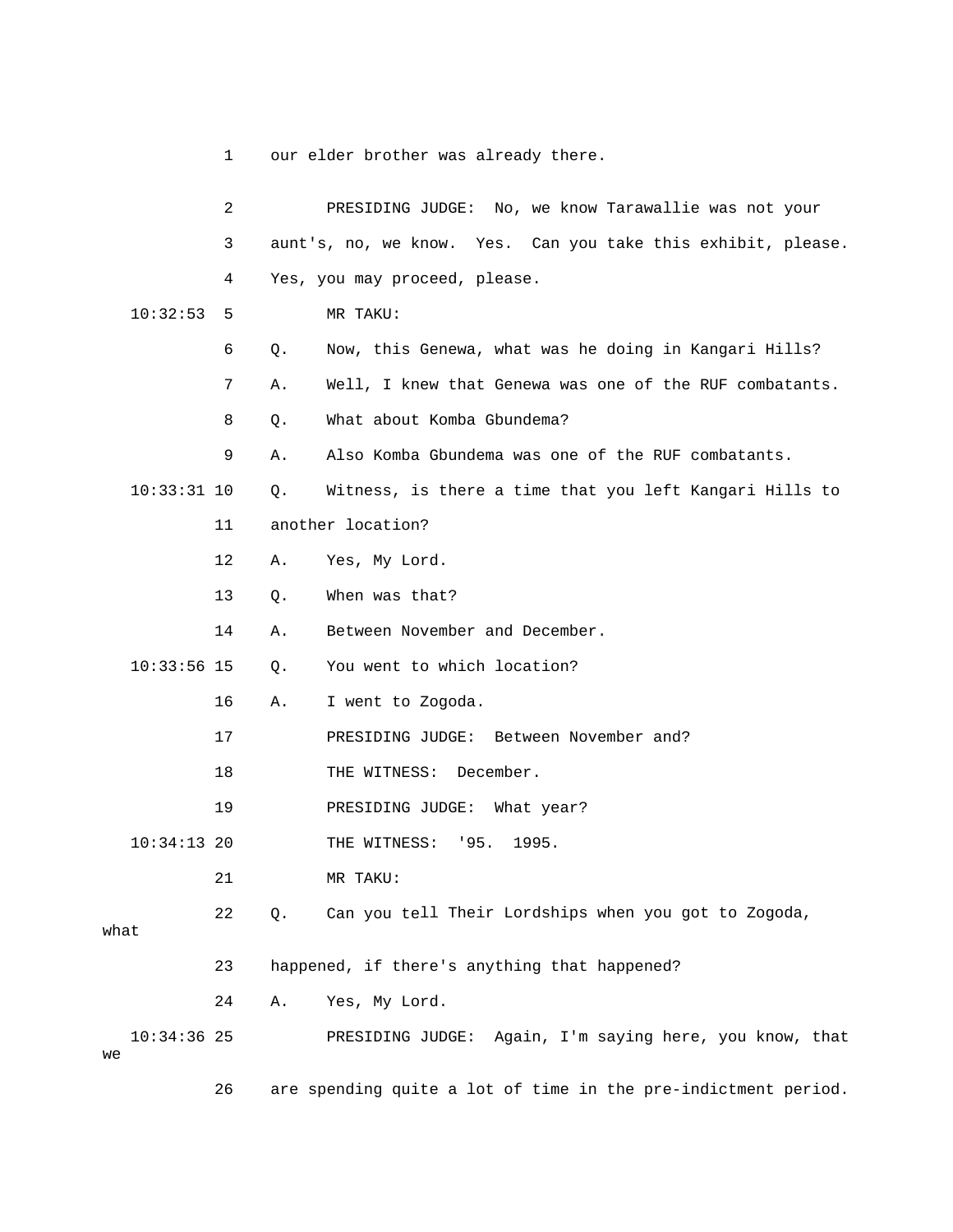|    | The Chamber does not say no to this, but we don't want to stay |
|----|----------------------------------------------------------------|
| 28 | there for too long because we would like evidence which is     |
| 29 | relevant to the indictment, you know, to -- power to be given, |

|         | SESAY ET AL   |              |
|---------|---------------|--------------|
| Page 16 |               |              |
|         | 25 APRIL 2008 | OPEN SESSION |

| you know, to that -- the evidence that is relevant to the<br>1 |               |                |                                                                |  |
|----------------------------------------------------------------|---------------|----------------|----------------------------------------------------------------|--|
|                                                                |               | $\overline{2}$ | indictment because all what we have been doing is pre-1996. I  |  |
| us                                                             |               | 3              | mean, we've been there for too long. I mean, that evidence to  |  |
|                                                                |               | 4              | is -- for what it is worth for purposes of history maybe.      |  |
|                                                                |               |                |                                                                |  |
|                                                                | 10:35:32      | 5              | MR TAKU:                                                       |  |
|                                                                |               | 6              | Witness, do you know Morris Kallon?<br>Q.                      |  |
|                                                                |               | 7              | Yes, My Lord.<br>Α.                                            |  |
|                                                                |               | 8              | When did you first meet him?<br>$\circ$ .                      |  |
|                                                                |               | 9              | I met him at Zogoda.<br>Α.                                     |  |
|                                                                | $10:36:05$ 10 |                | Can you tell the Court the circumstances under which you<br>Q. |  |
|                                                                |               | 11             | met Morris Kallon?                                             |  |
|                                                                |               | 12             | Yes, My Lord.<br>Α.                                            |  |
|                                                                |               | 13             | PRESIDING JUDGE: What year did you meet him in Zogoda?         |  |
|                                                                |               | 14             | What year.                                                     |  |
|                                                                | $10:36:25$ 15 |                | THE WITNESS: In 1996 when we arrived there. We left            |  |
| long                                                           |               | 16             | Kangari in 1995 between November and December and it was a     |  |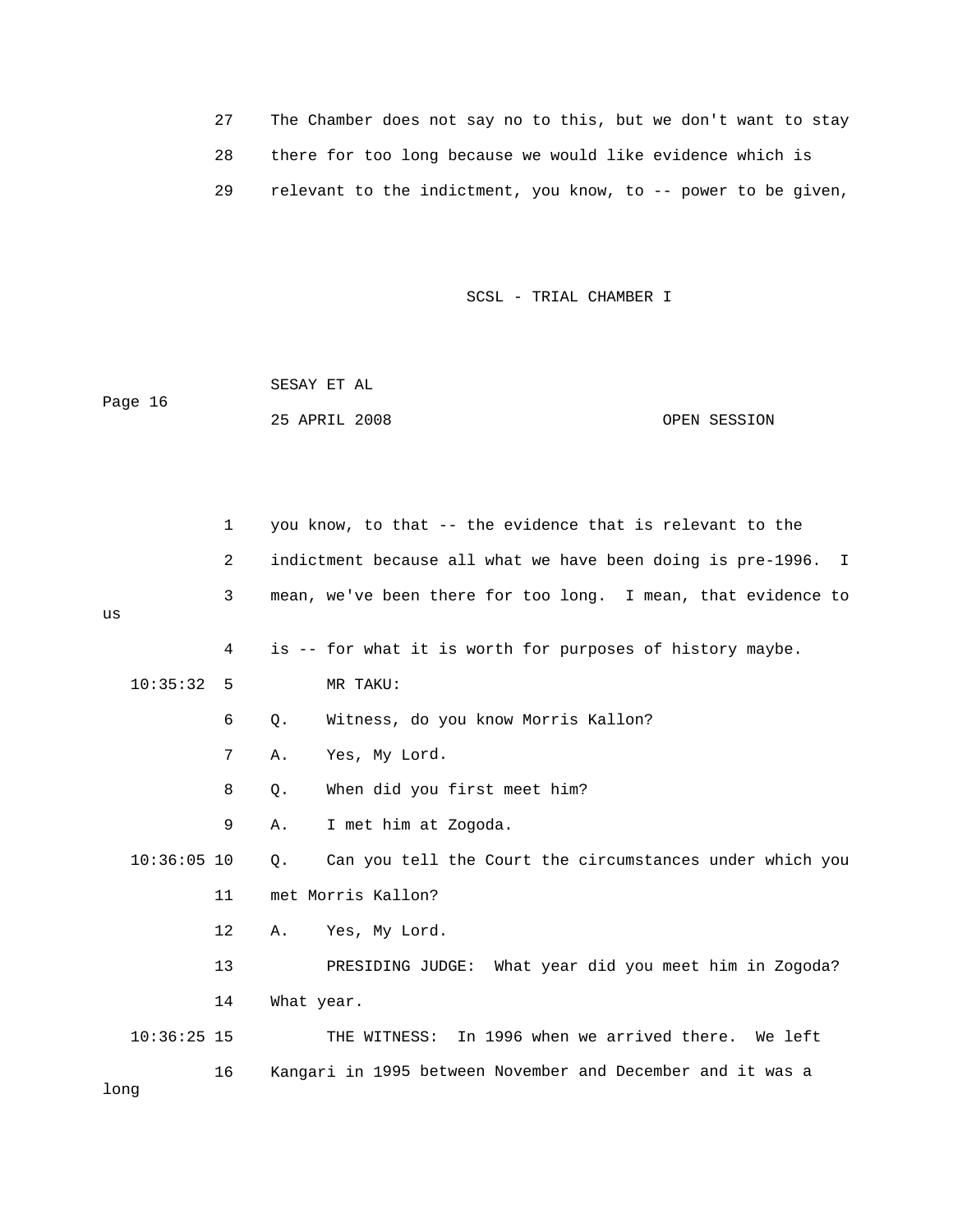17 journey. We had to spend some time. Early in 1996 we arrived 18 Zogoda. 19 PRESIDING JUDGE: So you arrived Zogoda in early 1996. THE WITNESS: Yes, My Lord. 22 Q. Now, can you tell the Court the circumstances you met 10:37:25 25 who was called Momoh Rogers, he went and met one woman called 26 Jestina. 28 THE WITNESS: Jestina. He had to tell her that let 29 tell me that she wanted me to marry. in  $10:36:54$  20 21 MR TAKU: 23 Morris Kallon? 24 A. Yes, My Lord. When we went to Zogoda, one of the fighters 27 PRESIDING JUDGE: Is it Jestina or Justina. Jestina

|    |            |                 | SESAY ET AL |                                                              |  |              |  |
|----|------------|-----------------|-------------|--------------------------------------------------------------|--|--------------|--|
|    | Page 17    |                 |             | 25 APRIL 2008                                                |  | OPEN SESSION |  |
|    |            |                 |             |                                                              |  |              |  |
|    |            |                 |             |                                                              |  |              |  |
|    |            | $\mathbf{1}$    |             | MR TAKU:                                                     |  |              |  |
|    |            | 2               | $Q$ .       | Yes. Proceed.                                                |  |              |  |
|    | Jestina, I | 3 <sup>7</sup>  |             | A. Jestina had to -- Jestina told me that. I asked           |  |              |  |
| we |            | $4\overline{ }$ |             | said: Is it my fault that all of us that have come here, are |  |              |  |
|    |            |                 |             | $10:39:03$ 5 going to marry.                                 |  |              |  |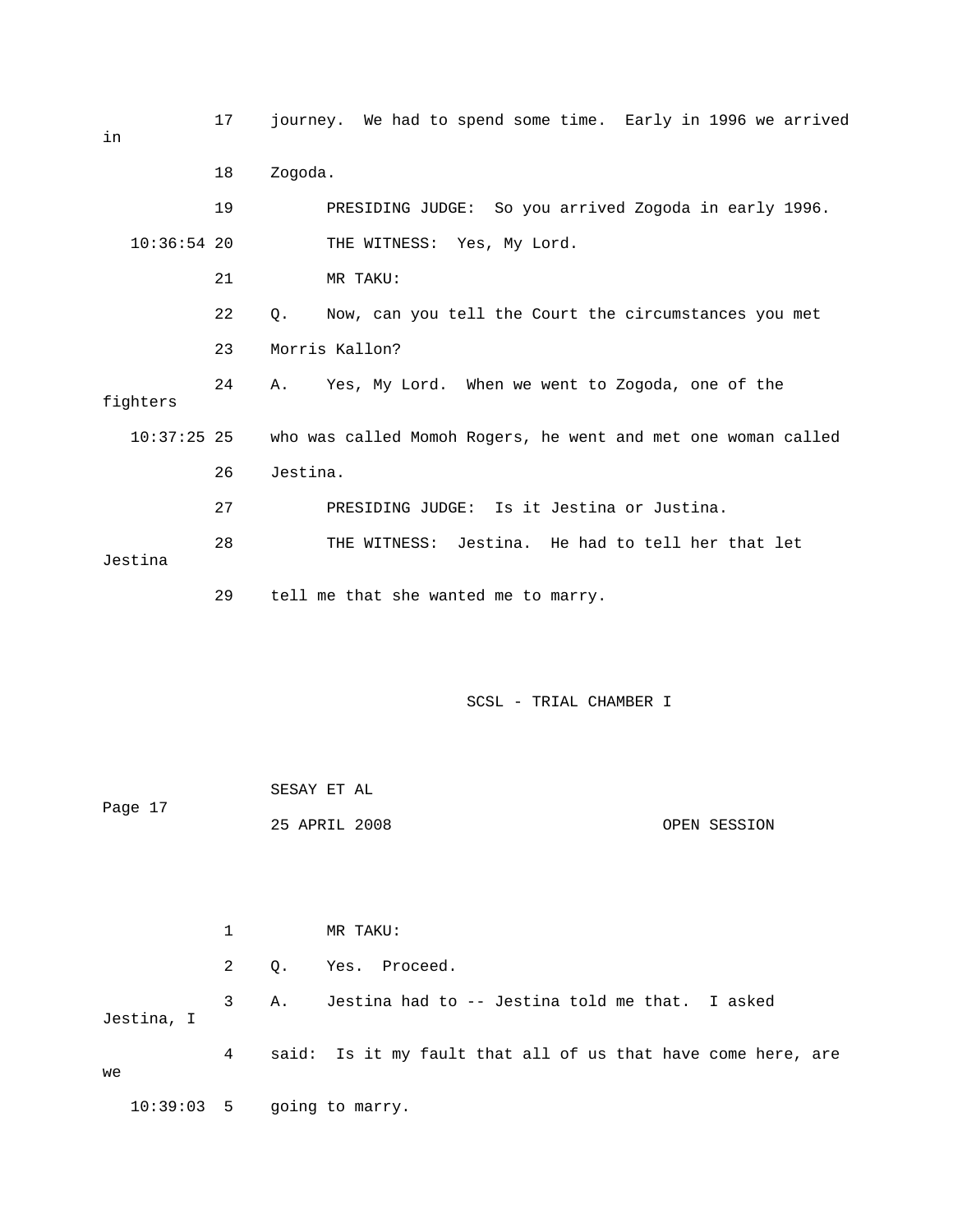6 Q. Yes. Proceed, please.

7 A. Jestina said no. They are not going to force anybody to 8 get married. That is the --

9 Q. Yes, proceed.

10:39:36 10 A. That was the reason he sent me to you. I told Jestina 11 I am not going to get married here. I said I had my fiancé that

> 12 already. Although he is not in Sierra Leone, I will wait for 13 him. I like this woman Jestina. I asked her.

14 Q. Yes. Proceed.

10:40:31 15 A. I said: Are you married? You, are you married? She said:

 16 No, I am not married. I asked her: Where do you live here? 17 said she was staying at Morris Kallon's house. I said: How 18 you living in that house? Is he your boyfriend? She said: 19 She said she was just staying with him because he saw that 10:41:25 20 Kallon was a man who was protecting woman and in fact, he has 21 own wife who was Esther Kallon. I told her again, I said: I you She are No. Morris his 22 would also like to stay with this man. She said: Well, if

 24 go and meet Morris Kallon at his house. I said: Pa, I have 10:42:09 25 here. I came here together with my aunt, together with her 26 husband, but I have got a friend here who had told me that she 27 staying at your house. I told him that I also wanted to come 23 want to stay with him, you would meet him and tell him. I had to come is

and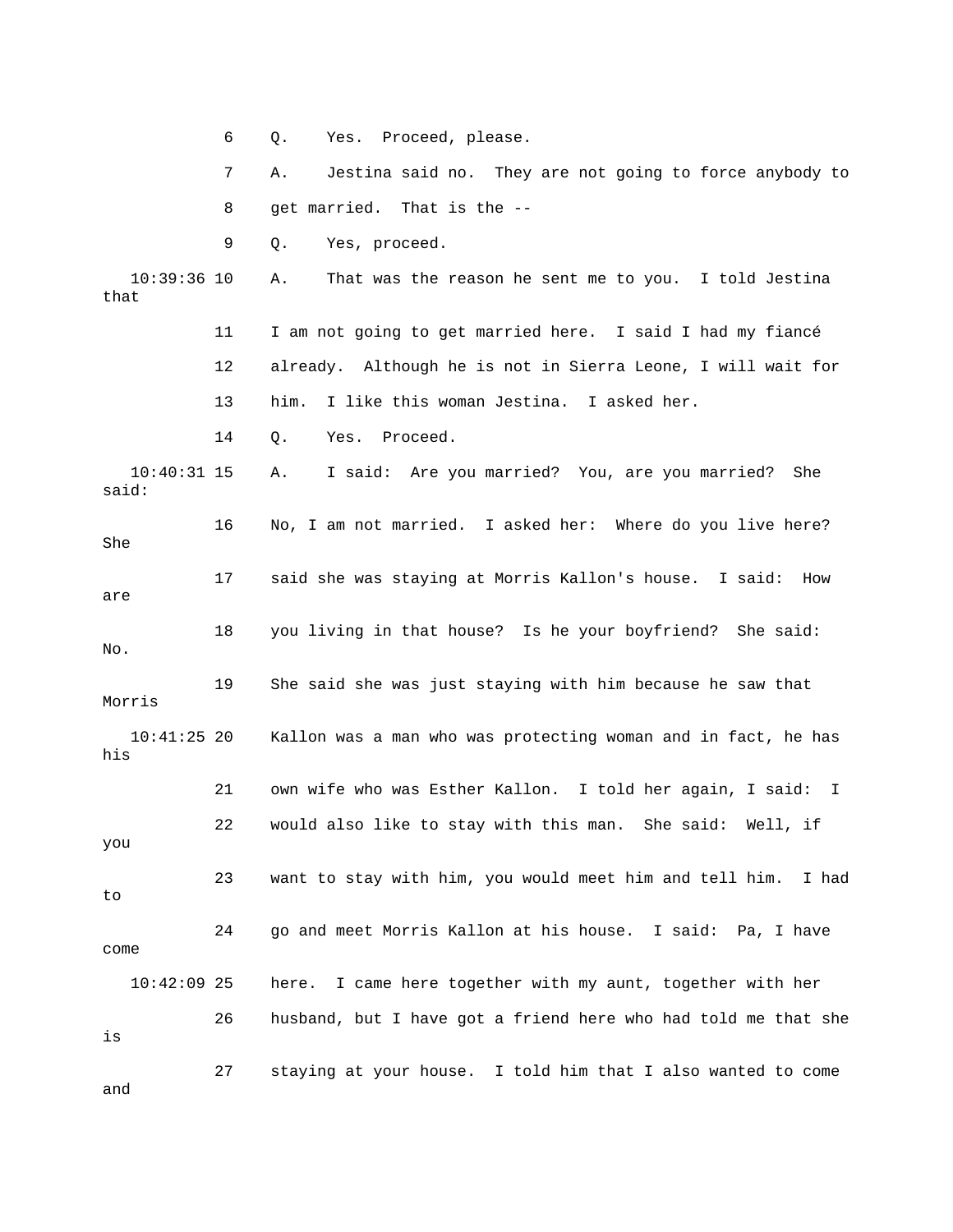28 stay here together at your house. He said: Well, no problem. 29 He said: My wife is here, Esther. He said apart from that,

SCSL - TRIAL CHAMBER I

 SESAY ET AL Page 18 25 APRIL 2008 OPEN SESSION

 1 there are other woman whom Esther is looking after. I said: 2 Okay, I will go and take my things. I told my aunt -- I told her 3 that: Well, I am going to Morris Kallon's house. Genewa had 4 tell me again that -- he said yes, that man is a good man. I 10:43:29 5 a fighter. I can easily detect that. That is a good idea. 6 and stay with him. He has no problem. He would protect you. 7 had other women who he protected. So I had to go and stay at 10:44:17 10 used to see a good number of people at the house. They had 11 children. I had to ask. I said: Oh, this man, is he taking here. 14 conversing in detail - to am Go He 8 Morris Kallon's house. The women had to take me to the place 9 where the other women were staying. Then we stayed there. But I 12 care of all these people? Whose parents -- none of them is 13 Then one of -- there is a lady there because we are really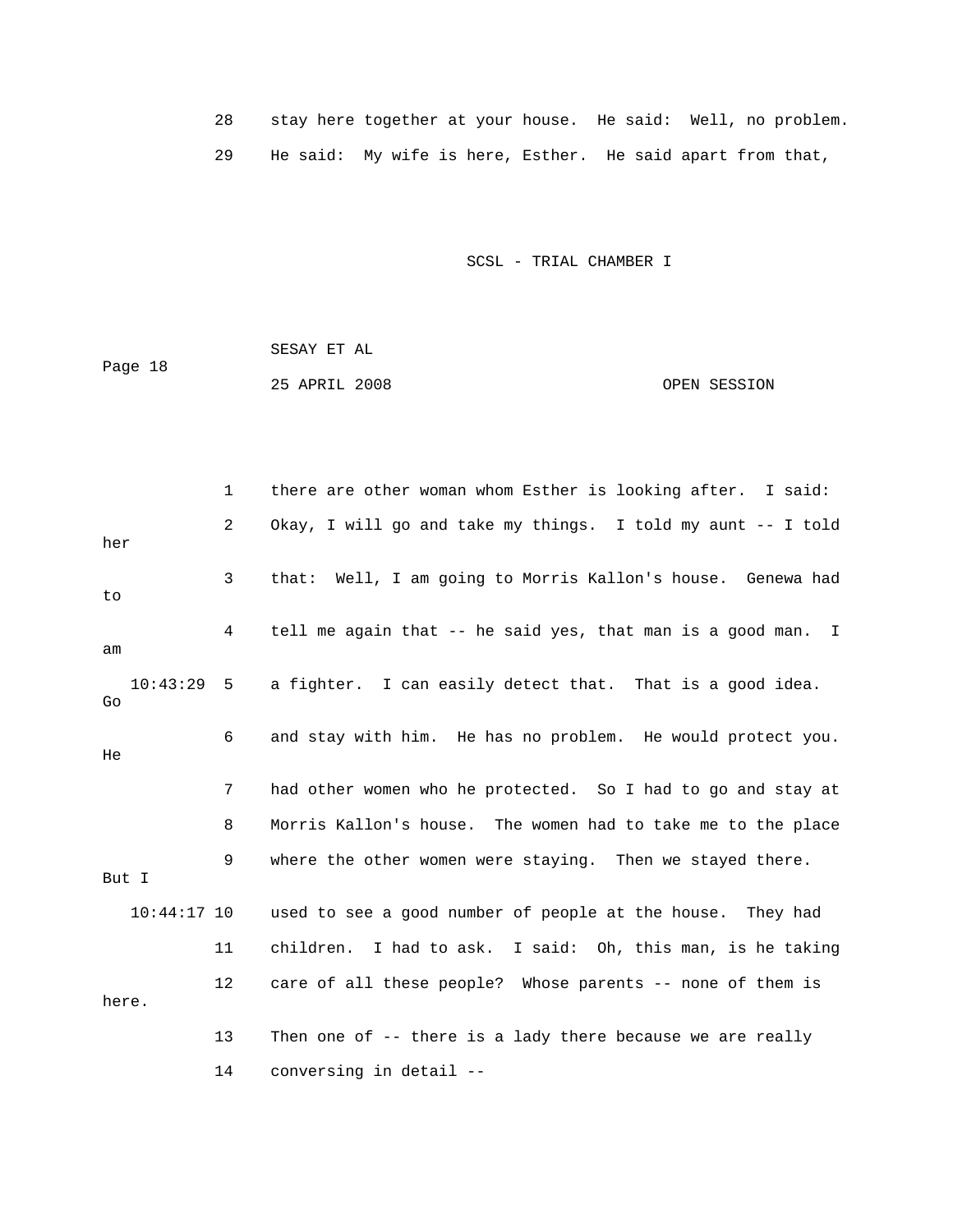10:45:02 15 PRESIDING JUDGE: What period is this? What period of 17 THE WITNESS: It was in 1996. 19 THE WITNESS: '96. 10:45:12 20 PRESIDING JUDGE: '96. I'm sorry, early 1996. 22 PRESIDING JUDGE: [Overlapping speaker]. It's getting 24 MR TAKU: Is there a time you moved from Zogoda to another 27 Q. Can you tell the Court? 28 A. My Lord, it was in August 1996. onours, can the witness take 29 THE INTERPRETER: Your H time 16 is this. 18 PRESIDING JUDGE: Early 1999. 21 THE WITNESS: Yes, between January - too 23 long. Don't waste so much time on the pre-indictment period.  $10:45:27$  25 Q. location? 26 A. Yes. that

SCSL - TRIAL CHAMBER I

| Page 19 | SESAY ET AL   |              |
|---------|---------------|--------------|
|         | 25 APRIL 2008 | OPEN SESSION |

1 last part of her testimony.

2 MR TAKU:

3 Q. Now, when you left Zogoda, where do you go to?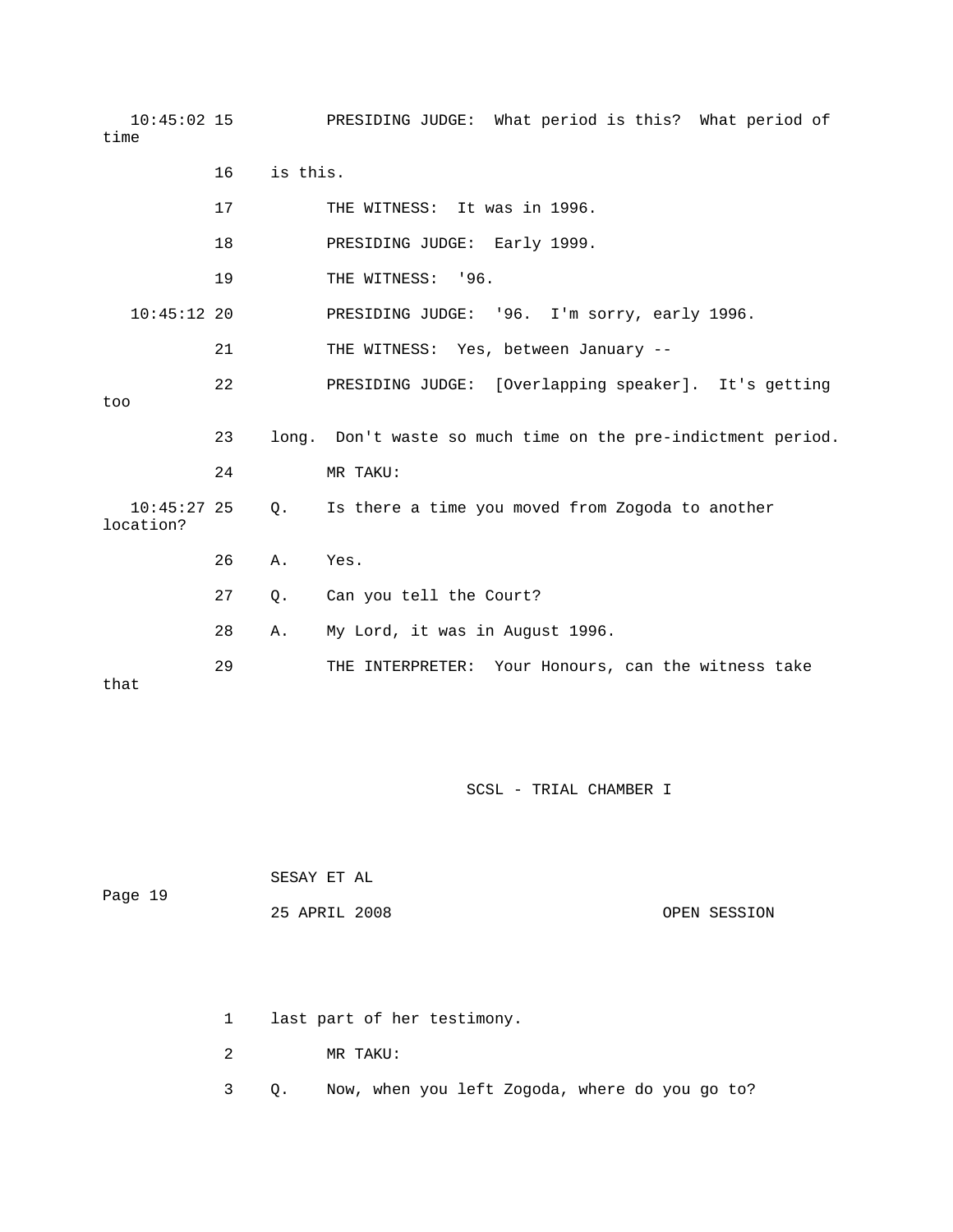|                        | 4  | Α.         | We went to the Bo Jungle.                                      |
|------------------------|----|------------|----------------------------------------------------------------|
| 10:46:05               | 5  | Q.         | With whom did you go to the Bo Jungle?                         |
|                        | 6  | Α.         | Morris Kallon. With members of his family.                     |
|                        | 7  | Q.         | Now, when you got to Bo Jungle, did you see women in Bo        |
|                        | 8  | Jungle?    |                                                                |
|                        | 9  | Α.         | Yes, My Lord.                                                  |
| $10:46:28$ 10<br>women |    | Q.         | Did anyone -- did you see anyone forcing any of those          |
|                        | 11 |            | in marriage?                                                   |
|                        | 12 | Α.         | No, My Lord.                                                   |
|                        | 13 | Q.         | Did you see Morris Kallon --                                   |
|                        | 14 | Α.         | Yes, My Lord.                                                  |
| $10:46:45$ 15<br>in    |    | Q.         | Did you see him forcefully getting married to any woman        |
|                        | 16 | Bo Jungle? |                                                                |
|                        | 17 | Α.         | No, My Lord. I never saw him.                                  |
| Bo                     | 18 | Q.         | Now, is there a particular time within when you were in        |
|                        | 19 |            | Jungle that you -- you got a job or you did some -- I mean you |
| $10:47:22$ 20          |    |            | got a job within the RUF?                                      |
|                        | 21 | Α.         | Yes, My Lord.                                                  |
|                        | 22 | Q.         | Tell the Court what job?                                       |
|                        | 23 | Α.         | Well, I was a xxxxxx in the RUF.                               |
|                        | 24 | Q.         | In the course of practising your profession as a nurse         |
| $10:47:51$ 25          |    |            | within the RUF, did you come into contact with several women?  |
|                        | 26 | Α.         | Yes, My Lord.                                                  |
| got                    | 27 | Q.         | Did any of them tell you that Morris Kallon forcefully         |
|                        | 28 |            | married to her?                                                |
|                        | 29 | Α.         | No, My Lord.                                                   |
|                        |    |            |                                                                |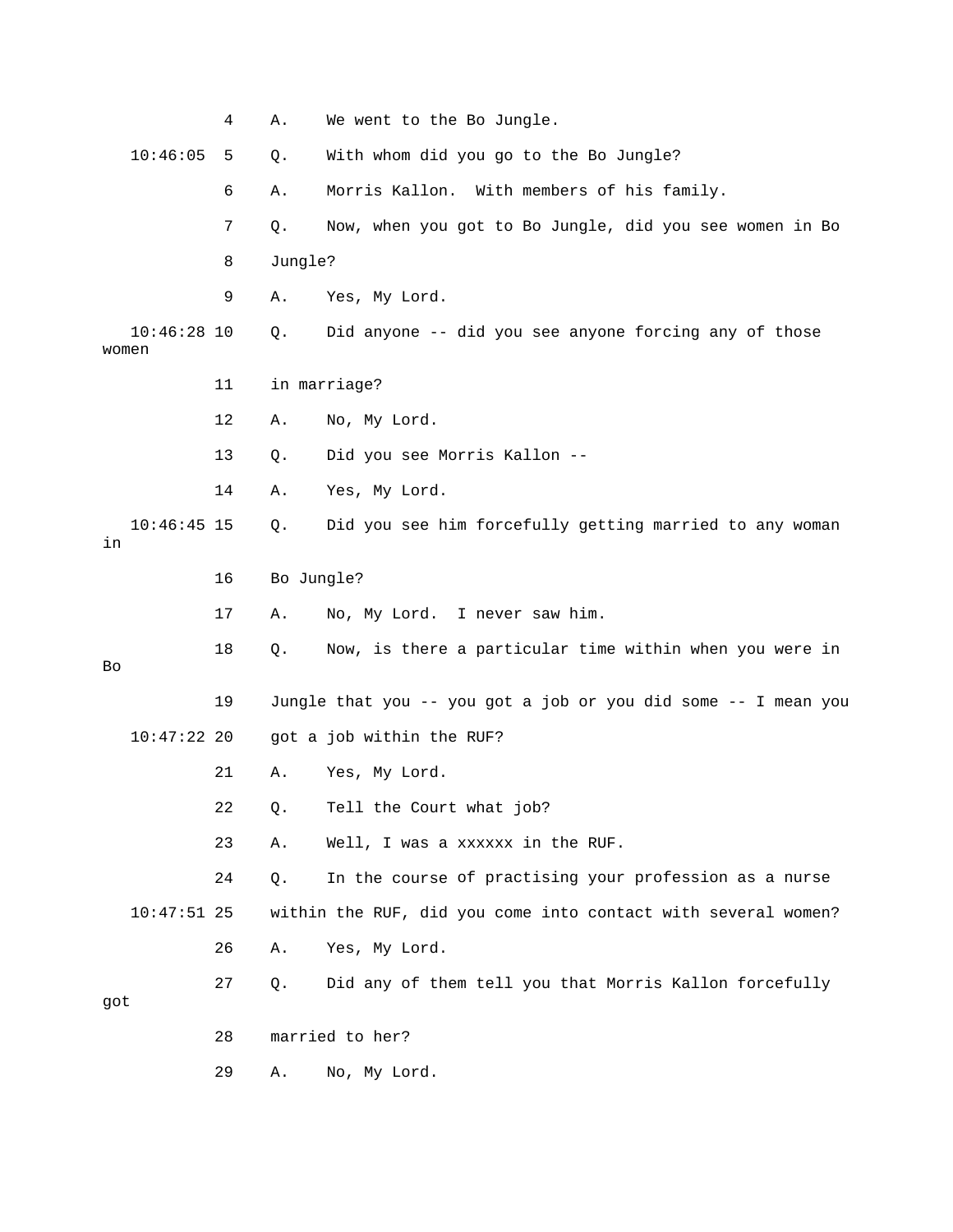| Page 20                |                | SESAY ET AL |                                                        |  |              |  |
|------------------------|----------------|-------------|--------------------------------------------------------|--|--------------|--|
|                        |                |             | 25 APRIL 2008                                          |  | OPEN SESSION |  |
|                        |                |             |                                                        |  |              |  |
|                        |                |             |                                                        |  |              |  |
| got                    | $\mathbf 1$    | Q.          | Did any of them tell you that any combatant forcefully |  |              |  |
|                        | $\overline{2}$ |             | married to her?                                        |  |              |  |
|                        | 3              | Α.          | No, My Lord.                                           |  |              |  |
|                        | 4              | Q.          | Is there a time that you left the Bo Jungle to another |  |              |  |
| 10:48:34               | 5              | location?   |                                                        |  |              |  |
|                        | 6              | Α.          | Yes, My Lord.                                          |  |              |  |
|                        | 7              | Q.          | Where did you move to?                                 |  |              |  |
|                        | 8              | Α.          | We retreated to the Kangari Hills because at the Bo    |  |              |  |
| Jungle                 |                |             |                                                        |  |              |  |
|                        | 9              |             | they had been attacking us frequently.                 |  |              |  |
| $10:48:55$ 10<br>year? |                | Q.          | Which year did you get to the Kangari Hills -- which   |  |              |  |
|                        | 11             | Α.          | That was 1997 we came to the Kangari Hills.            |  |              |  |
|                        | 12             | Q.          | What -- what year?                                     |  |              |  |
|                        | 13             | Α.          | 1997.                                                  |  |              |  |
|                        | 14             | Q.          | Now, when you came to the Kangari Hills, did you see   |  |              |  |
| Morris                 |                |             |                                                        |  |              |  |
| $10:49:31$ 15          |                | Kallon?     |                                                        |  |              |  |
|                        | 16             | Α.          | Yes, My Lord. All of us came to that place.            |  |              |  |
| Kallon                 | 17             | Q.          | Now, while in the Kangari Hills did you see Morris     |  |              |  |
|                        | 18             |             | forcefully getting married to any woman?               |  |              |  |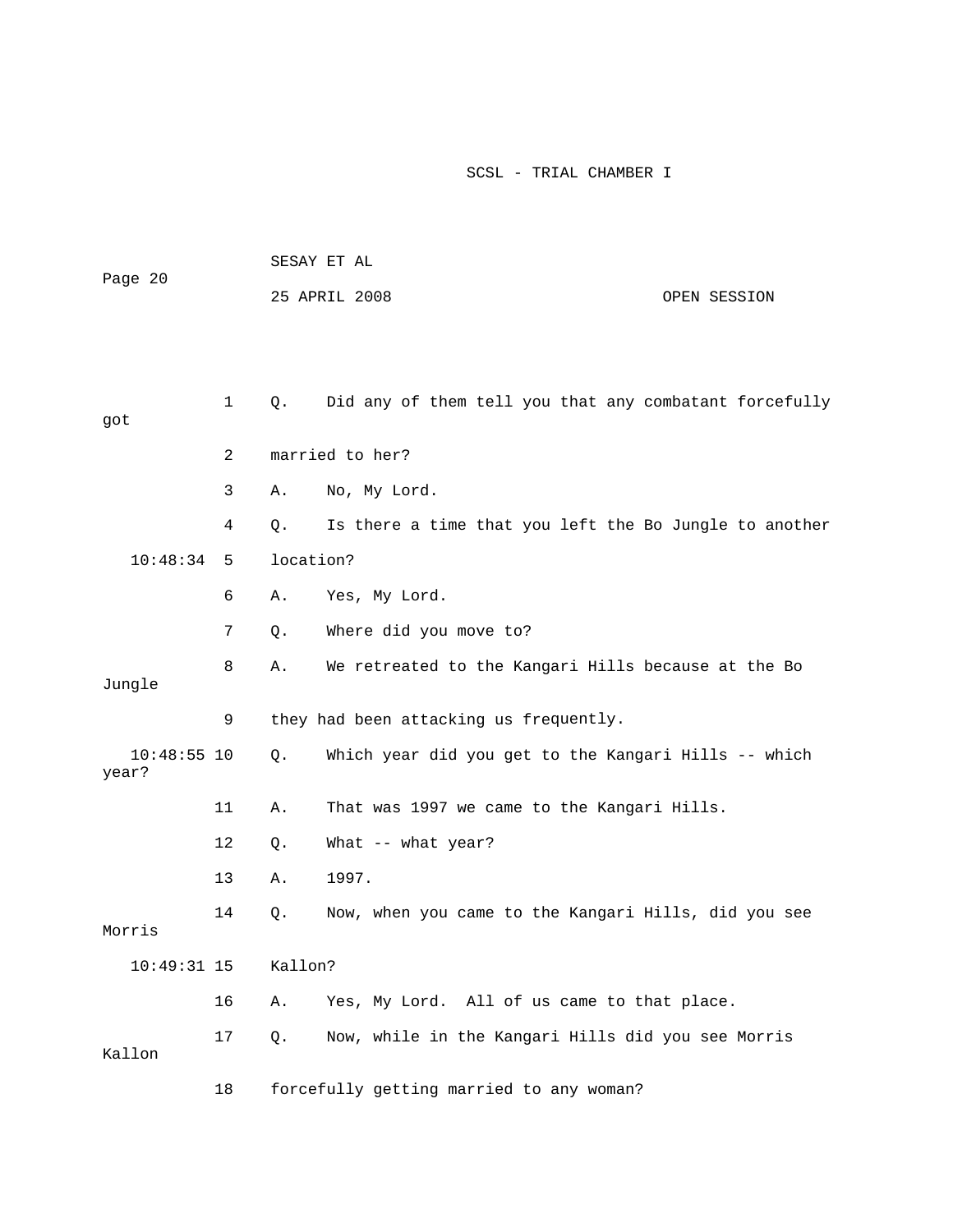|               | 19 | Α. | No, My Lord.                                                  |
|---------------|----|----|---------------------------------------------------------------|
| $10:49:53$ 20 |    | Q. | Now, on 25 May 1997, where were you?                          |
|               | 21 | Α. | I was at the Kangari Hills.                                   |
|               | 22 | Q. | Where was Morris Kallon?                                      |
|               | 23 | Α. | Morris Kallon was at the Kangari Hills.                       |
| Hills?        | 24 | Q. | Is there a time thereafter that you left the Kangari          |
| $10:50:33$ 25 |    | Α. | Yes, My Lord.                                                 |
|               | 26 | Q. | Tell the Court when?                                          |
|               | 27 | Α. | Well, it was one -- at one time the commander who was at      |
| the           | 28 |    | the Kangari Hills, he had to summon all of us, the civilians, |
| overthrown    | 29 |    | soldiers. He said Foday Sankoh told him that they had         |

| Page 21 | SESAY ET AL   |              |
|---------|---------------|--------------|
|         | 25 APRIL 2008 | OPEN SESSION |

|           | $\mathbf{1}$   | Kabbah's government, that we should come to town so as to join |  |  |  |  |  |  |
|-----------|----------------|----------------------------------------------------------------|--|--|--|--|--|--|
|           | $\overline{2}$ | the AFRCs. It was within that time I left the Kangari Hills.   |  |  |  |  |  |  |
| Jungle,   | 3 <sup>7</sup> | Q. Now, witness, just one thing. When you were in Bo           |  |  |  |  |  |  |
| commander | 4              | who was the commander there? Do you know who was the           |  |  |  |  |  |  |
|           |                | $10:51:38$ 5 there, Bo Jungle?                                 |  |  |  |  |  |  |
|           | 6              | The commander at the Bo Jungle was Augustine Kargbo.<br>Α.     |  |  |  |  |  |  |
|           | 7              | This commander that you are talking about the Kangari<br>О.    |  |  |  |  |  |  |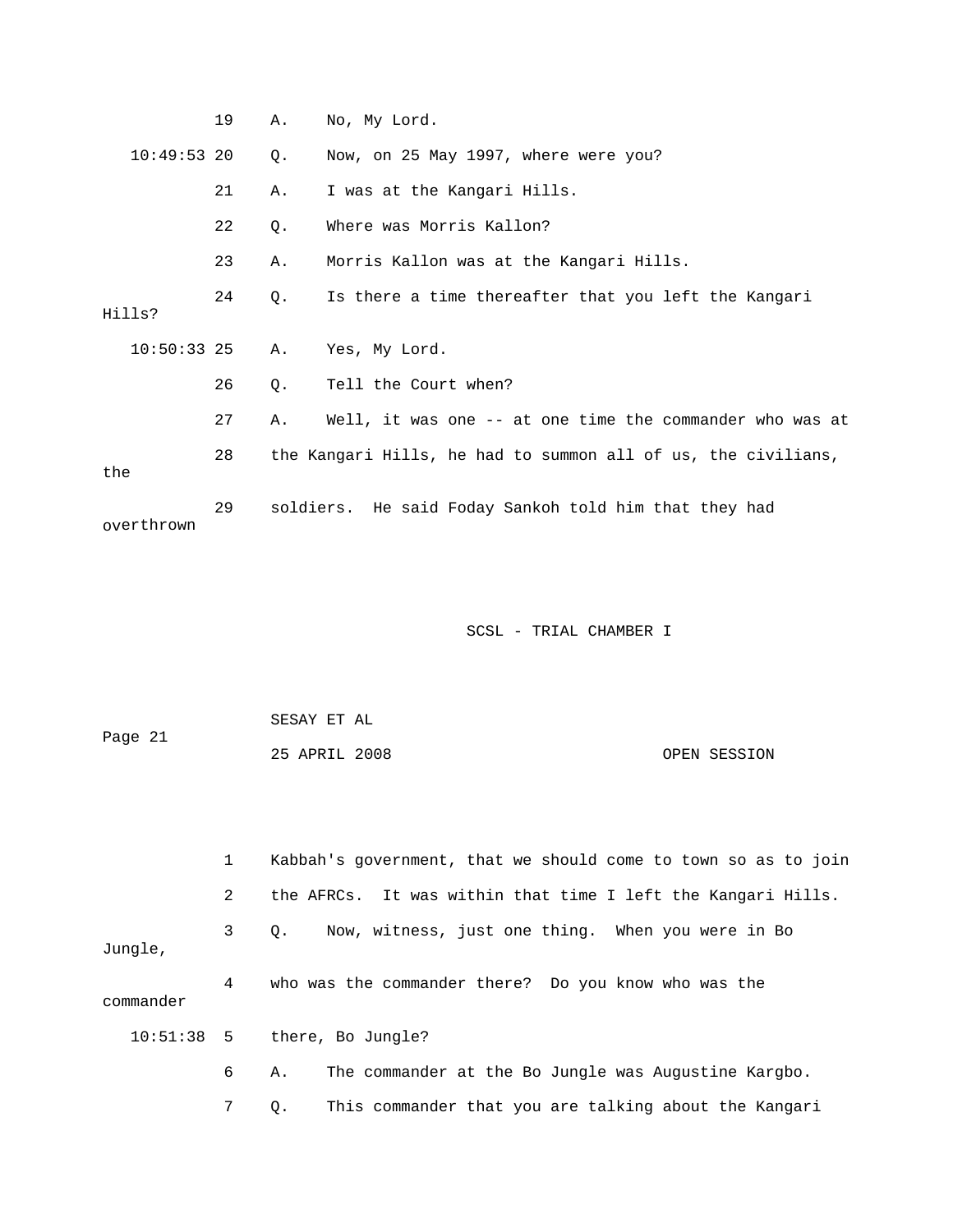8 Hills, do you know his name? 9 A. Yes, My Lord. 10:51:58 10 Q. What was his name? 12 Q. Now, in Bo Jungle did Morris Kallon have any position 13 you know of? Any assignment? 10:52:29 15 Q. What about Kangari Hills; did he have any position? 16 A. Kangari Hills? I did not observe him to hold any 18 Q. Now, you told the Court that you left Kangari Hills at 19 moment. When you were leaving the Kangari Hills, where was 21 A. Well, when I left Kangari Hills, I told him that now the 22 commander have told us that the Pa said we should join the The 26 people had just attacked us. That if I'm to receive a message 27 that Pa said we should go and join them, he said I'm not ready 29 was going. So I came down to town with the first batch that 11 A. xxxxxxxxx. that 14 A. Well, he hadn't any position there that I was aware of. position 17 there. one 10:52:56 20 Morris Kallon? Did he leave with you? AFRC. 23 I said I -- I said I wanted to go. He said: Well, if you say 24 you are going, you are free to go. He said: But I'm not going 10:53:29 25 yet. I said I was afraid. He said because it was in May. to 28 go yet. Then I had to leave him there. Then I told him that I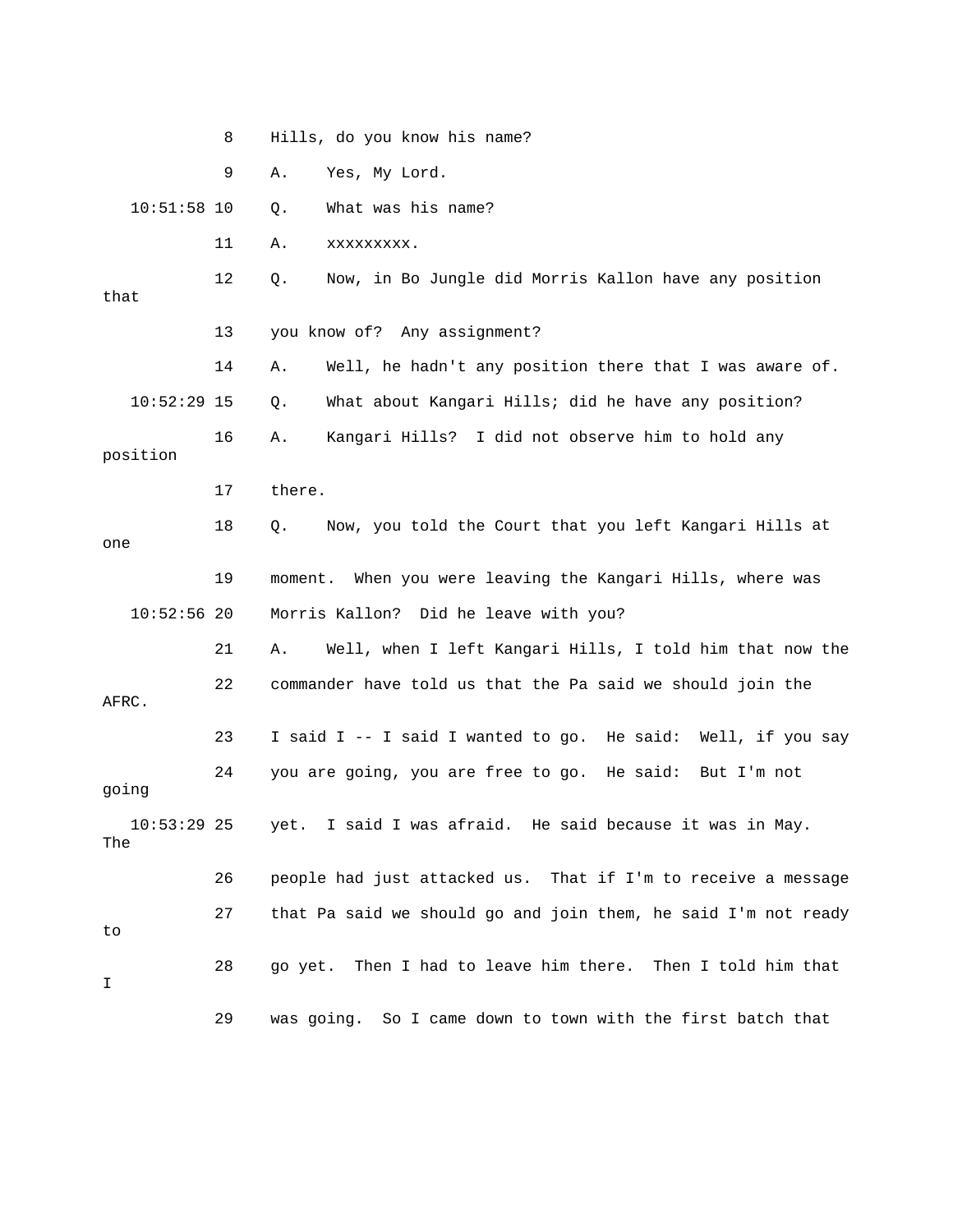| Page 22       |    |            | 25 APRIL 2008                                                  | OPEN SESSION |
|---------------|----|------------|----------------------------------------------------------------|--------------|
|               |    |            |                                                                |              |
|               | 1  | came.      |                                                                |              |
|               | 2  | Q.         | $Now --$                                                       |              |
| say           | 3  |            | PRESIDING JUDGE: You said you came to what town?               | You          |
|               | 4  |            | you left and came where.                                       |              |
| 10:54:23      | 5  |            | THE WITNESS: I came to Makeni initially. Then I passed         |              |
|               | 6  |            | I journeyed down to Hastings.                                  |              |
|               | 7  |            | MR TAKU:                                                       |              |
| that          | 8  | Q.         | Now, when you came to Hastings, is there a time again          |              |
|               | 9  |            | you saw Morris Kallon?                                         |              |
| $10:54:55$ 10 |    | Α.         | No. At Hastings, My Lords?                                     |              |
| location?     | 11 | Q.         | No. Okay, but did you leave Hastings to another                |              |
|               | 12 |            | PRESIDING JUDGE: What's the answer there. Is it that -         |              |
| at            | 13 |            | She said not at Hastings. She didn't see him<br>MR TAKU:       |              |
|               | 14 | Hastings.  |                                                                |              |
| $10:55:13$ 15 |    | Q.         | Where did you see him?                                         |              |
|               | 16 | Α.         | When I came at Hastings, my father was there who was a         |              |
| But           | 17 | policeman. | That was -- and treated me to come to Hastings.                |              |
|               | 18 |            | I came to know that the Kamajors had killed him at Matotoka so |              |

SESAY ET AL

I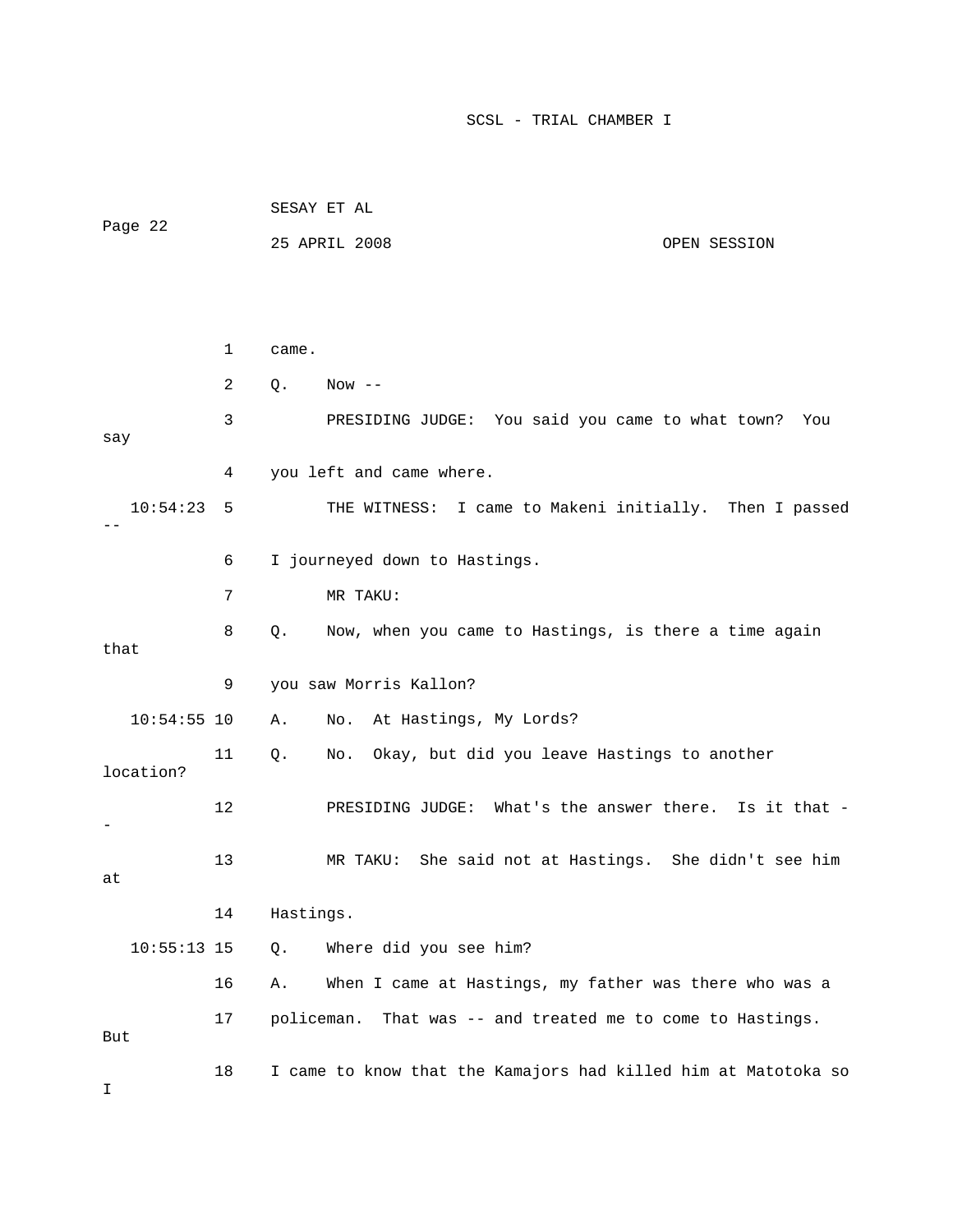19 had to return to Makeni. That was at the end of July. When I 10:55:47 20 came to Makeni, I went to the Teko Barracks. That was the 21 went to greet Morris Kallon. He had to ask me: Have you seen 26 night in Makeni. I came back to Waterloo and based there. 27 Q. Now, witness, did you -- you remained at Waterloo. time I 22 your father? I said no, I was told that my father had been kill. 23 He sympathised with me. Then he told me that -- that he had been 24 deployed in Bo. I said: Who deployed you in Bo again? He said 10:56:29 25 it was xxxxxxxxx. So I had to leave him there. I spent a 28 Mid-February 1998, you were -- where were you? 29 A. I was in Waterloo.

SCSL - TRIAL CHAMBER I **SCSL** 

 SESAY ET AL OPEN SESSION Page 23 25 APRIL 2008

1 Q. Did you hear or know anything -- did you ever hear about 2 the intervention -- the ECOMOG intervention in Freetown? 3 A. Yes, My Lord. you 6 A. I had to run. 4 Q. Now, when you heard about that intervention, what did 10:57:36 5 do?

7 Q. You ran to where, madam?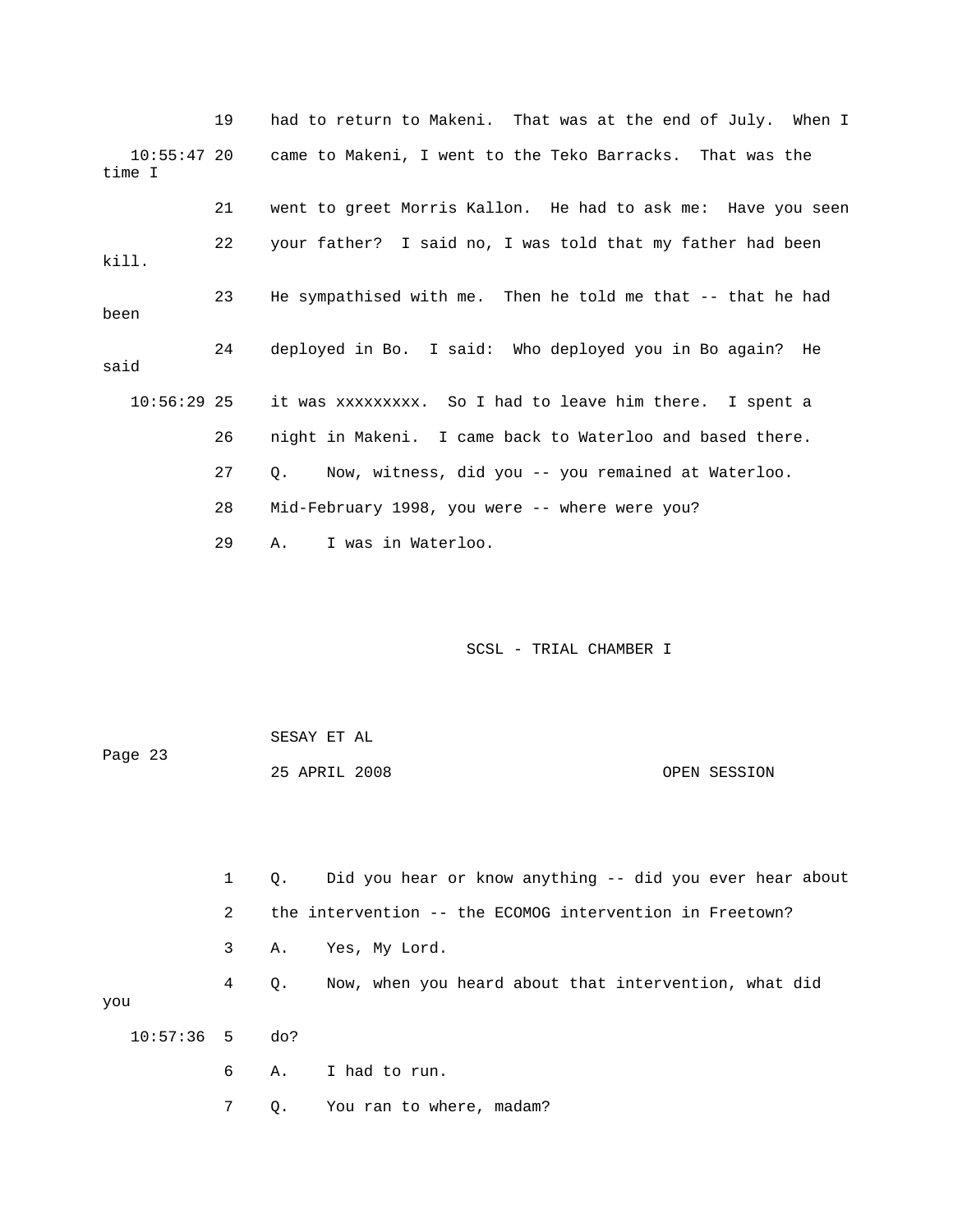8 A. I went to Masiaka.

|     |               | 9  | Q. | How long were you in Masiaka, madam?                          |
|-----|---------------|----|----|---------------------------------------------------------------|
|     | $10:58:00$ 10 |    | Α. | Well, at Masiaka I did not stay there long because the        |
| he  |               | 11 |    | commander whom I met there who was Superman, he had to say -- |
|     |               | 12 |    | said: Anybody, a civilian, a soldier who was with the RUF,    |
| to  | $10:58:45$ 15 | 13 |    | should go to Kono. He said because he wouldn't want anybody   |
|     |               | 14 |    | lose his life. So I had to leave Masiaka. I went through      |
|     |               |    |    | Makeni, through Kabala, in order for me to go towards the     |
|     |               | 16 |    | direction of Kono.                                            |
|     |               | 17 | Q. | Well, did you see Morris Kallon in Masiaka or Makeni?         |
|     |               | 18 | Α. | No, My Lord. At that time I did not see him again.            |
| you | $10:59:20$ 20 | 19 | Q. | Now, throughout the period you spent in the jungle, did       |
|     |               |    |    | see any RUF combatant forcing women into marriage?            |
|     |               | 21 |    | She has said no.<br>PRESIDING JUDGE:                          |
|     |               | 22 |    | MR TAKU: Thank you, Your Honours.                             |
|     |               | 23 |    | THE WITNESS: No, My Lord.                                     |
|     | $10:59:31$ 25 | 24 |    | MR TAKU:                                                      |
|     |               |    | Q. | Did you see them raping women?                                |
|     |               | 26 | Α. | No, My Lord.                                                  |
|     |               | 27 | Q. | Did you see any child combatants with Morris Kallon?          |
|     | children.     | 28 | Α. | He did not have soldiers who were<br>No, My Lord.             |
|     |               | 29 | Q. | Now, you said you retreated through Masiaka, Makeni, to       |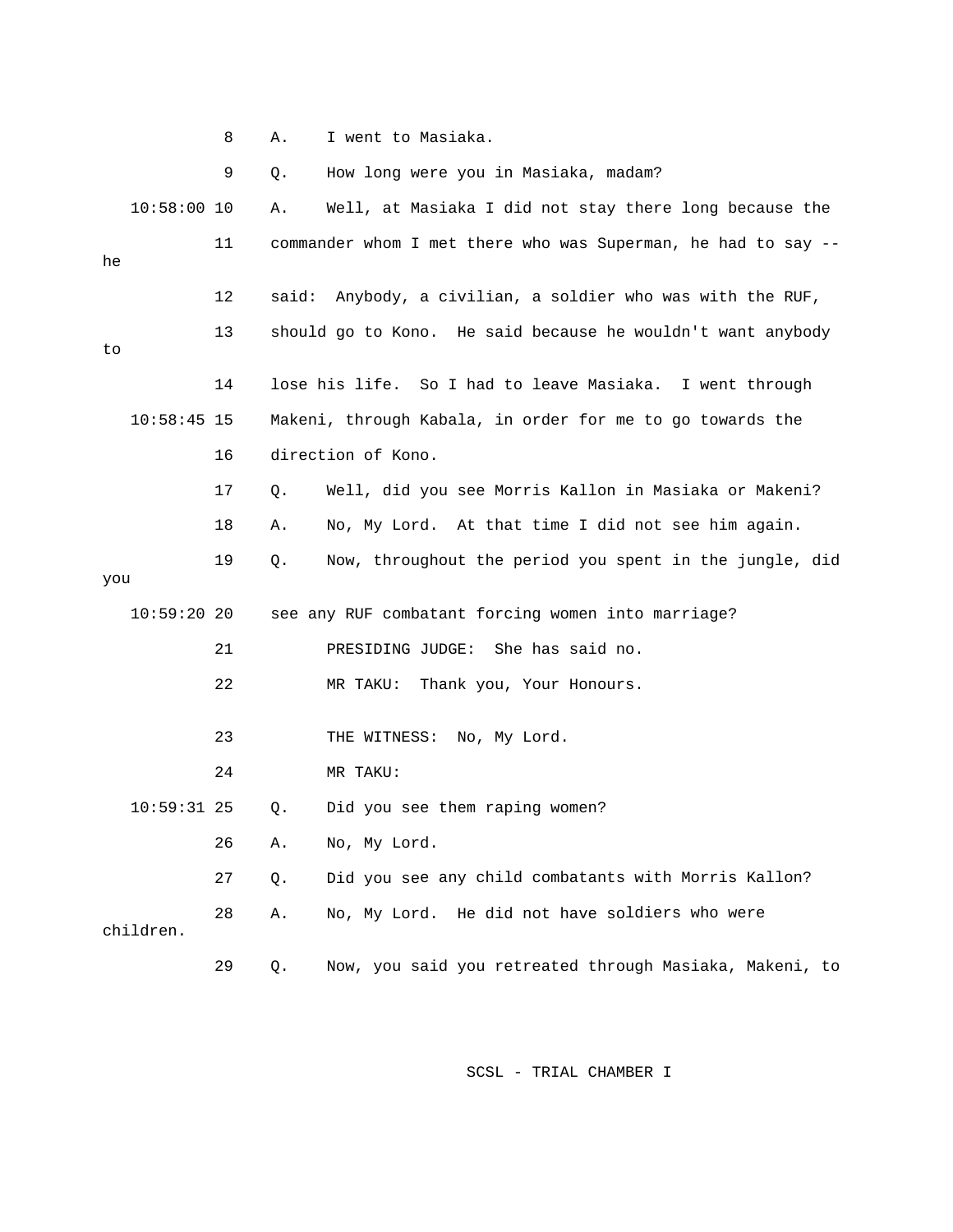|               |    |         | 25 APRIL 2008                                                 | OPEN SESSION                    |  |  |
|---------------|----|---------|---------------------------------------------------------------|---------------------------------|--|--|
|               |    |         |                                                               |                                 |  |  |
|               |    |         |                                                               |                                 |  |  |
|               | 1  |         | Kabala, from there to Kono. Where did you retreat to in Kono? |                                 |  |  |
|               | 2  | Α.      | Well, I had to retreat to Kono because I asked for my         |                                 |  |  |
|               | 3  |         | brother when I came to Makeni because he was in Makeni.       | I was                           |  |  |
|               | 4  |         | told that he was in Kono.                                     | That was why I decided to go to |  |  |
| Kono          |    |         |                                                               |                                 |  |  |
| 11:00:30      | 5  |         | in order to stay with him in Kono.                            |                                 |  |  |
|               | 6  | Q.      | Where in Kono did you go to?                                  |                                 |  |  |
|               | 7  | Α.      | Well, I went to Yomandu.                                      |                                 |  |  |
| thing.        | 8  | Q.      | Now, before we deal with that, let me just clear one          |                                 |  |  |
|               | 9  |         | During the time you were -- you say you lived with Morris     |                                 |  |  |
| Kallon,       |    |         |                                                               |                                 |  |  |
| $11:01:03$ 10 |    |         | did you know what rank he had?                                |                                 |  |  |
|               | 11 | Α.      | Yes, My Lord.                                                 |                                 |  |  |
|               | 12 | Q.      | Tell his Lordship -- tell Their Lordships, please.            |                                 |  |  |
|               | 13 | Α.      | At the time when I was with Morris Kallon, although I         |                                 |  |  |
| Morris        | 14 |         | wasn't a soldier but I used to hear people call him Major     |                                 |  |  |
|               |    |         |                                                               |                                 |  |  |
| $11:01:31$ 15 |    | Kallon. |                                                               |                                 |  |  |
| you           | 16 | Q.      | Now, you said you located -- you went to Yomandu.             | Do                              |  |  |
|               | 17 |         | know who was the RUF commander in Yomandu?                    |                                 |  |  |
|               | 18 | Α.      | Yes, My Lord.                                                 |                                 |  |  |
|               | 19 | Q.      | Who was he?                                                   |                                 |  |  |
| $11:01:57$ 20 |    | Α.      | He was Komba Gbundema.                                        |                                 |  |  |
|               | 21 | Q.      | Can you call the name again?                                  |                                 |  |  |

SESAY ET AL

Page 24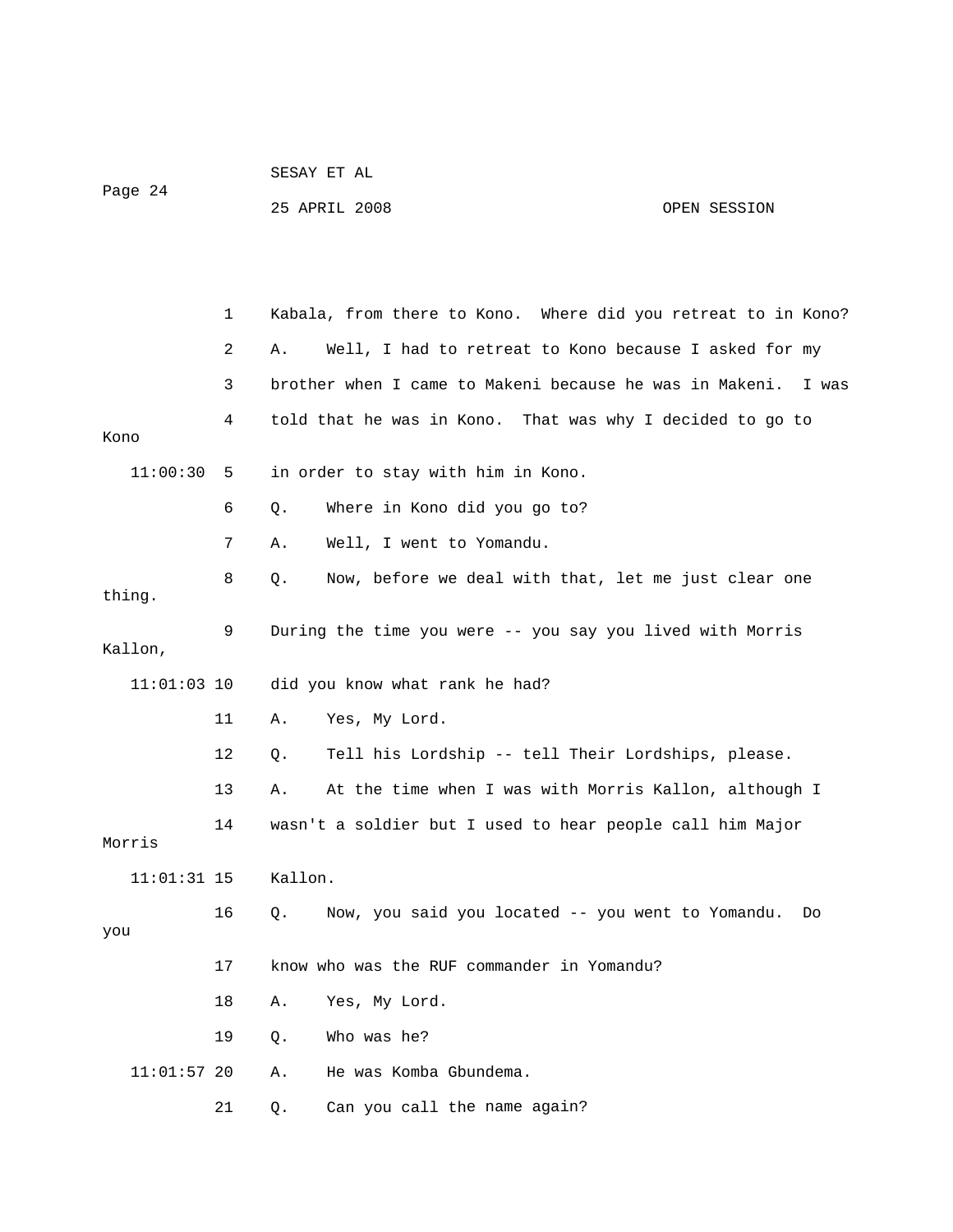|          | 22 | Α.        | Komba Gbundema.                                          |
|----------|----|-----------|----------------------------------------------------------|
| continue | 23 | Q.        | Now, did you -- when you got to Yomandu, did you         |
|          | 24 |           | to practice your profession within the RUF?              |
|          |    |           | 11:02:26 25 A. Yes, I continued carrying my profession.  |
|          | 26 | 0.        | Where was your brother?                                  |
|          | 27 | А.        | Well, my brother, I met him at Yomandu and I had to stay |
|          | 28 | with him. |                                                          |
| you      | 29 |           | PRESIDING JUDGE: Is it your elder brother whose name     |

 SESAY ET AL 25 APRIL 2008 OPEN SESSION Page 25

1 mentioned a couple of minutes ago? Is it the same person. 2 THE WITNESS: Yes. Yes, My Lord. 3 MR TAKU: 4 Q. While in Yomandu did you see or hear that any woman been  $11:03:37$  5 forcefully taken into marriage by the RUF -- by an RUF 6 A. No, My Lord. 7 Q. What about rape? Did you find any women had been raped? 9 Q. Now, while in Yomandu did any RUF commanders come to combatant? 8 A. No, My Lord. Never did I hear about that. 11:04:09 10 Yomandu that you knew of?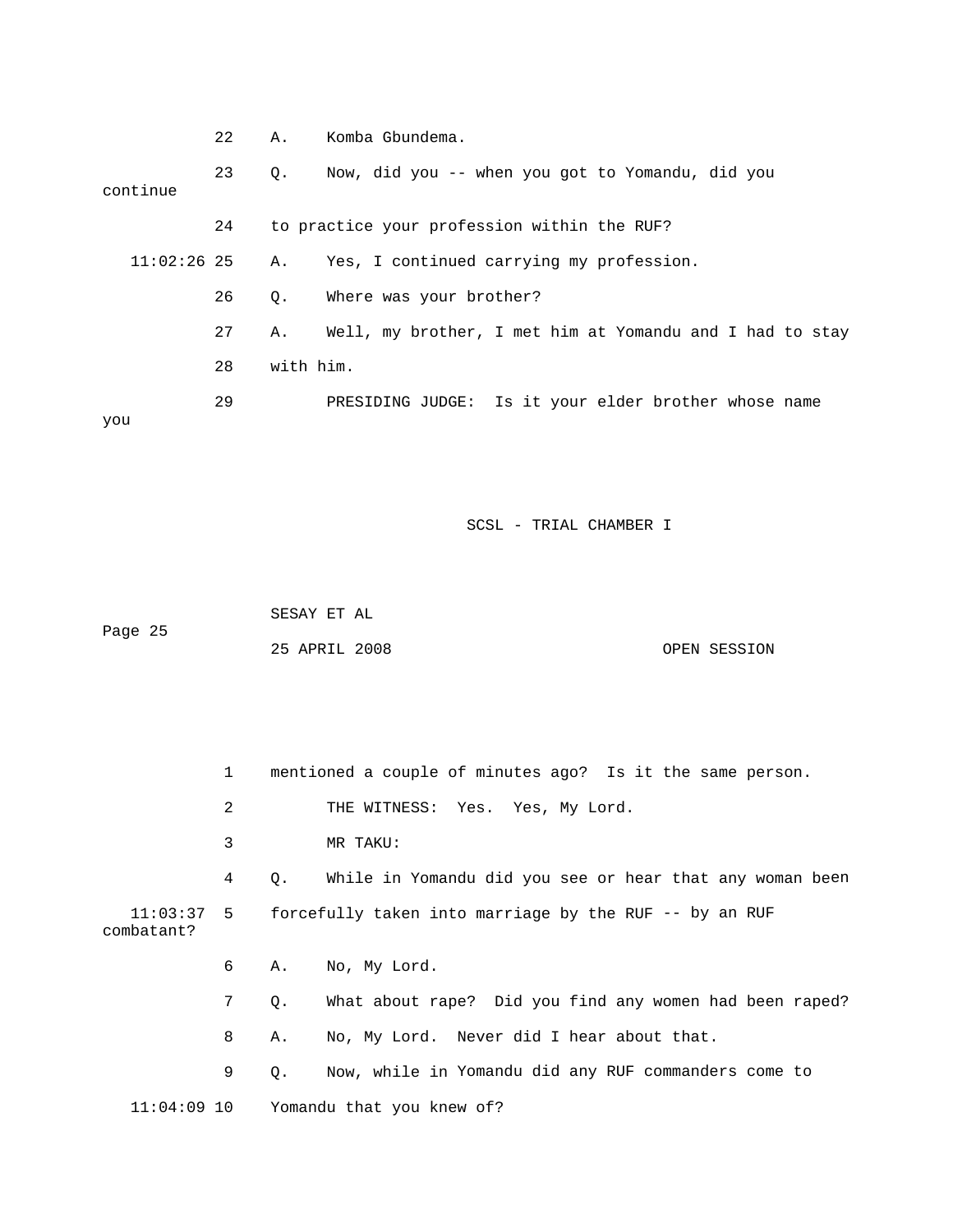|                                                                           |  | 11 | Α.        | Yes, My Lord.                                                  |
|---------------------------------------------------------------------------|--|----|-----------|----------------------------------------------------------------|
|                                                                           |  | 12 | Q.        | Can you give their names to Their Lordships?                   |
|                                                                           |  | 13 | Α.        | Yes, My Lord. I saw some commanders. One of them was           |
| Colonel                                                                   |  | 14 |           | Denis Mingo, alias Superman; then -- then one Lieutenant-      |
| $11:04:49$ 15                                                             |  |    |           | Morris Kallon who was STF; I saw Babie, Momoh Rogers and even  |
| I                                                                         |  | 16 |           | Short Bai Bureh. I saw them there. Because there were many,    |
|                                                                           |  | 17 |           | wouldn't be able to recall all their names.                    |
|                                                                           |  | 18 | Q.        | In what location did you see Superman?                         |
| and                                                                       |  | 19 | Α.        | Well, Superman, I saw him -- I cannot recall the dates         |
| 11:05:39 20                                                               |  |    |           | month, but he came and passed through in order for him to join |
|                                                                           |  | 21 |           | SAJ Musa at Koinadugu District when he asked the commander in  |
|                                                                           |  | 22 |           | Yomandu, who was Komba Gbundema, for some soldiers. They only  |
| him                                                                       |  | 23 |           | spent a night there. They passed. Since then I did not see     |
|                                                                           |  | 24 | any more. |                                                                |
| $11:06:28$ 25                                                             |  |    | Q.        | Now, witness, where were you on 2 May 2000?                    |
|                                                                           |  | 26 | Α.        | During this period I had already come to Makeni again.         |
|                                                                           |  | 27 | Q.        | What were you doing on that day?                               |
| he                                                                        |  | 28 | Α.        | Well, during that morning I left my brother dressing and       |
| 29<br>told me that he was going to the MP office because he was an<br>MP. |  |    |           |                                                                |

SESAY ET AL

ge 26 Pa

25 APRIL 2008

OPEN SESSION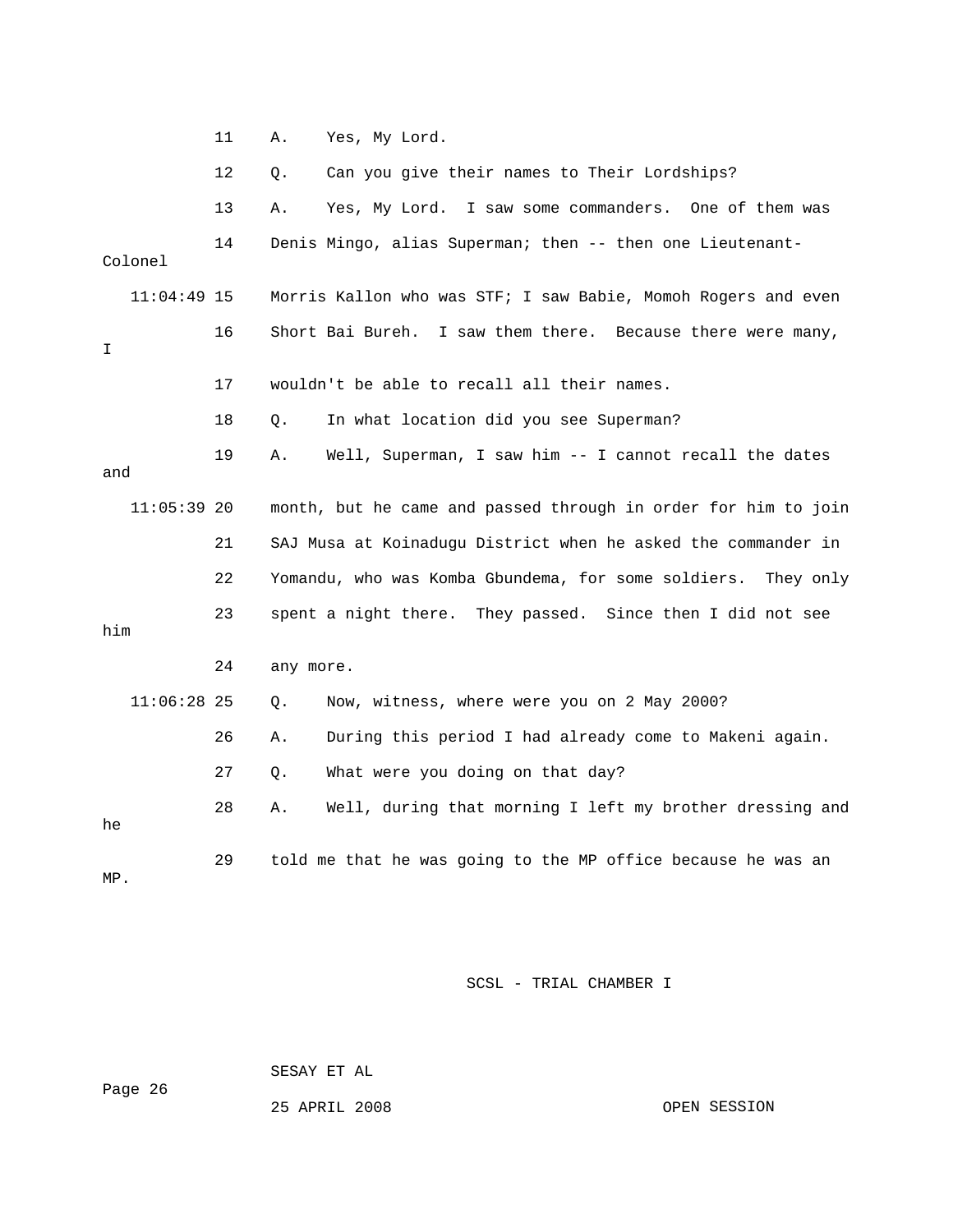1 So --

|                            | 2  | PRESIDING JUDGE: You were a couple of minutes ago with        |
|----------------------------|----|---------------------------------------------------------------|
|                            | 3  | your brother in Yomandu. Then you were now in Makeni. How is  |
|                            | 4  | your brother in Makeni at the time that you are there?        |
| 11:07:49                   | 5  | THE WITNESS: During the time when Superman passed and         |
|                            | 6  | asked Komba Gbundema for some RUF fighters, my brother had to |
|                            | 7  | stay together with Superman.                                  |
| brother                    | 8  | PRESIDING JUDGE: So did you go together with your             |
|                            | 9  | to Makeni.                                                    |
| $11:08:12$ 10              |    | THE WITNESS: No, My Lord.                                     |
|                            | 11 | MR TAKU:                                                      |
|                            | 12 | When did you go to Makeni?<br>Q.                              |
| Komba                      | 13 | When I heard that they have captured Makeni and that<br>Α.    |
| December                   | 14 | Gbundema had joined Superman and I got the news, then in      |
| $11:08:38$ 15<br>commander |    | I had to come back to Makeni because at that time the         |
|                            | 16 | who remained in Yomandu was Bai Bureh. He had to tell us that |
| any                        | 17 | that they had captured Makeni. They had captured Kono.<br>So  |
| was                        | 18 | person -- anywhere somebody feel like going during that time  |
| that                       | 19 | free to go and that he believed that the war was over.<br>So  |
| $11:09:18$ 20              |    | was the time I came back to Makeni and I came and joined my   |
|                            | 21 | brother.                                                      |
|                            | 22 | Can Mr Sesay use the bathroom, please.<br>MR JORDASH:         |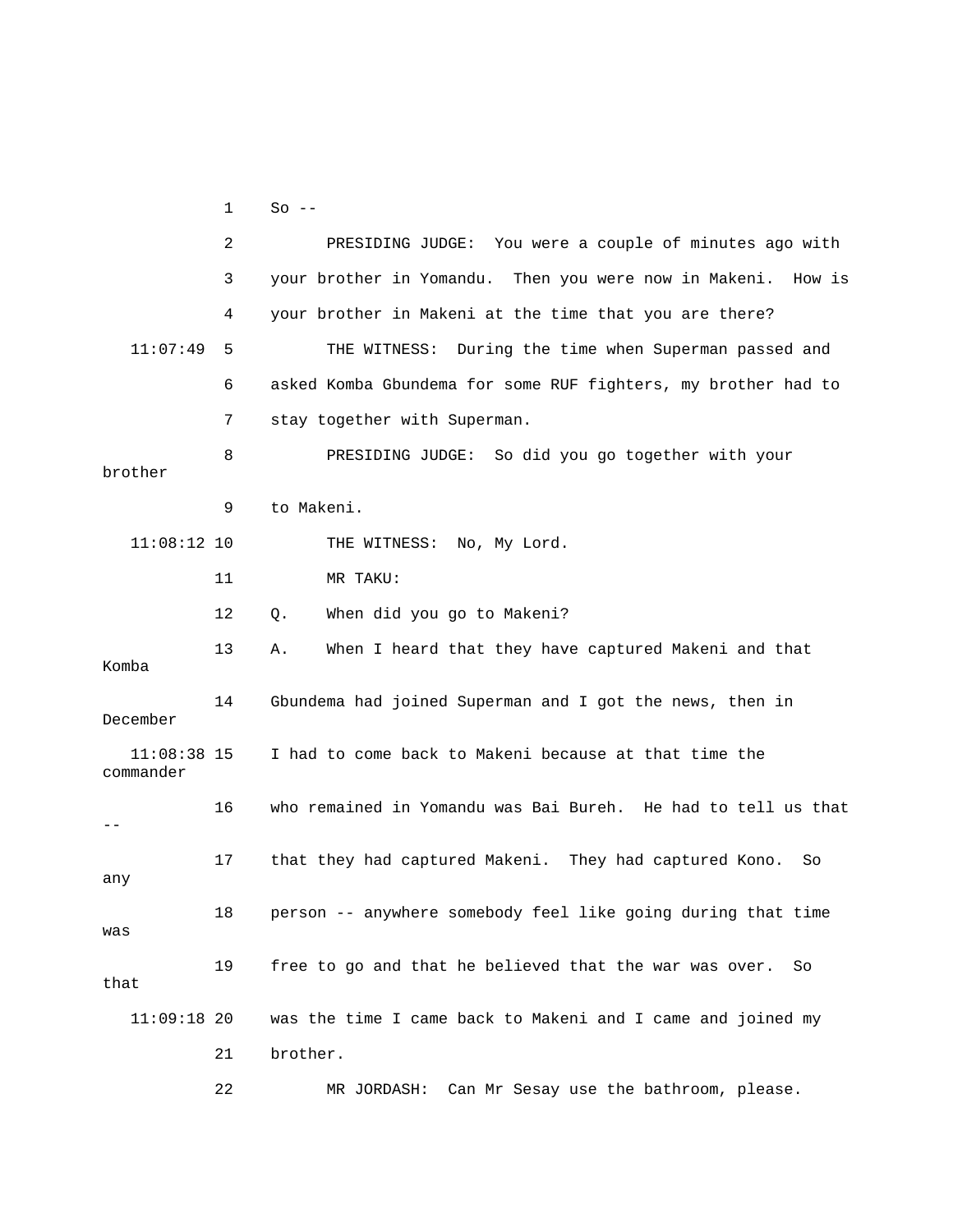23 PRESIDING JUDGE: Yes, he may please. 24 JUDGE BOUTET: So I understand somehow what is 27 JUDGE BOUTET: -- you were saying that when Superman 28 to Yomandu he stayed there one night and asked for soldiers. 29 THE WITNESS: Yes, My Lord. happening, 11:09:35 25 you are -- 26 THE WITNESS: What? came

SCSL - TRIAL CHAMBER I

 SESAY ET AL Page 27 OPEN SESSION 25 APRIL 2008

 1 JUDGE BOUTET: And he went to join SAJ Musa. Is that 2 you are saying? 3 THE WITNESS: Yes, My Lord. Because we were told -- 4 JUDGE BOUTET: When is this taking place. MR TAKU: 6 Q. Can you remember when Superman left to go and join SAJ 8 A. Well, I can recall the month but the date I cannot tell 9 because when he came, Superman said that -- he said Mosquito said  $11:10:31$   $10$  they should fight very hard in order for them to free Pa what  $11:10:05$  5 7 Musa? Sankoh. 11 That was the time he passed through and he came to the Kabala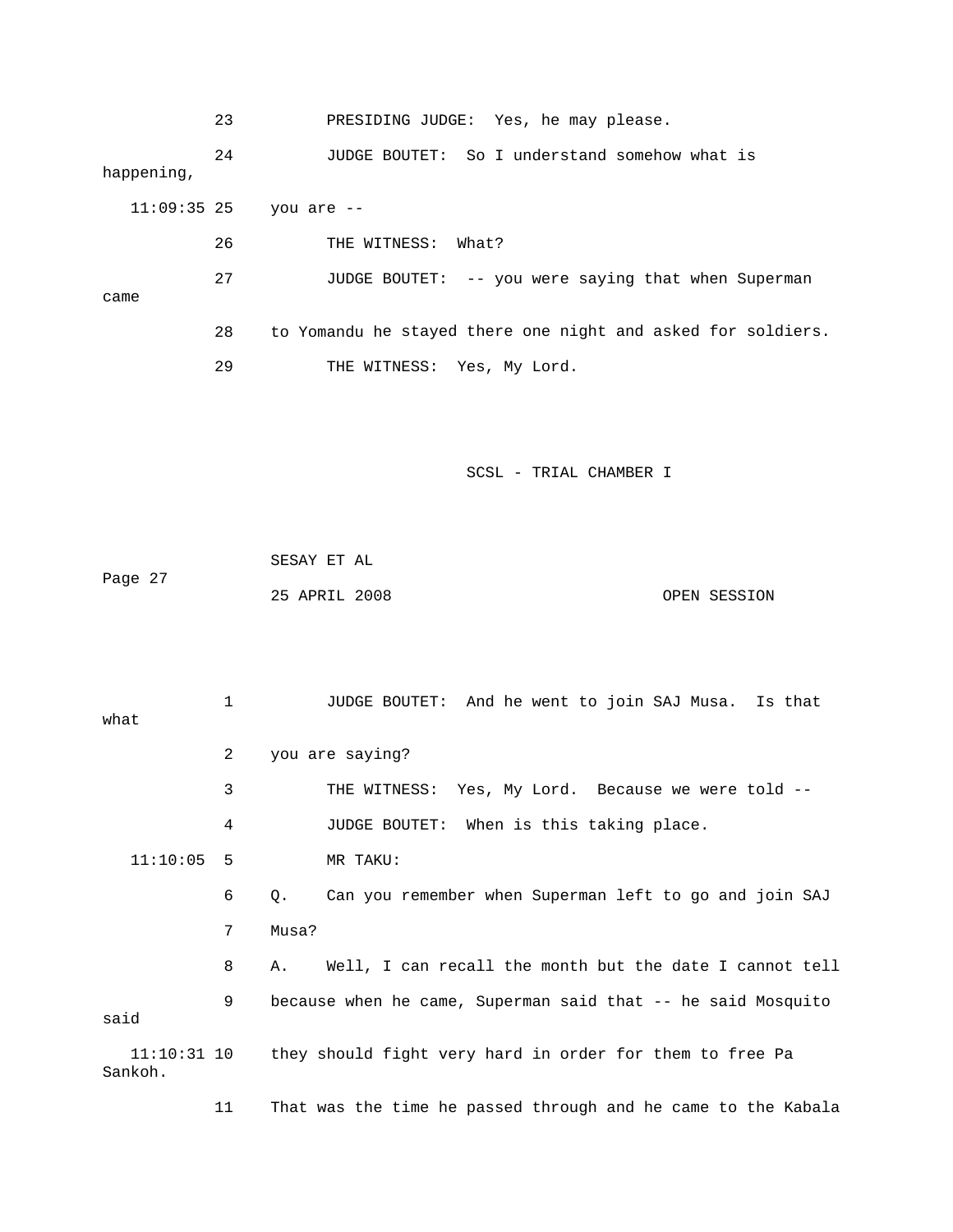12 axis. That was what I came to know.

 13 JUDGE BOUTET: Then you mentioned that Komba Gbundema, 14 was the commander at Yomandu, went with Superman. At that 17 when he joined him. He told us that Superman said he met with 18 very stiff resistance on his way so later Komba Gbundema had 19 join him. 21 THE WITNESS: They said they were going to fight some of 22 the government soldiers who remain in the Kabbah government or 23 who stayed in Kayima, Mongo Bendugu up to Kabala and they -- 11:12:01 25 MR TAKU: 26 Q. Now, you earlier said that Superman came to Yomandu. He Morris 28 Kallon. Was he also [indiscernible] with another person that who time 11:11:00 15 or later? 16 THE WITNESS: No, he did not go with him, but it was later a to 11:11:20 20 JUDGE BOUTET: Join him to go where and to do what? on 24 to Makeni. That was what they told us. 27 was with an STF by the name that you have called, the name you 29 knew?

SCSL - TRIAL CHAMBER I

SESAY ET AL

25 APRIL 2008 OPEN SESSION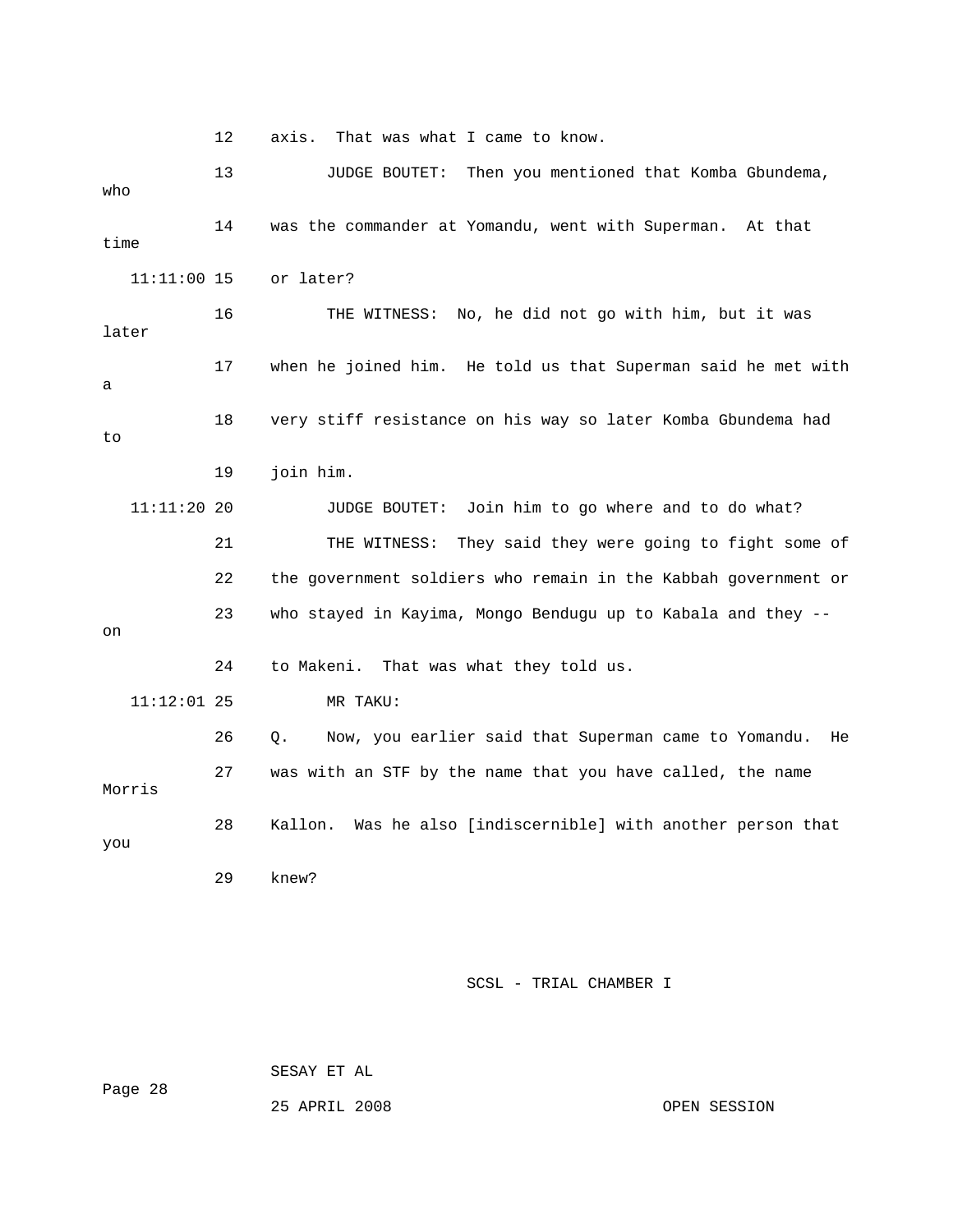1 JUDGE BOUTET: I'm sorry, I don't think that's what she 2 testified about. She said she saw many commanders who were 3 there, one of whom was this STF Kallon, but she did not testify 4 that Kallon was with Superman. That's not what she said. She 11:12:36 5 said she saw many commanders and she described many of them. 7 JUDGE BOUTET: This one being one of those that she  $11:12:52$  10 question. Did you -- apart from these commanders, these 11 that you saw, these commanders, did you see another person . 13 A. Yes. All the people he came with, he went with them Colonel 16 Q. Okay. When did you now move to Makeni? 18 Q. What year? 19 A. Well, the year I cannot say, but I can recall the month 11:13:46 20 when I left because at that time I said: Oh, this year I will 21 spend my Christmas in Makeni. I wasn't jotting down every bit 22 point so I cannot put everything in memory. 6 MR TAKU: Okay, Your Honour. 8 described. 9 MR TAKU: Okay, Your Honours. Let me rephrase the people with 12 Superman that you recognised. None 14 of them remained. And one of them was an STF, Lieutenant- 11:13:16 15 Morris Kallon. 17 A. Well, it was in December that I had to go. of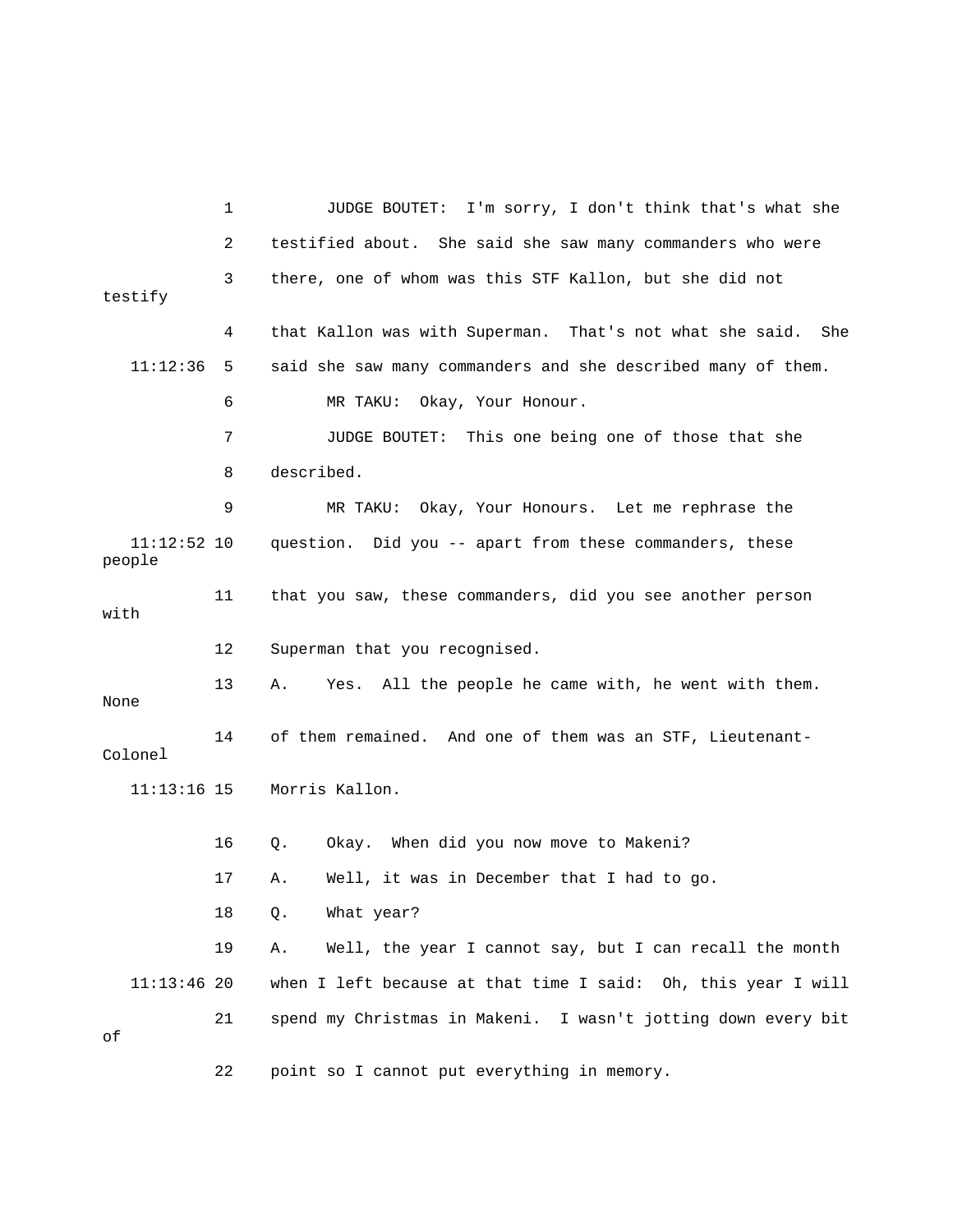| in                   | 23 | Q.        | Okay. Now, when you got to Makeni, what were you doing       |              |  |  |
|----------------------|----|-----------|--------------------------------------------------------------|--------------|--|--|
|                      | 24 | Makeni?   |                                                              |              |  |  |
| $11:14:16$ 25<br>had |    | Α.        | Well, when I arrived in Makeni I went to the father who      |              |  |  |
| venture              | 26 |           | been paying fees for me and I told him that I wanted to      |              |  |  |
|                      | 27 |           | into business. He gave me some amount of money. That money - |              |  |  |
|                      | 28 |           | PRESIDING JUDGE: Who, what father. A reverend father?        |              |  |  |
|                      | 29 |           | You went to who?                                             |              |  |  |
|                      |    |           |                                                              |              |  |  |
|                      |    |           |                                                              |              |  |  |
|                      |    |           | SCSL - TRIAL CHAMBER I                                       |              |  |  |
|                      |    |           |                                                              |              |  |  |
|                      |    |           | SESAY ET AL                                                  |              |  |  |
| Page 29              |    |           | 25 APRIL 2008                                                | OPEN SESSION |  |  |
|                      |    |           |                                                              |              |  |  |
|                      |    |           |                                                              |              |  |  |
| Vonjo                | 1  |           | THE WITNESS: Yes, My Lord. Reverend Father Victor            |              |  |  |
|                      | 2  | Vandi.    |                                                              |              |  |  |
|                      | 3  |           | PRESIDING JUDGE: He gave you some money to start the         |              |  |  |
|                      | 4  | business. |                                                              |              |  |  |
| 11:15:30             | 5  |           | THE WITNESS: Yes, My Lord.                                   |              |  |  |
|                      | 6  |           | MR TAKU:                                                     |              |  |  |
| do?                  | 7  | Q.        | Yes, he gave you money to do business. So what did you       |              |  |  |
|                      | 8  | Α.        | I opened a bar.                                              |              |  |  |
|                      | 9  | Q.        | Now, on 2 May 2000, where were you?                          |              |  |  |
| $11:15:56$ 10        |    | Α.        | I was in Makeni, Gbane Road.                                 |              |  |  |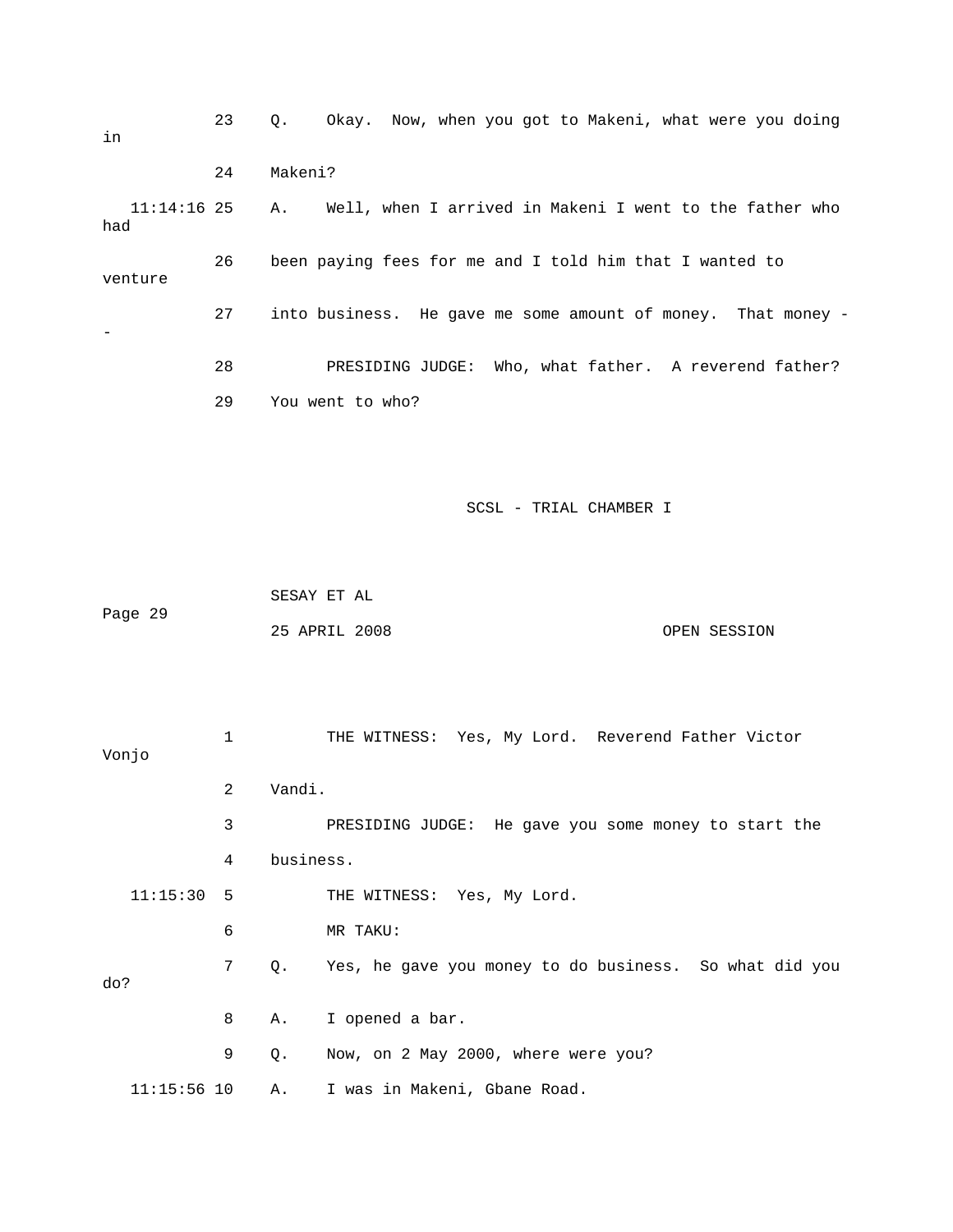|                    | 11 | Did you see your brother that day?<br>Q.                        |
|--------------------|----|-----------------------------------------------------------------|
|                    | 12 | Where he was, I came to stay with him in the same<br>Α.<br>Yes. |
|                    | 13 | place.                                                          |
|                    | 14 | You earlier said your brother was working in the -- MP.<br>О.   |
| $11:16:34$ 15      |    | Where?<br>Was an MP.                                            |
| Gbane              | 16 | The MP office was situated at Gbane Road, number 1,<br>Α.       |
|                    | 17 | Road where the old bank was. That was the area where the MP     |
|                    | 18 | office was situated. So whenever he wanted to go to work he     |
| and                | 19 | would tell me that at any time I needed anything I should go    |
| 11:17:06 20<br>me. |    | meet him at his office because he used to keep my money for     |
|                    | 21 | Did you go to the office on 2 May 2000?<br>Q.                   |
|                    | 22 | Yes, My Lord.<br>Α.                                             |
|                    | 23 | Did anything happen?<br>Q.                                      |
|                    | 24 | Yes, My Lord.<br>Α.                                             |
| $11:17:32$ 25      |    | Tell Their Lordships.<br>Q.                                     |
| and                | 26 | So, 2 May 2000, between 3 o'clock in the morning I went<br>Α.   |
| used               | 27 | bought some things. All of them were bought. But where I        |
|                    | 28 | to keep my money, my brother used to keep the key. So I had     |
| see                | 29 | wanted to hide the money. I went to the MP office so as to      |

 SESAY ET AL ge 30 Pa

25 APRIL 2008 OPEN SESSION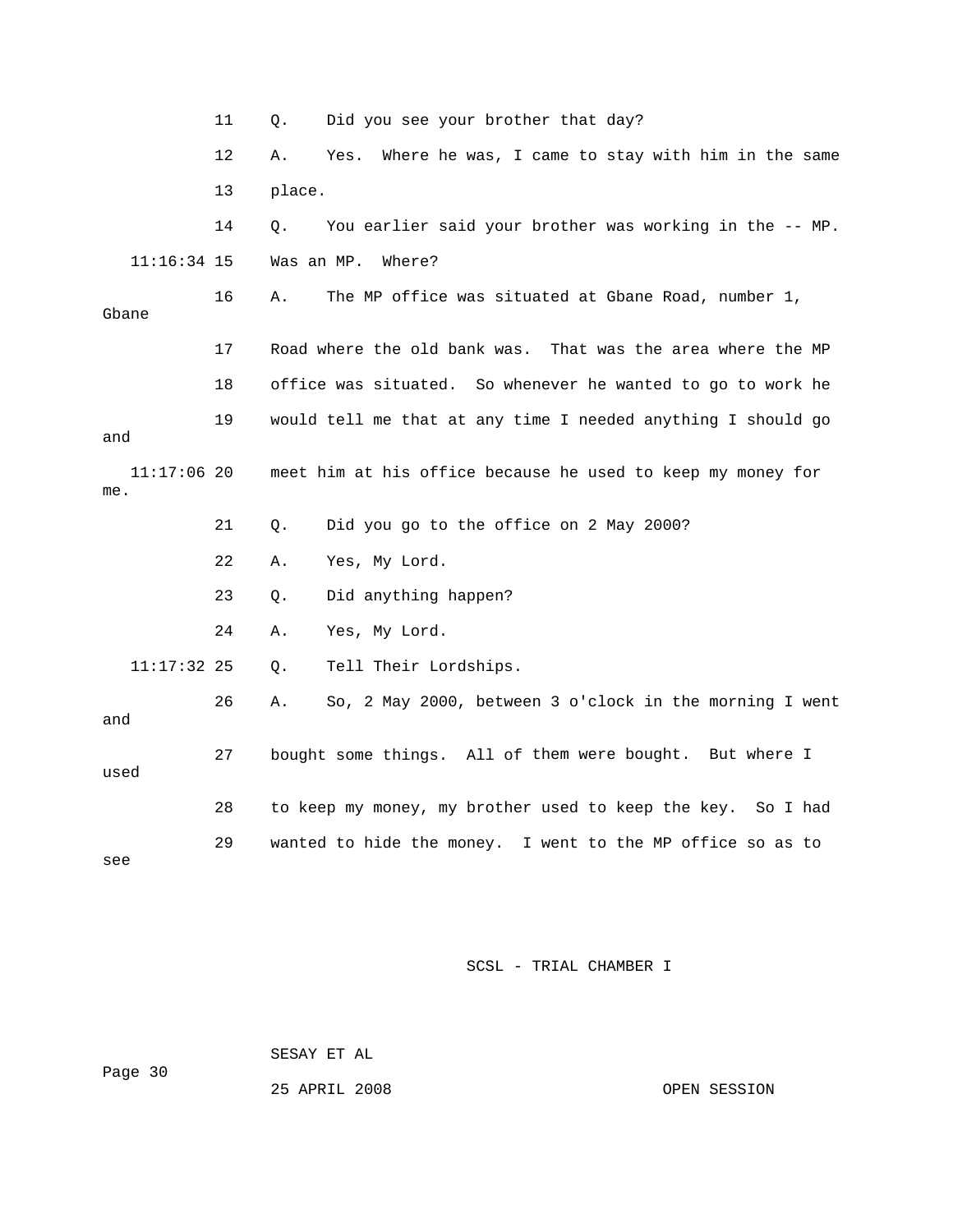1 my brother in order for him to give me the key so that I wou ld go gathered. 3 Q. Yes, proceed. 4 A. When some of them saw me they started shouting: No, 11:18:48 5 come over here. Don't come over here, we don't want any woman 6 here. Then Komba Gbundema had to say: Leave her alone. It 7 through your action that people do suspect what we are about 8 do. I heard that. I went, I asked for my brother. Then I 11 through my observation, according to the way they were 12 I almost became panic stricken. But it wasn't too long I saw 13 Kailondo. He came. He said: Komba Gbundema, he said: 11:20:07 15 should arrest the man. Komba Gbundema said: Oh, are you myself, hen I 18 to ask. I said: Ah, where has my brother gone? Then xxxxxxx 19 xxxxxxx had to say, he said: Continue to sit and wait, you don't know anything. Haven't you heard what Kailondo said. 2 and buy my goods. I went there and met a lot of people don't is to was 9 told he was around. I said okay, I would want to wait for him. 11:19:26 10 Then Komba Gbundema had to say: Sit and wait for him. But behaving, 14 Foday Sankoh has sent a message. He laughed. He said: We saying 16 the truth? I was present. They were jubilating. So I, 17 I sat there for some time. I did not see my brother. had 11:20: 21 Foday Sankoh said we should go and arrest the man at Makoth. He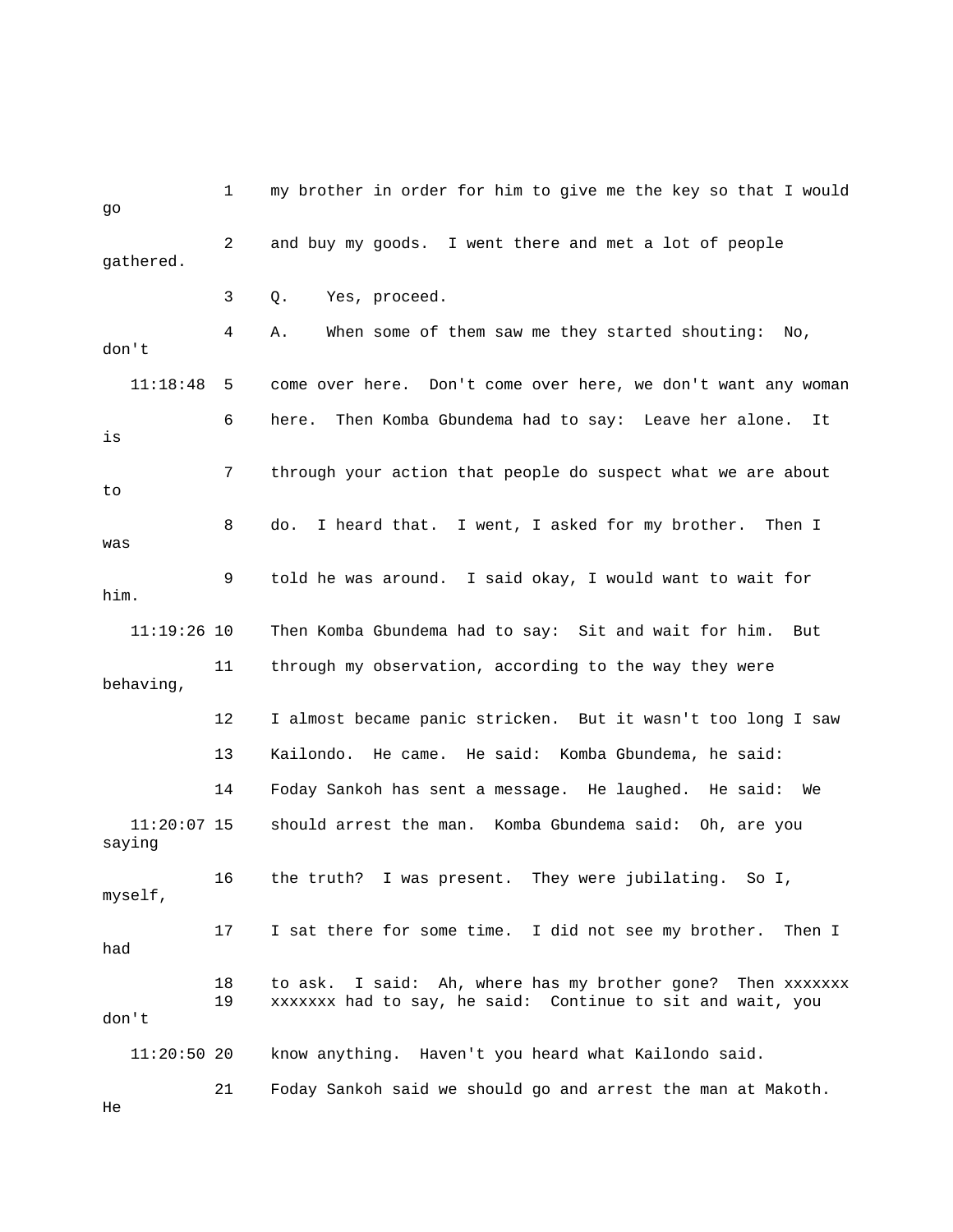| to       | 22 | said we're now preparing to go there. So I stood up. I went           |
|----------|----|-----------------------------------------------------------------------|
| to       | 23 | my house. I started packing some of my things. I was about            |
|          | 24 | run away, but ah, I sat. I waited for my brother. In the              |
| anything |    | $11:21:33$ 25 evening my brother came. He didn't -- he didn't discuss |
|          | 26 | with me because he came very late. So we had to sit. Then on          |
|          | 27 | the 3rd in the evening again, my brother -- my brother had to         |
| the      | 28 | call me. He said: Problem. He said: I'm just coming from              |
| vexed.   | 29 | office. He said: I met Morris Kallon. He was seriously                |

|         | SESAY ET AL   |              |
|---------|---------------|--------------|
| Page 31 |               |              |
|         | 25 APRIL 2008 | OPEN SESSION |

|          | $\mathbf{1}$   | He was angry that what Komba Gbundema and others had done was       |
|----------|----------------|---------------------------------------------------------------------|
| Ah,      | $\overline{2}$ | nothing good at all. Then I had to ask my brother, I said:          |
| arrested | 3              | what have they done? Then he had to say they went and               |
|          | 4              | the man. They have come with him. Ah, this thing, if Morris         |
| because  |                | 12:05:40 5 Kallon were around, this wouldn't have happened. He said |
|          | 6              | most of the men were his friends. He said Foday Sankoh, who -       |
| now      | 7              | he didn't like anybody who was doing something good. He said        |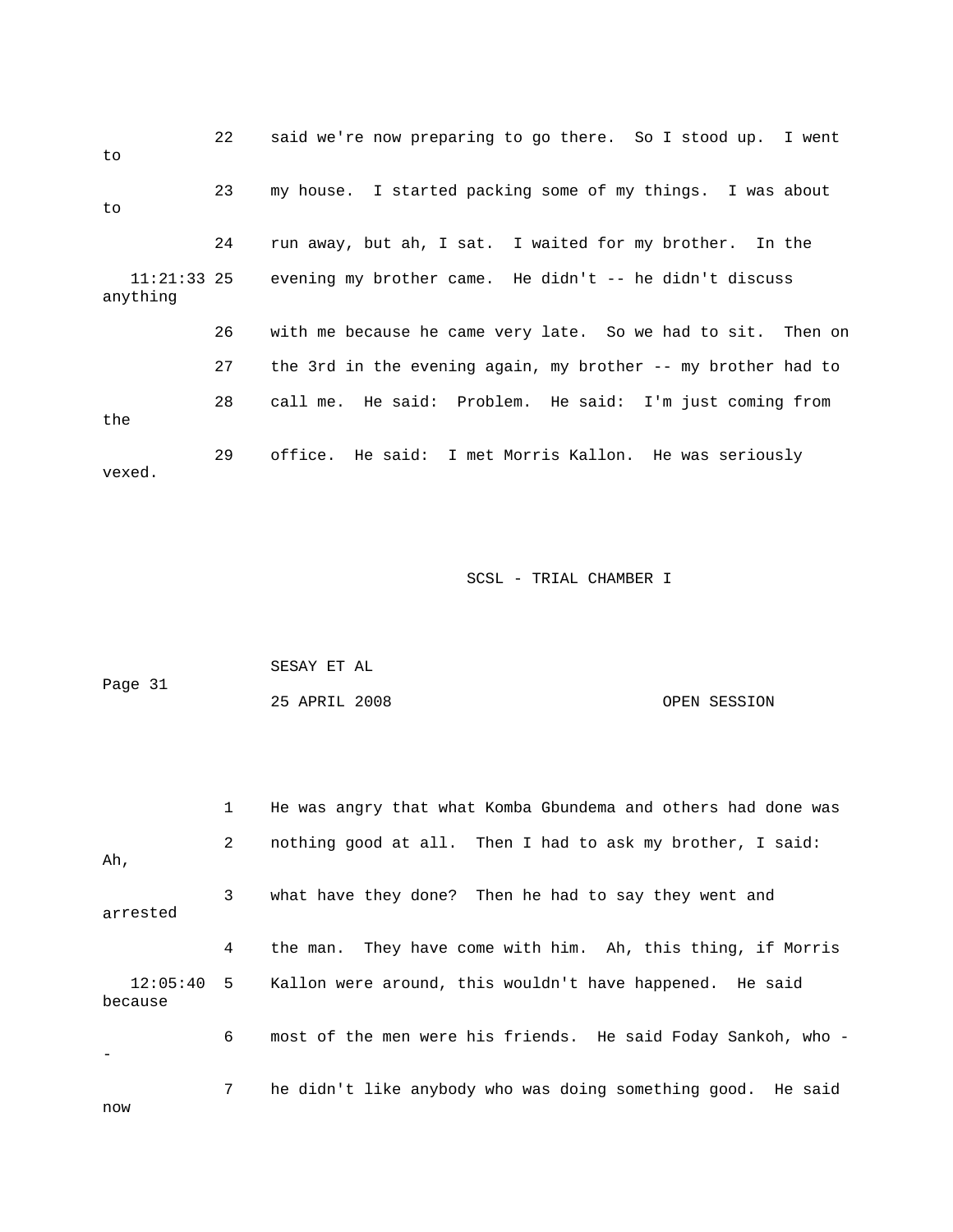8 there is a problem. I said Morris Kallon is here now. Wha t has 12:05:41 10 those people, they should be packed together, including all 11 vehicles. They should pack everything. But civilians had 12 started running helter skelter in town and I could not withstand 13 the situation. Then I told my brother, I said I was going. 14 I went to one local village which was Tambe Ama [phon]. There 12:05:42 15 stayed for a very long period. I even laid a farm and I did 18 Q. Witness thank you so much. Your Honours, that will be 19 for the witness? 12:05:42 20 PRESIDING JUDGE: She retired to which town, where she laid 21 the farm. Let me know the town. 22 MR TAKU: What was the name of that town? DGE: She said she left Makeni, I suppose, 23 PRESIDING JU and and 12:05:42 25 remained there, remained there until disarmament. What was 27 THE WITNESS: The town was Tambe Ama. 28 MR TAKU: Your Honours, thank you so much and witness, 9 he done? He said he was angry. He said all the property of the Then I not 16 return quick until when I had to realise that they've started a 17 disarmament before I return. all 24 this time she went to a certain town where she may be found this 26 town. 29 thank you for coming to testify. Your Honours, that will be all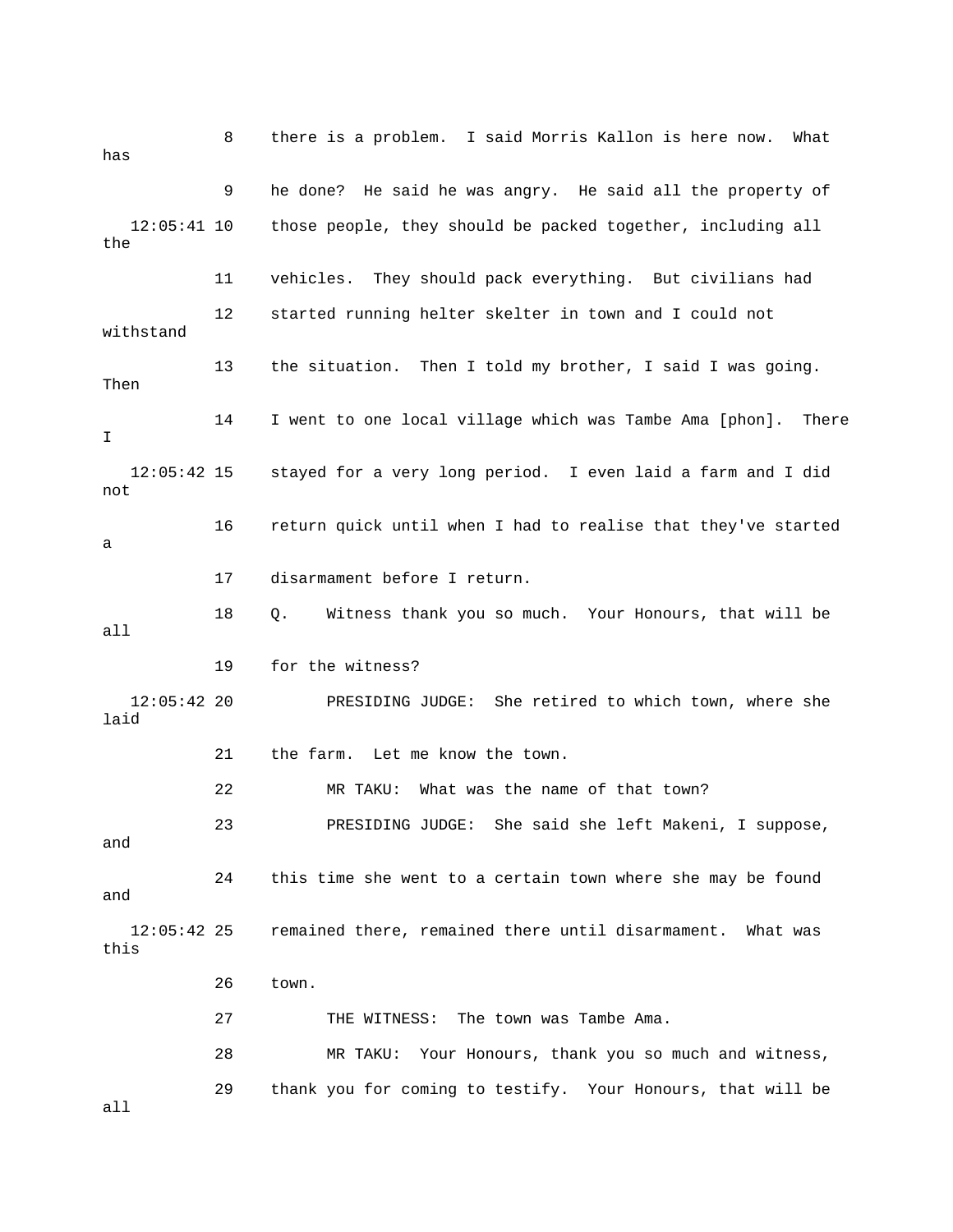| Page 32       |              | SESAY ET AL |                                                             |              |  |  |  |
|---------------|--------------|-------------|-------------------------------------------------------------|--------------|--|--|--|
|               |              |             | 25 APRIL 2008                                               | OPEN SESSION |  |  |  |
|               |              |             |                                                             |              |  |  |  |
|               |              |             |                                                             |              |  |  |  |
|               | $\mathbf{1}$ |             | for our witness.                                            |              |  |  |  |
| examination.  | 2            |             | PRESIDING JUDGE: Yes, Mr Jordash, any cross-                |              |  |  |  |
|               | 3            |             | MR JORDASH: Just a little if I may, please.                 |              |  |  |  |
|               | 4            |             | CROSS-EXAMINED BY MR JORDASH:                               |              |  |  |  |
| 12:05:44      | 5            |             | MR JORDASH:                                                 |              |  |  |  |
|               | 6            | 0.          | Good morning, witness.                                      |              |  |  |  |
|               | 7            | Α.          | Good morning, My Lord.                                      |              |  |  |  |
| have          | 8            | Q.          | I just have a few questions. I won't be, I wouldn't         |              |  |  |  |
| am,           | 9            |             | thought, more than about ten minutes. And so you know who I |              |  |  |  |
| $12:05:44$ 10 |              |             | I represent Mr Issa Sesay. Okay?                            |              |  |  |  |
|               | 11           | Α.          | Yes, My Lord.                                               |              |  |  |  |
|               | 12           | Q.          | The only subject I wanted to ask you about was that         |              |  |  |  |
| it.           | 13           |             | concerning Superman leaving Kono. I may have missed some of |              |  |  |  |
|               | 14           |             | I hope not. But did you say that Superman left to go to SAJ |              |  |  |  |
| $12:05:45$ 15 |              | Musa?       |                                                             |              |  |  |  |
|               | 16           | Α.          | Yes, My Lord.                                               |              |  |  |  |
| Mosquito      | 17           | Q.          | Now, I know you spoke about Superman saying that            |              |  |  |  |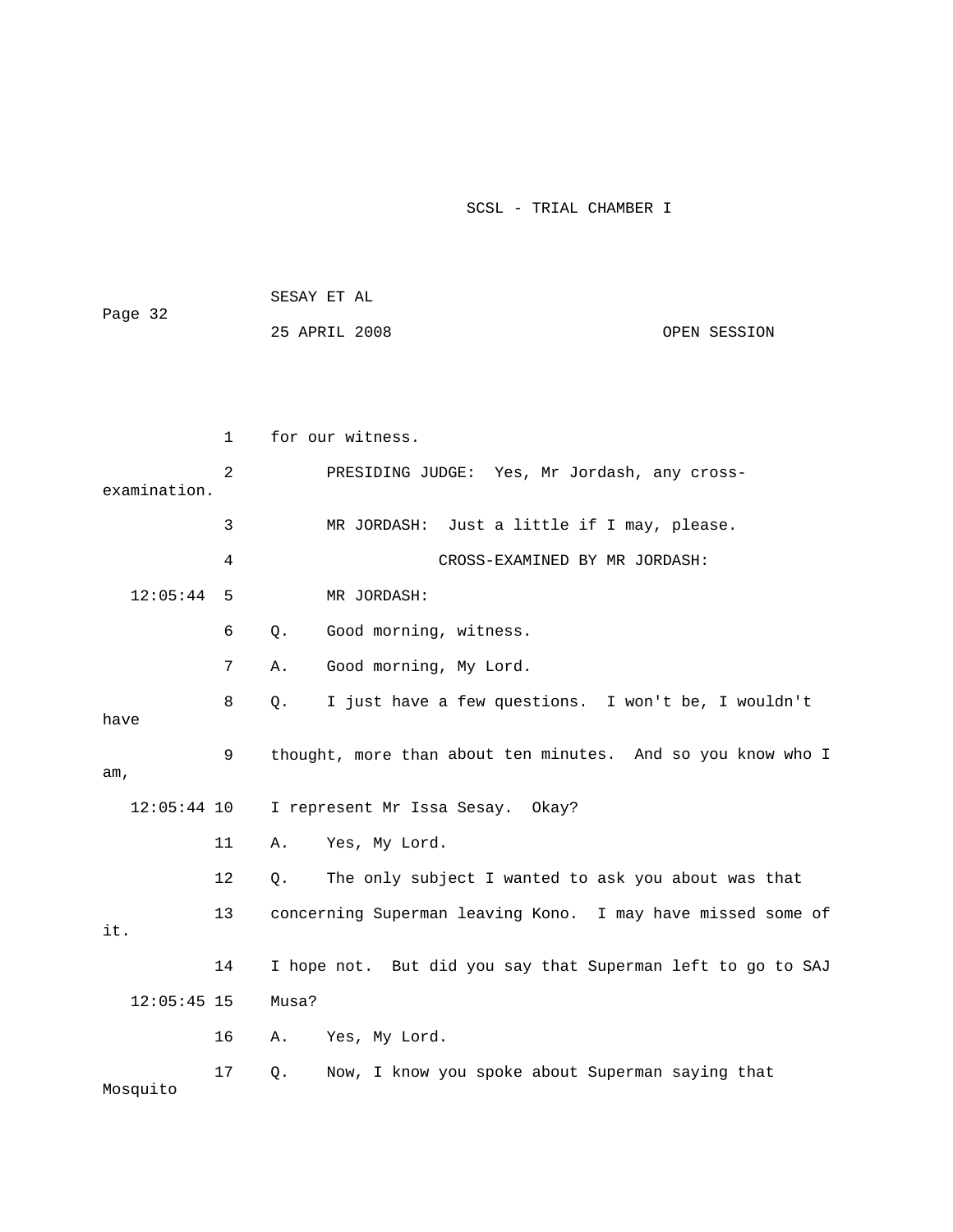|    |               | 18 |             | had said that they should fight to free Pa Sankoh; do you      |              |
|----|---------------|----|-------------|----------------------------------------------------------------|--------------|
|    |               | 19 |             | remember saying that?                                          |              |
|    | $12:05:45$ 20 |    | Α.          | Yes, My Lord.                                                  |              |
| Pa |               | 21 | Q.          | And who was "they"? Who was they should fight to free          |              |
|    |               | 22 | Sankoh?     | The RUF should fight to free Pa Sankoh or Superman             |              |
|    |               | 23 |             | should fight to free Pa Sankoh?                                |              |
|    |               | 24 | Α.          | The RUFs and some of the soldiers who were with the RUF,       |              |
|    | $12:05:47$ 25 |    | the AFRC.   |                                                                |              |
|    |               | 26 | Q.          | You mean the remaining few AFRC in Koidu at that time?         |              |
|    |               | 27 | Α.          | Yes, My Lord.                                                  |              |
|    | spoke         | 28 | Q.          | So this -- this message from Mosquito which Superman           |              |
|    |               | 29 |             | of concerning fighting to free Pa Sankoh, it had nothing to do |              |
|    |               |    |             |                                                                |              |
|    |               |    |             | SCSL - TRIAL CHAMBER I                                         |              |
|    |               |    |             |                                                                |              |
|    |               |    | SESAY ET AL |                                                                |              |
|    | Page 33       |    |             | 25 APRIL 2008                                                  | OPEN SESSION |
|    |               |    |             |                                                                |              |
|    |               | 1  |             | with SAJ Musa, did it?                                         |              |
|    |               | 2  | Α.          | Yes, My Lord.<br>No, it has nothing to do with it.             |              |
|    |               | 3  | Q.          | So there wasn't a message from Mosquito to Superman            |              |
|    |               | 4  |             | concerning the fighting to free Pa Sankoh which had anything   |              |

to

 12:05:47 5 do with SAJ Musa or the men in the north who were with SAJ Musa;

6 is that correct?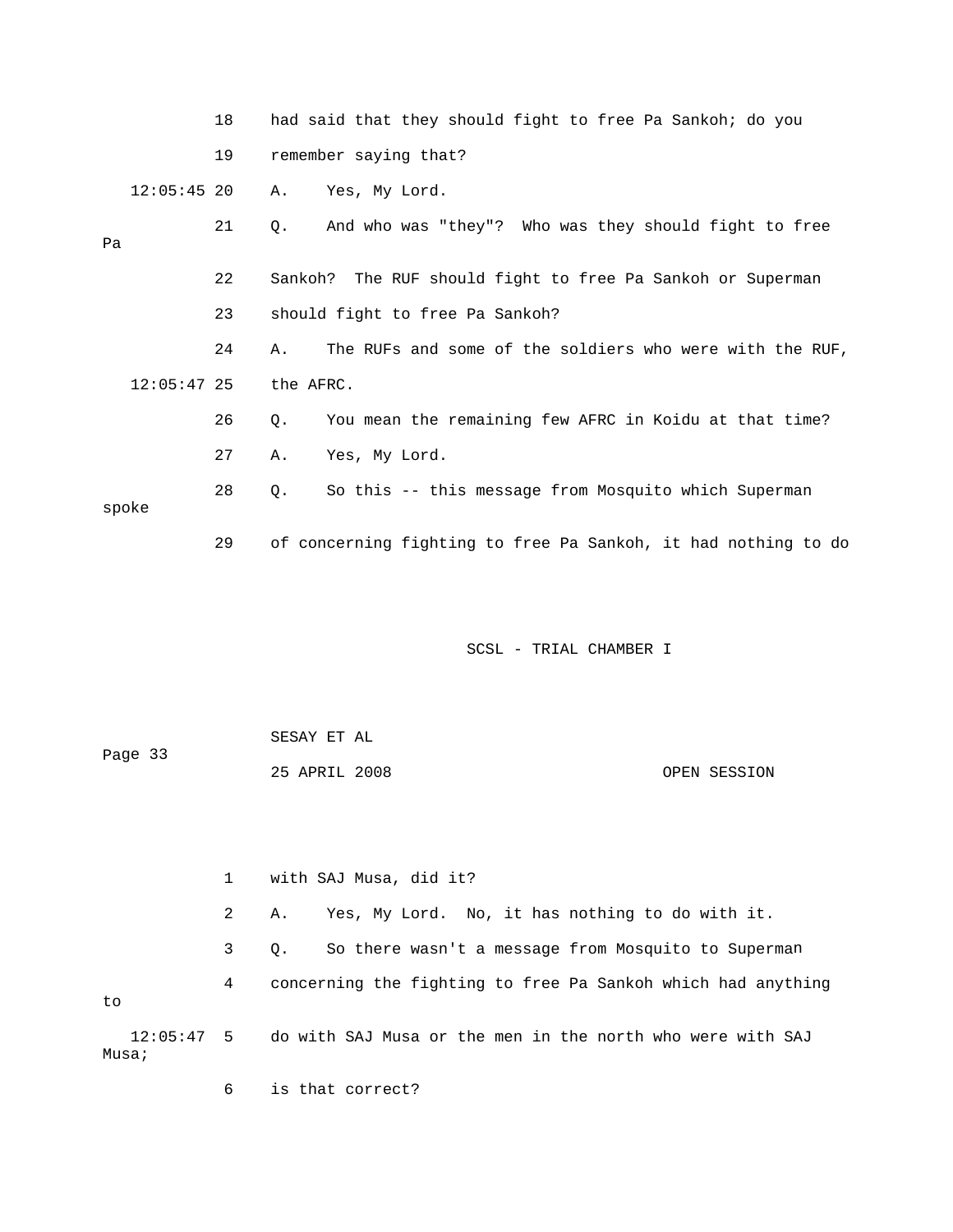7 A. I did not understand the question.

 8 Q. Yeah, it was a bad question. My fault. There was 9 obviously a concern in Koidu amongst the RUF that Pa Sankoh was 12:05:47 10 still in prison and at that point was in Sierra Leonean 14 A. Well, I did not know that. I only hear that Mosquito 12:05:47 15 they were to go and fight hard to free Pa Sankoh. I don't 16 where he was, but I heard he said that. 17 Q. Okay. So what was your understanding about why Superman 19 A. I understood that when he spoke that word, that was the reason he wanted to have peace with SAJ Musa. That was the 22 THE INTERPRETER: The interpreter is sorry. Can the 23 witness come again. 24 MR JORDASH: 28 Q. Repeat your last answer, please? 29 A. What was the question? custody; 11 is that right? 12 A. If Pa Sankoh was where? 13 Q. Was -- Pa Sankoh was in Sierra Leone at this time? said know 18 went towards the Kabala axis?  $12:05:48$  20 21 reason he wanted to come. 12:05:48 25 Q. Take your time. You speak quite fast. Can you repeat the 26 last answer? 27 A. Okay.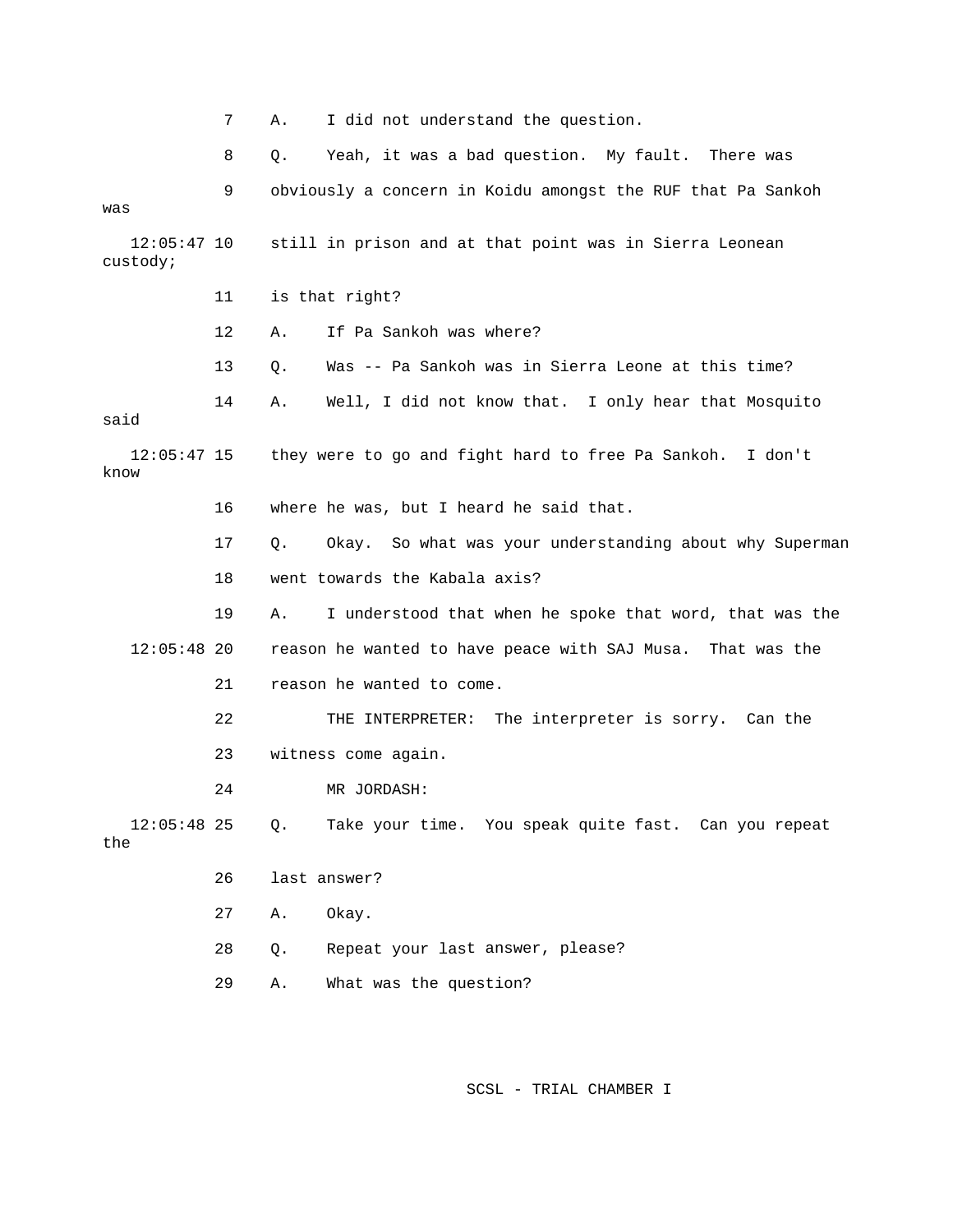|                                |    | SESAY ET AL                                                    |              |  |  |  |  |
|--------------------------------|----|----------------------------------------------------------------|--------------|--|--|--|--|
| Page 34                        |    | 25 APRIL 2008                                                  | OPEN SESSION |  |  |  |  |
|                                |    |                                                                |              |  |  |  |  |
|                                |    |                                                                |              |  |  |  |  |
|                                | 1  | What was your understanding of why Superman went towards<br>Q. |              |  |  |  |  |
|                                | 2  | SAJ Musa or towards the Kabala axis?                           |              |  |  |  |  |
|                                | 3  | Well, I understood that the statement that he made, that<br>Α. |              |  |  |  |  |
| Pa                             | 4  | Mosquito said they should fight hard in order for them to free |              |  |  |  |  |
| 12:05:49<br>Kabala             | 5  | That made a ventured -- that mission to come to<br>Sankoh.     |              |  |  |  |  |
|                                | 6  | until the time they came to town.                              |              |  |  |  |  |
| in                             | 7  | Wasn't it the case that Superman went towards SAJ Musa<br>Q.   |              |  |  |  |  |
|                                | 8  | order to either make peace with him or if he would not make    |              |  |  |  |  |
|                                | 9  | peace, to arrest him?                                          |              |  |  |  |  |
| $12:05:49$ 10<br>put           |    | Well, that was why when my lawyer asked me, he did not<br>Α.   |              |  |  |  |  |
|                                | 11 | me through. But that was his plan because initially Superman   |              |  |  |  |  |
| was                            | 12 | with SAJ were not in place. He passed initially because SAJ    |              |  |  |  |  |
|                                | 13 | based in that area, Kabala, so that if he were to see them, he |              |  |  |  |  |
|                                | 14 | wouldn't attack them. He went to make peace with him in order  |              |  |  |  |  |
| $12:05:49$ 15<br>understanding |    | for them to do what Mosquito told them. That's my              |              |  |  |  |  |
|                                | 16 | of the situation.                                              |              |  |  |  |  |
|                                | 17 | And wasn't it also your understanding that if SAJ Musa<br>Q.   |              |  |  |  |  |
|                                | 18 | would not make peace, then Superman's mission was to bring him |              |  |  |  |  |
|                                | 19 | under control, detain him, and try to take him to Kailahun?    |              |  |  |  |  |
| $12:05:49$ 20                  |    | Well, I was a civilian. Not all discussions amongst<br>Α.      |              |  |  |  |  |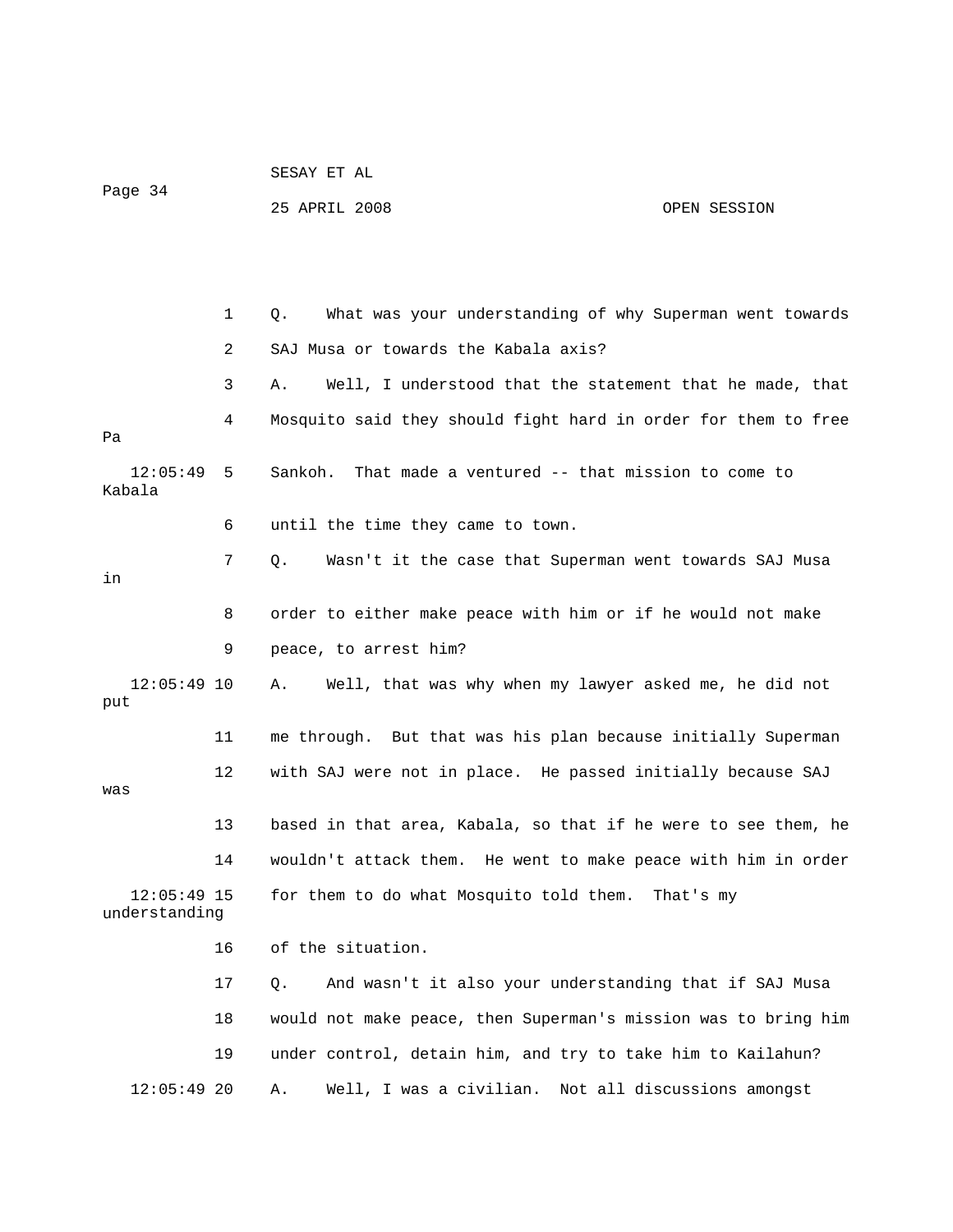|       | 21 | fighters that I was privy to.                                          |                                                            |  |  |  |  |
|-------|----|------------------------------------------------------------------------|------------------------------------------------------------|--|--|--|--|
|       | 22 | $\circ$ .                                                              | So you don't know?                                         |  |  |  |  |
|       | 23 | Α.                                                                     | Yes, My Lord.                                              |  |  |  |  |
| plan  | 24 | $\circ$ .                                                              | Okay. Last question: Am I correct that there was no        |  |  |  |  |
| The   |    | 12:05:52 25 concerning Freetown at the time Superman went to SAJ Musa. |                                                            |  |  |  |  |
|       | 26 |                                                                        | plan was to go and try and make peace with SAJ Musa?       |  |  |  |  |
| plan, | 27 | A.                                                                     | Well, I was not aware as to whether there was another      |  |  |  |  |
|       | 28 |                                                                        | but he said he wanted peace with SAJ Musa but I don't know |  |  |  |  |
|       | 29 |                                                                        | whether that took place or not because I wasn't there.     |  |  |  |  |

|         | SESAY ET AL   |  |              |
|---------|---------------|--|--------------|
| Page 35 |               |  |              |
|         | 25 APRIL 2008 |  | OPEN SESSION |

| Witness.     |   | Q. Fair enough. That's all I have. Thank you, Madam   |
|--------------|---|-------------------------------------------------------|
| examination. | 2 | PRESIDING JUDGE: Yes, Mr Cammegh, any cross-          |
|              | 3 | MR CAMMEGH: Not from me, thank you.                   |
| Of           | 4 | PRESIDING JUDGE: Yes, Mr Fynn. Any cross-examination? |
|              |   | $12:05:52$ 5 course yes.                              |
|              | 6 | MR FYNN: Yes, My Lord. My Lord, I note that we are    |
|              | 7 | $almost --$                                           |
|              | 8 | PRESIDING JUDGE: Yes, let's start. I've seen that. I  |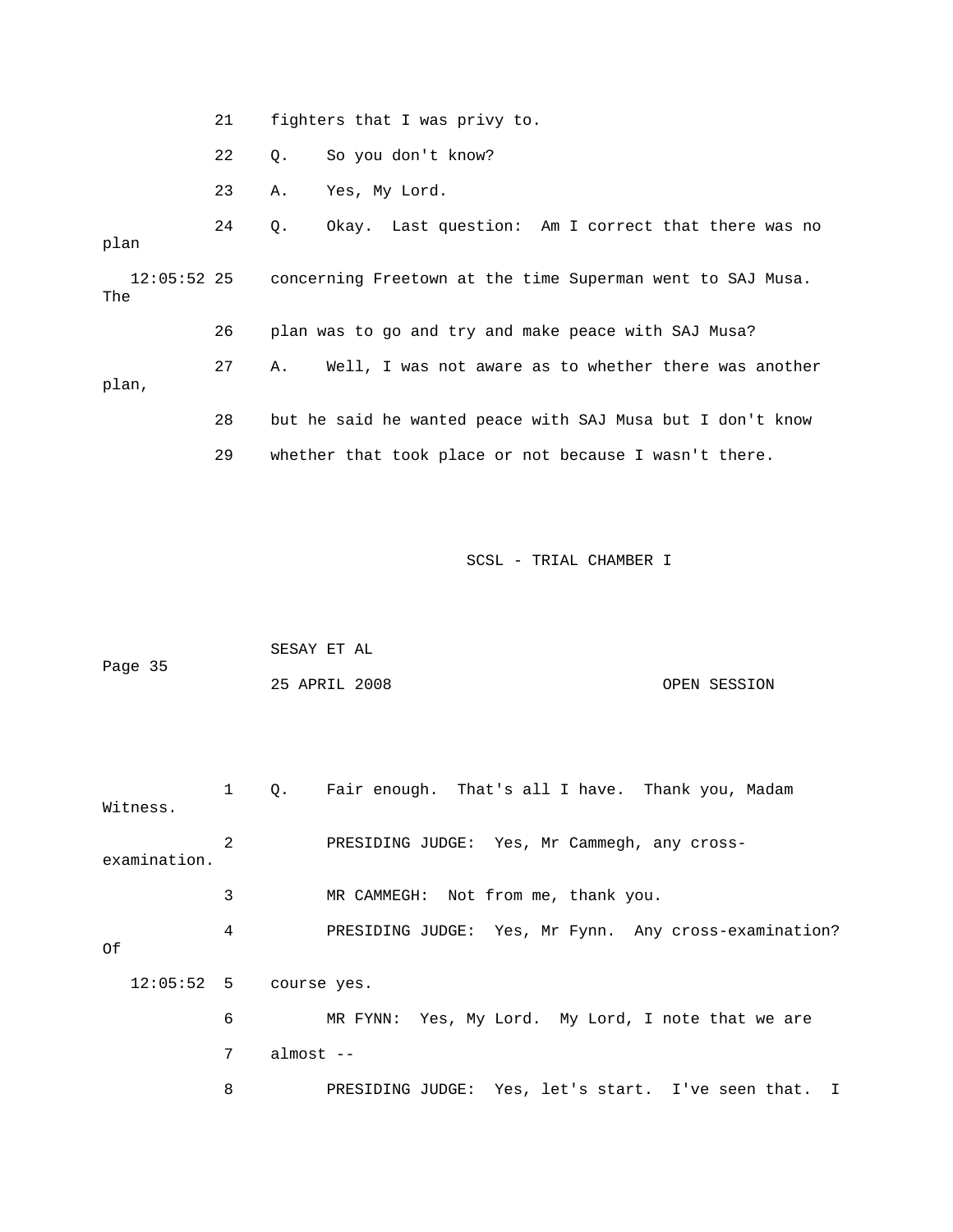|                       | 9  | have my eyes on the clock as well. We'll start.                  |
|-----------------------|----|------------------------------------------------------------------|
| $12:05:52$ 10         |    | CROSS-EXAMINED BY MR FYNN:                                       |
|                       | 11 | MR FYNN:                                                         |
| behalf                | 12 | Madam Witness, I will now ask you a few questions on<br>Q.       |
|                       | 13 | of the Prosecution.<br>It is correct that on the retreat from    |
|                       | 14 | Freetown in 1998, you left Masiaka before the others, correct?   |
| $12:05:53$ 15         |    | Yes, My Lord.<br>Α.                                              |
| in                    | 16 | And you would not know about the meeting of commanders<br>О.     |
|                       | 17 | Masiaka?                                                         |
|                       | 18 | I don't know anything about that, My Lord.<br>Α.                 |
|                       | 19 | But you do know that Morris Kallon was in the group that<br>О.   |
| $12:05:55$ 20         |    | retreated to Masiaka?                                            |
|                       | 21 | No, My Lord, I did not see him.<br>Α.                            |
|                       | 22 | Q.<br>You, however, heard that whilst in Masiaka, the AFRC/RUF   |
|                       | 23 | ordered an operation known as Operation Pay Yourself?            |
| was                   | 24 | Α.<br>Well, it was not at Masiaka I heard that operation.<br>It. |
| $12:05:55$ 25<br>that |    | in Makeni when I heard it from the SLAs. In wasn't the RUF       |
|                       | 26 | pronounced it; it was the SLA. Government used to pay them so    |
|                       | 27 | now the government was not paying them any more so they were     |
|                       | 28 | going to pay themselves.                                         |
| in                    | 29 | And you were in Makeni when Operation Pay Yourself was<br>Q.     |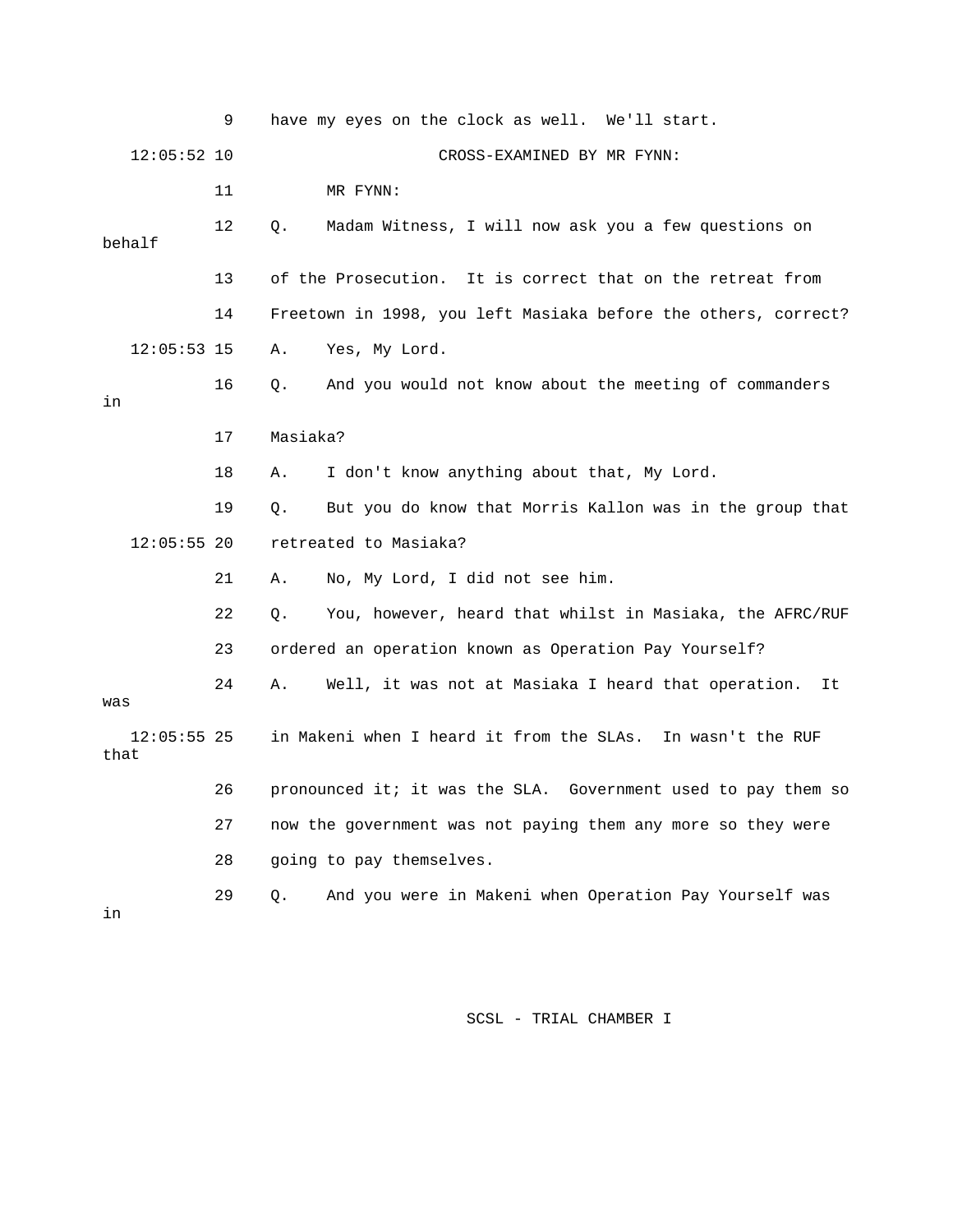| Page 36 | SESAY ET AL   |              |
|---------|---------------|--------------|
|         | 25 APRIL 2008 | OPEN SESSION |

|                       | $\mathbf 1$ | progress?                                                      |
|-----------------------|-------------|----------------------------------------------------------------|
|                       | 2           | Well, when I arrived in Makeni I only stayed there for a<br>Α. |
| say.                  | 3           | day and I went away. So what happened on my behalf I cannot    |
|                       | 4           | I only heard the word when SLA pronounced it.                  |
| 12:05:55              | 5           | You will confirm that both the AFRC and RUF, they<br>Q.        |
|                       | 6           | participated in Operation Pay Yourself?                        |
| didn't                | 7           | Well, I wouldn't be able to confirm that because I<br>Α.       |
| what                  | 8           | hear it from the RUF first. It was the SLAs. But the RUF,      |
|                       | 9           | I believe, they were not used to money so I cannot confirm.    |
| $12:05:56$ 10<br>were |             | Those who used to receive pay from the government, I believe   |
|                       | 11          | the ones that did that.                                        |
| part                  | 12          | PRESIDING JUDGE: You cannot confirm that the RUF took          |
|                       | 13          | in Operation Pay Yourself, is that your response?              |
|                       | 14          | THE WITNESS: Yes, I can't confirm that.                        |
| $12:05:56$ 15         |             | MR FYNN:                                                       |
| the                   | 16          | Madam Witness, before you were taken from your house by<br>Q.  |
|                       | 17          | RUF that very first time, it is correct that you had already   |
|                       | 18          | known about the RUF?                                           |
| they                  | 19          | I did not know about them. It was that very day when<br>Α.     |
| $12:05:57$ 20<br>that |             | came but when I heard that they were protecting civilians,     |
|                       | 21          | day I was happy to join them.                                  |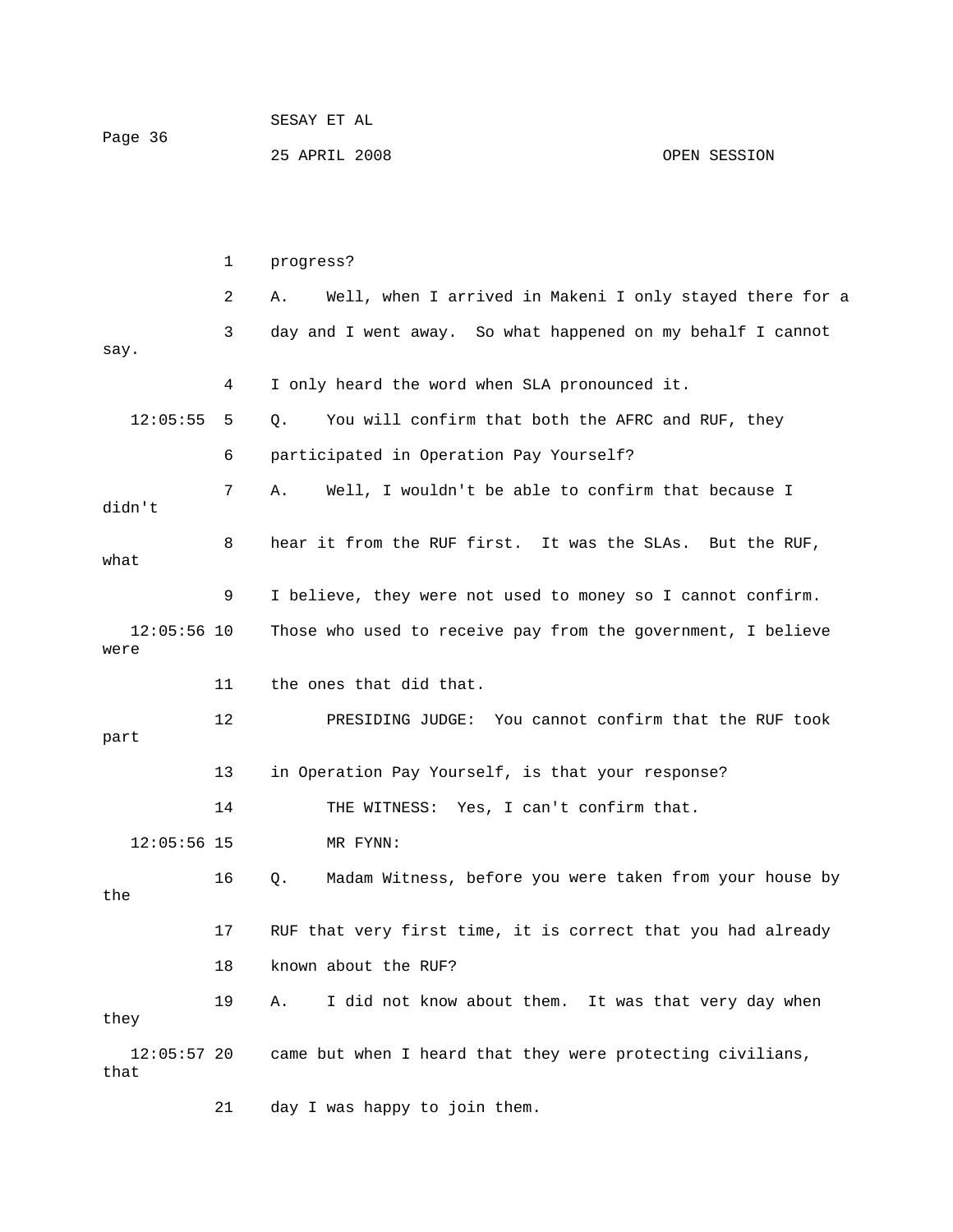|               | 22           | Are you saying, Madam Witness, that it is on that night<br>Q. |
|---------------|--------------|---------------------------------------------------------------|
| the           | 23           | that for the very, very first time you heard anything about   |
|               | 24           | RUF?                                                          |
| $12:05:57$ 25 |              | Well, it was during that night. Because I used to hear<br>A.  |
|               | 26           | people say they.                                              |
| witness       | 27           | THE INTERPRETER: The interpreter is sorry, can the            |
|               | 28           | go a little bit slower.                                       |
|               | 29           | PRESIDING JUDGE: Madam Witness, please go slowly. Go          |
|               |              |                                                               |
|               |              | SCSL - TRIAL CHAMBER I                                        |
|               |              |                                                               |
|               |              | SESAY ET AL                                                   |
| Page 37       |              | 25 APRIL 2008<br>OPEN SESSION                                 |
|               |              |                                                               |
|               | $\mathbf{1}$ | slowly. Go slowly. Start again.                               |
|               | 2            | THE WITNESS: Okay, My Lord.                                   |
| had           | 3            | PRESIDING JUDGE: Before you were taken from your house        |
|               | 4            | you ever heard of the RUF.                                    |
| 12:05:58      | 5            | THE WITNESS:<br>Yes, My Lord. I heard about them, but I       |
|               | 6            | heard that they were bad people.                              |
|               | 7            | MR FYNN:                                                      |
|               | 8            | You heard that they were looting civilian property,<br>Q.     |
|               | 9            | correct?                                                      |
| $12:05:58$ 10 |              | No, My Lord.<br>Α.                                            |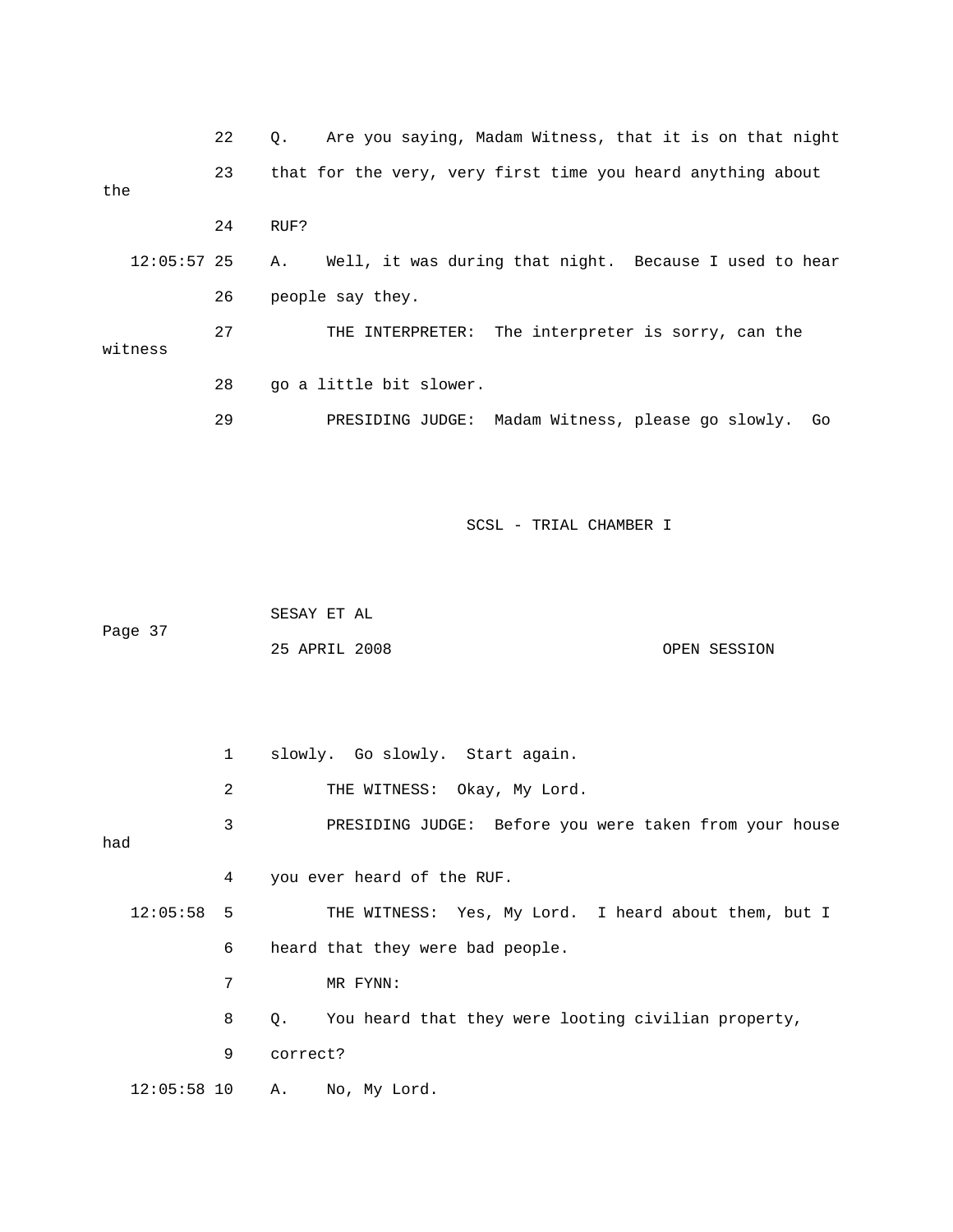| hmm?                      | 11 |          | PRESIDING JUDGE: You heard that they were bad people,          |
|---------------------------|----|----------|----------------------------------------------------------------|
|                           | 12 |          | THE WITNESS: They said people used to say they were            |
| about                     | 13 | animals. | They were not human beings. That's the bad thing               |
|                           | 14 |          | them that I'm trying to explain.                               |
| $12:05:58$ 15             |    |          | MR FYNN:                                                       |
| property?                 | 16 | Q.       | You did not hear that they were looting civilian               |
|                           | 17 | Α.       | Not at all. I did not hear of that.                            |
|                           | 18 | Q.       | Nor did you hear that they were raping women?                  |
|                           | 19 | Α.       | I did not hear that.                                           |
| $12:05:58$ 20<br>relation |    | Q.       | Madam Witness, but you confirm that in fact your               |
| not                       | 21 |          | had been killed on accusation of being an RUF collaborator;    |
|                           | 22 | true?    |                                                                |
|                           | 23 | Α.       | Yes, My Lord.                                                  |
|                           |    |          |                                                                |
|                           | 24 | Q.       | Madam Witness, I would suggest to you that on that night       |
| $12:05:58$ 25             |    |          | the RUF had actually come to collect you and your family; am I |
|                           | 26 | correct? |                                                                |
|                           | 27 | Α.       | No, My Lord. They were not the ones that came and              |
|                           | 28 |          | collected me. It was I who joined them.                        |
|                           | 29 | $Q$ .    | I would suggest to you that you were expecting their           |
|                           |    |          |                                                                |
|                           |    |          | SCSL - TRIAL CHAMBER I                                         |

Page 38

25 APRIL 2008 OPEN SESSION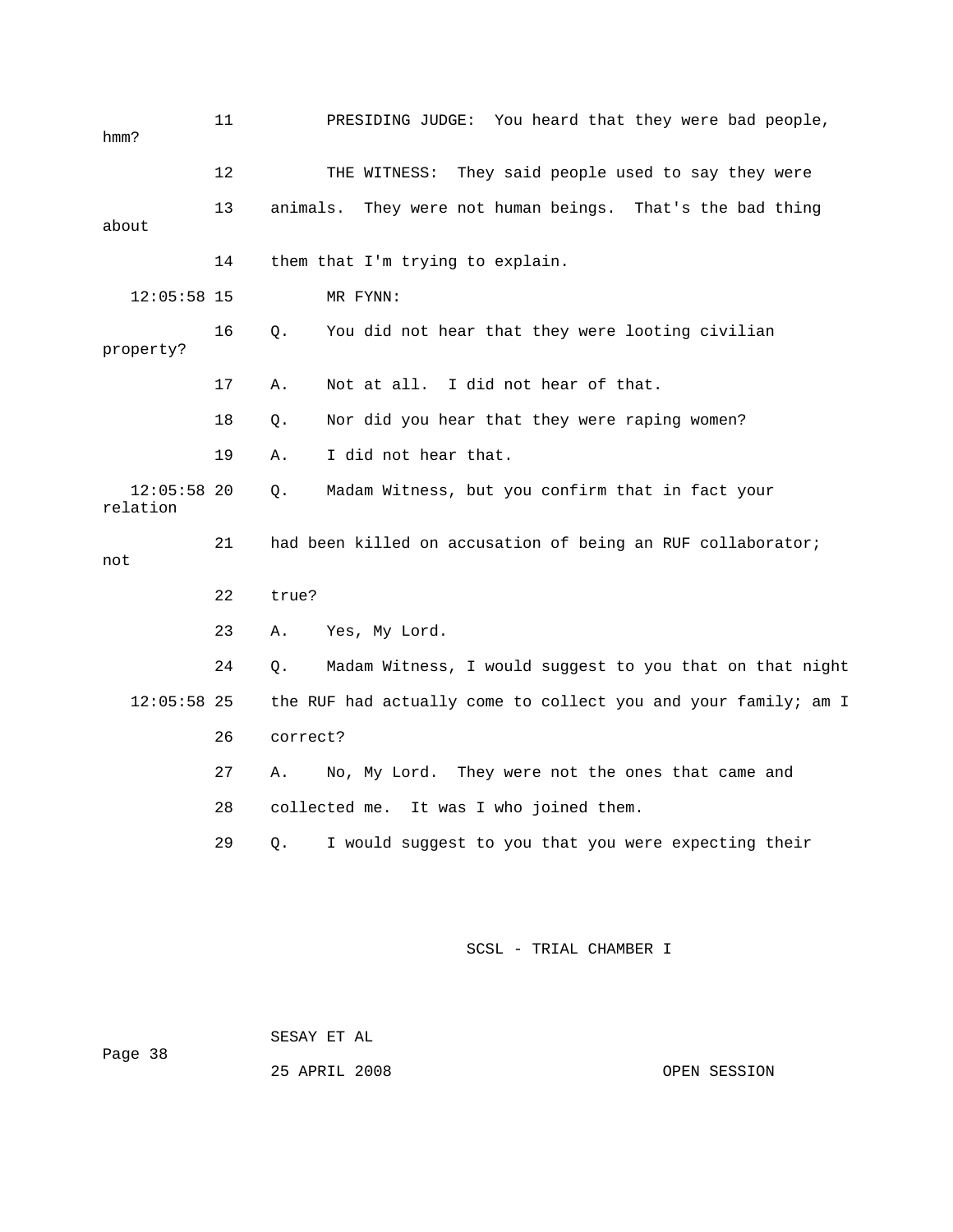1 coming. That's why you came out laughing when you knew it was afraid 4 of them. 12:06:00 5 Q. Madam Witness, I would also suggest that you were That's why they even gave you time to pack your things 7 leave; correct? 8 A. No, My Lord. I was not expecting them. It was one man o wh 9 was shouting that the RUF were coming. The RUF were coming. And that the soldiers had said that if civilian got information that 11 the RUF were coming, then the civilians will be killed. That 12 why we stayed in our rooms when we heard that. incident e 14 your brother was already living in the Kangari Hills with th 16 A. Yes. 18 PRESIDING JUDGE: Mr Fynn, please, let us get the 19 first. Before your brother was -- I mean before that incident 12:06:00 20 your brother was living in the Kangari Hills. Is that the 22 MR FYNN: That was the first question, My Lord. 23 PRESIDING JUDGE: Madam, what's your response. 2 the RUF? 3 A. No, My Lord. I was not expecting that and we were expecting 6 them. to  $12:06:00$  10 was 13 Q. Madam Witness, you confirm that even before that 12:06:00 15 RUF? 17 Q. He even owned a house there. Not so? response 21 question?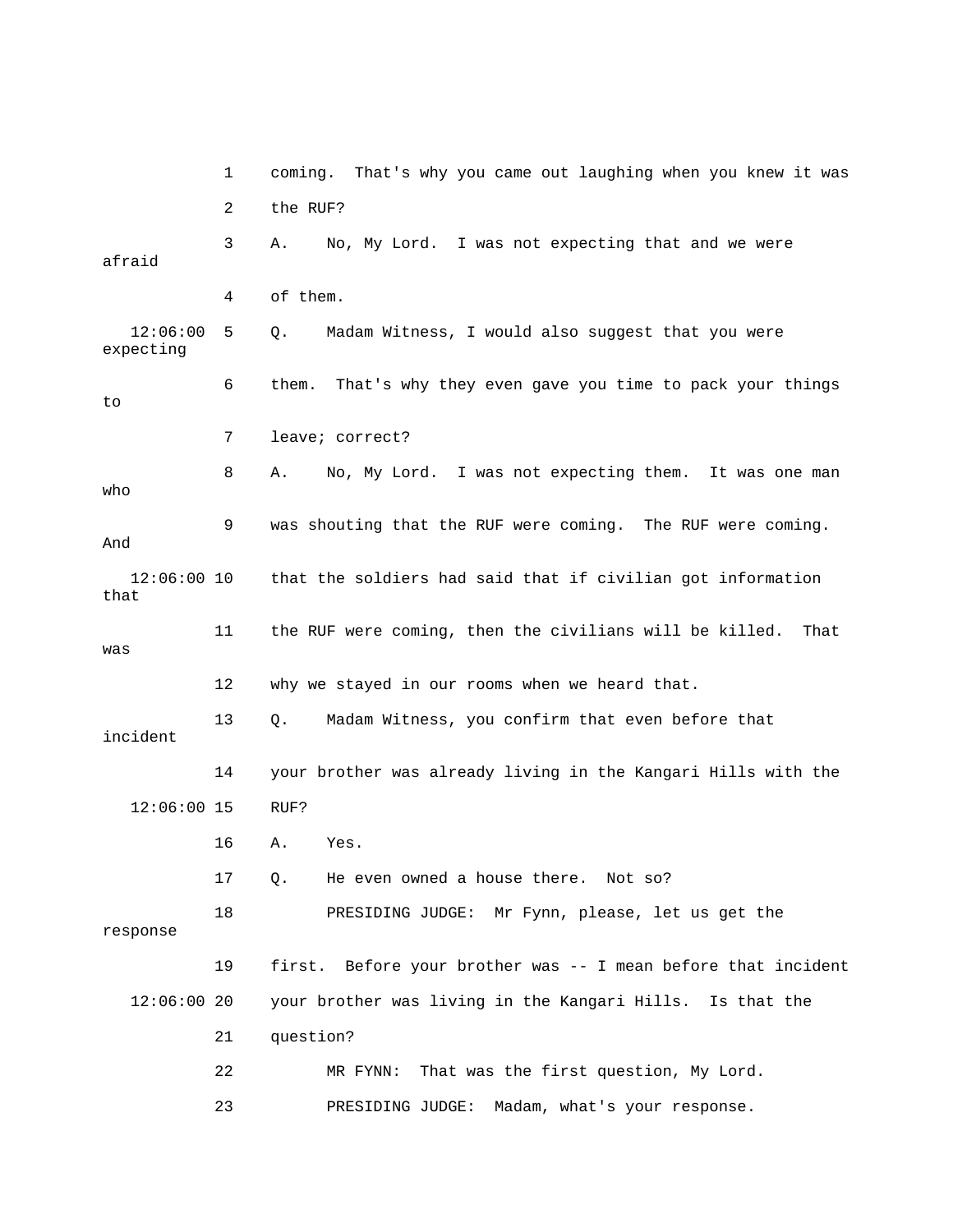| that          | 24 | THE WITNESS: I said before that time I did not know            |
|---------------|----|----------------------------------------------------------------|
| $12:06:00$ 25 |    | my brother was at the Kangari Hills. It was the time when I    |
|               | 26 | joined the RUF and went there, that was the time I knew he was |
| knew          | 27 | there. This is because my brother was in Kono and I never      |
|               | 28 | that he had joined the RUF until when I went to the Kangari    |
|               | 29 | Hills, there I met him.                                        |

| Page 39 | SESAY ET AL   |  |              |
|---------|---------------|--|--------------|
|         | 25 APRIL 2008 |  | OPEN SESSION |

|                       | 1              |    | MR FYNN:                                                      |
|-----------------------|----------------|----|---------------------------------------------------------------|
| Kangari               | $\overline{a}$ | Q. | So it is true that your brother was already in the            |
|                       | 3              |    | Hills living with the RUF before you met the RUF?             |
|                       | 4              | Α. | Yes, My Lord.                                                 |
| $12:06:02$ 5          |                | 0. | And he already had a house there, not so?                     |
| house                 | 6              | Α. | Well, the house I'm talking about was not a standard          |
|                       | $7^{\circ}$    |    | like we used to have them in big towns, but wherever somebody |
| dwelling              | 8              |    | used to live he must have a dwelling place. That is the       |
|                       | 9              |    | place I'm trying to explain about.                            |
| $12:06:02$ 10<br>with |                | Q. | Madam Witness, on arrival at Kangari Hills, you lived         |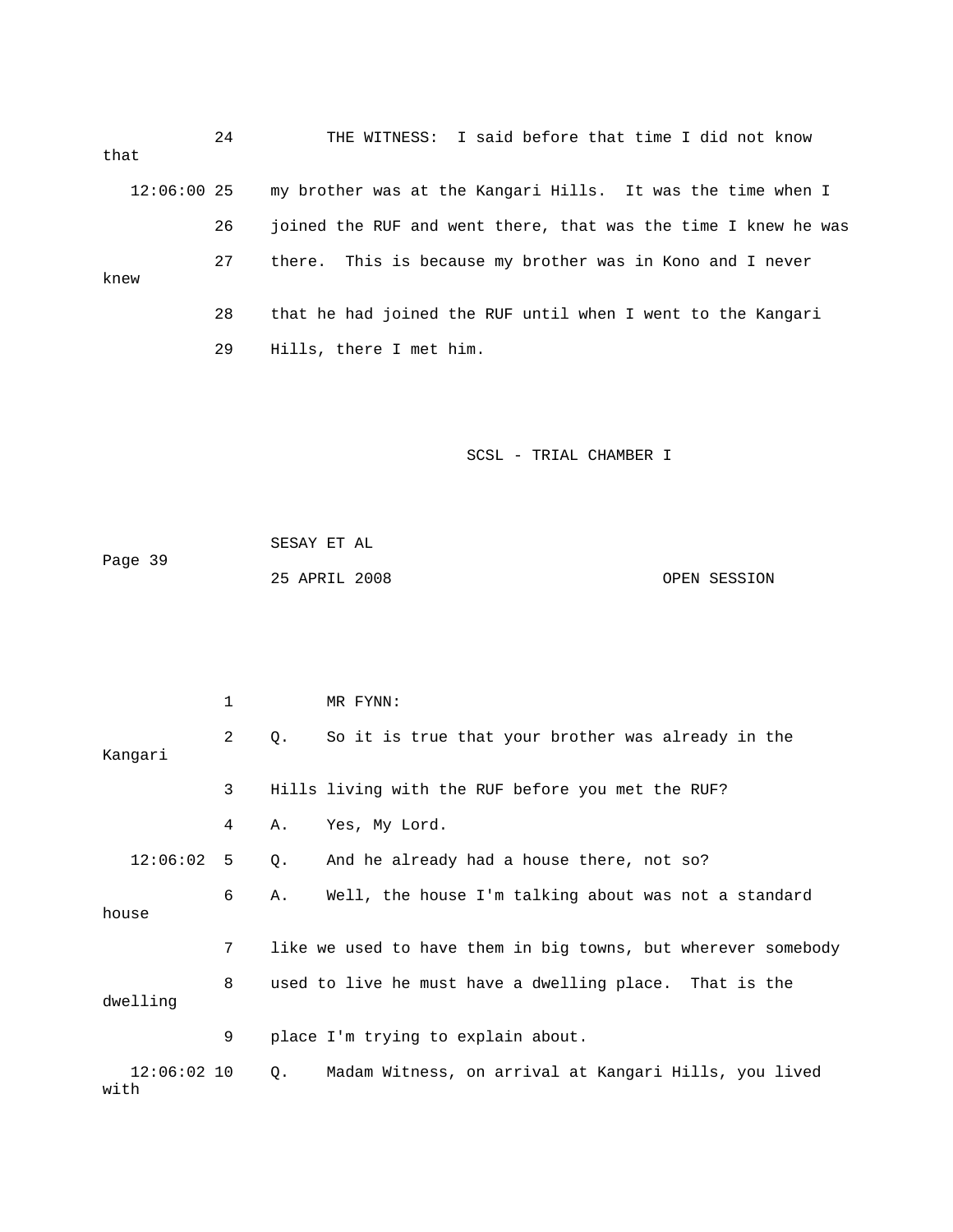11 Zeno who was second in command in the RUF; correct? 12 A. Yes, My Lord. 13 Q. Later on you moved and lived in the house -- household of 18 Tarawallie, alias Zeno. I joined Morris Kallon because my Q. Madam Witness, your relation, whose name you wrote on 23 PRESIDING JUDGE: No, no, finish with one, please. 12:06:06 25 Q. Is it correct that your relation whose name you wrote on 27 A. Yes, My Lord. 28 Q. And your other relation whose name you wrote on Exhibit 9 34 29 married another RUF commander, Komba Gbundema; correct? 14 Morris Kallon, who was at that time also second in command in the 12:06:03 15 RUF; correct? 16 A. Morris Kallon? During that time Morris Kallon hadn't any 17 position when I joined him. The second in command was Mohamed friend 19 told me that he was nice to civilians. He protected them.  $12:06:03$  20 21 Exhibit 350, married an RUF commander and so did your other 22 relation -- 24 MR FYNN: 26 Exhibit 350 married an RUF commander Genewa?

SCSL - TRIAL CHAMBER I

SESAY ET AL

25 APRIL 2008 OPEN SESSION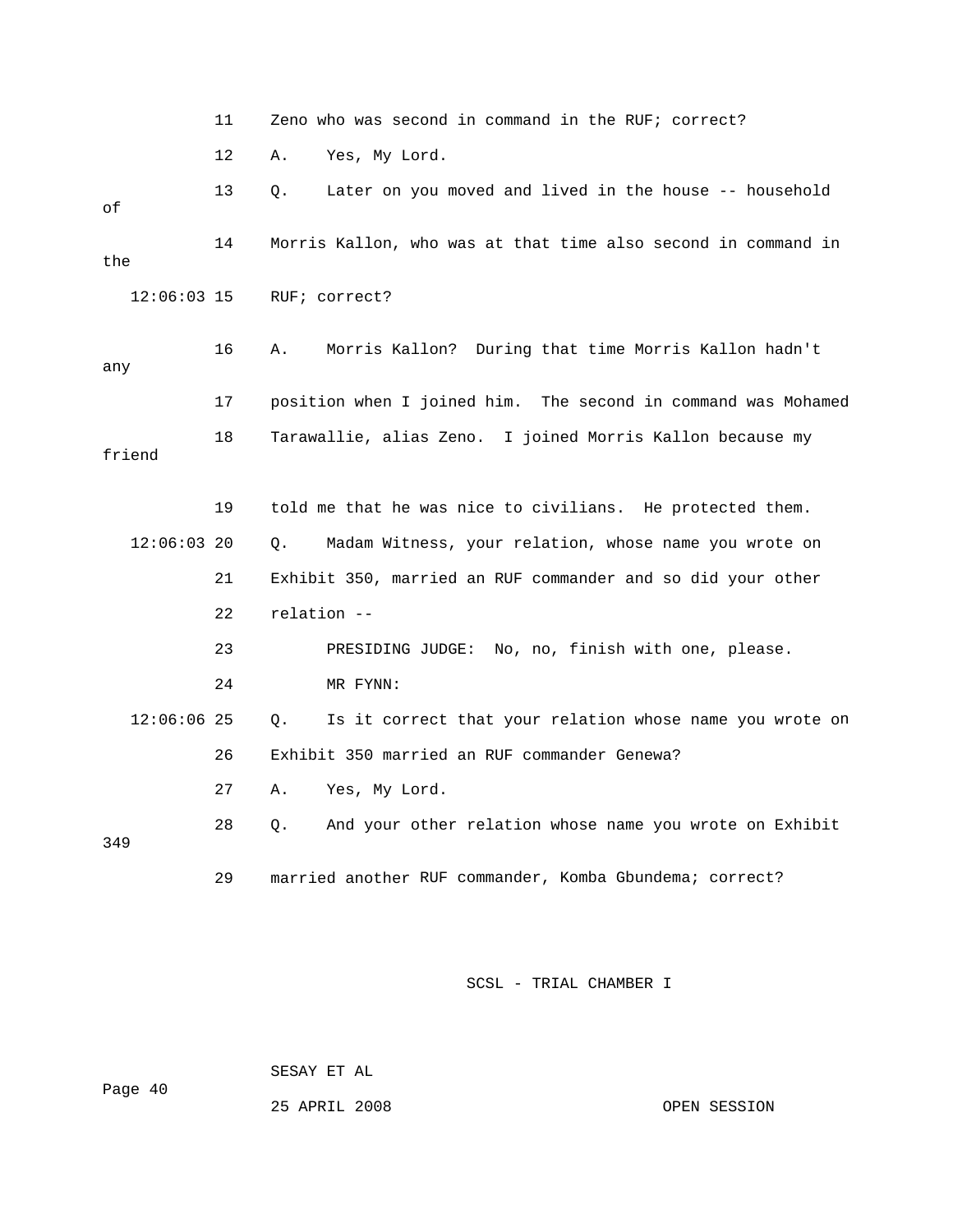1 A. Yes, My Lord.

 3 of the RUF elite? 4 A. No, My Lord. I was a civilian in the RUF. 12:06:06 5 Q. Madam Witness, you would agree with me that because of forcibly 7 married by any RUF commander? 9 Q. I apologise, I would say it again. Madam Witness, I 12:06:07 10 suggest to you that because of your interaction with the RUF 11 commanders, it was unlikely for any RUF fighter to forcibly marry 12 you? 13 A. Well, if they used to marry people forcefully, it 14 mean that if my brother was there, I shouldn't be marriage. 12:06:07 15 THE INTERPRETER: The interpreter is sorry, he has lost 16 way a little bit. Can the witness come again to the part of the 17 testimony where she was not clear so that the interpreter can Q. Madam Witness, we seem to have lost the interpreter 2 Q. Madam Witness, you would agree with me that you were part your 6 relationship with the RUF, it was unlikely for you to be 8 A. I don't understand this question. would doesn't his 18 interpret. 19 MR FYNN:  $12:06:08$  20 21 completely so could you go back a little and repeat your answer.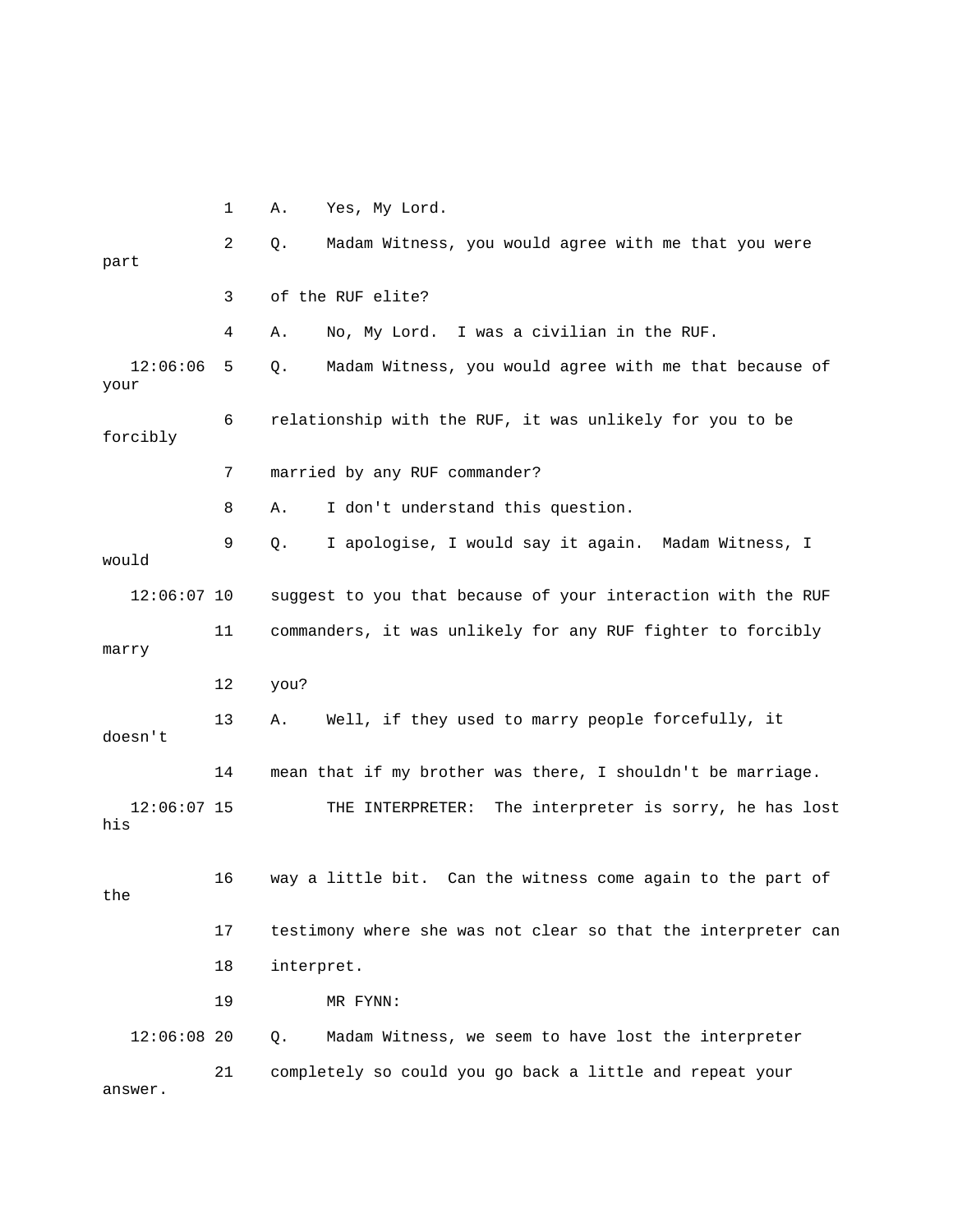|     |             | 22 | Α. | Well, repeat the question.                                    |
|-----|-------------|----|----|---------------------------------------------------------------|
|     |             | 23 | Q. | The question was $-$ -                                        |
|     |             | 24 |    | JUDGE THOMPSON: [Overlapping speaker] problematic.            |
|     | 12:06:08 25 |    |    | MR FYNN: My Lord.                                             |
| the |             | 26 |    | JUDGE THOMPSON: I said it's a little problematic with         |
|     |             |    |    |                                                               |
|     |             | 27 |    | probability there, the likely or unlikely kind of part of it. |
|     |             | 28 |    | You might be able to simplify it.                             |
|     |             | 29 |    | MR FYNN: I would attempt to simplify it, My Lord.             |
|     |             |    |    |                                                               |

Page 41 SESAY ET AL 25 APRIL 2008 OPEN SESSION

1 JUDGE THOMPSON: [Overlapping speakers]. 2 MR FYNN: 3 Q. Madam Witness, I'm sorry I may have confused you and 4 everybody else and myself too. The question is that, in fact, 12:06:09 5 you were not forcibly married by any RUF fighter because you were 6 closely linked with senior RUF commanders? 7 JUDGE THOMPSON: I thought you were going to achieve it. 8 MR FYNN: Thank you, My Lord. 12:06:09 10 MR FYNN: 11 Q. That is the question, Madam Witness? 9 THE WITNESS: Is that the question?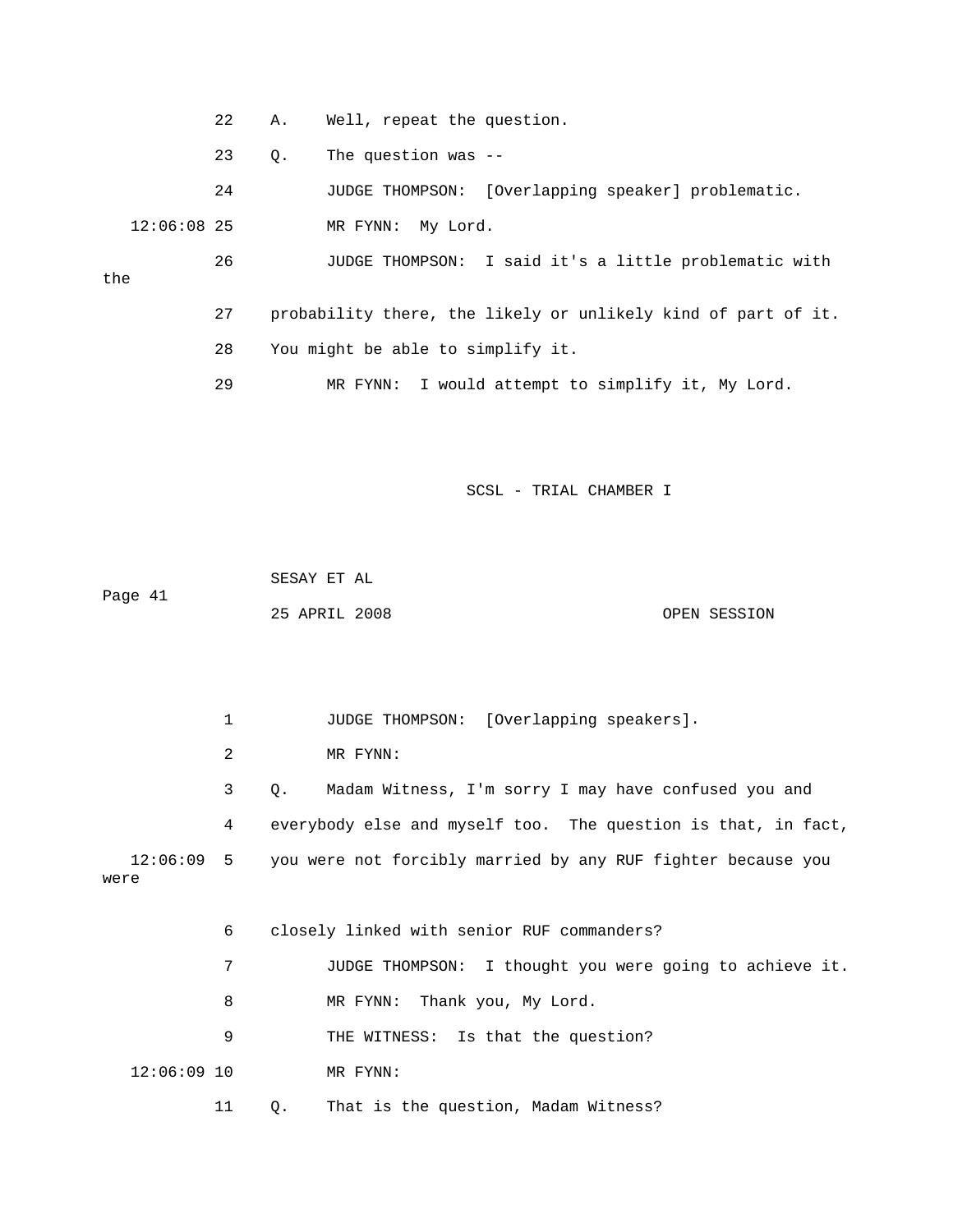12 A. Well, I and the RUF commanders were n ot intimate. 13 THE INTERPRETER: Your Honours, can t he witness speak 14 slowly. 16 Q. Madam Witness you are a little fast. Please say that 18 A. Okay. I said I thought the RUF were not marrying women 19 force. It was not because I was with a commander. If that  $12:06:09$  20 what they used to do, to marry woman by force, even if I was 22 that that was not what they used to do, that I thought I did not 12:06:09 25 Q. Madam Witness, I would suggest to you that it was 28 A. No, My Lord, I was not thinking of that because a good 29 number of people have told me that they were not getting 12:06:09 15 MR FYNN: again 17 slowly? by was 21 staying with Foday Sankoh, they would have forced me. But being 23 marry to any. 24 MR FYNN: because 26 you were afraid that you would be forcibly married. That is why, 27 in fact, you went to live with Morris Kallon? married

SCSL - TRIAL CHAMBER I

 SESAY ET AL Page 42

25 APRIL 2008 OPEN SESSION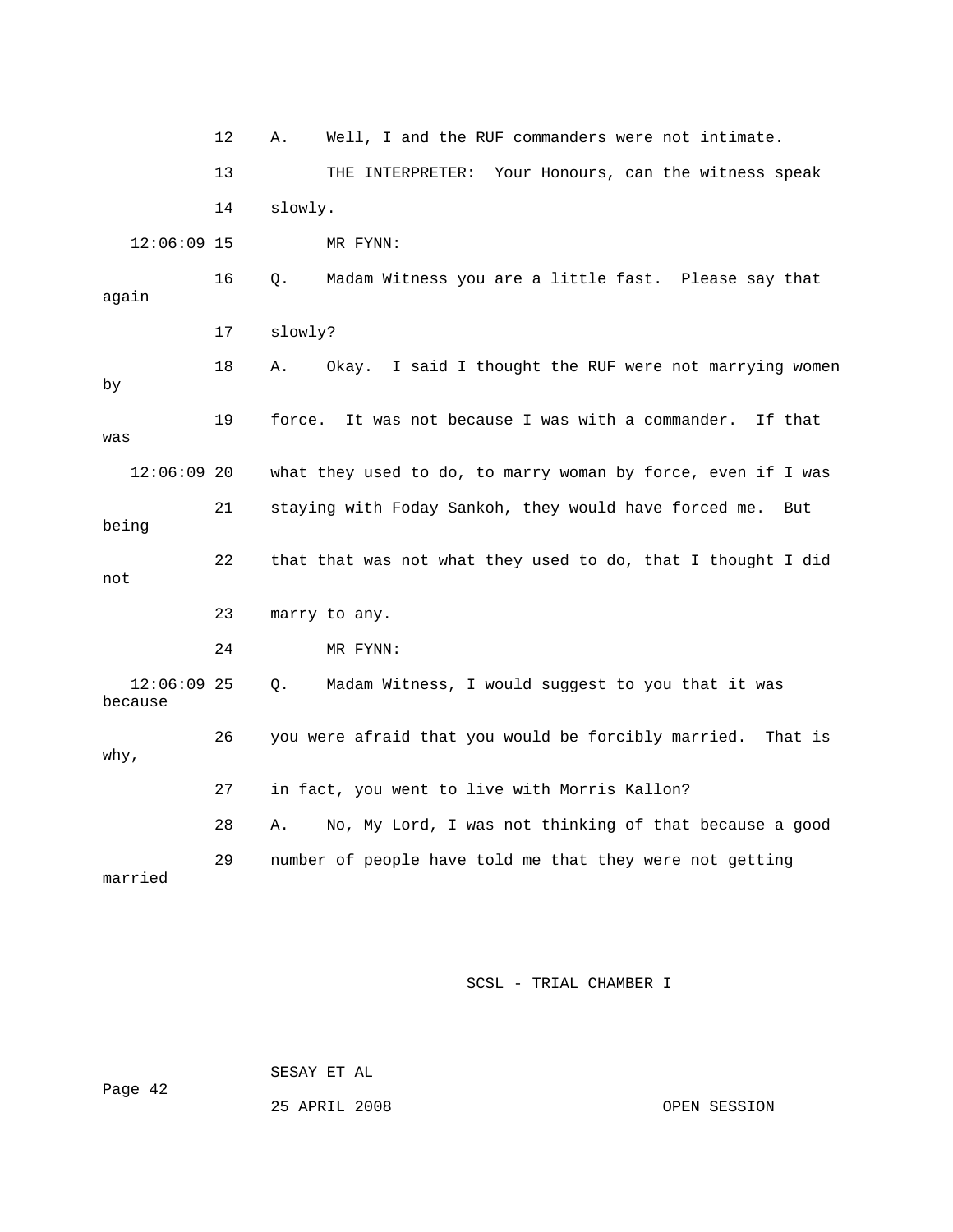| like                  | 1  | by force. But because of my friend that I came with, and I     |
|-----------------------|----|----------------------------------------------------------------|
|                       | 2  | the lady, she told me that she was staying at Morris Kallon's  |
|                       | 3  | house and he was treating women nicely. That was the reason I  |
| go                    | 4  | went to stay there and even when I was there, I was allowed to |
| 12:06:10              | 5  | anywhere. I could leave his house and go and walk wherever I   |
|                       | 6  | Nobody forced me to get married. They used to propose<br>want. |
| an                    | 7  | marriage to me anyway but I always reply them that I had taken |
| the                   | 8  | oath that I would never be with any other man, and that was    |
| I                     | 9  | fear I had that I could not marry to anyone of them until when |
| $12:06:11$ 10         |    | came to town, I get married to the man that we took the oath.  |
| testimony             | 11 | Madam Witness, you would recall that it is your<br>Q.          |
| you                   | 12 | that you asked Jestina whether it was compulsory for all of    |
|                       | 13 | women, I guess, to get married there. Not so?                  |
|                       | 14 | Yes, My Lord.<br>Α.                                            |
| $12:06:11$ 15<br>this |    | I would suggest to you, Madam Witness, that you asked<br>Q.    |
| married               | 16 | question because you had observed many other women being       |
|                       | 17 | off to RUF fighters?                                           |
| question              | 18 | No, My Lord, it was not for that that I asked the<br>Α.        |
| because               | 19 | because I asked so that I will have more knowledge of --       |
| $12:06:12$ 20         |    | before I came in contact with Morris Kallon, I understood that |
|                       | 21 | they were not forcing women to marry, because I only wanted to |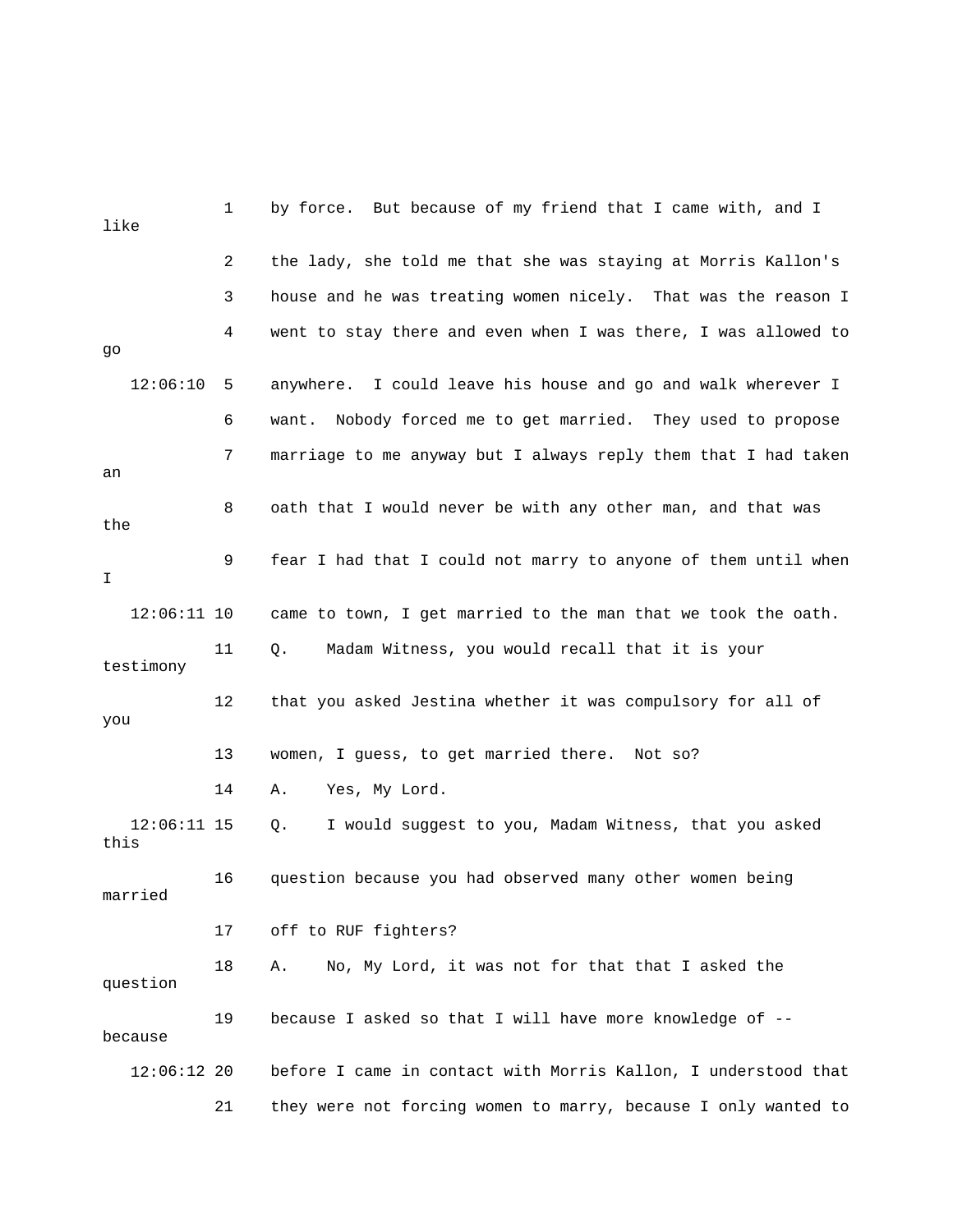| last          | 22 | get confirmation, to get the truth, and I thought he was the |
|---------------|----|--------------------------------------------------------------|
|               | 23 | person to tell me the truth because I met her there.         |
|               | 24 | PRESIDING JUDGE: Mr Fynn, we will take the break here,       |
| $12:06:12$ 25 |    | please.                                                      |
|               | 26 | MR FYNN: Thank you, My Lord.                                 |
|               | 27 | PRESIDING JUDGE: The Chamber will recess for a few           |
|               | 28 | minutes, please. The Chamber will rise.                      |
|               | 29 | [Break taken at 11.44]                                       |
|               |    |                                                              |

 SESAY ET AL 25 APRIL 2008 OPEN SESSION Page 43

 1 [RUF17APR08A-BP] 3 PRESIDING JUDGE: We're resuming the session. Yes, 6 PRESIDING JUDGE: -- continue with your crossexamination. 7 MR FYNN: 8 Q. Madam witness, you would confirm before you moved over 2 [Upon resuming at 12.p.m.] 4 Mr Fynn, you may -- 13:16:28 5 MR FYNN: Thank you very much, My Lord. to 9 stay with Mr Kallon, you were living with Genewa, not so? 13:16:28 10 A. Yes, My Lord.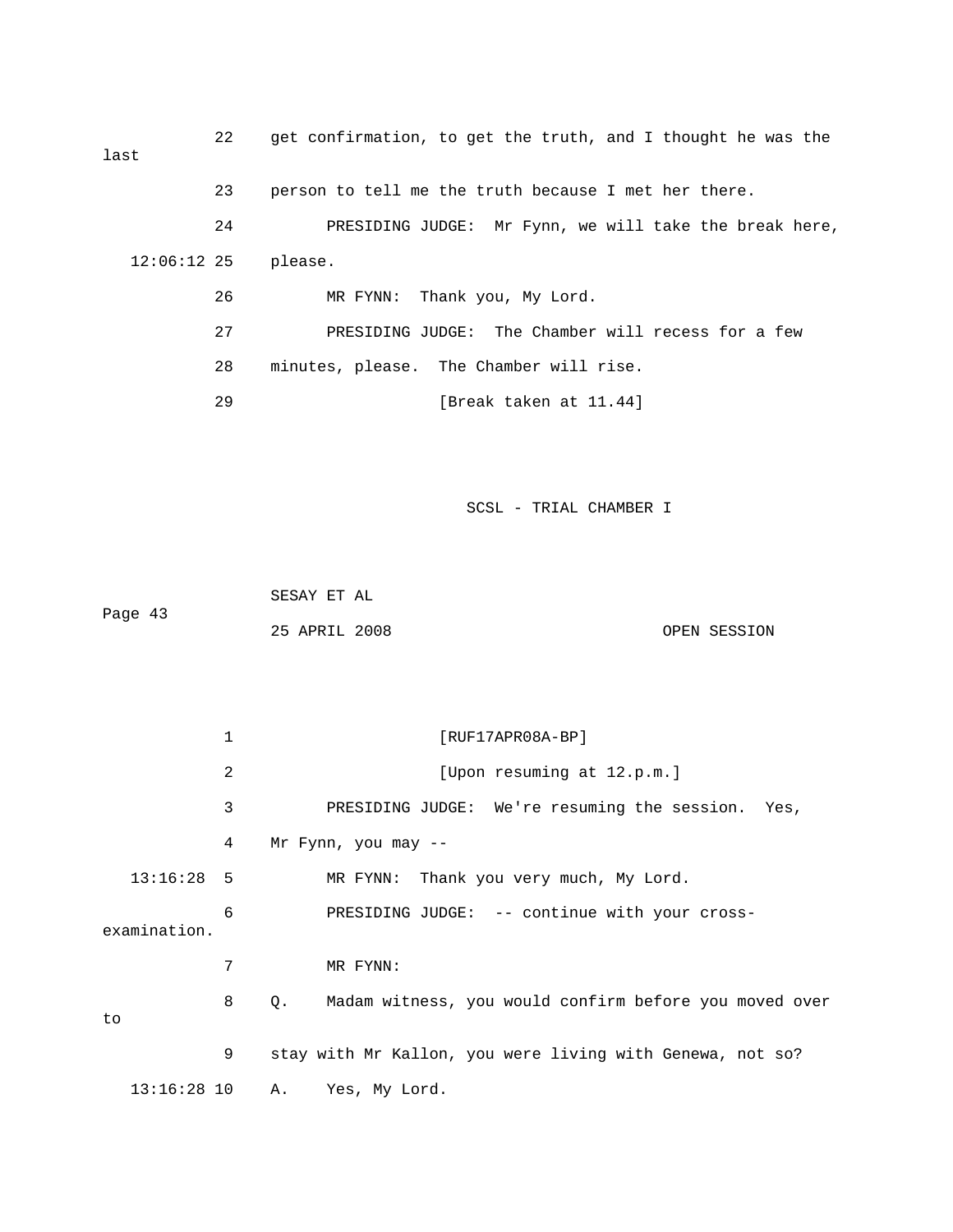|               | 11 | Who is himself, that is to say Genewa, who is himself an<br>Q. |
|---------------|----|----------------------------------------------------------------|
|               | 12 | RUF commander, is that not so?                                 |
|               | 13 | Yes, My Lord. Genewa, he was a soldier. I did not know<br>Α.   |
|               | 14 | that he was a commander.                                       |
| $13:16:28$ 15 |    | Yes. He was an RUF fighter?<br>Q.                              |
|               | 16 | Yes, My Lord.<br>Α.                                            |
|               | 17 | And Genewa agreed with you that you will be safer living<br>Q. |
|               | 18 | with Mr Kallon; not so?                                        |
|               | 19 | Yes, My Lord.<br>Α.                                            |
| $13:16:28$ 20 |    | I will suggest to you that the protection which you and<br>Q.  |
| being         | 21 | other women hoped to get from Mr Kallon was protection from    |
|               | 22 | raped or forcibly married by RUF fighters?                     |
| was           | 23 | No, My Lord, it was not for that. I knew that the RUF<br>Α.    |
|               | 24 | not doing there, but because my friend was staying with Morris |
| $13:16:28$ 25 |    | Kallon, that was the reason I went to stay there too because I |
| Morris        | 26 | have already confirmed that before I came in contact with      |
|               | 27 | Kallon, RUF were not raping. They were not marrying women      |
|               | 28 | forcefully.                                                    |
|               | 29 | But, madam witness, it is your evidence that women were<br>Q.  |
|               |    | SCSL - TRIAL CHAMBER I                                         |

 SESAY ET AL ge 44 Pa 25 APRIL 2008

OPEN SESSION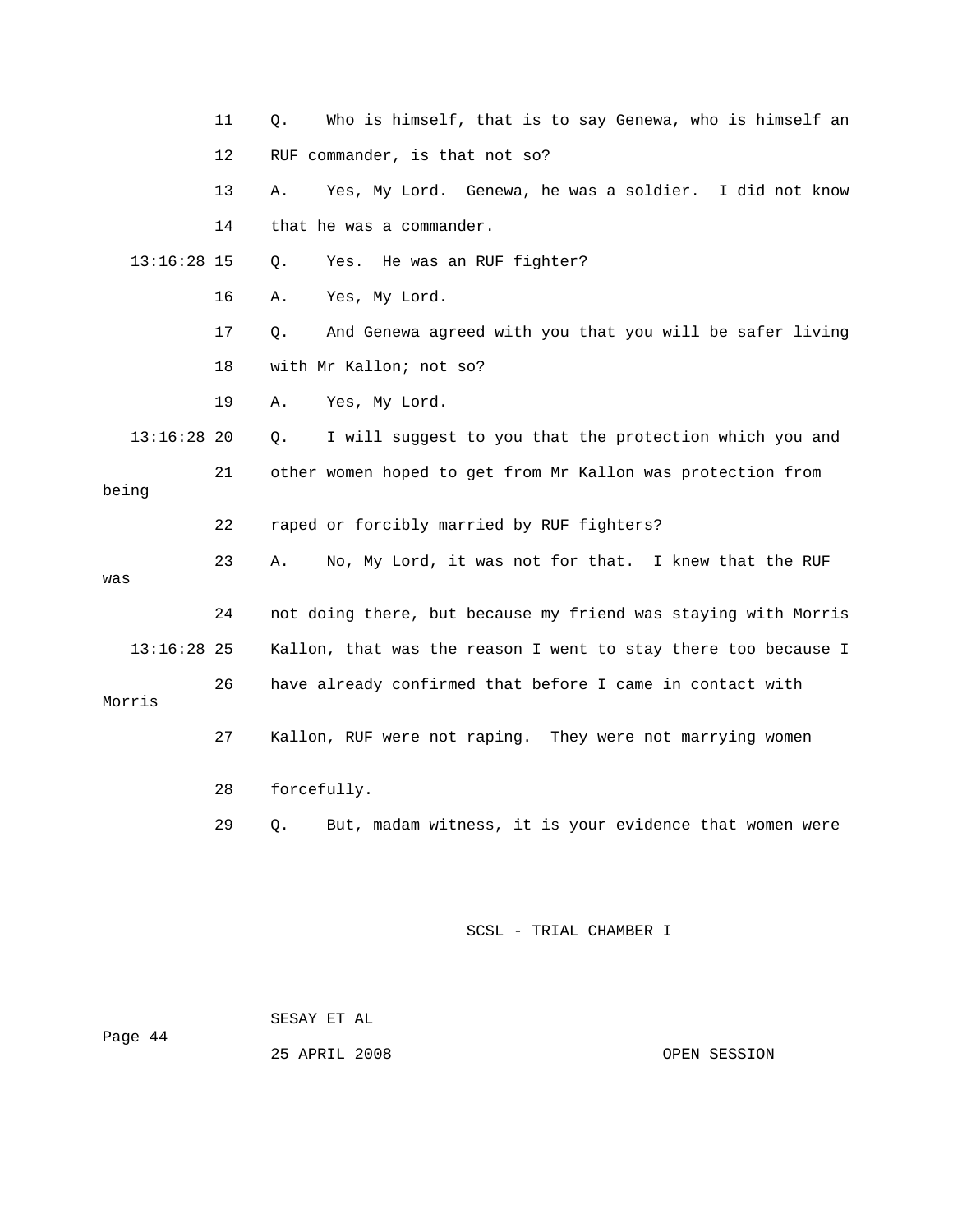1 safer living with Morris Kallon, not so?

2 A. Well, it was not to Morris Kallon alone. I said: Wherever

 3 you wanted to stay, you will stay there safely, but Morris Kallon 4 was protecting them. It was not for me alone. He did not 13:16:29 5 soldiers to bully civilians because some of them, it was not - 6 they were not getting married to them by -- by force or by 7 That -- there are some places you have good people as well as 8 people. Sometimes, somebody may be asking you to assist him; 9 example, come along do some laundry for me. If you don't do 13:16:30 10 he would be tempted to do you -- to do any other bad thing to for 12 fear that I was going to be raped, because even the time when 13:16:31 15 Kallon. They would have done that to me. But never did that 19 A. No, My Lords. I cannot confirm that. They were not 13:16:31 20 harassing civilians. But sometimes, even if when we were in the 21 town, you will tell me politely to do some laundry for you. want rape. bad for it, 11 you. So they were against such things. I did not go there I 13 was there, I used to go out. If there were rapists, they -- 14 going that I was going out, I was not going out with Morris 16 happen to me. 17 Q. You will confirm, madam witness, that RUF fighters were 18 harassing civilians?

If I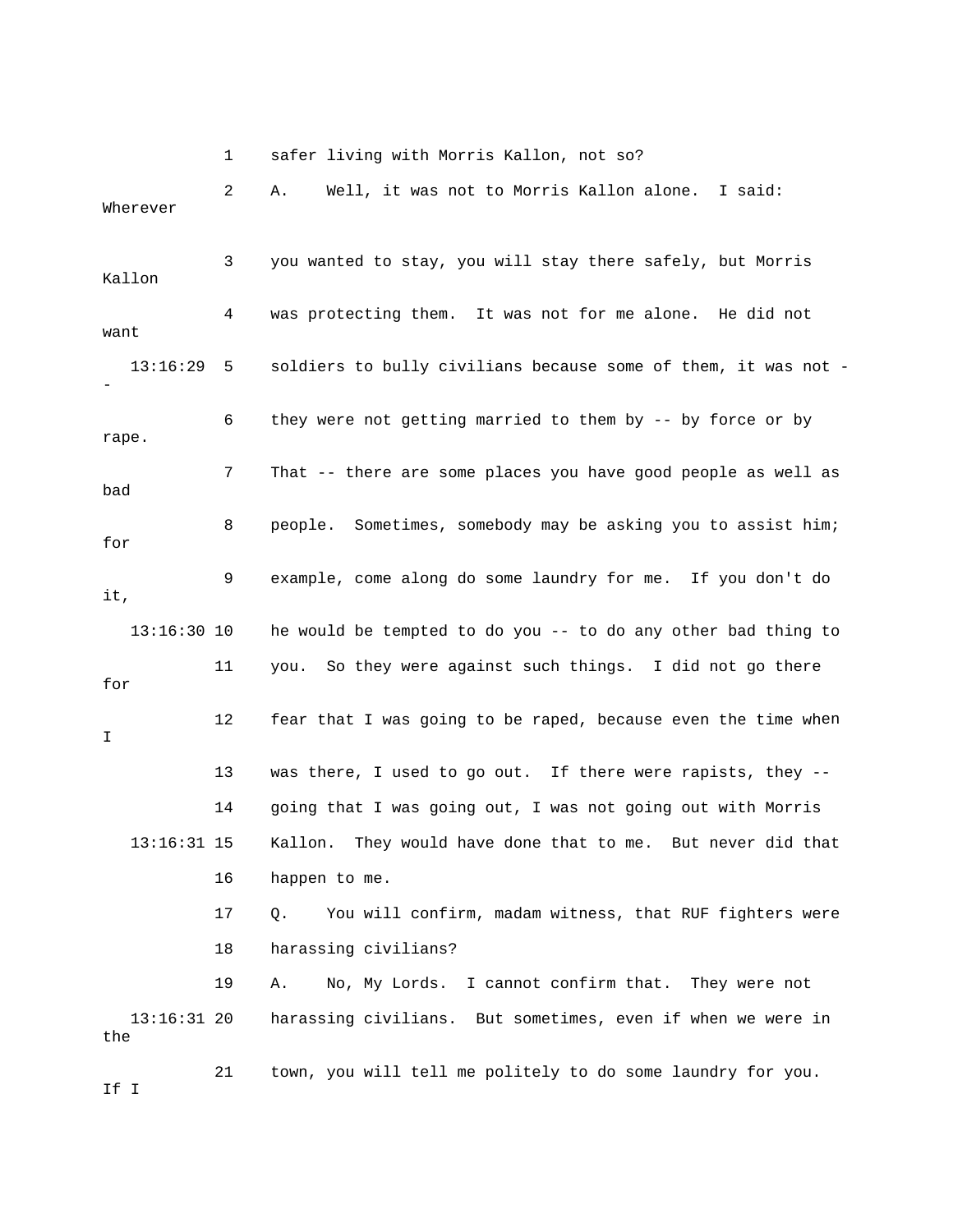|                        | 22 | say I'm not going to do it that doesn't mean I have been            |
|------------------------|----|---------------------------------------------------------------------|
|                        | 23 | harassed, because that is one of the important laws that I          |
|                        | 24 | observed in the RUF, that no soldier should harass a civilian.      |
| $13:16:32$ 25<br>these |    | Madam witness, what then is the protection for which<br>$Q_{\star}$ |
|                        | 26 | women and yourself went to Morris Kallon for?                       |
| qet                    | 27 | The major, the main protection was that to get food, to<br>Α.       |
| allowing               | 28 | food, because a woman was not a soldier. They were not              |
| could                  | 29 | women to go into the bushes. If there was any attack, you           |

|         | SESAY ET AL   |  |              |
|---------|---------------|--|--------------|
| Page 45 |               |  |              |
|         | 25 APRIL 2008 |  | OPEN SESSION |

| your     | $\mathbf{1}$ | only find a place where you will stay so that you can have   |
|----------|--------------|--------------------------------------------------------------|
|          | 2            | food. That was the reason I thought; that was the protection |
|          | 3            | that Moses Kallon was providing.                             |
| Kallon   | 4            | THE INTERPRETER: Correction, interpreter. Morris             |
|          |              | $13:16:32$ 5 was providing.                                  |
|          | 6            | THE WITNESS: Because if you go and stay in any society,      |
| It       | 7            | you are not married, you find it very difficult to get food. |
| somebody | 8            | would be very difficult. So you just have to stay with       |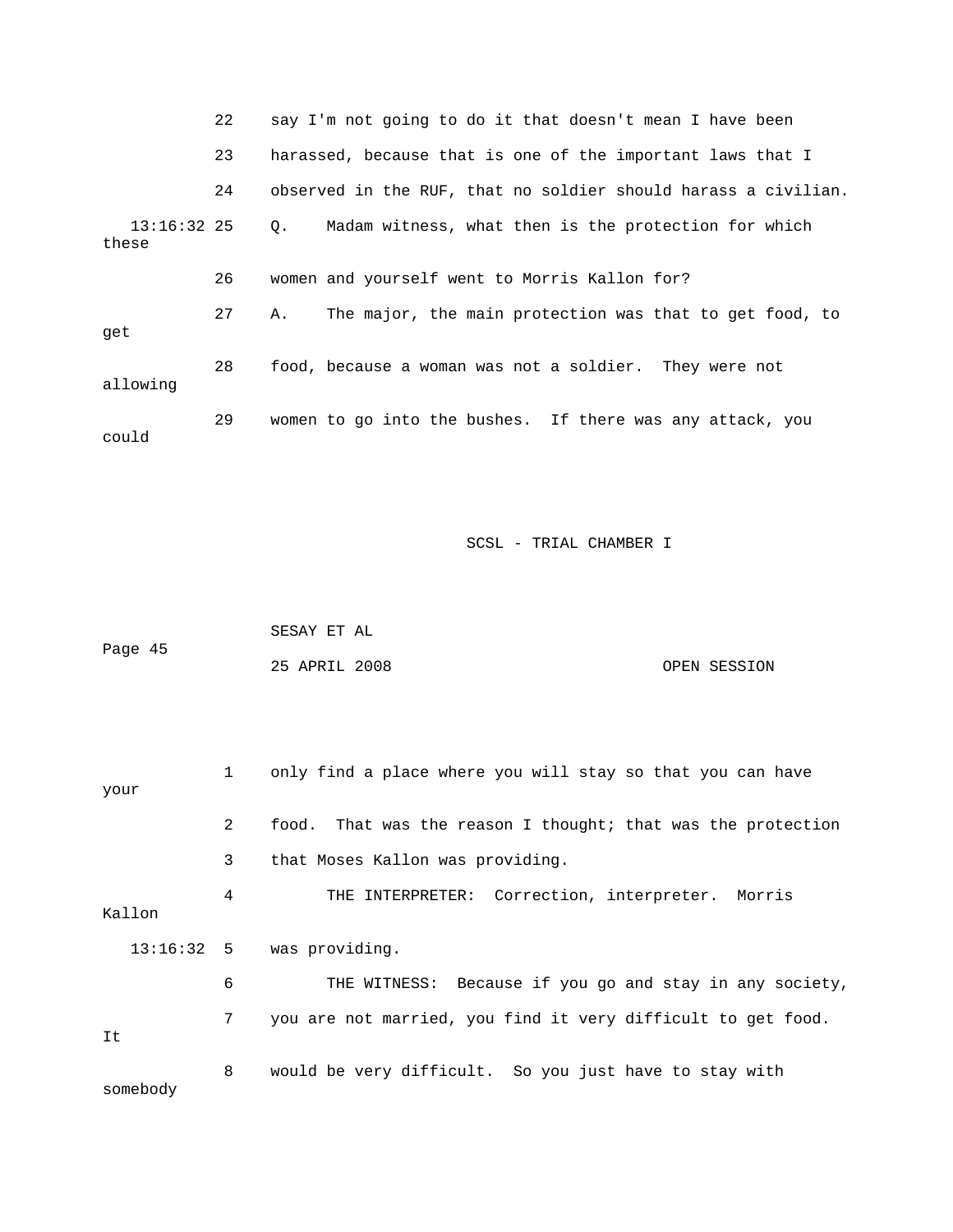| I.   |               | 9  | who will take care of you for food. That was the reason more   |
|------|---------------|----|----------------------------------------------------------------|
|      | $13:16:32$ 10 |    | was staying with Morris Kallon, because the protection, if RUF |
| not  |               | 11 | were raping women when I was staying with him, he would have   |
| part |               | 12 | allowed me to go out to greet anybody. But no, that was not    |
|      |               | 13 | of the RUF. They were only protecting us again. We were not    |
| from |               | 14 | allowed to go too far away because that was wartime.<br>Apart  |
|      | $13:16:33$ 15 |    | the RUF, there were other enemies, and if you are staying with |
|      |               | 16 | any other person, that person would not want you to lose your  |
|      |               | 17 | That was the protection.<br>life.                              |
|      |               | 18 | MR FYNN:                                                       |
| live |               | 19 | Madam witness, you would agree that women who did not<br>Q.    |
| who  | $13:16:33$ 20 |    | in the household of commanders were more vulnerable than you   |
|      |               | 21 | were living with commanders?                                   |
|      |               | 22 | No, My Lord. There were women who were not staying with<br>Α.  |
|      |               | 23 | commanders but nothing was being done to them. All of us that  |
|      | Kallon, I     | 24 | were staying -- all of us that were staying with Morris        |
| It   | $13:16:34$ 25 |    | was not the only person. I'm talking in terms of all of us.    |
|      | soldiers      | 26 | was not only Morris Kallon was protecting women. Other         |
| were |               | 27 | were protecting women as well. There were some women, they     |
| the  |               | 28 | staying with their brothers. They were ordinary soldiers in    |
|      |               | 29 | They were not doing any bad to them. But, as a human<br>RUF.   |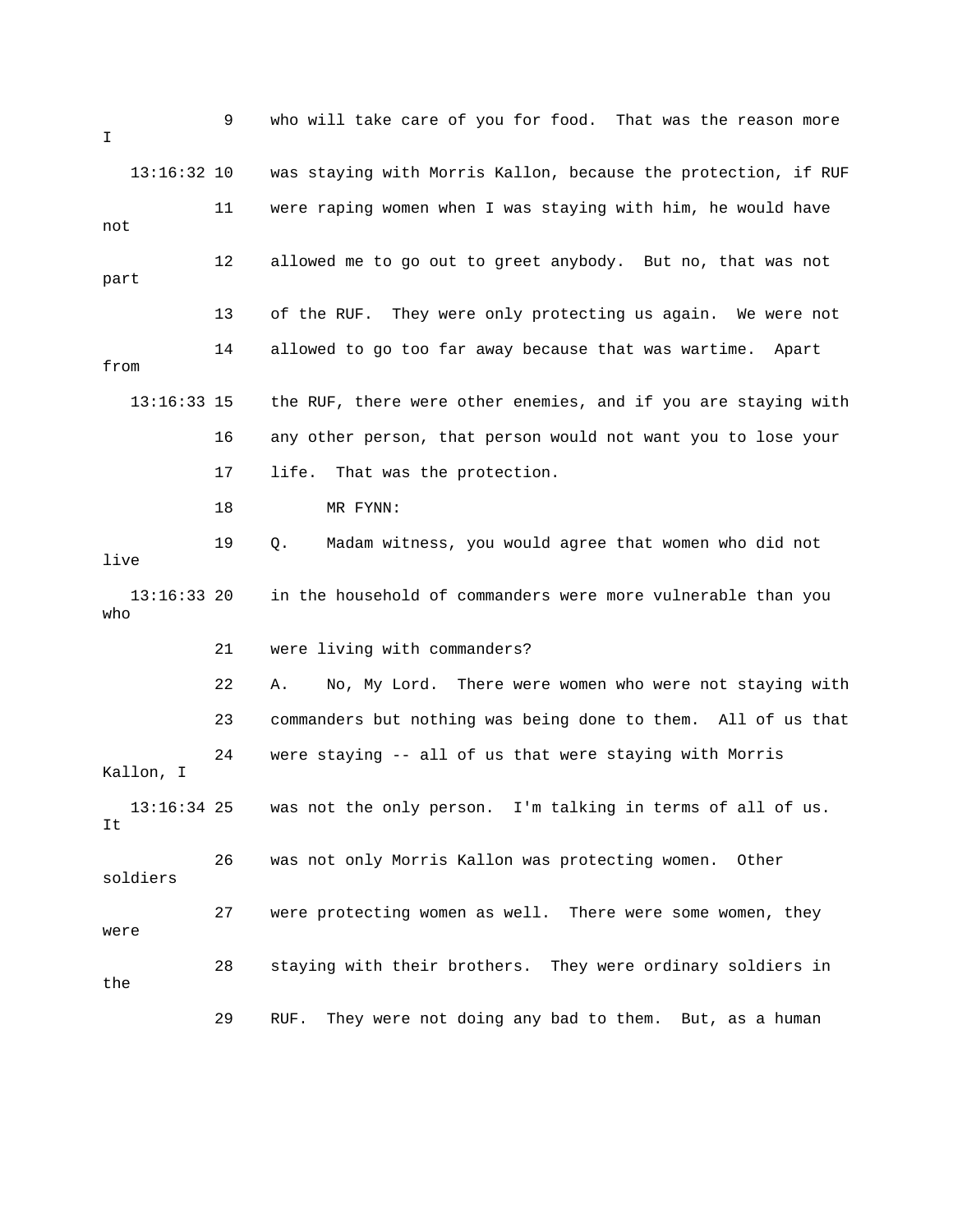|               |    | SESAY ET AL                                                    |              |  |  |
|---------------|----|----------------------------------------------------------------|--------------|--|--|
| Page 46       |    | 25 APRIL 2008                                                  | OPEN SESSION |  |  |
|               |    |                                                                |              |  |  |
|               |    |                                                                |              |  |  |
|               | 1  | being, you have to love somebody and because I liked my friend |              |  |  |
| That          | 2  | xxxxxx, I thought wherever she was, I should be with her.      |              |  |  |
|               | 3  | was the reason I joined her at Morris Kallon's place.          |              |  |  |
| nurse;        | 4  | Madam witness, you testified that you were a medic<br>Q.       |              |  |  |
| 13:16:34      | 5  | not so?                                                        |              |  |  |
|               | 6  | Yes, My Lord.<br>Α.                                            |              |  |  |
|               | 7  | Did you treat raped women?<br>Q.                               |              |  |  |
|               | 8  | No, I never received such case, because there were no<br>Α.    |              |  |  |
| those         | 9  | raping women. The only people I was treating, for example,     |              |  |  |
| $13:16:34$ 10 |    | women who were married, if they were pregnant, as a nurse, I   |              |  |  |
| join          | 11 | would take care of them because some -- some women used to     |              |  |  |
| even          | 12 | the movement together with their husbands, and I am a nurse    |              |  |  |
|               | 13 | before the war, and my own job mostly deals with women.        |              |  |  |
| the           | 14 | Q. Madam witness, how long did you serve as a nurse with       |              |  |  |
| $13:16:35$ 15 |    | RUF?                                                           |              |  |  |
| the           | 16 | Well, from the time I joined the RUF until the time of<br>Α.   |              |  |  |
|               | 17 | intervention, I was a nurse in the RUF. Just after the --      |              |  |  |
|               | 18 | PRESIDING JUDGE: What year did you join the RUF?               |              |  |  |
|               | 19 | MR FYNN:                                                       |              |  |  |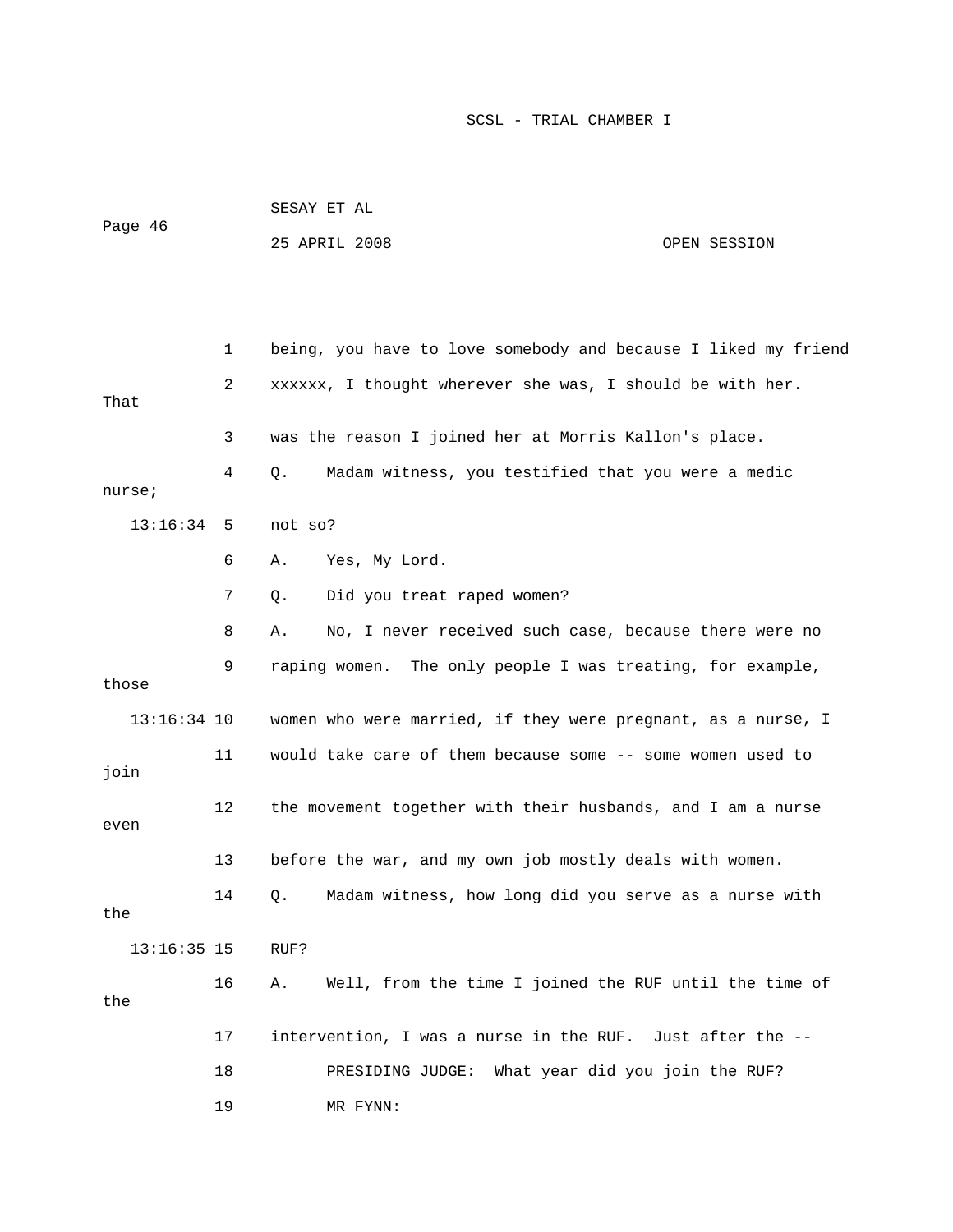| 13:16:35 20 |    | $\circ$ . | Would that be from 1990 --                                   |
|-------------|----|-----------|--------------------------------------------------------------|
|             | 21 | Α.        | From 1995.                                                   |
|             | 22 | Q.        | 1995 until 1998?                                             |
|             | 23 | Α.        | Yes, My Lord. Yes, My Lord.                                  |
|             | 24 |           | 0. And is it your evidence that throughout that period you   |
|             |    |           | 13:16:35 25 never treated a raped woman?                     |
|             | 26 | Α.        | Yes, My Lord. I never treated any woman who was -- who       |
| No          | 27 |           | said -- and I did not even hear that a woman has been raped. |
| treated     | 28 |           | woman reported to me that she has been raped and I never     |
|             | 29 |           | such a case. I am a midwifery.                               |

| Page 47 | SESAY ET AL   |              |
|---------|---------------|--------------|
|         | 25 APRIL 2008 | OPEN SESSION |

|             | 1              | No, but did you ever hear about a woman being raped?<br>$\circ$ .  |
|-------------|----------------|--------------------------------------------------------------------|
| $\mathbf I$ | $2^{\circ}$    | I never heard that. Never. Never, I did not hear that.<br>Α.       |
| have        | 3 <sup>7</sup> | used to ask some women as a nurse, I used to ask them do you       |
|             | 4              | problems? Are you sick? Are you that? They used to tell me         |
|             |                | 13:16:36 5 that no, they have no problems.                         |
|             | 6              | May I have a moment, My Lords. Madam witness, I would<br>$\circ$ . |
| would       | $7\degree$     | suggest to you that even if you were told about rapes, you         |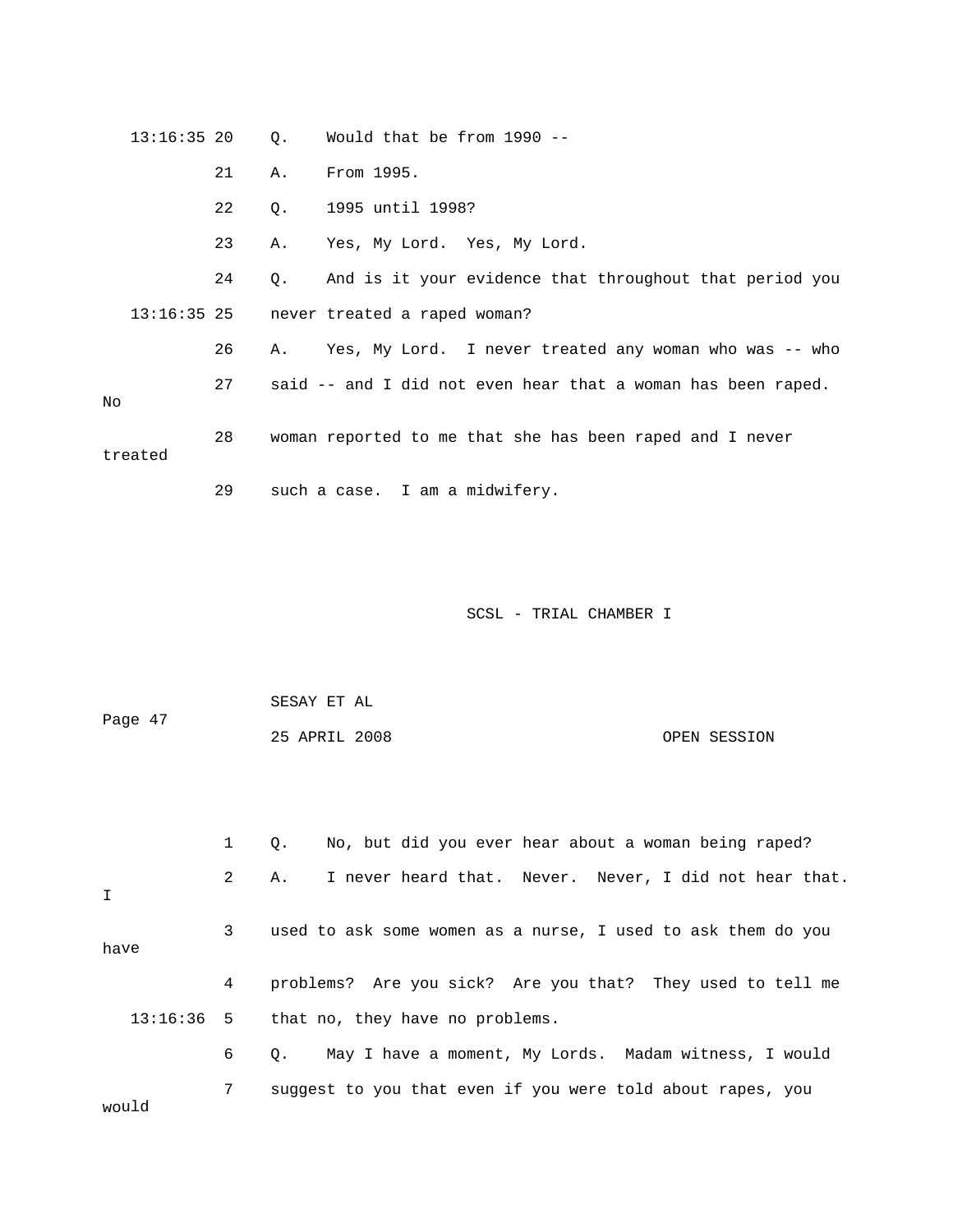8 not tell because of your connections with the RUF top brass? 9 A. If that was happening, I am a Christian to the bone. I am 13:16:37 10 not afraid of anybody other than God. If that's happen I 11 say it. And because I saw that those things were not 13 Because I know that those things were not happening that's why 13:16:37 15 Q. Madam witness, apart from -- from receiving reports 16 rapes, have you heard at all anywhere that in fact RUF 17 were raping women? 18 A. Not at all. I never heard any information regarding that. 19 Q. Madam witness, you testified that you returned to 13:16:37 20 Hills in 1997; correct? And that you were still with Morris 22 A. Yes, My Lord. 23 Q. Can you confirm whether Mr Kallon still had women and 26 his relatives and even his mother was with him. We used to 28 Q. Madam witness, I will suggest to you that Mr Kallon had would happening, 12 because if they were happening I wouldn't have come here. 14 I'm here today. about fighters Kangari 21 Kallon? 24 children with him? 13:16:38 25 A. Yes, My Lord, women and children were with him. They were call 27 her Yea Furey. Yea Fullai. 29 quite a large household in the Kangari Hills in 1997?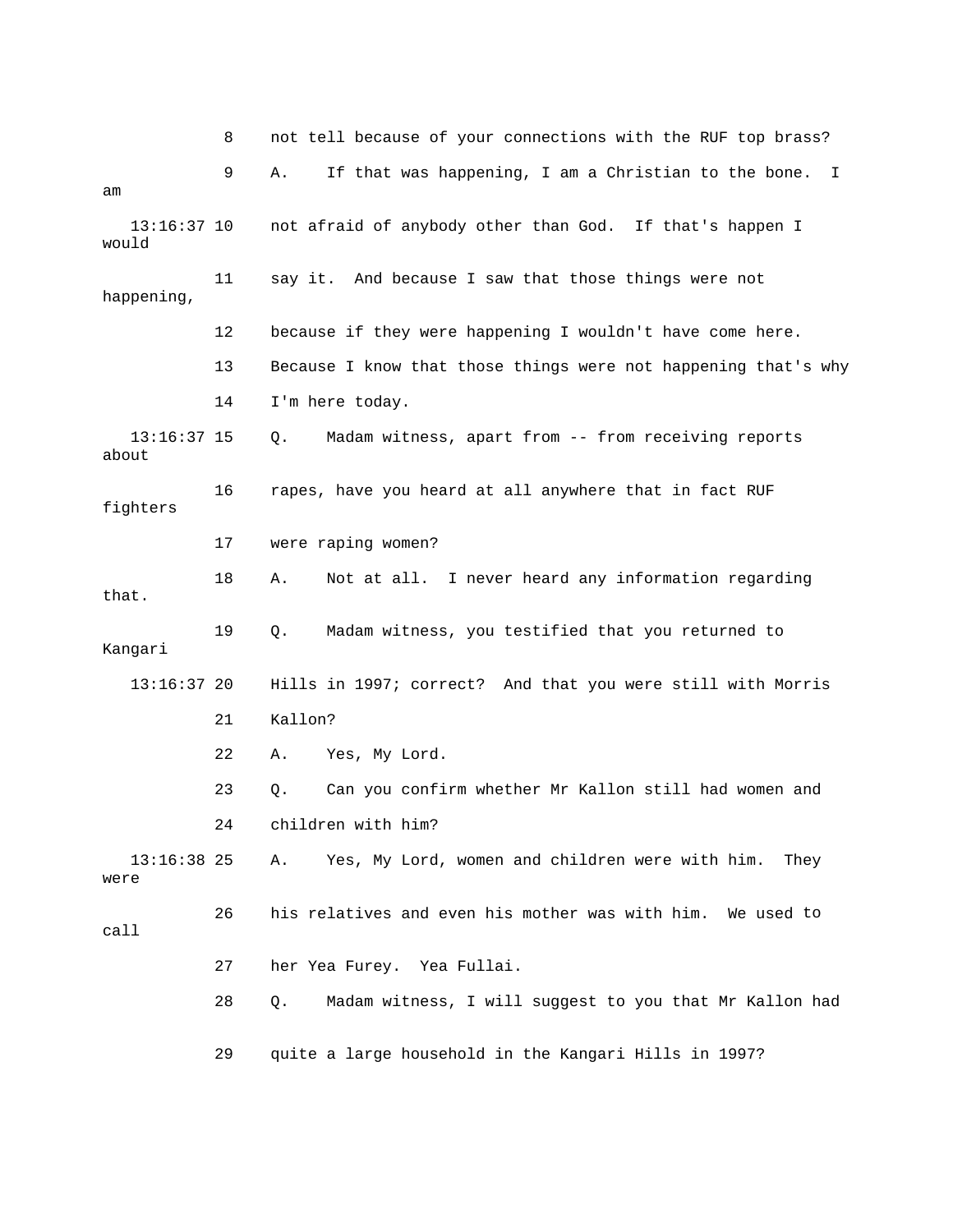|                         |              | SESAY ET AL                                                    |              |
|-------------------------|--------------|----------------------------------------------------------------|--------------|
| Page 48                 |              | 25 APRIL 2008                                                  | OPEN SESSION |
|                         |              |                                                                |              |
|                         |              |                                                                |              |
|                         | $\mathbf{1}$ | Well, the only people he had, he had a wife Esther and<br>Α.   |              |
|                         | 2            | members of the family of Esther were there, and his own family |              |
|                         | 3            | members were there and for us who were to him we were staying  |              |
| his                     | 4            | together. So that was why he had a large number of people in   |              |
| 13:16:39                | 5            | household.                                                     |              |
| commander               | 6            | I will suggest to you that Mr Kallon was the RUF<br>Q.         |              |
|                         | 7            | in charge of the Kangari Hills in 1997?                        |              |
|                         | 8            | No, My Lord. xxxxxxxx was the commander and he was<br>Α.       |              |
|                         | 9            | deputised by Georgie. He had no position.                      |              |
| $13:16:39$ 10<br>Kallon |              | Madam witness, I would also suggest to you that Mr<br>Q.       |              |
|                         | 11           | had small boys with him; correct?                              |              |
|                         | 12           | The only small boy that I was seeing around him was his<br>Α.  |              |
| the                     | 13           | brother and Esther's brothers were also with him.              | Those were   |
|                         | 14           | small boys that I was aware of, that were around him.          |              |
| $13:16:40$ 15           |              | He only had two small boys around him; is that your<br>Q.      |              |
|                         | 16           | evidence?                                                      |              |
|                         | 17           | No, I wouldn't say two small boys were the only one that<br>Α. |              |
| he                      | 18           | were staying with him because Esther had her brothers.         | Then         |
|                         | 19           | had his brothers. His sisters were there and his sisters also  |              |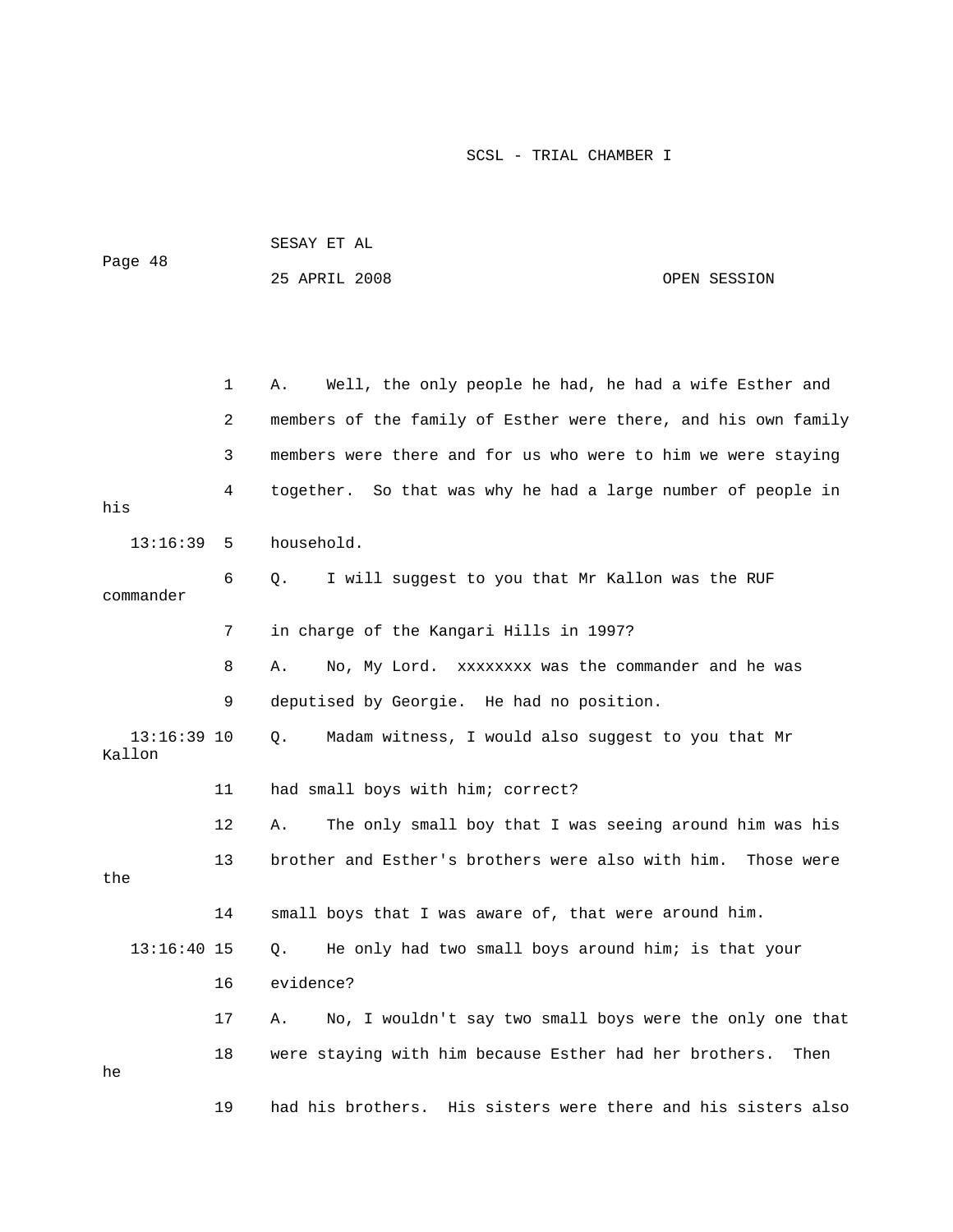13:16:40 20 had children with them.

| his         | 21 | Madam witness, I would suggest to you that apart from<br>$\circ$ . |
|-------------|----|--------------------------------------------------------------------|
|             | 22 | relations, Mr Kallon had small boys among his bodyquards?          |
| major,      | 23 | Yes. The bodyquard that you are talking about, as a<br>Α.          |
|             | 24 | he had bodyquards, but the small boys you are talking about, I     |
| 13:16:41 25 |    | want you to make a clarification as to the ones that you are       |
| was         | 26 | talking about because there were small boys. Even myself, I        |
|             | 27 | with my younger brother.                                           |
|             | 28 | My suggestion to you, madam witness --<br>0.                       |
|             | 29 | PRESIDING JUDGE: So you were staying there and you took            |

| Page 49 | SESAY ET AL   |              |
|---------|---------------|--------------|
|         | 25 APRIL 2008 | OPEN SESSION |

| Kallon?      | $\mathbf{1}$ | your younger brother there too and you were staying with |
|--------------|--------------|----------------------------------------------------------|
|              | 2            | THE WITNESS: When we came to the Kangari Hills -- yes -  |
|              | 3            | PRESIDING JUDGE: Madam witness, answer the question.     |
| brother.     | 4            | THE WITNESS: Yes, My Lord. I was with my young           |
| $13:16:41$ 5 |              | Okav?                                                    |
|              | 6            | MR FYNN:                                                 |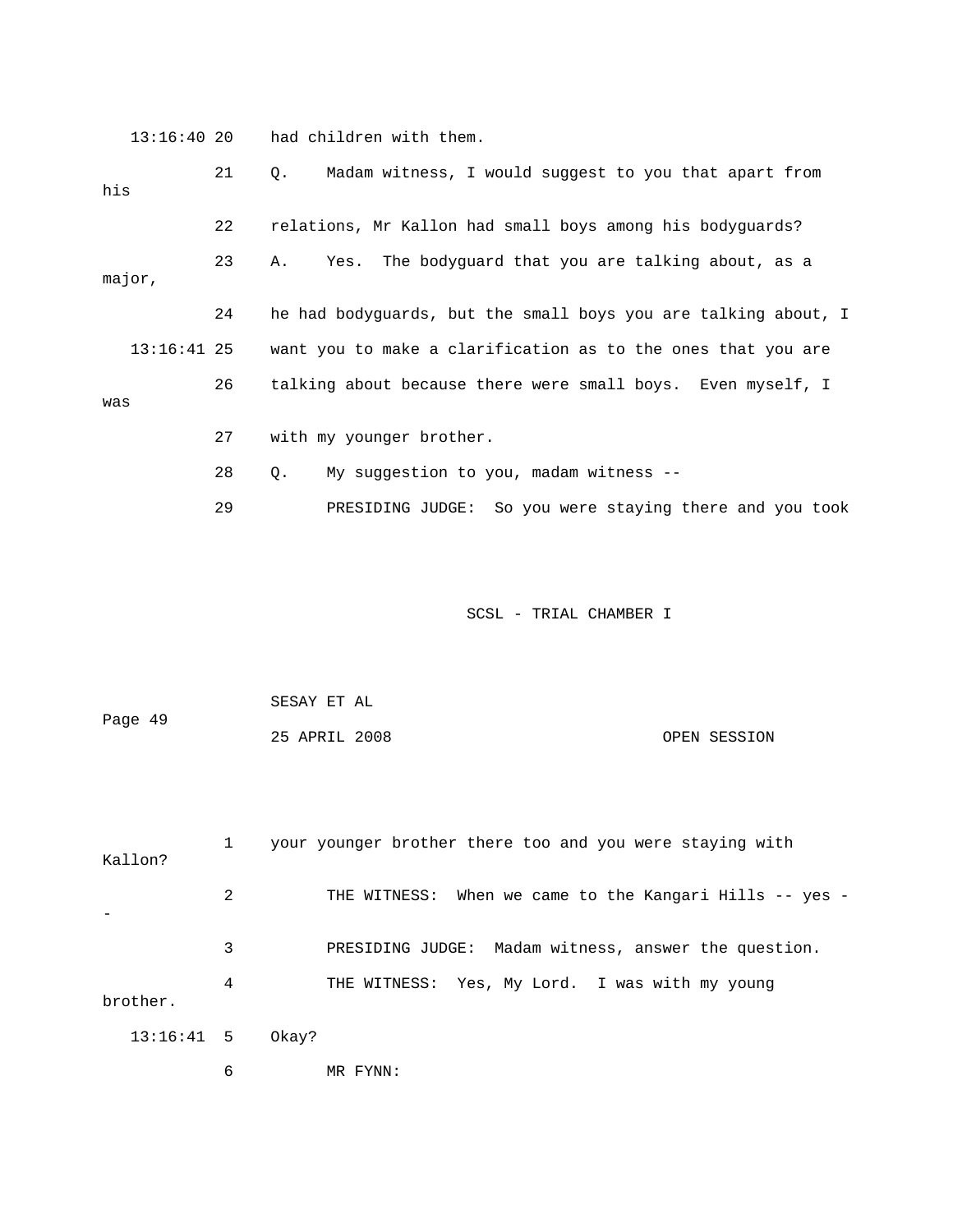| had                         | 7  | Q. | My suggestion to you, madam witness, is that Mr Kallon        |
|-----------------------------|----|----|---------------------------------------------------------------|
|                             | 8  |    | small boys who were also his bodyguards?                      |
| no                          | 9  | Α. | No, My Lord, he had no boys. There was no -- there was        |
| $13:16:42$ 10<br>bodyguards |    |    | child -- there were no child soldiers in the RUF.<br>His      |
|                             | 11 |    | were big men.                                                 |
|                             | 12 | Q. | Madam witness, have you ever heard the expression SBU?        |
|                             | 13 | Α. | No, never did I hear about that.                              |
|                             | 14 | Q. | Madam witness, you testified regarding the incident at        |
| $13:16:42$ 15               |    |    | Makoth, not so?                                               |
|                             | 16 | Α. | Makoth.<br>Makoth.<br>Makump.                                 |
|                             | 17 | Q. | Madam witness, could you say it again; I'm not sure now.      |
|                             | 18 | Α. | Makoth.<br>Makoth.<br>Lunsar highway.                         |
|                             | 19 |    | PRESIDING JUDGE:<br>Spell it, please.                         |
| $13:16:42$ 20               |    |    | THE WITNESS: M-A-K-U-T-H [sic].                               |
|                             | 21 |    | MR FYNN:                                                      |
| highway.                    | 22 | Q. | You would excuse my pronunciation. Makoth, Lunsar             |
|                             | 23 |    | You testified regarding that incident. I would suggest to you |
|                             | 24 |    | that you do not know what happened at that place?             |
| $13:16:43$ 25<br>it         |    | Α. | Well, the only thing I knew that day, that the time --        |
| the                         | 26 |    | was the time when I went to the MP office and I met them in   |
| that                        | 27 |    | meeting; that's what I knew of, when I heard Kailondo saying  |
|                             | 28 |    | Foday Sankoh said they should arrest the UN.                  |
|                             | 29 | Q. | And that is all you know about that incident, I would         |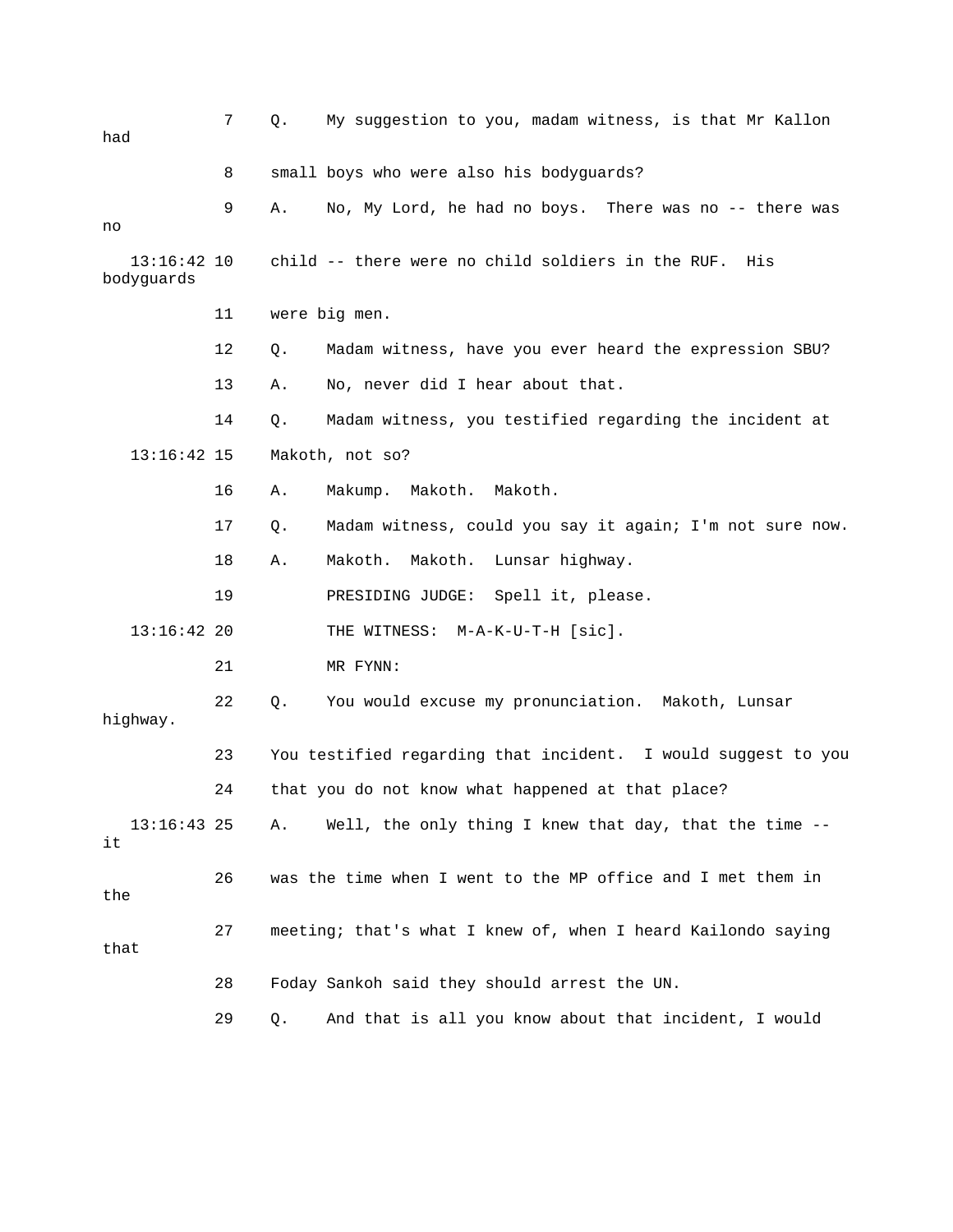| Page 50 |                        |             |            | 25 APRIL 2008                                               | OPEN SESSION |
|---------|------------------------|-------------|------------|-------------------------------------------------------------|--------------|
|         |                        |             |            |                                                             |              |
|         |                        | $\mathbf 1$ |            | suggest to you?                                             |              |
|         |                        | 2           | Α.         | Yes, My Lord, that what I know. I was a civilian.           |              |
|         |                        | 3           | Q.         | Madam witness, I would suggest to you that you are very     |              |
|         |                        | 4           |            | loyal to Mr Kallon; correct?                                |              |
| I       | 13:16:43               | 5           | Α.         | No, My Lord, not only to Mr Kallon, but all the RUF that    |              |
|         |                        | 6           |            | have lived with; most of them I knew them.                  |              |
|         |                        | 7           | Q.         | And you are a staunch believe of the RUF ideology?          |              |
|         |                        | 8           | Α.         | No, I am a civilian. The word that you've just said, I      |              |
|         |                        | 9           |            | don't even know it. My only duty, I was a nurse in the RUF. |              |
|         | $13:16:43$ 10          |             | Q.         | I would suggest to you you've come here to protect          |              |
|         |                        | 11          | Mr Kallon? |                                                             |              |
|         |                        | 12          | Α.         | I came here to say the truth; that made me to come<br>No.   |              |
|         |                        | 13          | here.      |                                                             |              |
|         |                        | 14          | Q.         | I would suggest to you that you have not told this Court    |              |
|         | $13:16:43$ 15          |             |            | the truth in your evidence today?                           |              |
|         |                        | 16          | Α.         | My Lord, all that I've said was the truth.                  |              |
| That    |                        | 17          |            | Madam witness, I would thank you very much.<br>MR FYNN:     |              |
|         |                        | 18          |            | will be all for her, My Lords. Thank you, My Lords.         |              |
|         |                        | 19          |            | THE WITNESS:<br>Welcome.                                    |              |
|         | $13:16:44$ 20<br>lived |             |            | Madam witness, you appear to have<br>PRESIDING JUDGE:       |              |

SESAY ET AL

21 with Mr Kallon for quite some time; at least for a while. And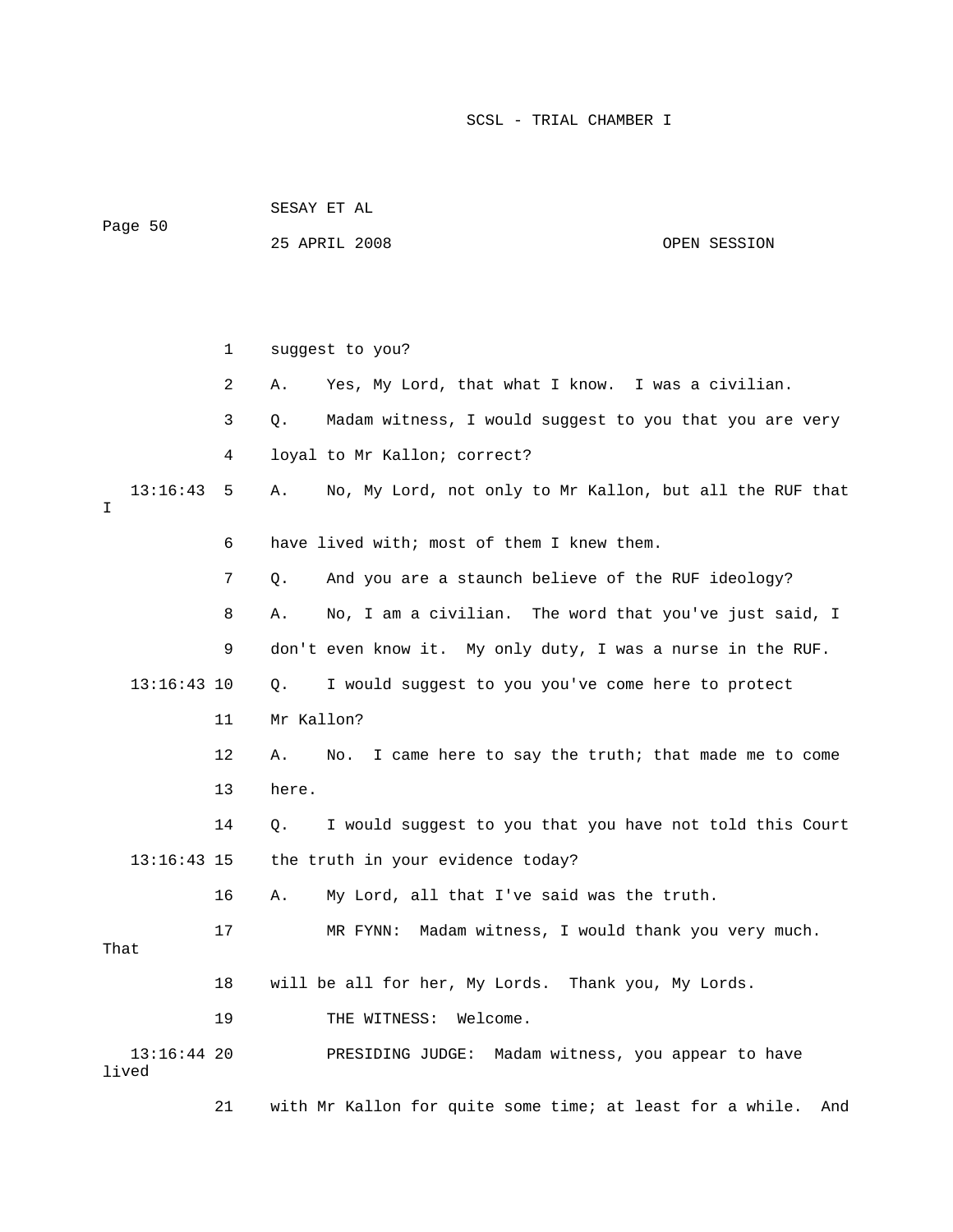| his  | 22 | you were saying that he had a large family; his wife Esther,               |
|------|----|----------------------------------------------------------------------------|
|      | 23 | wife Esther's children, the mother, other women who you met                |
|      | 24 | there, your own brother was with you there. You think that                 |
| many |    | 13:16:44 25 Mr Kallon must have been hosting about how many of you?<br>How |
| a11  | 26 | of you were living with Mr Kallon, taking into consideration               |
|      | 27 | this, can you estimate?                                                    |
|      | 28 | THE WITNESS: Are you referring to those extra women?                       |
|      | 29 | PRESIDING JUDGE: No, the entire home.                                      |

|         | SESAY ET AL   |  |              |
|---------|---------------|--|--------------|
| Page 51 |               |  |              |
|         | 25 APRIL 2008 |  | OPEN SESSION |

|      | $\mathbf{1}$ | THE WITNESS: Well, the entire household would be 20.       |
|------|--------------|------------------------------------------------------------|
|      | 2            | He $-$ something up to 21.                                 |
|      | 3            | PRESIDING JUDGE: And you say you used to call Mr Kallon    |
| You  | 4            | Yea Fulleh, or Yea Fullah, I don't know. What did you say? |
|      |              | $13:16:45$ 5 said you used to call him Yea Fullah $-$      |
| name | 6            | THE WITNESS: No, not Morris Kallon, but his mother's       |
|      | 7            | is Yea Fulleh.                                             |
|      | 8            | PRESIDING JUDGE: I see. That was the mother's name?        |
|      | 9            | THE WITNESS: Yes, My Lord.                                 |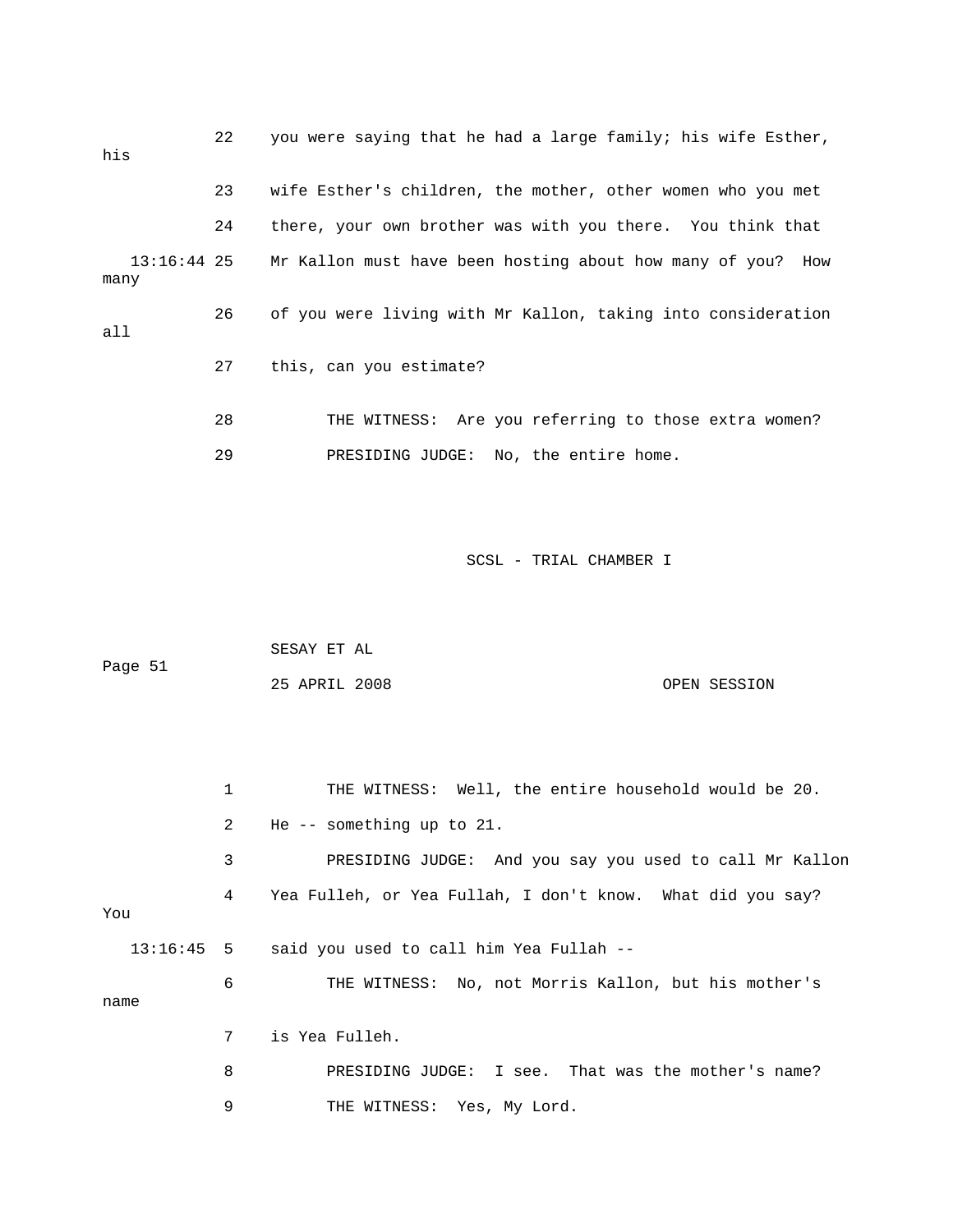13:16:45 10 PRESIDING JUDGE: I see. Used to call her -- yes. 11 Thank you. Mr Taku, any re-examination? 12 MR TAKU: No, Your Honours. That's all for this witness, 13 Your Honours. 14 PRESIDING JUDGE: Well, madam witness, we are through with 13:16:46 15 your evidence; we are through with you. We thank you for 17 testified to. We wish you a safe journey back to where you 18 staying. 19 THE WITNESS: Amen. 21 that you will reconcile with those who are turning their backs 22 against you. I hope so. 23 THE WITNESS: Amen. Thank you. Court, please. 26 **Extending Lines** [The witness withdrew] 29 MR TAKU: Yes, My Lord, it's DMK-047. coming 16 to testify before us and for all the facts that you have are 13:16:46 20 PRESIDING JUDGE: And your professional activities. I hope 24 PRESIDING JUDGE: Okay. Can she be helped out of the  $13:16:46$  25 27 PRESIDING JUDGE: Yes, Mr Taku, are you calling your sixth 28 witness?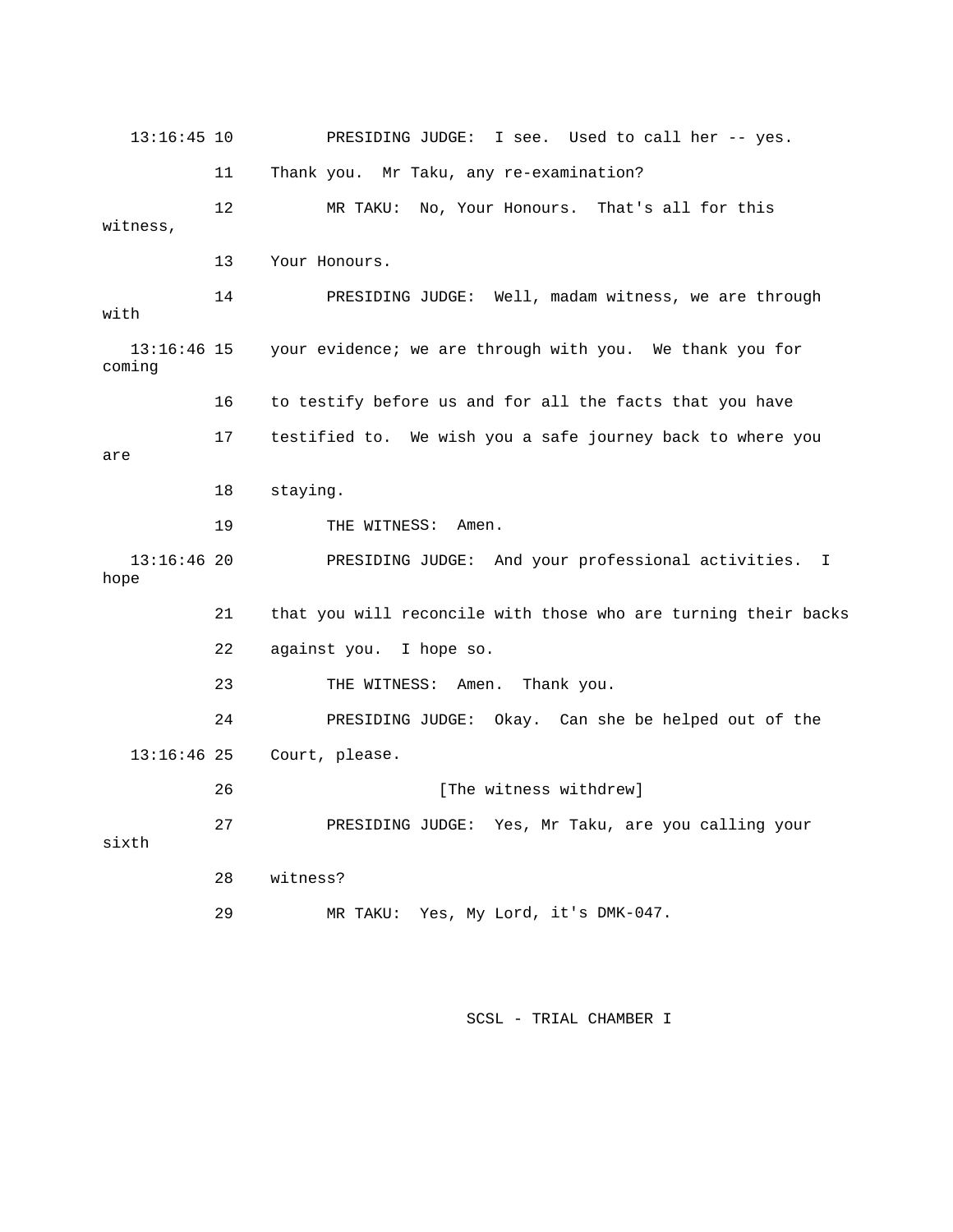| Page 52 | SESAY ET AL   |  |              |
|---------|---------------|--|--------------|
|         | 25 APRIL 2008 |  | OPEN SESSION |

 2 MR TAKU: Your Honour. 4 interpreter would like to know the language in which -- 13:16:47 5 PRESIDING JUDGE: That was going to be my next question. 6 Will he be testifying in what language, Mr Taku? 7 MR TAKU: Krio, Your Honour. Can you swear the witness 8 PRESIDING JUDGE: Thank you. , in 9 please. 11 EXAMINED BY MR TAKU: 12 Q. Witness -- 14 Q. Your Honour, we have protective measures. Do not say anything that will reveal your identity; do you understand? Yes. 17 Q. Your Honours, I apply for a sheet of paper in order to 18 his name and address only. 19 A. Okay. Witness, can you write your name? 21 A. Except somebody write it for me. 22 BRESIDING JUDGE: To write his name and what? 23 MR TAKU: His address -- his current address, Your Honour. 1 PRESIDING JUDGE: DMK-047? 3 THE INTERPRETER: With the leave of the Court, the 13:16:47 10 WITNESS: DMK-047 [Sworn] 13 A. Yes.  $13:16:47$  15 16 A. Yes get  $13:16:48$  20 Q.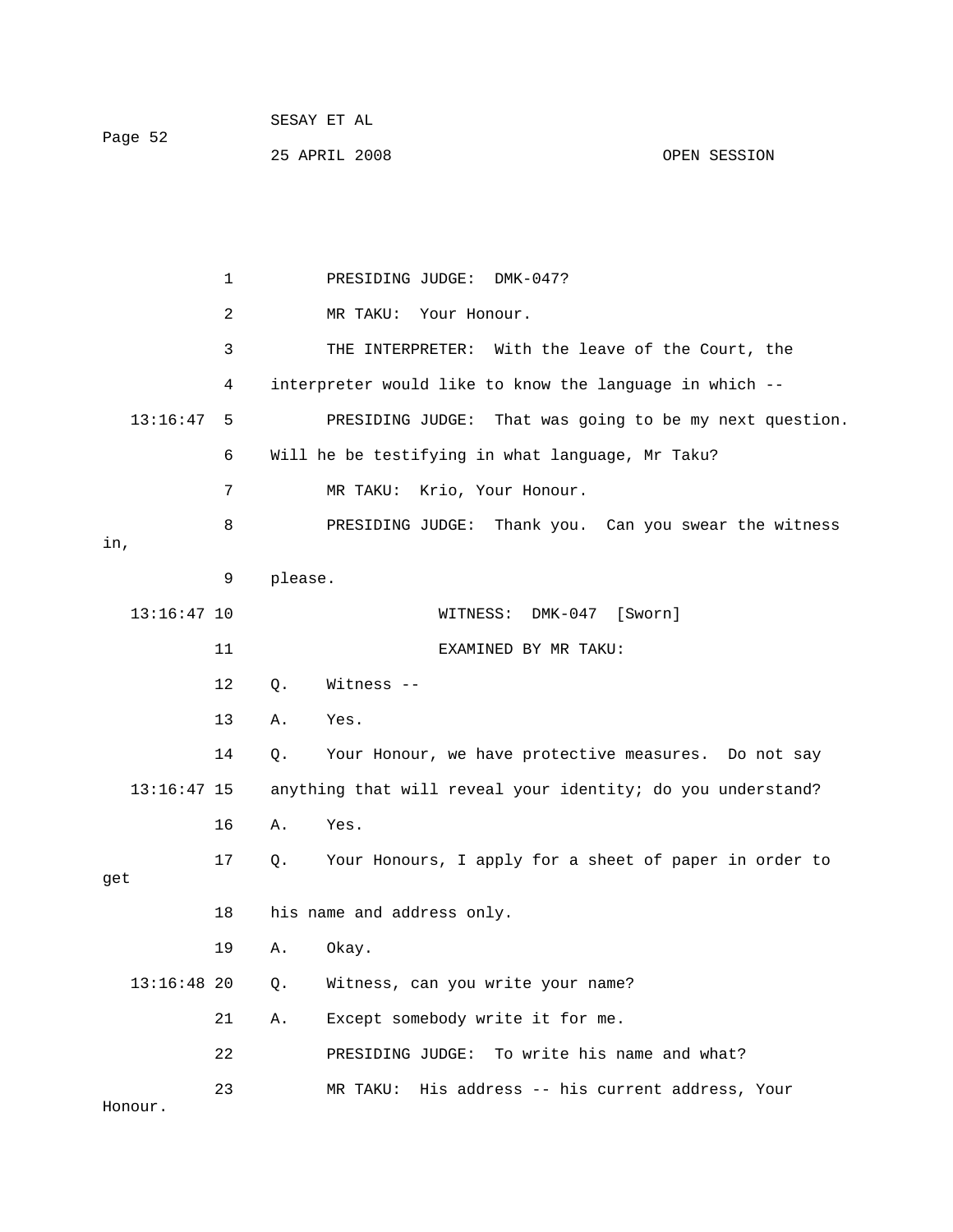24 I will seek the leave of the Court to tender, Your Honour. 13:16:48 25 PRESIDING JUDGE: Any objection?

- 26 MR HARDAWAY: No objection.
	- 27 MR JORDASH: No objection.
	- 28 MR CAMMEGH: No, thank you.
- nce and 29 PRESIDING JUDGE: Thank you. Admitted in evide

|         | SESAY ET AL   |              |
|---------|---------------|--------------|
| Page 53 |               |              |
|         | 25 APRIL 2008 | OPEN SESSION |

|               | $\mathbf{1}$   |    | marked as Exhibit 351 -- 352, sorry.                  |
|---------------|----------------|----|-------------------------------------------------------|
|               | $\overline{2}$ |    | MS KAMUZORA: 352, My Lord.                            |
|               | 3              |    | PRESIDING JUDGE: 352, yes.                            |
|               | 4              |    | [Exhibit No. 352 was admitted]                        |
| $13:16:48$ 5  |                |    | MR TAKU:                                              |
|               | 6              | Q. | Witness, what is your nationality?                    |
|               | 7              | Α. | Liberian.                                             |
|               | 8              | Q. | Now, witness --                                       |
|               | 9              | Α. | Yes.                                                  |
| $13:16:48$ 10 |                |    | Q. -- were you an RUF combatant?                      |
|               | 11             | Α. | Yes.                                                  |
|               | 12             | Q. | Now, from January 2000 to about May 8 --              |
|               | 13             |    | PRESIDING JUDGE: When did he become an RUF combatant? |
|               | 14             |    | MR TAKU:                                              |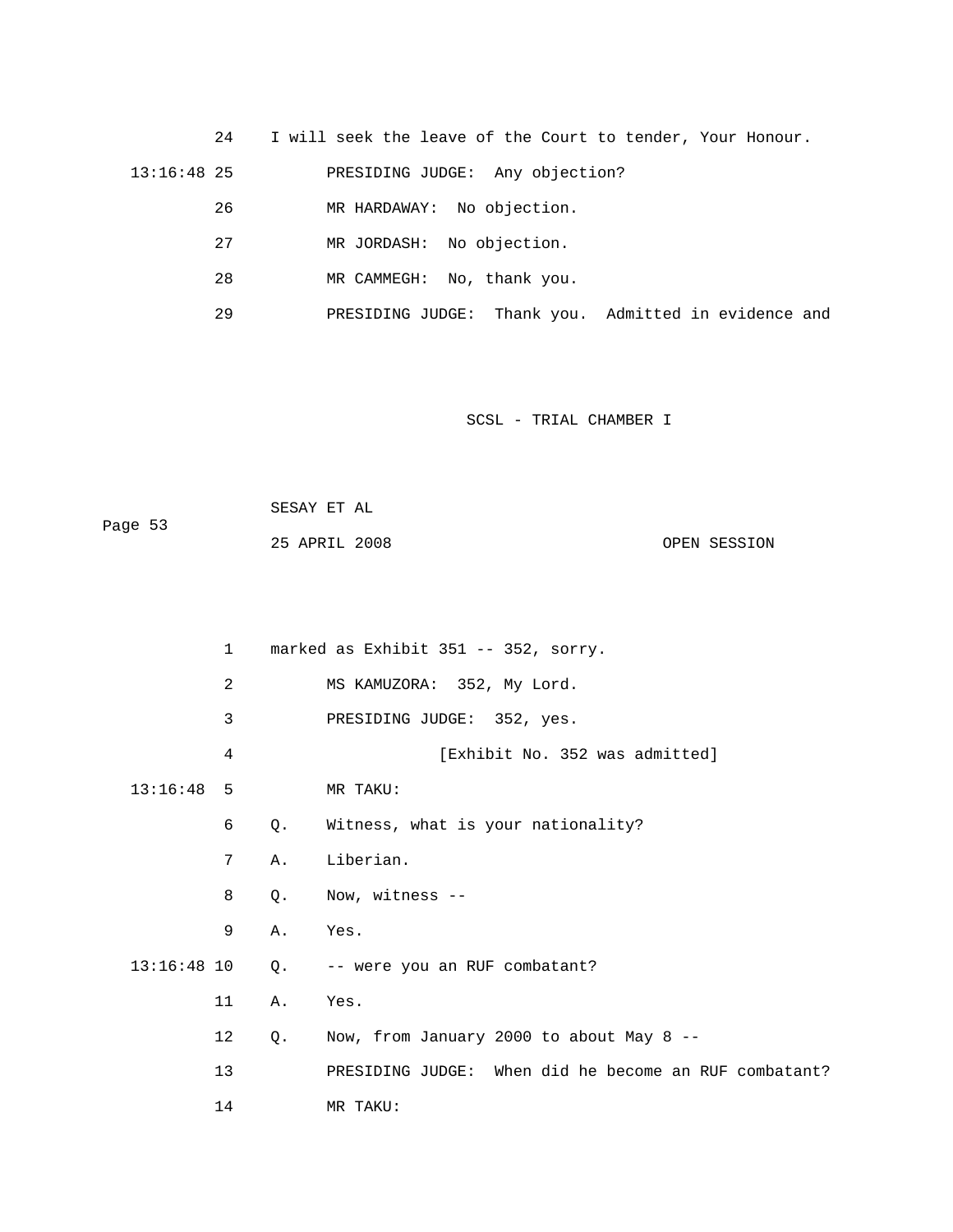| $13:16:48$ 15 |    | Q.        | When did you become an RUF combatant?                       |
|---------------|----|-----------|-------------------------------------------------------------|
|               | 16 | Α.        | 1991.                                                       |
|               | 17 | Q.        | Now, from May 1997 to December 1997, where were you         |
|               | 18 | deployed? |                                                             |
|               | 19 | Α.        | Makoth.                                                     |
| 13:16:48 20   |    | О.        | Now, listen -- maybe I confused you. Let me take that       |
| the           | 21 |           | again, Your Honours, because I asked the first question and |
|               | 22 |           | next answer, I am sorry about that. Let me repeat, witness: |
|               | 23 |           | From January 2000 to May 8, 2000, where were you deployed?  |
|               | 24 | Α.        | Makoth.                                                     |
| 13:16:49 25   |    | Q.        | What position did you hold in that area of deployment?      |
|               | 26 |           | THE INTERPRETER: The interpreter cannot get the witness     |
|               | 27 | clearly.  |                                                             |
|               | 28 |           | MR TAKU:                                                    |
|               | 29 | Q.        | What position did you hold?                                 |
|               |    |           | SCSL - TRIAL CHAMBER I                                      |
|               |    |           |                                                             |
| Page 54       |    |           | SESAY ET AL<br>25 APRIL 2008<br>OPEN SESSION                |
|               |    |           |                                                             |
|               |    |           |                                                             |

1 A. xxxxxxxxxx. 2 Q. Who was the battalion commander in that area of 3 between about 29 April 2000 and about 8 May 2000? 4 PRESIDING JUDGE: We're interested in knowing who was a deployment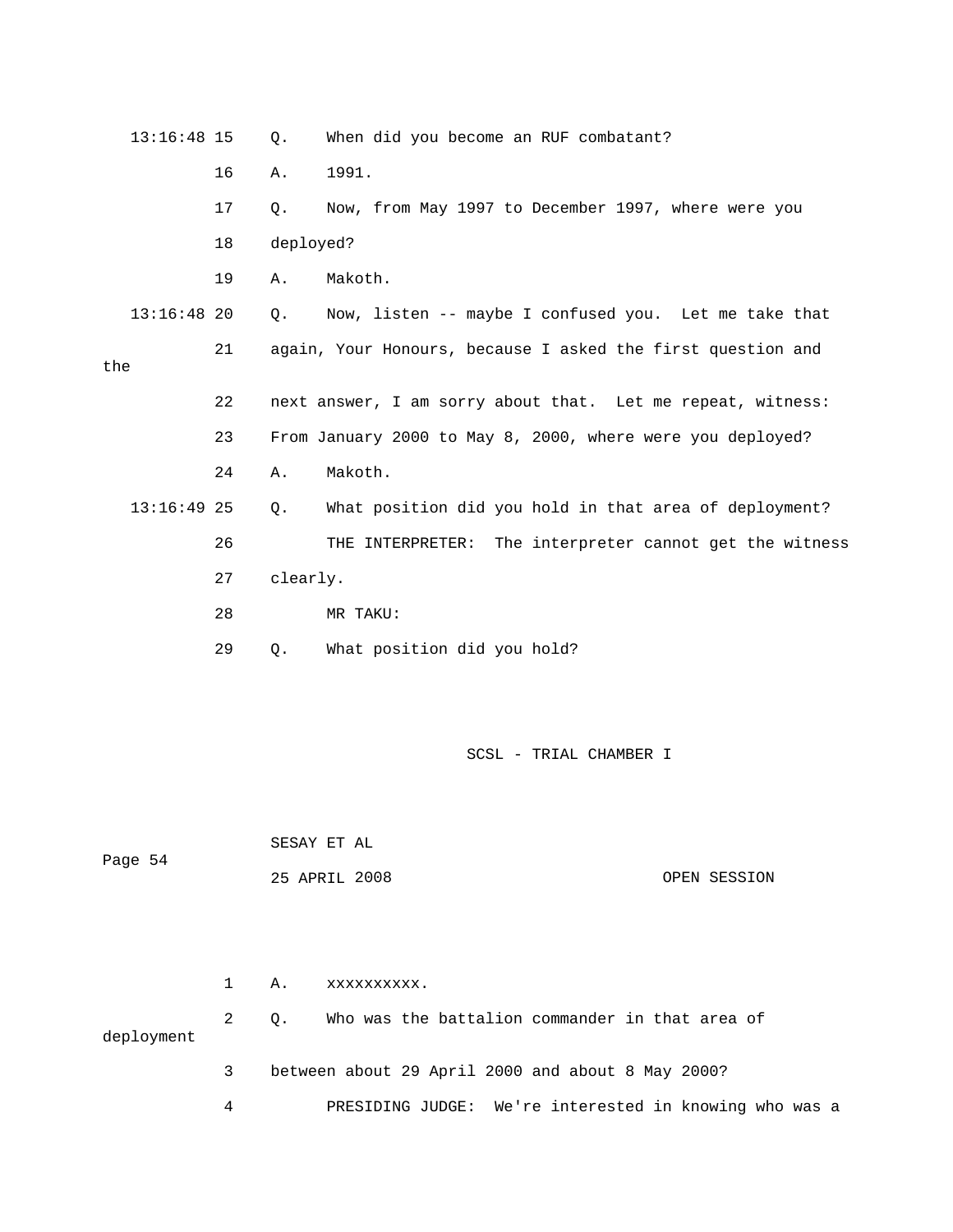| оf | 13:16:50      | 5  |           | battalion commander from January 2000, which is a new version |
|----|---------------|----|-----------|---------------------------------------------------------------|
|    |               | 6  |           | your question, January 2000 to May 2000, when he was deployed |
|    |               | 7  |           | there, he was a battalion adviser. Who was your -- put your   |
|    |               | 8  | question. |                                                               |
|    |               | 9  |           | MR TAKU:                                                      |
|    | $13:16:50$ 10 |    | Q.        | Who was the battalion commander from January 2000 to May      |
|    |               | 11 | 2000?     |                                                               |
|    |               | 12 | Α.        | Mustafa Paka [phon].                                          |
|    |               | 13 | Q.        | Now, witness, we'll come back to that later. Where were       |
|    |               | 14 |           | you in 1997?                                                  |
|    | $13:16:50$ 15 |    | Α.        | Kailahun.                                                     |
|    |               | 16 | Q.        | Who was your commander?                                       |
|    |               | 17 | Α.        | Mosquito.                                                     |
|    |               | 18 | Q.        | Do you know a location in Sierra Leone called Kenema?         |
|    |               | 19 | Α.        | Yes.                                                          |
| to | 13:16:5020    |    | Q.        | Is there a time that you know of that you were deployed       |
|    |               | 21 |           | that location, sometime during 1997?                          |
|    |               | 22 | Α.        | Yes.                                                          |
|    |               | 23 | Q.        | From August 1997 to December 1997, where were you?            |
|    |               | 24 | Α.        | I was in Kenema.                                              |
|    | $13:16:51$ 25 |    | Q.        | Who was your commander in Kenema within that period?          |
|    |               | 26 | Α.        | Mosquito.                                                     |
|    |               | 27 | Q.        | Between May 1997 to February 1998, did you see Morris         |
|    |               | 28 |           | Kallon in Kenema?                                             |
|    |               | 29 | Α.        | No.                                                           |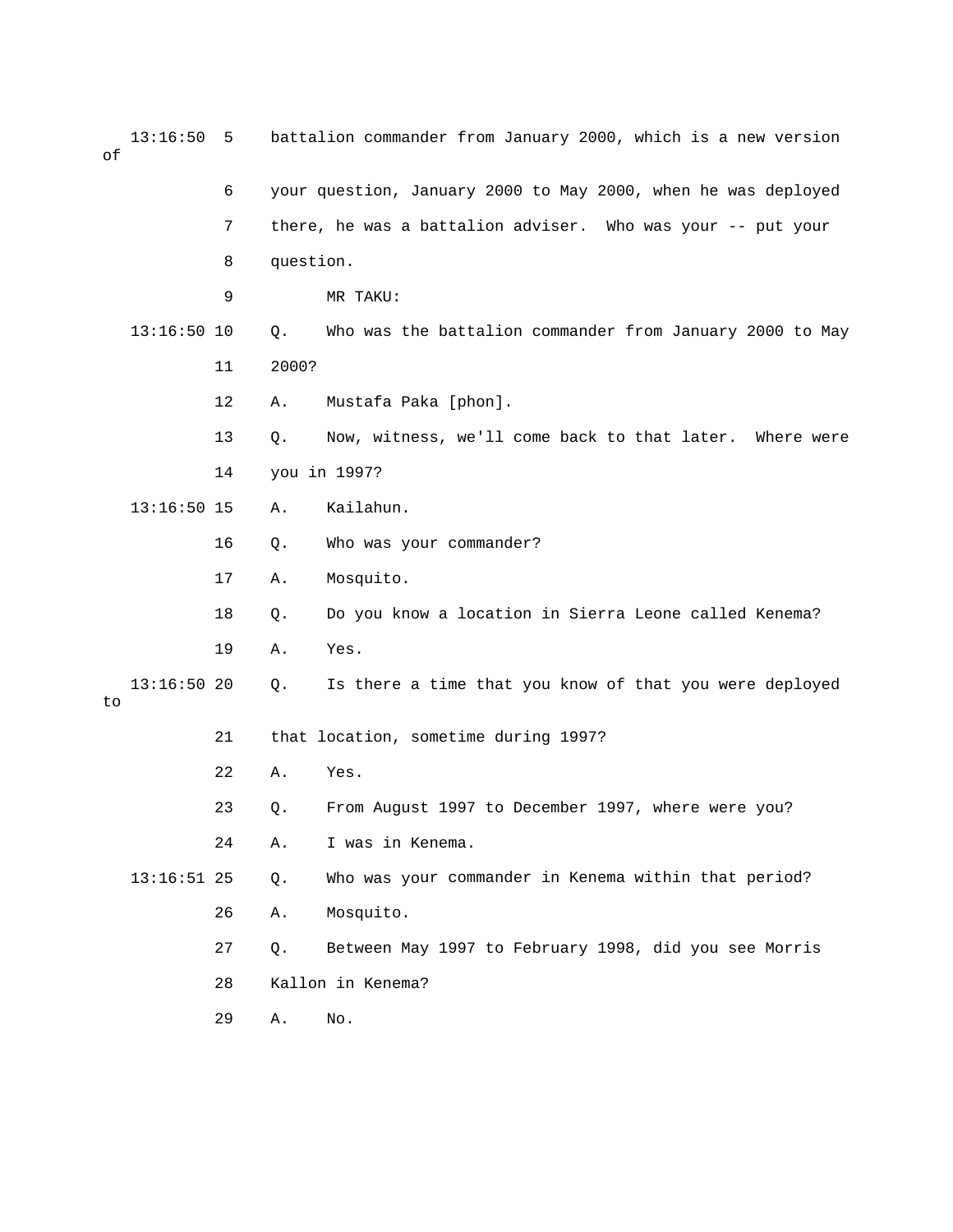| Page 55                   |    | SESAY ET AL |                                                         |              |  |  |
|---------------------------|----|-------------|---------------------------------------------------------|--------------|--|--|
|                           |    |             | 25 APRIL 2008                                           | OPEN SESSION |  |  |
|                           |    |             |                                                         |              |  |  |
|                           |    |             |                                                         |              |  |  |
|                           | 1  | Q.          | While in Kenema, did you go to Tongo Field?             |              |  |  |
|                           | 2  | Α.          | I went to Tongo Field in August.                        |              |  |  |
|                           | 3  | Q.          | What year?                                              |              |  |  |
|                           | 4  | Α.          | 1998.                                                   |              |  |  |
| 13:16:51                  | 5  | Q.          | Between May 1997 to February 1997 did you go to Tongo   |              |  |  |
|                           | 6  | Field?      |                                                         |              |  |  |
|                           | 7  | Α.          | Yes.                                                    |              |  |  |
|                           | 8  | Q.          | What did you $-$ -                                      |              |  |  |
|                           | 9  |             | MR HARDAWAY: Excuse me, Your Honours, could I have      |              |  |  |
| those                     |    |             |                                                         |              |  |  |
| $13:16:51$ 10             |    |             | dates again, please, I'm sorry.                         |              |  |  |
|                           | 11 |             | MR TAKU: Between May 1997 to February 1998.             |              |  |  |
|                           | 12 | Q.          | What did you go to do in Tongo Field?                   |              |  |  |
|                           | 13 | Α.          | I was doing some business there.                        |              |  |  |
|                           | 14 | Q.          | What sort of business were you doing there?             |              |  |  |
| $13:16:52$ 15             |    | Α.          | I used to buy petrol, kerosene, and order assorted      |              |  |  |
|                           | 16 |             | materials to go and sell in different areas.            |              |  |  |
|                           | 17 | Q.          | Did you have a house or residence in Tongo Field within |              |  |  |
|                           | 18 |             | that period?                                            |              |  |  |
|                           | 19 | Α.          | Yes.                                                    |              |  |  |
| $13:16:52$ 20<br>February |    | Q.          | While you were in Tongo Field between May 1997 to       |              |  |  |

21 1998, did you see Morris Kallon in Tongo Field?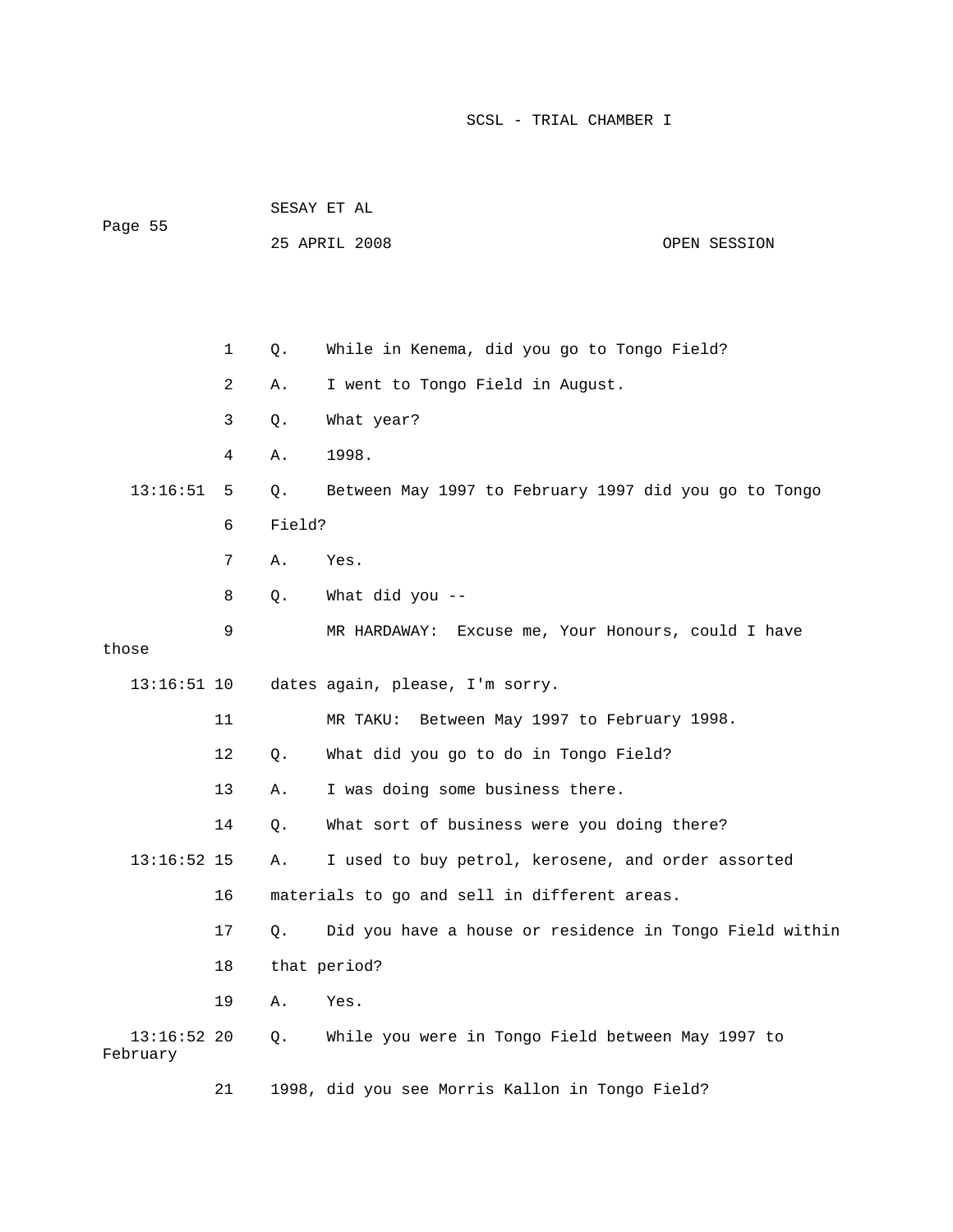22 A. No.

 23 Q. While you were in Tongo Field, was Morris Kallon ever a 24 deputy to Sam Bockarie?

13:16:53 25 A. No.

- 26 Q. Now, witness, on 29 April 2000, where were you?
- 27 A. I was in Makeni.
	- 28 Q. What were you doing in Makeni on that day?
	- 29 A. I went to Makeni to carry some parts for Kailondo. We

SCSL - TRIAL CHAMBER I

|         | SESAY ET AL   |  |              |
|---------|---------------|--|--------------|
| Page 56 |               |  |              |
|         | 25 APRIL 2008 |  | OPEN SESSION |

 1 travelled through Kailahun to Makeni. 2 Q. How long did you stay in Makeni, from 29 April 2000? 3 A. I was there from 29 April to 5 April. 4 JUDGE BOUTET: 29 April to April? Something does not work 13:16:53 5 here. 6 MR TAKU: 8 A. To 5 April. 9 Q. Are you sure? 29 April to 5 April? Please think? 11 Q. Now, where were you on 30 April? 12 A. I was in Makeni. 7 Q. From 29 April to which date? 13:16:53 10 A. Yes.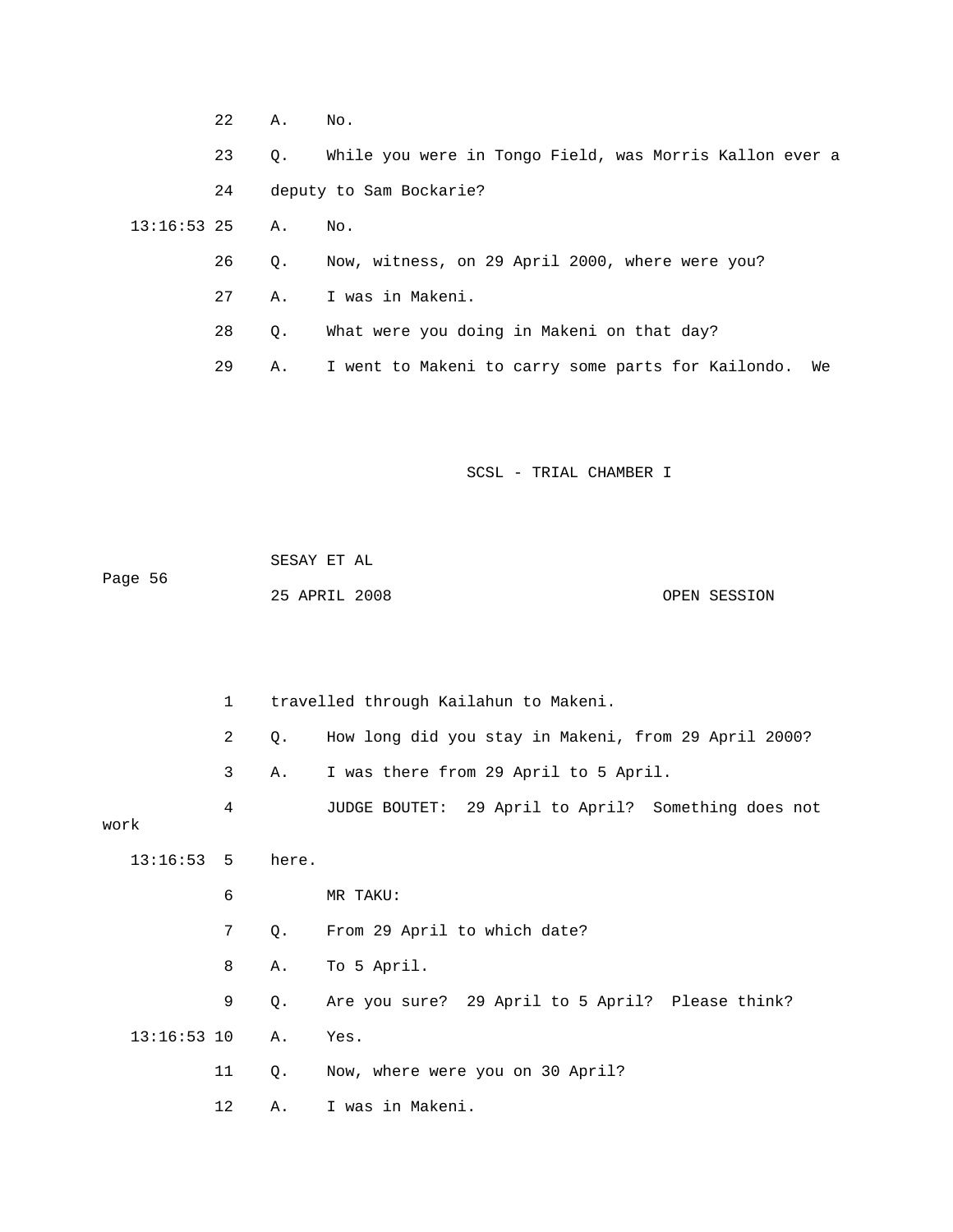|               | 13 | $Q$ .     | Where were you on 1 May 2000?                        |
|---------------|----|-----------|------------------------------------------------------|
|               | 14 | Α.        | I was in Makeni.                                     |
| $13:16:53$ 15 |    | Q.        | Where were you on 2 May 2000?                        |
|               | 16 | Α.        | I was in Makeni.                                     |
|               | 17 | Q.        | Where were you on 10 May 2000?                       |
|               | 18 | Α.        | I was still in Makeni.                               |
| another       | 19 | Q.        | When did you leave? Did you ever leave Makeni to     |
| $13:16:53$ 20 |    |           | destination? If yes, when?                           |
|               | 21 | Α.        | I left Makeni; I went to my defence headquarters.    |
| another       | 22 | Q.        | Yes. But I'm asking you whether you left Makeni to   |
|               | 23 | location? |                                                      |
|               | 24 | Α.        | I'm not getting you clearly.                         |
| $13:16:54$ 25 |    | Q.        | Okay. On 4 May where were you?                       |
|               | 26 | Α.        | On the 4th, I was at the Teko Barracks.              |
|               | 27 | Q.        | On 5 May, where were you?                            |
|               | 28 | Α.        | I went to Makoth.                                    |
| from          | 29 | Q.        | Okay. Within these days you said you were in Makeni, |

| Page 57 | SESAY ET AL   |              |
|---------|---------------|--------------|
|         | 25 APRIL 2008 | OPEN SESSION |

1 1 May to when you left, did you see Morris Kallon in Makeni?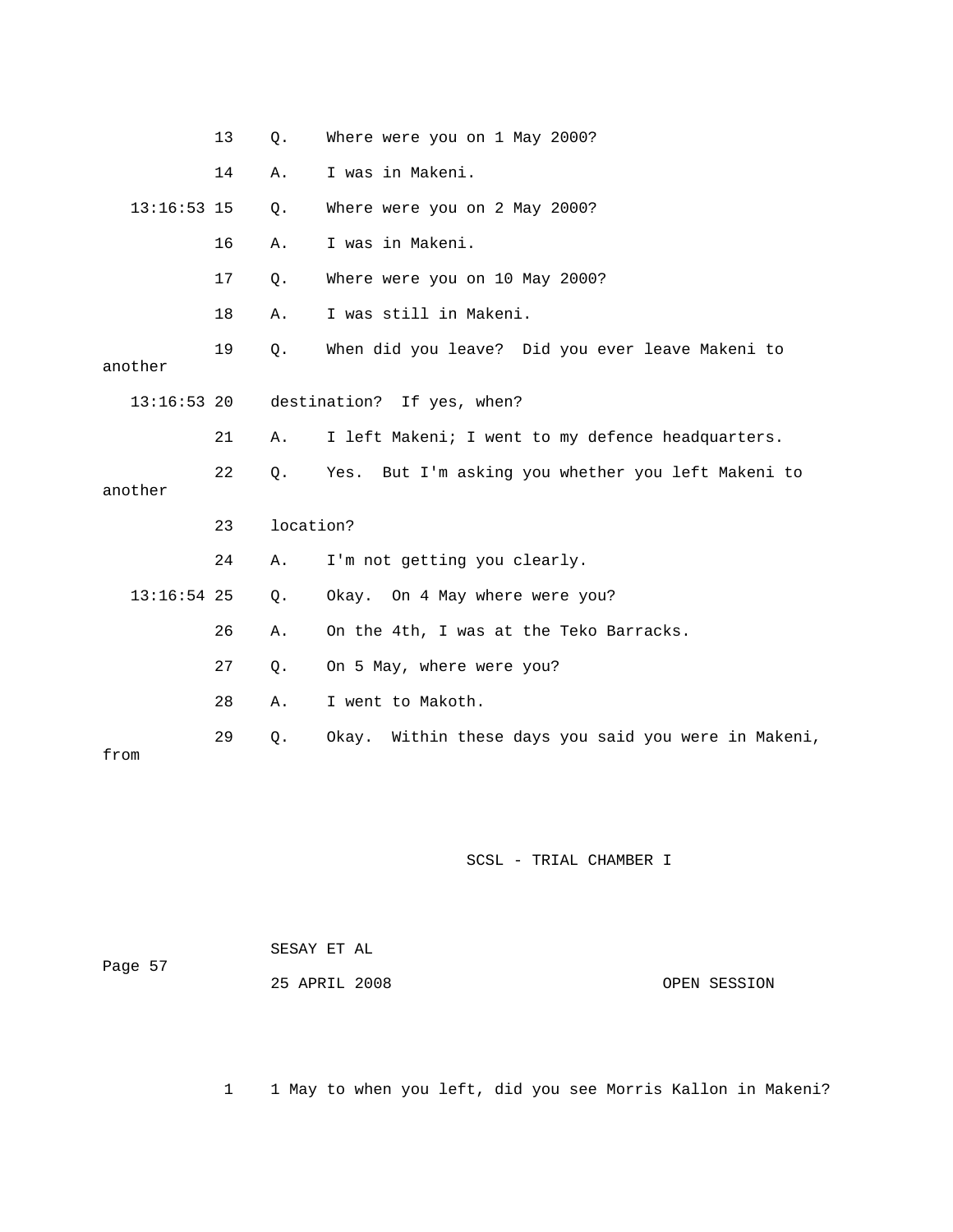|               | 2  | Α.         | I'm not getting you clearly.                                |
|---------------|----|------------|-------------------------------------------------------------|
| you           | 3  | Q.         | Within this period that you say you were in Makeni, did     |
|               | 4  |            | see Morris Kallon in Makeni?                                |
| 13:16:54      | 5  | Α.         | No.                                                         |
|               | 6  | Q.         | Now, you say you left on 5 May to Makoth. When you got      |
| to            |    |            |                                                             |
| the           | 7  |            | Makoth on 5 May, did you talk to the combatants who were on |
| them?         | 8  |            | spot, who had been left behind in Makoth? Did you talk to   |
|               | 9  |            | MR HARDAWAY: Objection. Leading question, Your Honour.      |
| $13:16:55$ 10 |    |            | PRESIDING JUDGE:<br>Sustained.                              |
|               | 11 |            | MR TAKU:<br>Okay.                                           |
|               | 12 | $Q$ .      | Is there anything you know of that happened at Makoth in    |
|               | 13 |            | your absence? Did anybody tell you about anything that      |
| happened      |    |            |                                                             |
|               | 14 |            | in Makoth in your absence?                                  |
| $13:16:55$ 15 |    | Α.         | Yes.                                                        |
|               | 16 | Q.         | What was it?                                                |
| troops        | 17 | Α.         | When I went to Makoth, I was told that the Zambian          |
|               | 18 |            | that left Freetown, they were arrested at Makoth, and they  |
| were          |    |            |                                                             |
|               | 19 | disarmed.  |                                                             |
| $13:16:55$ 20 |    | Q.         | By whom?                                                    |
|               | 21 | Α.         | Komba Gbundema and Kailondo.                                |
|               | 22 | Q.         | Who told you?                                               |
|               | 23 | Α.         | The battalion commander, Mustafa Paka.                      |
|               | 24 | $Q$ .      | Did he tell you that Morris Kallon was in Makoth during     |
| $13:16:56$ 25 |    | that time? |                                                             |
|               | 26 | Α.         | No.                                                         |
|               |    |            |                                                             |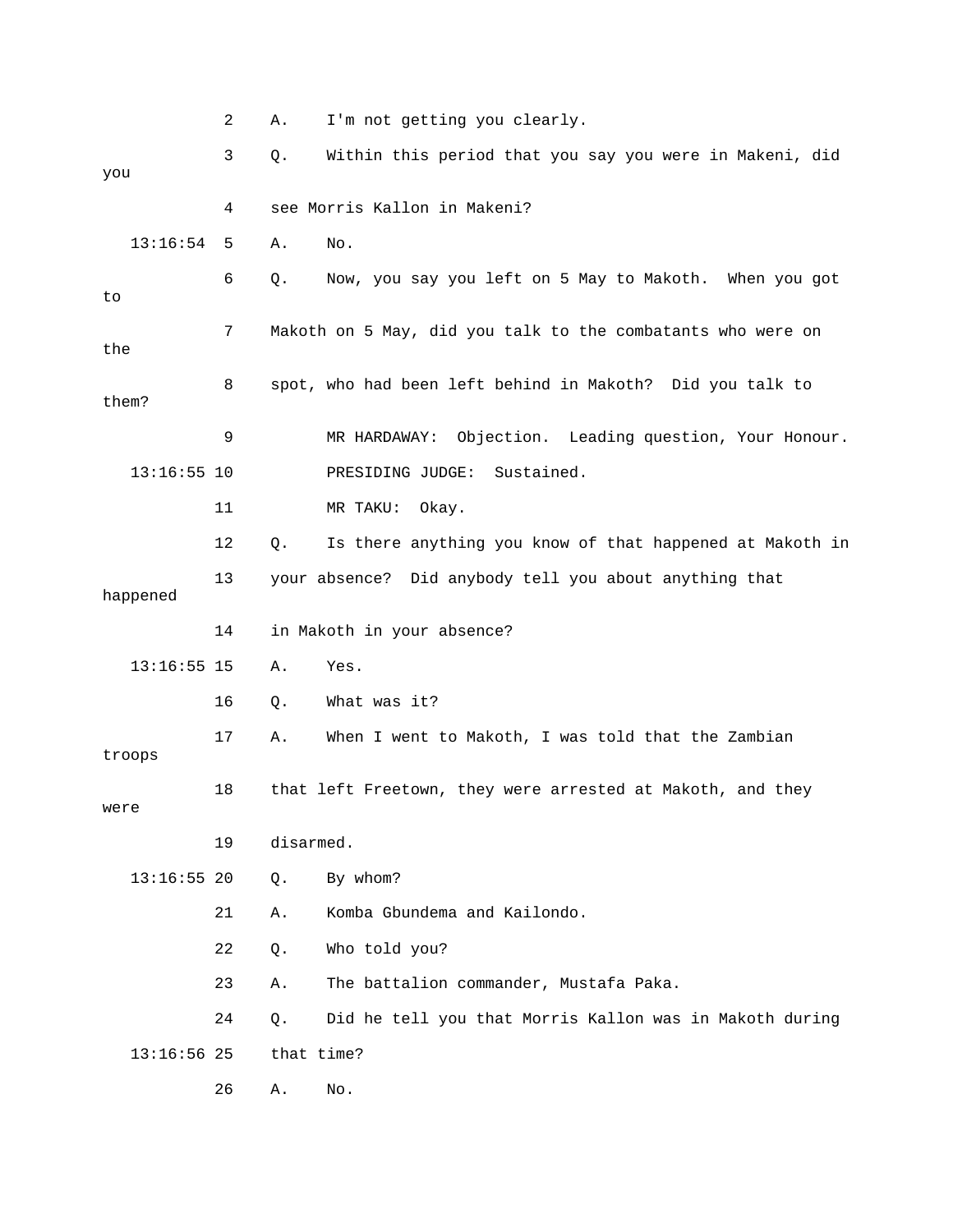27 MR TAKU: Your Honour, that is all for the witness. 28 Thank you. 29 PRESIDING JUDGE: Paka, what is his other name?

|         | SESAY ET AL   |  |              |
|---------|---------------|--|--------------|
| Page 58 |               |  |              |
|         | 25 APRIL 2008 |  | OPEN SESSION |

|         |               | $\mathbf{1}$ | THE WITNESS: Mustafa Paka.                                 |
|---------|---------------|--------------|------------------------------------------------------------|
| will    |               | 2            | PRESIDING JUDGE: I'm afraid we have to -- the Chamber      |
|         |               | 3            | recess for lunch and we'll resume the session at 2.30 with |
|         |               | 4            | Mr Hardaway or Mr Jordash cross-examining the witness.     |
|         | 13:16:56      | - 5          | MR HARDAWAY: I'll patiently wait my turn.                  |
|         |               | 6            | [Luncheon recess taken at 1.05 p.m.]                       |
|         |               | 7            | [RUF25APR08C-BP]                                           |
|         |               | 8            | [Upon resuming at 2.39 p.m.]                               |
|         |               | 9            | PRESIDING JUDGE: Good afternoon, learned counsel.<br>Yes,  |
|         | $15:13:53$ 10 |              | Mr Jordash, it's your turn, I suppose.                     |
|         |               | 11           | MR JORDASH: No questions, thank you.                       |
|         |               | 12           | PRESIDING JUDGE: No questions. Mr Cammegh?                 |
| either, |               | 13           | MR CAMMEGH: I can't think of any questions to ask          |
|         |               | 14           | Your Honour.                                               |
|         | $15:13:53$ 15 |              | PRESIDING JUDGE: And finally, Mr Hardaway.                 |
|         |               | 16           | There are questions I can think of to ask,<br>MR HARDAWAY: |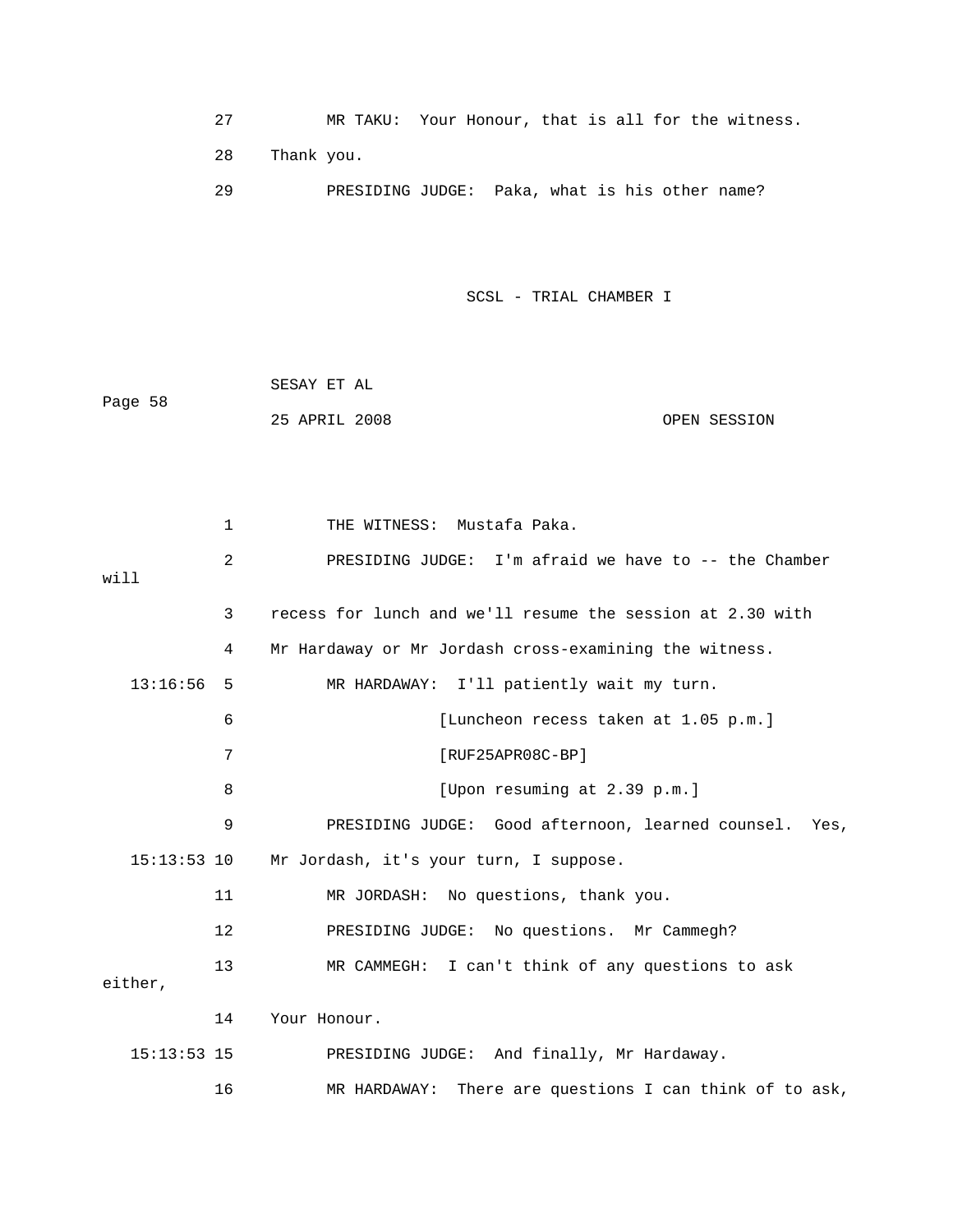|     | 17            |           | Your Honour. May I proceed, please?                        |
|-----|---------------|-----------|------------------------------------------------------------|
|     | 18            |           | PRESIDING JUDGE: Yes, please, you may.                     |
|     | 19            |           | CROSS-EXAMINED BY MR HARDAWAY                              |
|     | $15:13:53$ 20 |           | MR HARDAWAY: Thank you.                                    |
|     | 21            | Q.        | Mr Witness, can you hear me?                               |
|     | 22            | Α.        | Yes.                                                       |
|     | 23            | $\circ$ . | Good afternoon, Mr Witness. I have a few questions to      |
| ask |               |           |                                                            |
|     | 24            |           | you on behalf of the Prosecution; okay?                    |
|     | $15:13:53$ 25 | Α.        | Yes.                                                       |
|     | 26            | О.        | If at any time you don't understand a question that I'm    |
|     | 27            |           | asking, please ask me to repeat it and I will do so; okay? |
|     | 28            | Α.        | Okay.                                                      |
| оf  | 29            | Q.        | Now, it's your evidence that you were in Tongo from May    |

| Page 59                     |                | 25 APRIL 2008<br>OPEN SESSION                          |
|-----------------------------|----------------|--------------------------------------------------------|
|                             |                |                                                        |
|                             |                |                                                        |
|                             | 1              | 1997 to February of 1998; is that correct?             |
|                             | $\mathbf{2}$   | Yes.<br>А.                                             |
| AFRC;                       | 3 <sup>7</sup> | Q. And in May of 1997, the government in power was the |
|                             | $4 \quad$      | is that correct?                                       |
| $15:13:53 \quad 5 \quad A.$ |                | Yes.                                                   |

SESAY ET AL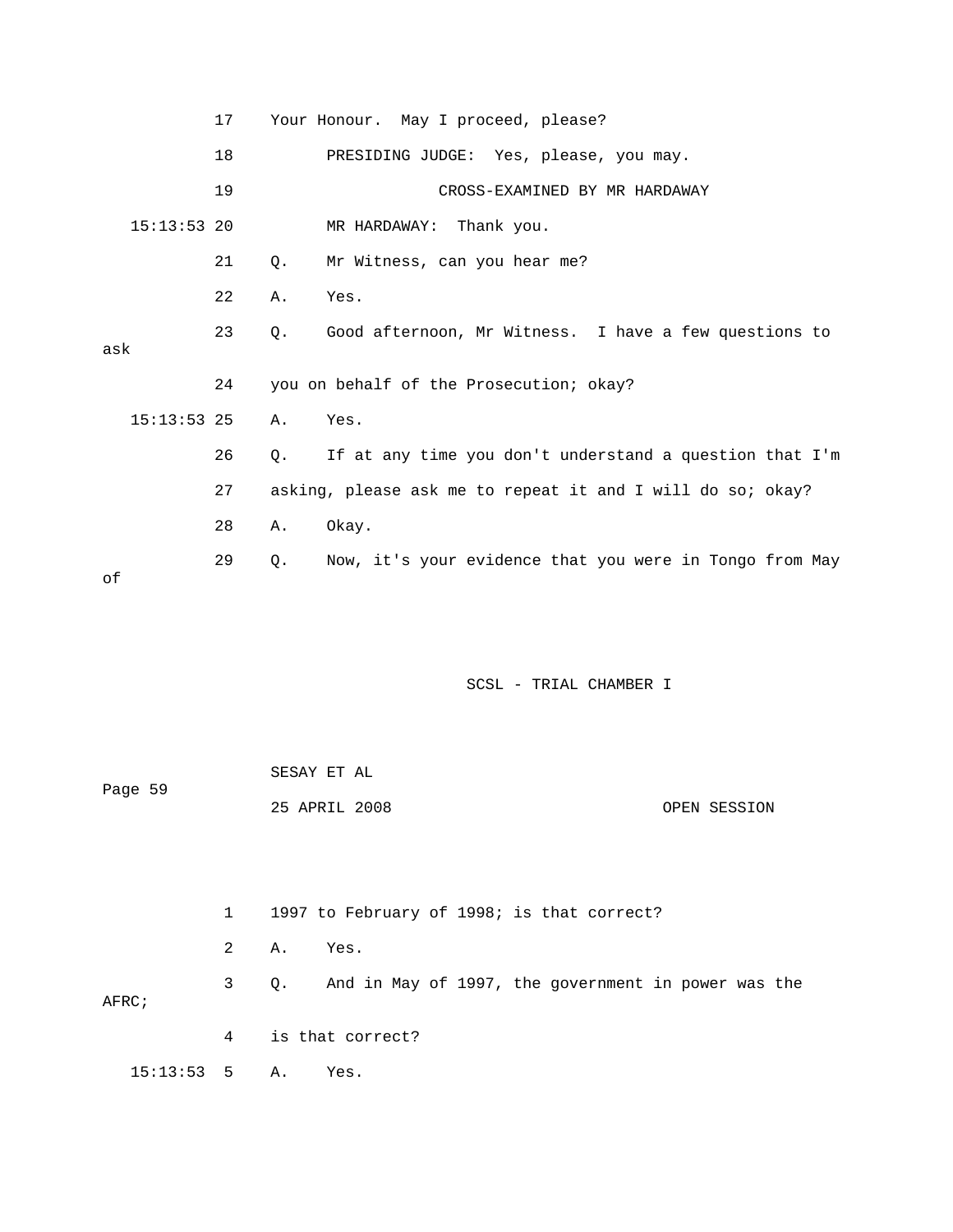| that          |               | 6  | Q.                                                            | And the AFRC was made up of both SLA and the RUF; is           |
|---------------|---------------|----|---------------------------------------------------------------|----------------------------------------------------------------|
|               |               | 7  | correct?                                                      |                                                                |
|               |               | 8  | Α.                                                            | Yes.                                                           |
|               | mining        | 9  | Q.                                                            | Now, it would be correct -- well, there was diamond            |
|               | $15:13:53$ 10 |    |                                                               | going on in Tongo during the time you were there; isn't that   |
|               |               | 11 | correct?                                                      |                                                                |
|               |               | 12 | Α.                                                            | Yes.                                                           |
| in            |               | 13 | Ο.                                                            | And it would be correct to say that the AFRC was engaged       |
|               |               | 14 |                                                               | diamond mining; correct?                                       |
|               | $15:13:54$ 15 |    | Α.                                                            | Yes.                                                           |
| them;         |               | 16 | Q.                                                            | Now, the AFRC forced civilians to mine diamonds for            |
|               |               | 17 |                                                               | isn't that correct?                                            |
|               |               | 18 | Α.                                                            | No.                                                            |
| οf            |               | 19 | Q.                                                            | So when I put it to you that from May of '97 to February       |
| $15:13:54$ 20 |               |    | '98 that the AFRC was forcing civilians to mine diamonds, you |                                                                |
|               |               | 21 |                                                               | would disagree with me?                                        |
|               |               | 22 | Α.                                                            | Well, that one --                                              |
|               |               | 23 |                                                               | Your Honours, can the witness be<br>THE INTERPRETER:           |
|               |               | 24 |                                                               | instructed to go over his last bit of his testimony.           |
|               | $15:13:54$ 25 |    |                                                               | MR HARDAWAY:                                                   |
|               |               | 26 | Q.                                                            | Please go over your answer again, Mr Witness, and please       |
|               |               | 27 |                                                               | speak slowly and clearly so that the interpreters can do their |
| okay?         |               | 28 |                                                               | job and so that everyone can hear you and have it recorded;    |
|               |               | 29 | Α.                                                            | Okay.                                                          |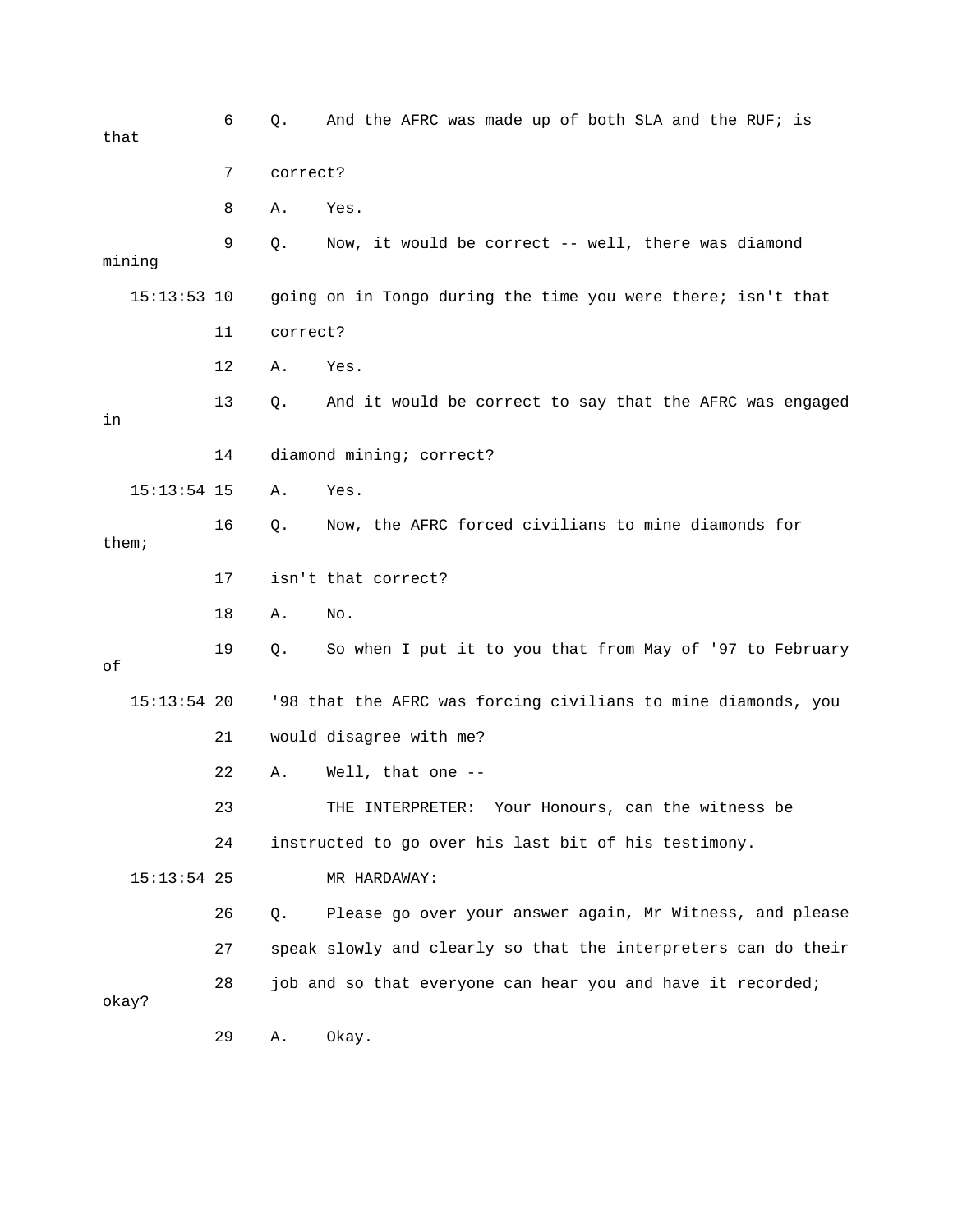| Page 60                     |    | SESAY ET AL |                                                               |              |  |
|-----------------------------|----|-------------|---------------------------------------------------------------|--------------|--|
|                             |    |             | 25 APRIL 2008                                                 | OPEN SESSION |  |
|                             |    |             |                                                               |              |  |
|                             |    |             |                                                               |              |  |
|                             | 1  | Q.          | Now please go over your last answer, sir.                     |              |  |
|                             | 2  | Α.          | I would want you to repeat the question.                      |              |  |
| that                        | 3  | Q.          | Very well. I said, Mr Witness, so if I put it to you          |              |  |
|                             | 4  |             | from May of '97 to February of 1998, that the AFRC forced     |              |  |
| 15:13:56<br>me <sub>i</sub> | 5  |             | civilians to mine diamonds for them, you would disagree with  |              |  |
|                             | 6  |             | is that correct?                                              |              |  |
|                             | 7  | Α.          | Yes.                                                          |              |  |
|                             | 8  | Q.          | Now, were there guards at the diamond mining sites in         |              |  |
|                             | 9  | Tongo?      |                                                               |              |  |
| $15:13:56$ 10               |    | Α.          | I did not get you clear.                                      |              |  |
|                             | 11 | Q.          | Were there guards posted in the diamond mining areas of       |              |  |
|                             | 12 |             | Tongo during the time you were there?                         |              |  |
|                             | 13 | Α.          | No.                                                           |              |  |
| guards                      | 14 | Q.          | I put it to you, Mr Witness, that there were armed            |              |  |
| $15:13:57$ 15<br>how        |    |             | in Tongo at the mining fields during the time you were there; |              |  |
|                             | 16 |             | do you respond, sir?                                          |              |  |
|                             | 17 | Α.          | I did not see them.                                           |              |  |
| children;                   | 18 | Q.          | Now, some of the guards at the mining pits were               |              |  |
|                             |    |             |                                                               |              |  |

19 isn't that correct, Mr Witness?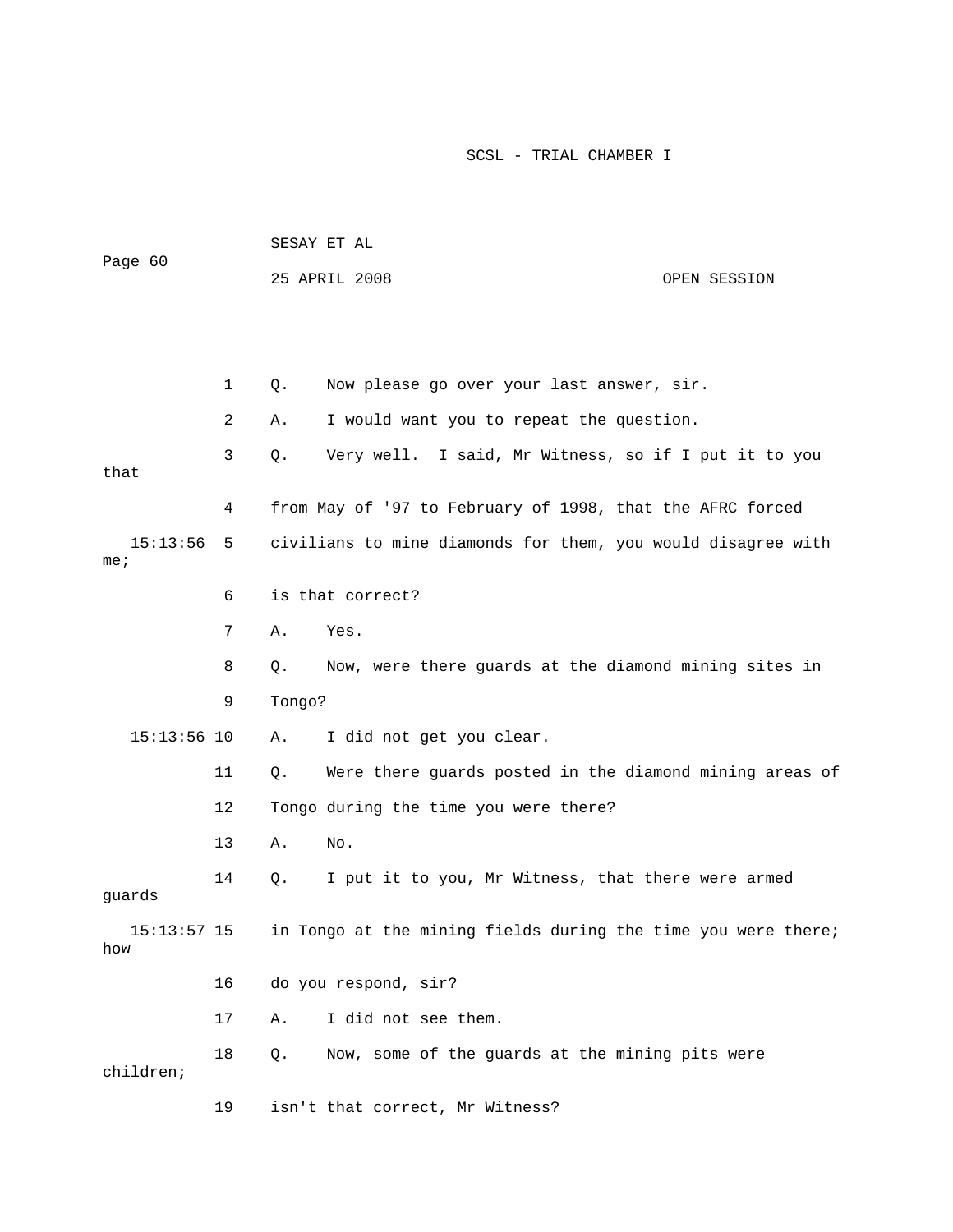|       | $15:13:57$ 20 | I did not see any bodyquard there.<br>Α.                       |
|-------|---------------|----------------------------------------------------------------|
| оf    | 21            | I didn't say bodyguards, Mr Witness. The guards -- some<br>Q.  |
|       | 22            | the guards at the mining pits in Tongo, while you were there,  |
|       | 23            | were children; isn't that correct?                             |
|       | 24            | No.<br>Α.                                                      |
|       | $15:13:57$ 25 | So when I put it to you that some of the quards at the<br>Q.   |
|       | 26            | mining pits were children, you would disagree with me; is that |
|       | 27            | correct?                                                       |
|       | 28            | Yes.<br>Α.                                                     |
| would | 29            | Now, if civilians refused to mine for the AFRC they<br>Q.      |

| Page 61 | SESAY ET AL   |              |
|---------|---------------|--------------|
|         | 25 APRIL 2008 | OPEN SESSION |

|      | $\mathbf{1}$ | be punished; isn't that correct?                                   |  |  |  |
|------|--------------|--------------------------------------------------------------------|--|--|--|
|      | $\mathbf{2}$ | A. I did not see that.                                             |  |  |  |
|      | 3            | Okay. Now, it would be correct to say, Mr Witness, that<br>Q.      |  |  |  |
| come | 4            | during your time in Tongo, senior members of the AFRC would        |  |  |  |
|      |              | $15:13:59$ 5 to Tongo and mine diamonds; isn't that right?         |  |  |  |
|      | 6            | Well, I did not see them.<br>A.                                    |  |  |  |
| seen | $7\degree$   | So it could have happened, but you just wouldn't have<br>$\circ$ . |  |  |  |
|      | 8            | it?                                                                |  |  |  |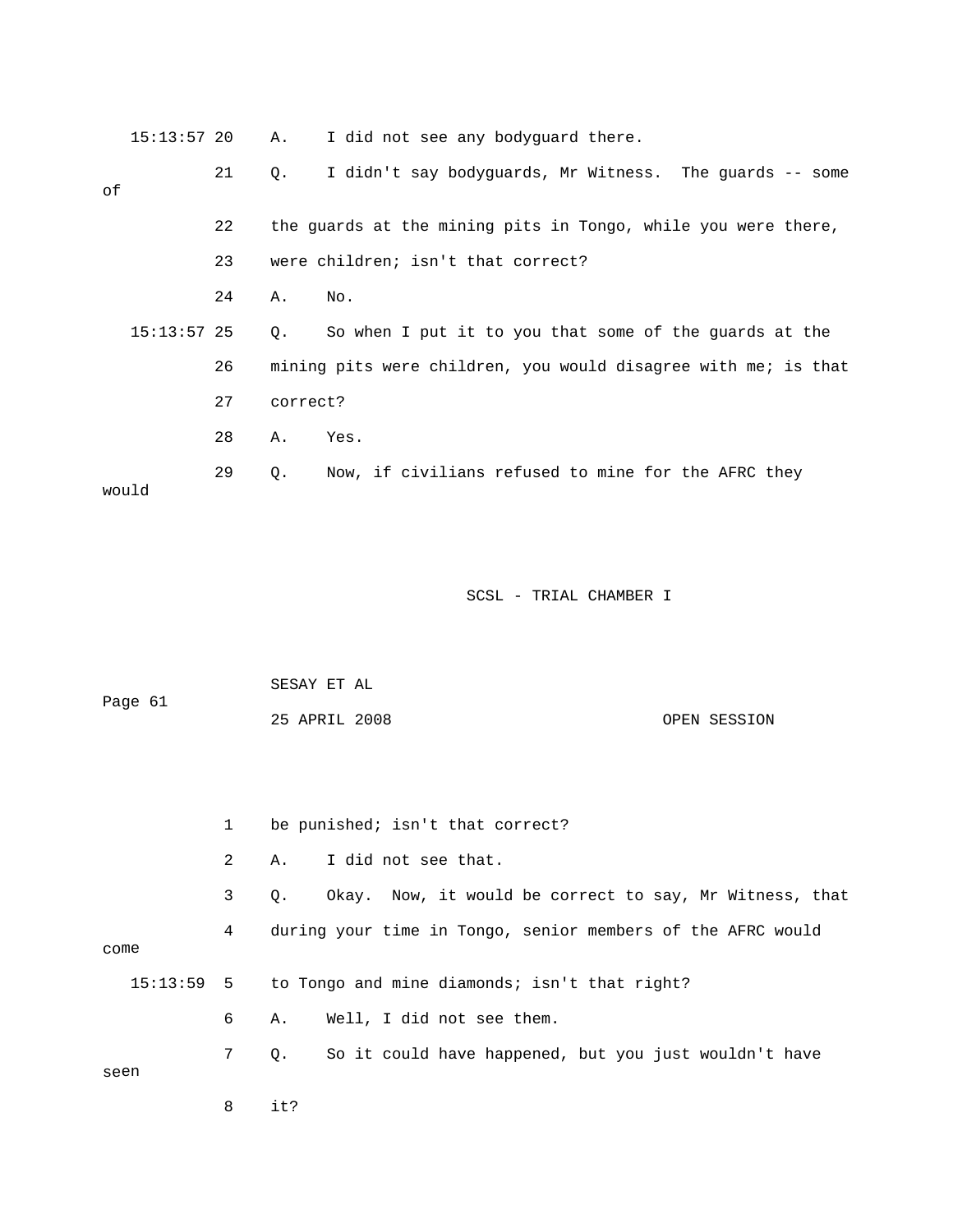| that  |               | 9  |           | PRESIDING JUDGE: Well, how do you want him to answer           |
|-------|---------------|----|-----------|----------------------------------------------------------------|
|       | $15:13:59$ 10 |    | question? |                                                                |
| that. |               | 11 |           | MR HARDAWAY: Very well, Your Honour, I'll withdraw             |
|       |               | 12 |           | PRESIDING JUDGE:<br>Yes.                                       |
|       |               | 13 |           | MR HARDAWAY:                                                   |
| in    |               | 14 | Q.        | Morris Kallon was one of those who came to mine diamonds       |
|       | $15:13:59$ 15 |    |           | Tongo, wasn't it -- isn't he?                                  |
|       |               | 16 | Α.        | No.                                                            |
|       | bodyguards    | 17 | Q.        | The truth is, Mr Witness, Morris Kallon used his               |
|       |               | 18 |           | to mine for him in Tongo; isn't that correct?                  |
|       |               | 19 | Α.        | No.                                                            |
|       | $15:13:59$ 20 |    | Q.        | I want to move on to the other part of your evidence,          |
|       |               | 21 |           | Mr Witness, concerning your time in Makeni in 2000; all right? |
|       |               | 22 | Α.        | Okay.                                                          |
| at    |               | 23 | Q.        | Now, on May 1, 2000, Morris Kallon went to the DDR camp        |
|       |               | 24 |           | Makump, didn't he?                                             |
|       | $15:13:59$ 25 |    | Α.        | No.                                                            |
|       |               | 26 | Q.        | Mr Witness, I put it to you that in fact on May 1, 2000,       |
|       |               | 27 |           | Morris Kallon did go to the DDR camp at Makump. How do you     |
|       |               | 28 |           | respond, sir?                                                  |
|       |               | 29 | Α.        | No.                                                            |
|       |               |    |           |                                                                |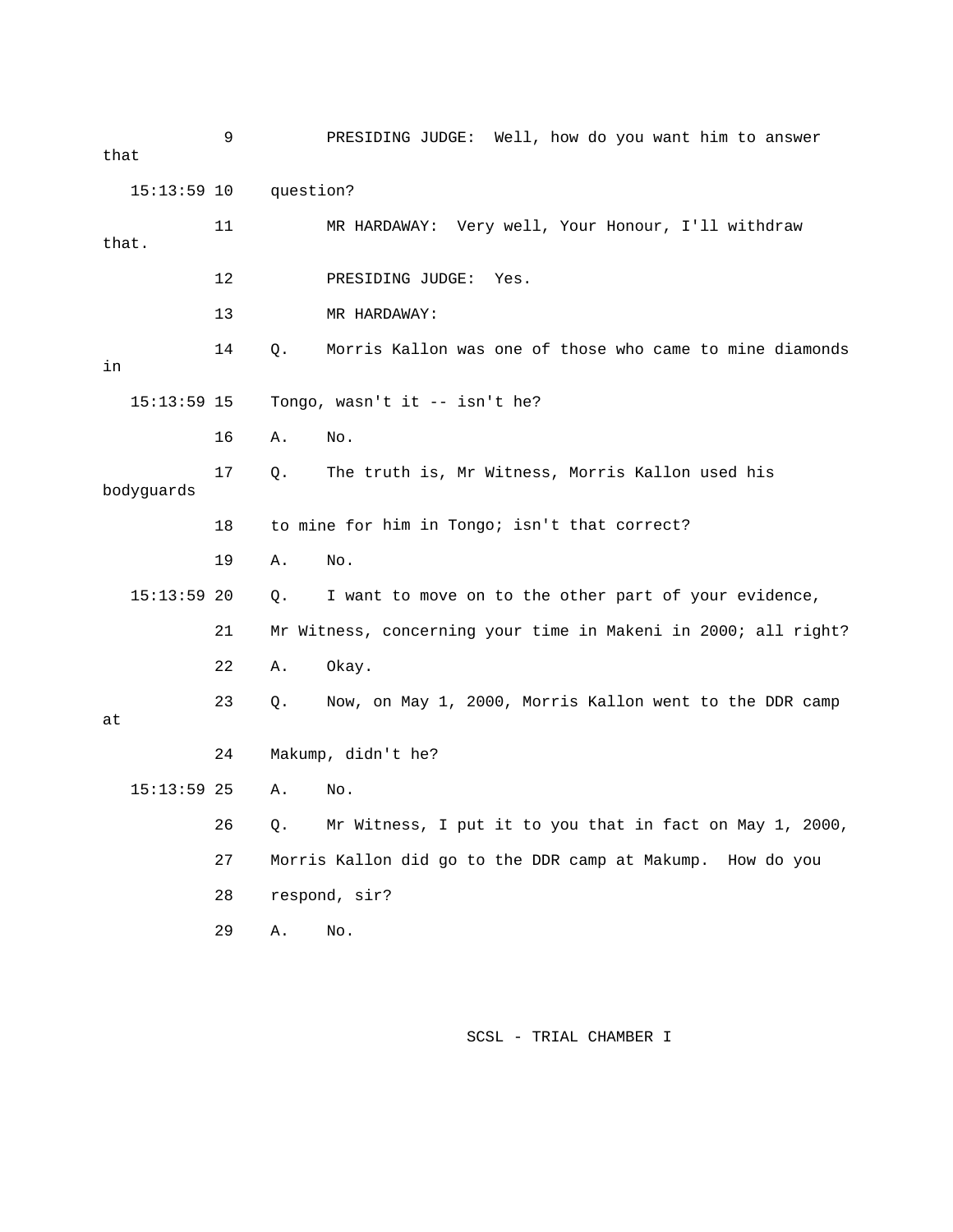|         | SESAY ET AL   |              |
|---------|---------------|--------------|
| Paqe 62 |               |              |
|         | 25 APRIL 2008 | OPEN SESSION |

|                           | 1  | Q.    | Now, you testified that you heard about the incident at       |
|---------------------------|----|-------|---------------------------------------------------------------|
|                           | 2  |       | Makump from your battalion commander; is that correct?        |
|                           | 3  | Α.    | Yes.                                                          |
| RUF                       | 4  | Q.    | And did your battalion commander tell you that when the       |
| 15:14:00                  | 5  |       | attacked the UN troops at Makump that they destroyed the DDR  |
|                           | 6  | camp? |                                                               |
|                           | 7  | Α.    | I did not get you clearly.                                    |
| RUF                       | 8  | Q.    | Were you told by your battalion commander that when the       |
|                           | 9  |       | attacked the UN troops at Makump, that they destroyed the DDR |
| 15:14:02 10               |    | camp? |                                                               |
|                           | 11 | Α.    | No.                                                           |
|                           | 12 | Q.    | And were you told -- no, let me -- I'll rephrase that.        |
| Morris                    | 13 |       | Mr Witness, at the time of the United Nations abductions,     |
|                           | 14 |       | Kallon was in Makeni, wasn't he?                              |
| $15:14:02$ 15             |    | Α.    | No.                                                           |
| you                       | 16 | Q.    | So when I put it to you that in fact he was in Makeni         |
|                           | 17 |       | would disagree with me; is that correct?                      |
|                           | 18 | Α.    | Yes.                                                          |
|                           | 19 | Q.    | And I would put it to you also Mr Witness that Morris         |
| 15:14:02 20<br>personnel; |    |       | Kallon participated in attacking and abducting the UN         |
|                           | 21 |       | how do you respond?                                           |
|                           | 22 | Α.    | $\rm No$ .                                                    |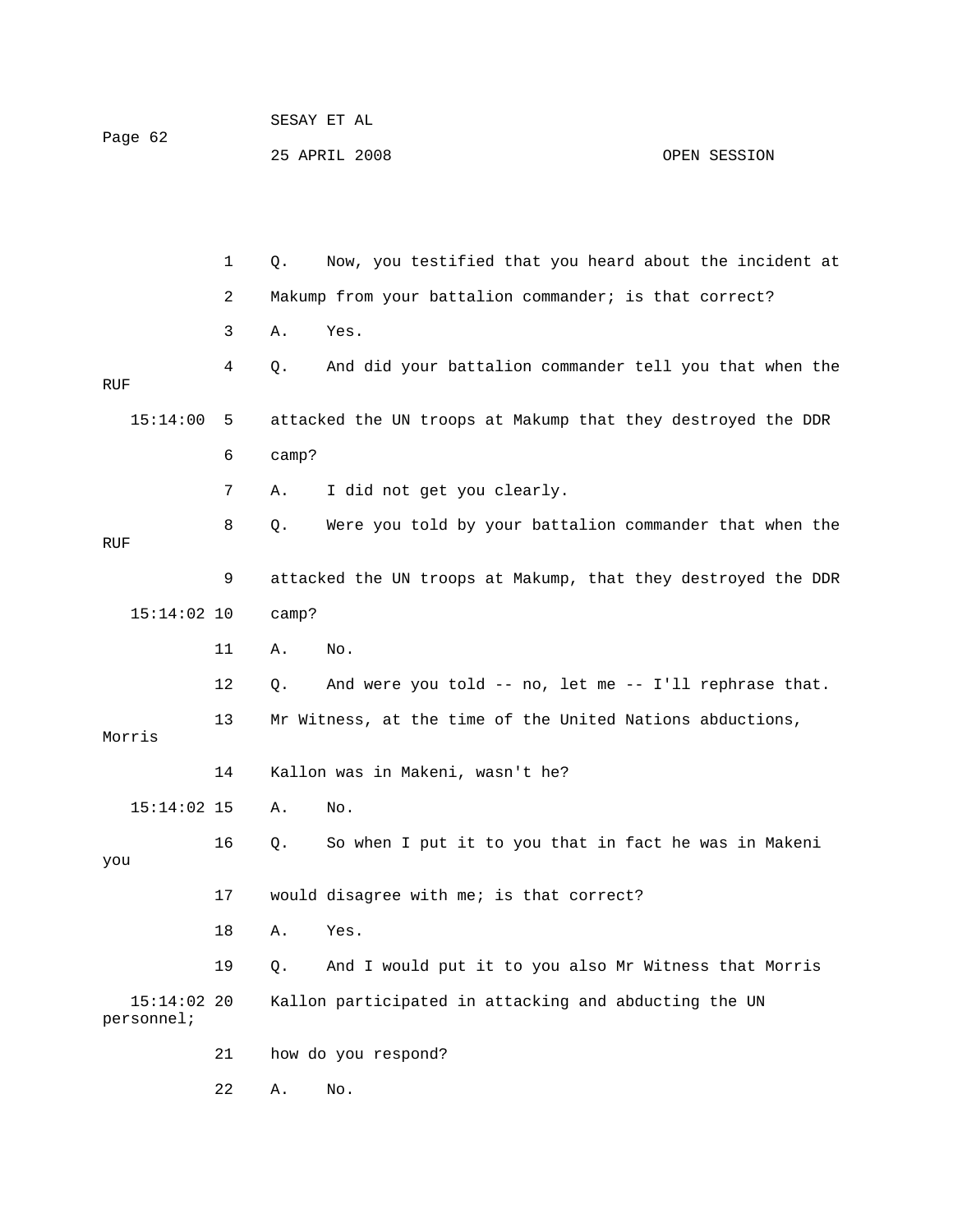23 MR HARDAWAY: Thank you, Mr Witness. I have no further 24 questions of you. Your Honour, this concludes my cross-examination. amination? 26 PRESIDING JUDGE: Mr Taku, any re-ex 27 MR TAKU: No, Your Honours. We just want to make a short 28 application, Your Honour. We forgot to apply that the exhibit 29 that was tendered to the Court -- order that it should be kept  $15:14:02$  25

| Page 63 | SESAY ET AL   |  |              |
|---------|---------------|--|--------------|
|         | 25 APRIL 2008 |  | OPEN SESSION |

|                | $\mathbf{1}$   | under seal, so I'm making the application now, Your Honour.  |
|----------------|----------------|--------------------------------------------------------------|
| those          | 2              | PRESIDING JUDGE: Yes, and it is so ordered, that all         |
| mentioned      | 3 <sup>7</sup> | exhibits which are related to the identities, you know,      |
|                | 4              | certain names, I think from Exhibit 348, 349, 350 and 351, I |
|                |                | 15:14:02 5 would imagine those are the exhibits.             |
|                | 6              | MS KAMUZORA: My Lord, they run up to 352.                    |
| them           | 7              | PRESIDING JUDGE: Up to 352, okay. Yes. Please, let           |
| confidentially | 8              | be -- let them be labelled as having been admitted           |
|                | 9              | -- confidentially, please.                                   |
| $15:14:03$ 10  |                | MR TAKU: Thank you, My Lord.                                 |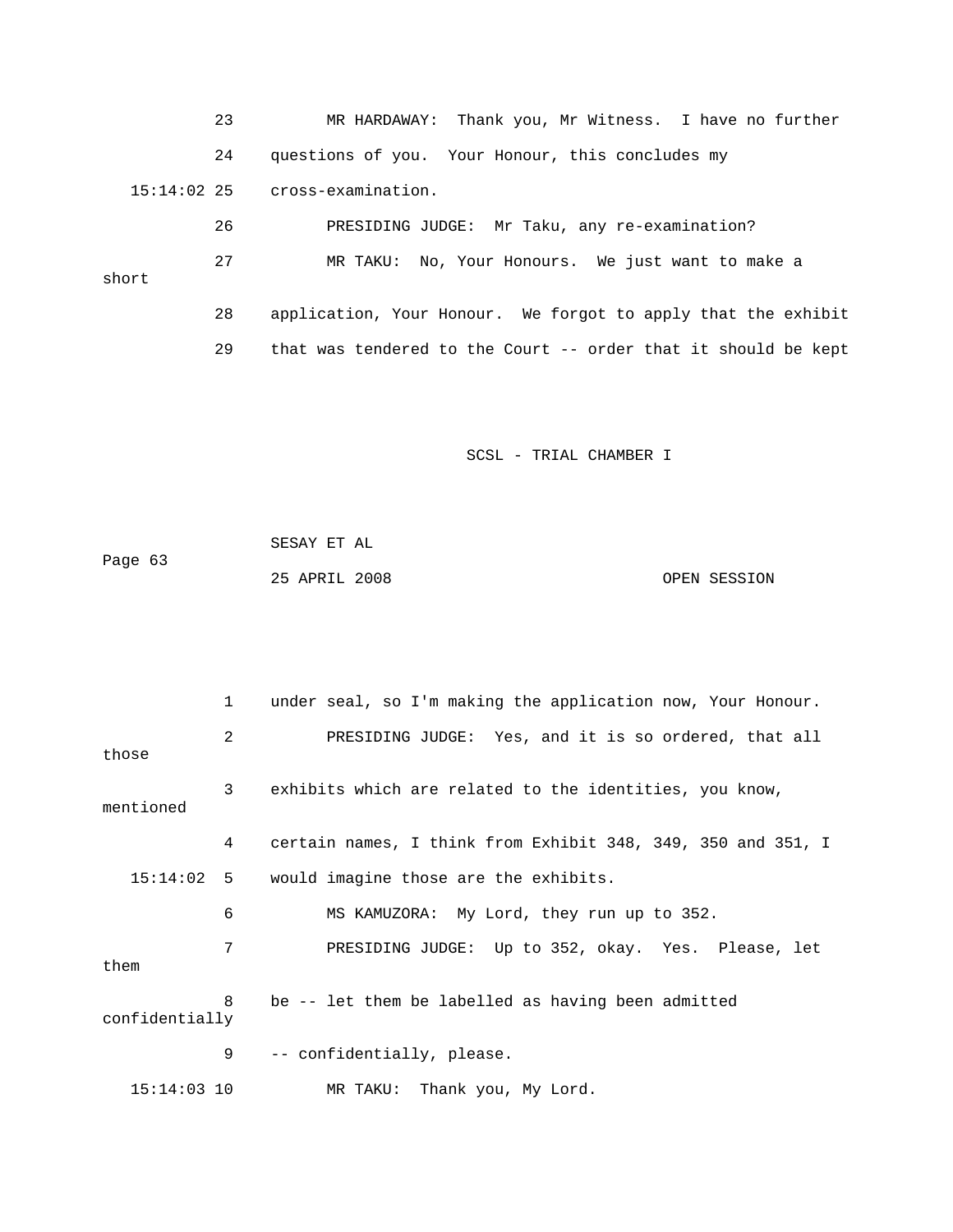|               | 11      | MS KAMUZORA: Yes, My Lord.                                    |
|---------------|---------|---------------------------------------------------------------|
| been          | $12 \,$ | PRESIDING JUDGE: Yes, Mr Witness, thank you.<br>You've        |
| you a         | 13      | very brief and we thank you for your evidence. And we wish    |
|               | 14      | safe journey back to your place of abode. Thank you very much |
| $15:14:03$ 15 |         | for coming. Can he be assisted out of the Court, please.      |
|               | 16      | Thank you too.<br>THE WITNESS:                                |
|               | 17      | [The witness withdrew]                                        |
| Ogeto,        | 18      | PRESIDING JUDGE: Mr Taku, I hope the next one -- Mr           |
| will          | 19      | I hope the next witness will be, or next series of witnesses  |
| $15:14:03$ 20 |         | be as short as this one.                                      |
|               | 21      | Yes, they are getting shorter and shorter.<br>MR OGETO:       |
|               | 22      | PRESIDING JUDGE: They are getting shorter and shorter.        |
|               | 23      | MR OGETO: But the next one is likely to be slightly           |
|               | 24      | longer.                                                       |
| $15:15:11$ 25 |         | The next one shorter you say?<br>JUDGE BOUTET:                |
| shorter.      | 26      | MR OGETO:<br>Generally they are getting shorter and           |
|               | 27      | But the next one is slightly longer than this one.            |
|               | 28      | Slightly longer; okay. Thank you.<br>JUDGE BOUTET:            |
|               | 29      | MR OGETO:<br>Yes.                                             |

Page 64

25 APRIL 2008 OPEN SESSION

SESAY ET AL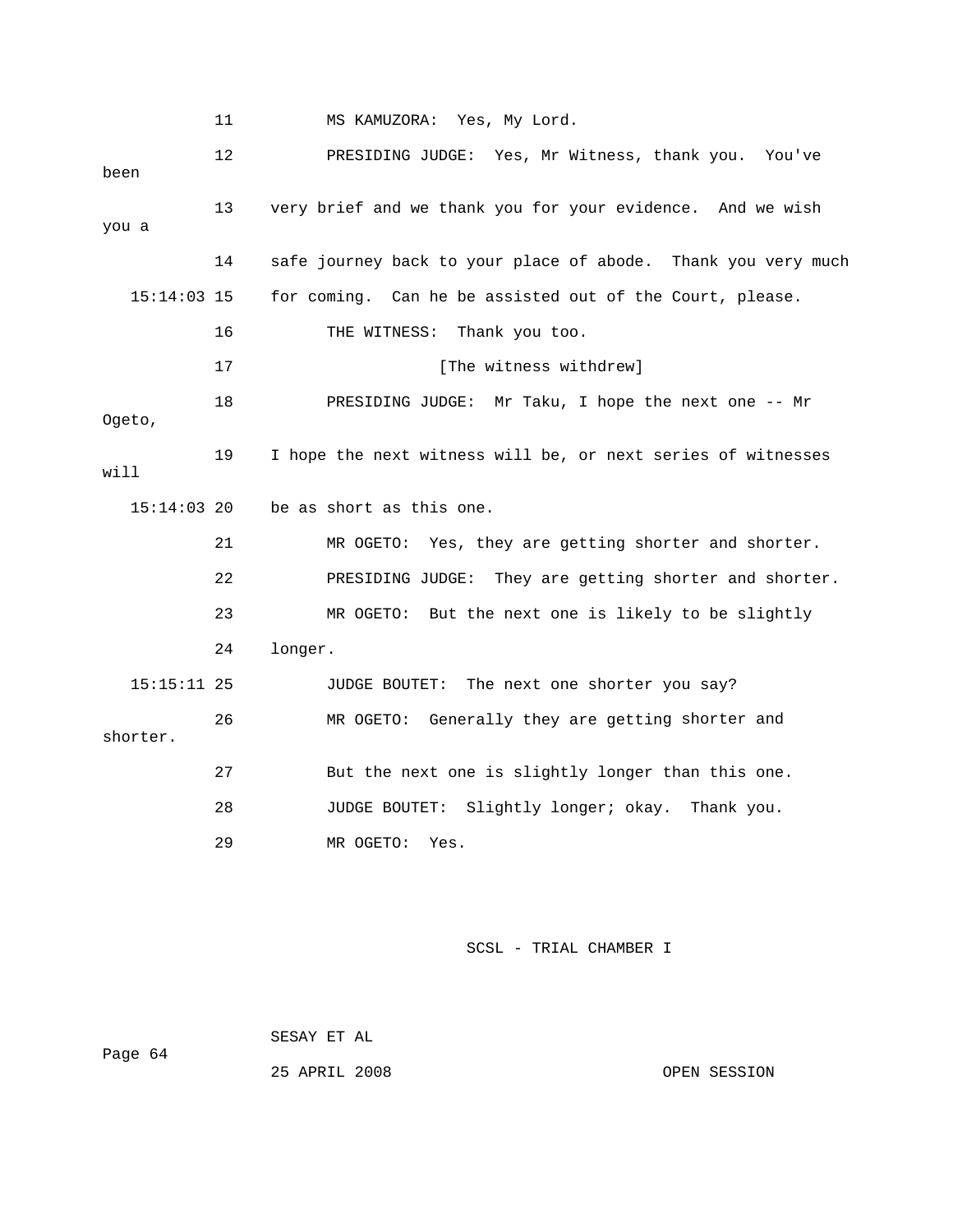1 PRESIDING JUDGE: The French call these long witnesses, 2 know, the big cylinders. Les grosse cylindres. The big 3 cylinders which consume a lot of fuel and energy. Yes, can you 4 now call the sixth witness -- is it the seventh? Seventh, I'm 15:15:12 5 sorry. The seventh. That's Mr Ogeto's witness. ay as 7 PRESIDING JUDGE: Incidentally, I just wanted to s 8 reminder, you know, that we intend to follow our schedule very, 15:15:12 10 case, you know, on or before 30 May. The earlier the better. 12 PRESIDING JUDGE: I'm sure the rate at which we're 13 you know, you are certainly poised to closing your case much 14 earlier than the time we gave to you. So we would like to say 16 will at the same time be looking at Mr Cammegh to step in as 17 as -- as soon as they are through, even if it is before the 18 because we don't intend to waste any time. So you may be 19 consulting with the Defence, your colleagues of the Kallon  $15:15:13$  20 Defence team, to know when they are likely to  $-$  to be through 21 with their case so that if we have to start with you on 20 22 that will be fine. 20, 22, 25 May, that will be fine. You 23 should be able to start. And not to say that you were looking you 6 MR OGETO: Yes, My Lords. a 9 very, very scrupulously and that you'll be expected to close your 11 MR OGETO: Yes, My Lord. going, 15:15:13 15 that we were very generous in allocating so much time, and we soon 30th May,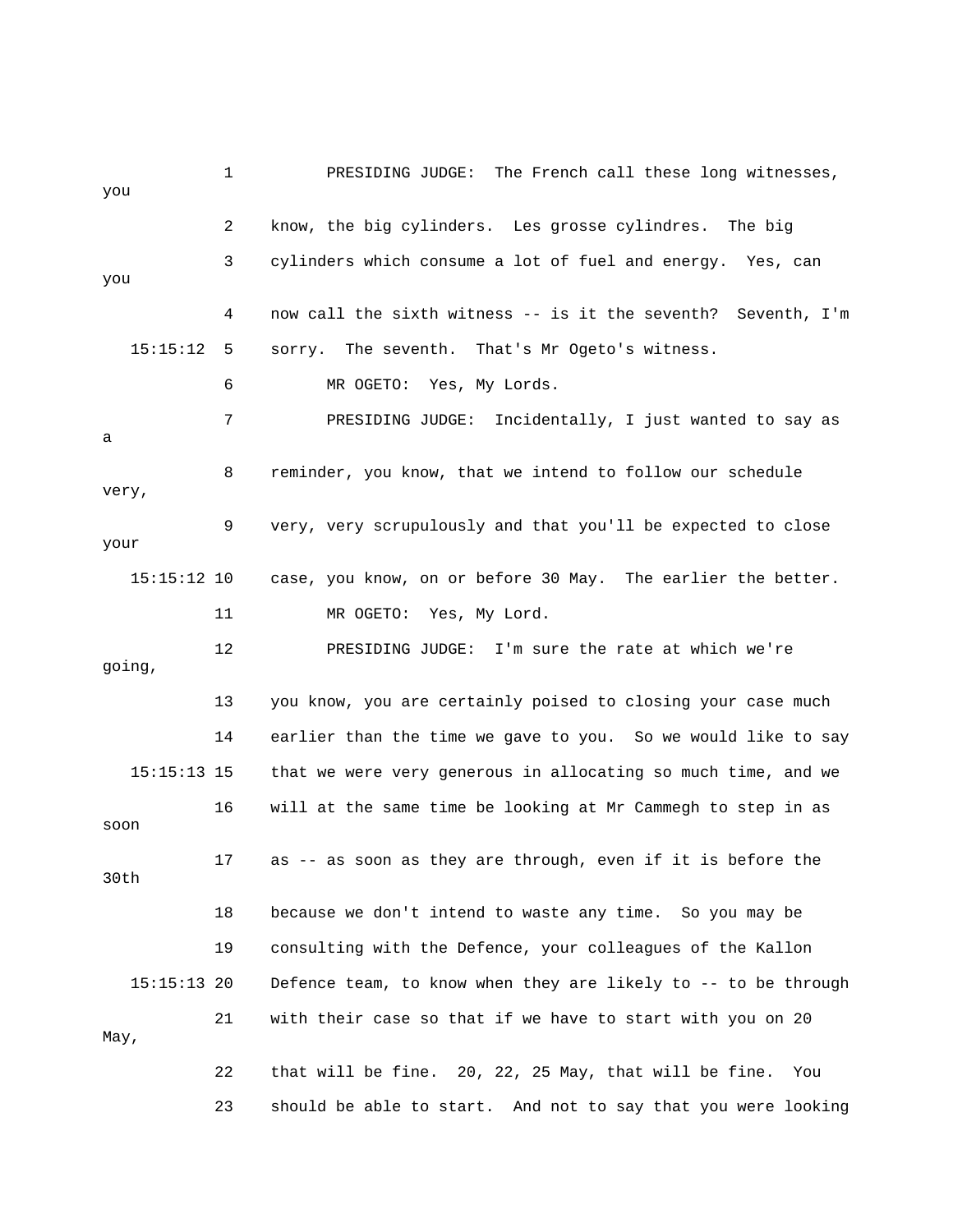24 forward to starting after the 30th. That's the message, you 15:15:13 25 know, that we would like to send across to you.

 26 MR CAMMEGH: I ought to say this then, that I would be 27 delighted to start any time after 12 May. I've got a personal 28 issue that I have to go home for a few days and I'm back on 12 29 May. I don't think there will be a problem. I'm sure the Kallon

SCSL - TRIAL CHAMBER I

Page 65 SESAY ET AL 25 APRIL 2008 OPEN SESSION

 2 PRESIDING JUDGE: No, they can't be finished by 12 May. 3 MR CAMMEGH: I have my doubts. 4 PRESIDING JUDGE: Unless they wanted to fling everything 15:15:14 5 by 92 or 93bis. 6 MR CAMMEGH: Yes. I think it's probably right. I make 7 that point though, because I'm not going to be available in 8 week between I think the 7th and the 12th, for about five days, 9 but, Your Honour, we'll be ready to go shortly after that in 1 team can - in the any 15:15:14 10 event. 11 PRESIDING JUDGE: That's right.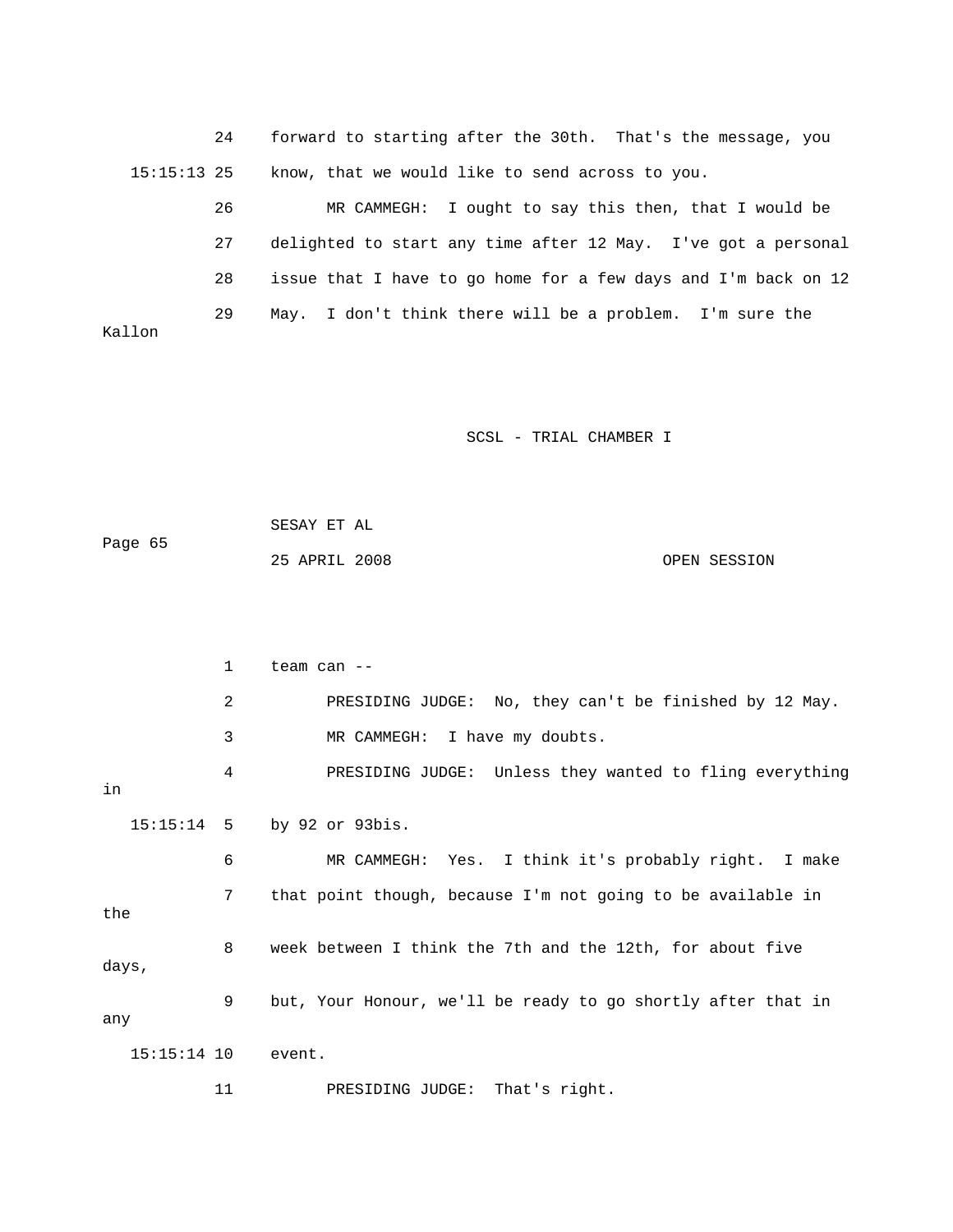12 MR CAMMEGH: I don't think there's any problem with the 13 final -- I think the final date given was 24 June. 15:15:14 15 MR CAMMEGH: I don't think there's any problem with that 16 all. 17 PRESIDING JUDGE: Yes. If it could be earlier better posturing, 19 you know, about making the final briefs, you know, which come 15:15:14 20 soon after that. The written briefs. You know, we are coming 21 that. 22 MR CAMMEGH: Yes. 24 MR CAMMEGH: I don't want to interrupt the witness, but 15:15:14 25 Your Honours, because we're about to have a three-day break, 26 course, and if we could receive some information today -- 27 PRESIDING JUDGE: Three-day break? 29 PRESIDING JUDGE: Oh, I'm not aware. 14 PRESIDING JUDGE: 24 June. at 18 still, because that would enable you to take a better to 23 PRESIDING JUDGE: We would - if of 28 MR CAMMEGH: Well, there is a public holiday on Monday.

SCSL - TRIAL CHAMBER I

 SESAY ET AL Page 66

25 APRIL 2008 OPEN SESSION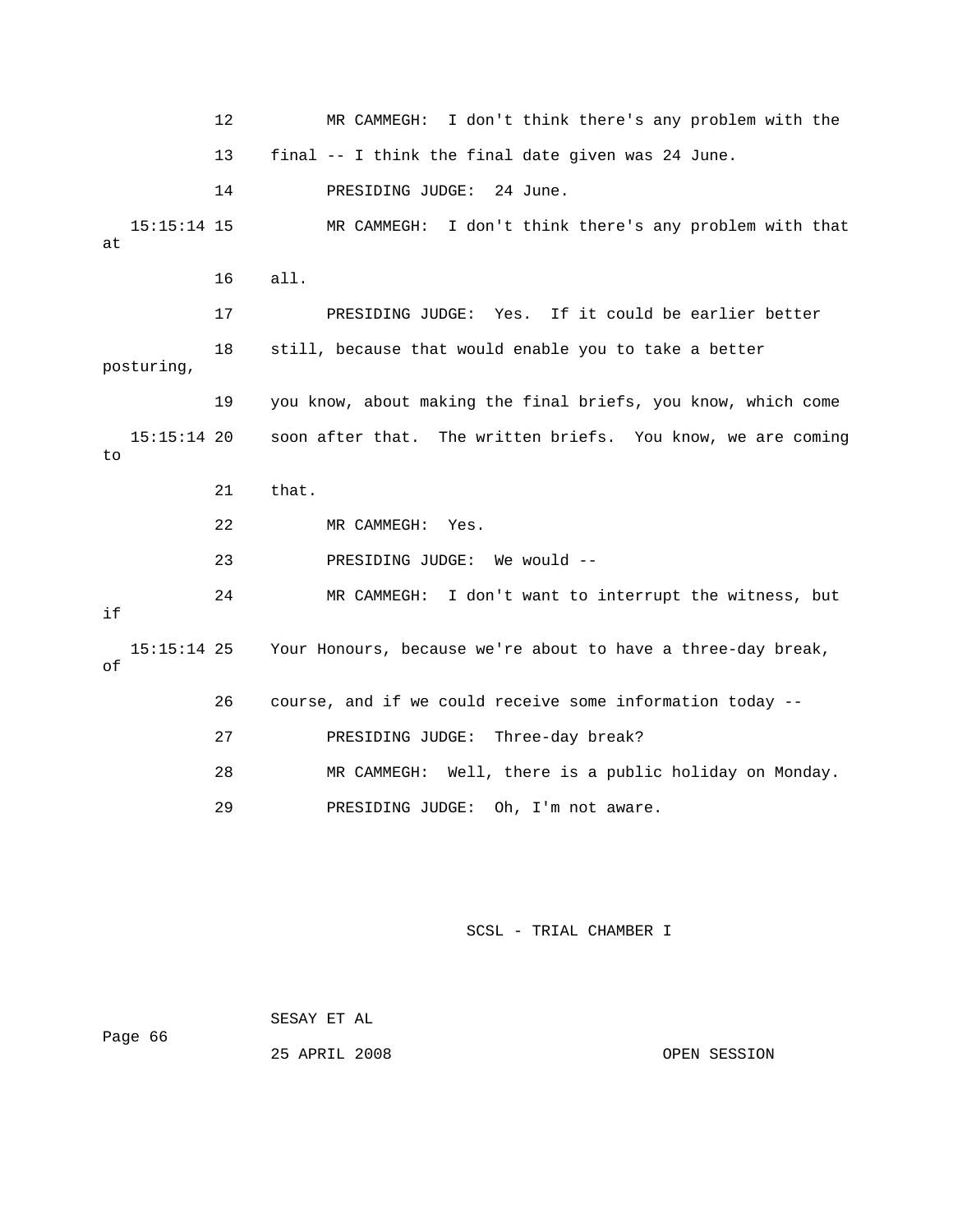1 MR CAMMEGH: It's Independence Day. 2 PRESIDING JUDGE: Oh, my God. I wasn't aware. It's a bit 3 like a friend of mine I had when I was in school, "I ain't 15:15:14 5 MR CAMMEGH: Right. Well, Your Honour, if there is any way 7 information in relation to the schedule of providing final 8 submission -- written submissions to the Court -- we would be 9 grateful because, as I say, there is a three -- we're at the 15:15:15 10 stage of the case where three days is a significant period of 12 PRESIDING JUDGE: That is true. That is true. In fact, 13 far as the Judges are concerned, I think we are set on this, you 14 should have it any time from now. You should have it any time and I 17 MR CAMMEGH: That's wonderful to know. We're all ears. 18 PRESIDING JUDGE: Without seeking to divulge the Chamber 15:15:16 20 you -- 21 JUDGE BOUTET: [Microphone not activate] 23 which the bis should be submitted, but also in terms of the 24 Iength of the briefs. We have shown some liberality this time 15:15:16 25 but I wouldn't say more and you will get the printed material. 4 aware." 6 that Your Honours could tell us today, or give us any more 11 time. as 15:15:15 15 from now. We're ready -- we already have consulted on this 16 think again we've been somehow generous, you know. 19 deliberation, but I think we've been generous. Yes, My Lord, 22 JUDGE THOMPSON: Not only in terms of the time frame in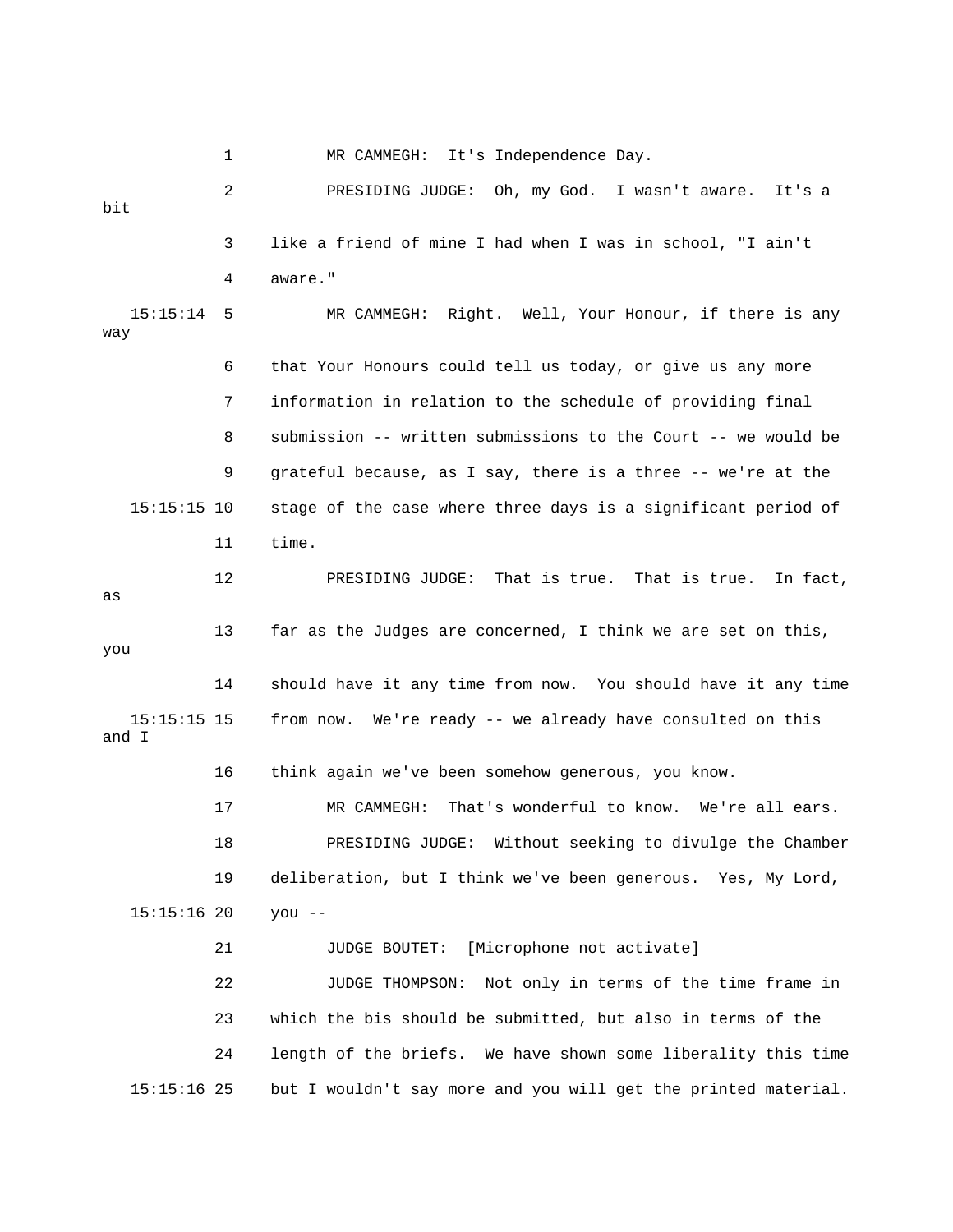26 MR CAMMEGH: If Your Honours were happy to break with 28 would complain. 27 protocol and put us out of our misery right now, I'm sure no one

RESIDING JUDGE: The secrecy of deliberations, we've 29 P

SCSL - TRIAL CHAMBER I

 SESAY ET AL Page 67 25 APRIL 2008 OPEN SESSION

 1 already violated it. We've already violated that secrecy of 3 MR CAMMEGH: We'll leave it in Your Honours' hands. 4 PRESIDING JUDGE: I think we can share this information 15:15:16 5 with you; it's not hypersensitive. We were very sympathetic with 6 the plea you made at the time we were holding the status 7 conference, and we're just having seen the results now, so 8 know that we've been generous somehow, in our consideration of 9 this. 11 PRESIDING JUDGE: Thank you. Yes. Mr Ogeto, this is 12 MR OGETO: DMK-163, My Lords. 14 MR OGETO: Krio. 2 deliberations. just 15:15:16 10 MR CAMMEGH: I'll leave it with Your Honours then. DMK? 13 PRESIDING JUDGE: And he'll be testifying in what language?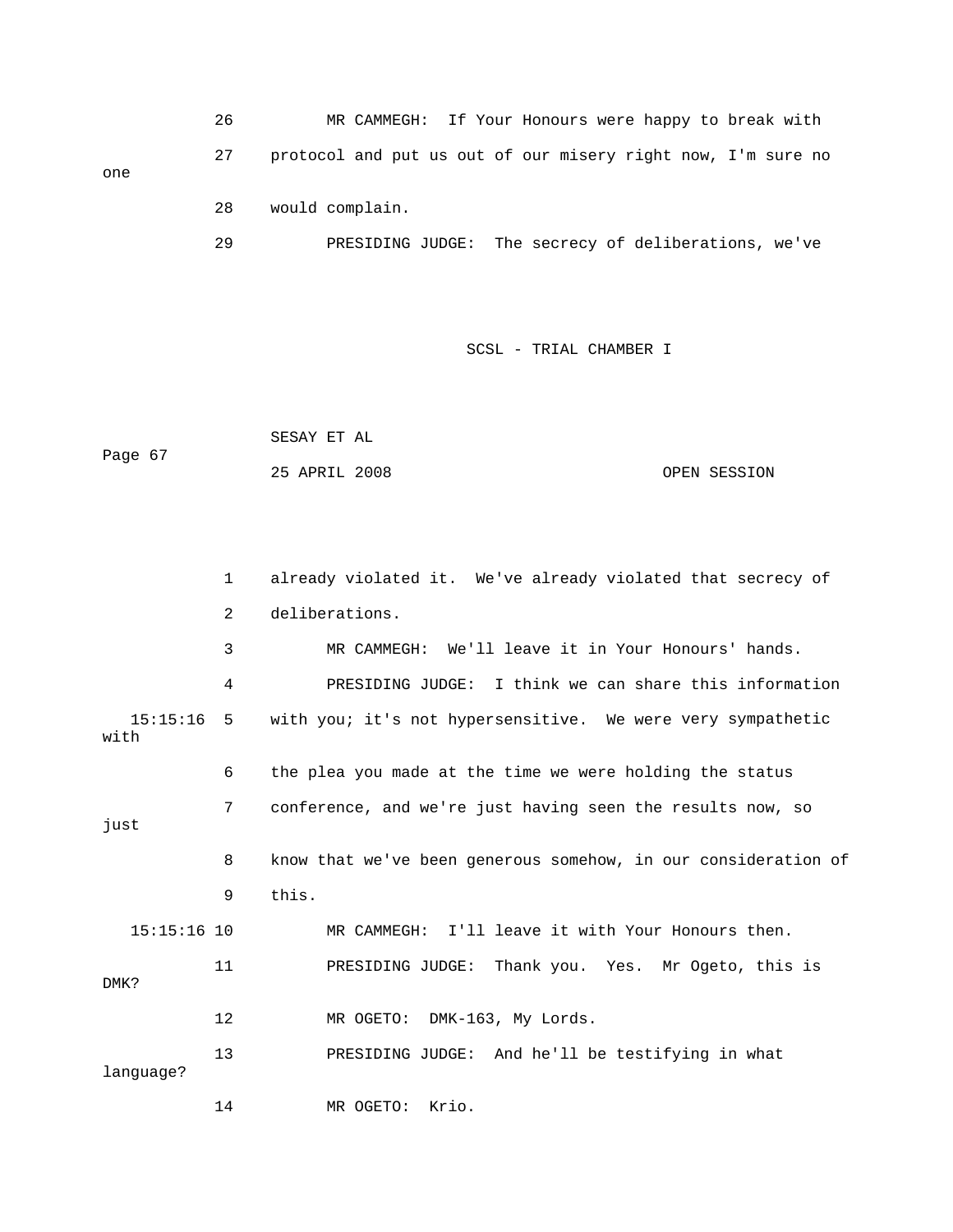|     | $15:15:17$ 15 |    | PRESIDING JUDGE: Can you swear him in, please.                 |
|-----|---------------|----|----------------------------------------------------------------|
|     |               | 16 | DMK-163 [Sworn]<br>WITNESS:                                    |
|     |               | 17 | EXAMINED BY MR OGETO:                                          |
| I   |               | 18 | MR OGETO:<br>My Lords, I'll be requesting the Chamber that     |
|     |               | 19 | make an application for a brief closed session, about ten      |
|     | $15:15:17$ 20 |    | minutes, for purposes of not disclosing the identity of this   |
|     |               | 21 | witness.                                                       |
| the |               | 22 | PRESIDING JUDGE: Is it not possible for us to proceed          |
| for |               | 23 | way we proceeded with the sixth witness? Is it not possible    |
|     |               | 24 | us to adopt the same procedure rather than going into a closed |
|     | $15:15:17$ 25 |    | session?                                                       |
|     |               | 26 | MR OGETO: My Lords, I have thought about it and I have         |
| the |               | 27 | tried to improvise a system through which I can be able to do  |
|     |               | 28 | examination-in-chief without --                                |
|     |               | 29 | PRESIDING JUDGE: Going into a closed session.                  |
|     |               |    |                                                                |

|         | SESAY ET AL   |              |
|---------|---------------|--------------|
| Page 68 |               |              |
|         | 25 APRIL 2008 | OPEN SESSION |

1 MR OGETO: -- going into a closed session, but I find it 2 extremely difficult, My Lords, given the position of this witness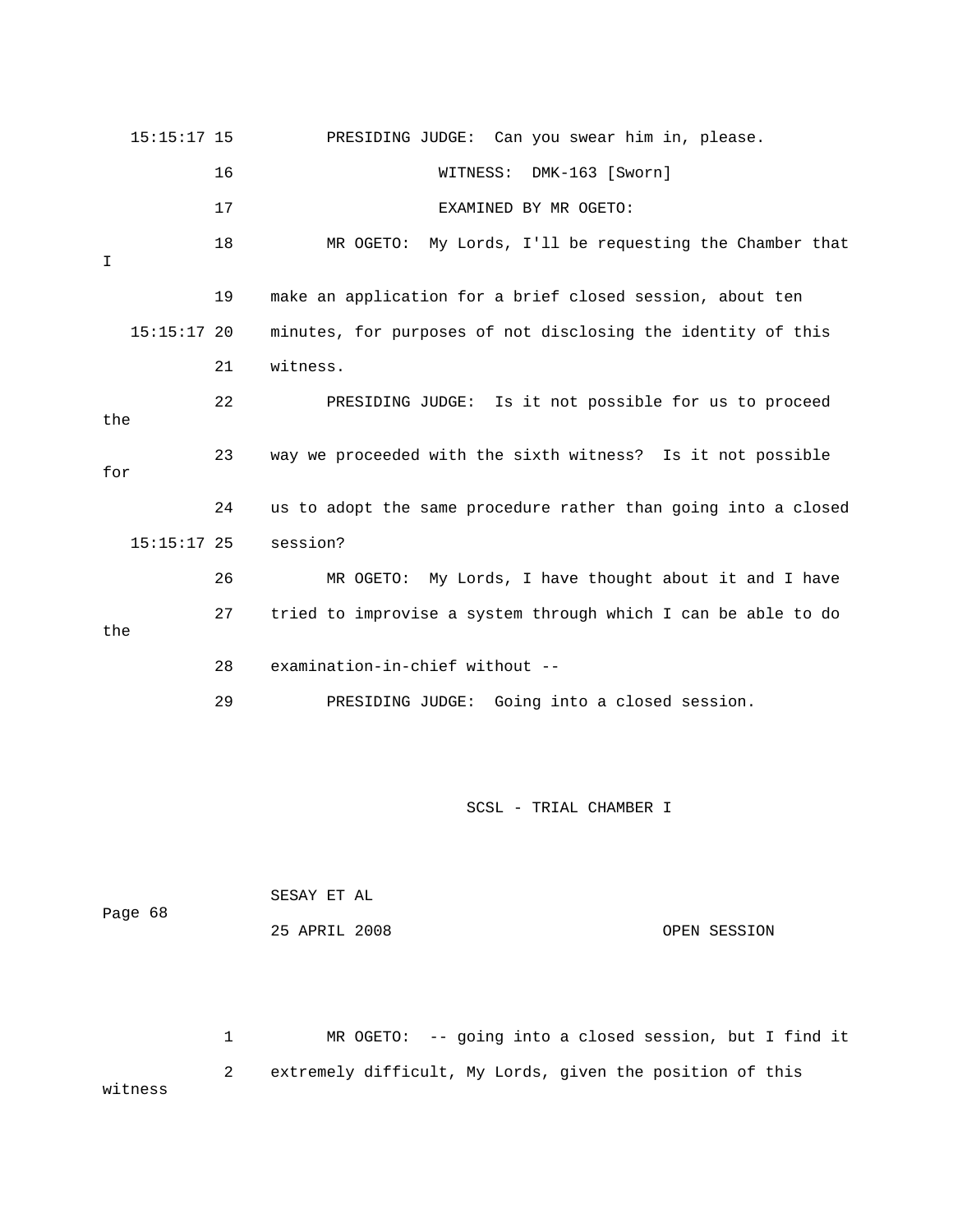3 at the time of the events, and given the fact that he is going 4 testify on events revolving around what he was doing at that 15:15:17 5 particular time. 7 think that the closed session would be a brief one? 8 MR OGETO: It will be brief, My Lords. About ten minutes, 12 could indicate what he was doing on a piece of paper, if it is 13 functions. If his name, we will start by that; if it is his 14 address; if it's what he was doing; where he was deployed and 15:15:18 15 on, we could do it the way we handled the last witness. 16 MR OGETO: The testimony also entails the witness 17 discussing some of his colleagues wherever he worked, who were 18 very few really, and it's not one station; there are a couple 19 stations, probably four stations, where he will be discussing 15:15:18 20 number of his colleagues, two to three in each of the information 22 on a piece of paper all at once. 23 PRESIDING JUDGE: Well, let's move to a closed session and 15:15:19 25 MR OGETO: Yes, My Lords. 26 MS KAMUZORA: My Lords, Court is set for closed session. to 6 PRESIDING JUDGE: I mean, in that event, I mean, would you 9 just to -- 15:15:17 10 PRESIDING JUDGE: Because even what he was doing, he could 11 put it on a piece of paper and we get along. He could -- he so of a stations, 21 and it may be difficult for us really to put all that 24 you make the application.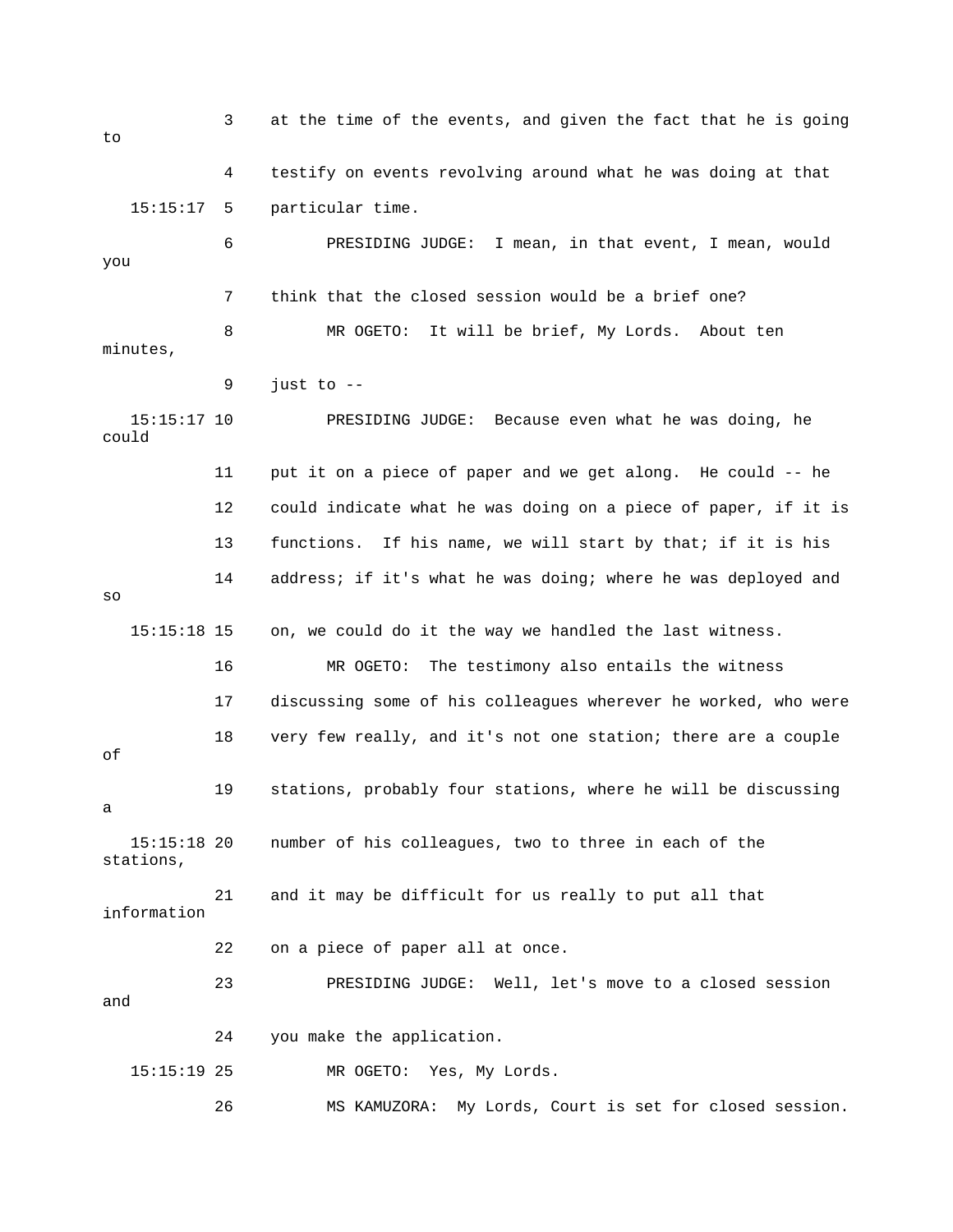27 28

29

SCSL - TRIAL CHAMBER I

|         | SESAY ET AL   |                |
|---------|---------------|----------------|
| Page 69 |               |                |
|         | 25 APRIL 2008 | CLOSED SESSION |

1 [Closed Session] 2 PRESIDING JUDGE: Thank you. Yes, Mr Ogeto, you may make 3 your application. 4 MR OGETO: My Lords, this is an application to have the 15:15:19 5 testimony of witness DMK-163 heard in a closed session for the 6 first 15 -- 10 to 15 minutes. This witness was a radio 7 from 1991 to 2000. His testimony revolves around his functions 8 at a number of locations, namely Bo, Kangari Hills, Kono, and 9 Makeni. In all these stations, he worked with a limited number of persons in the context of his duties. 11 It is my submission that if this were to be discussed in 13 to the public. The witness has serious concerns about his operator  $15:15:19$  10 12 the open, it is very likely that his identity will be disclosed safety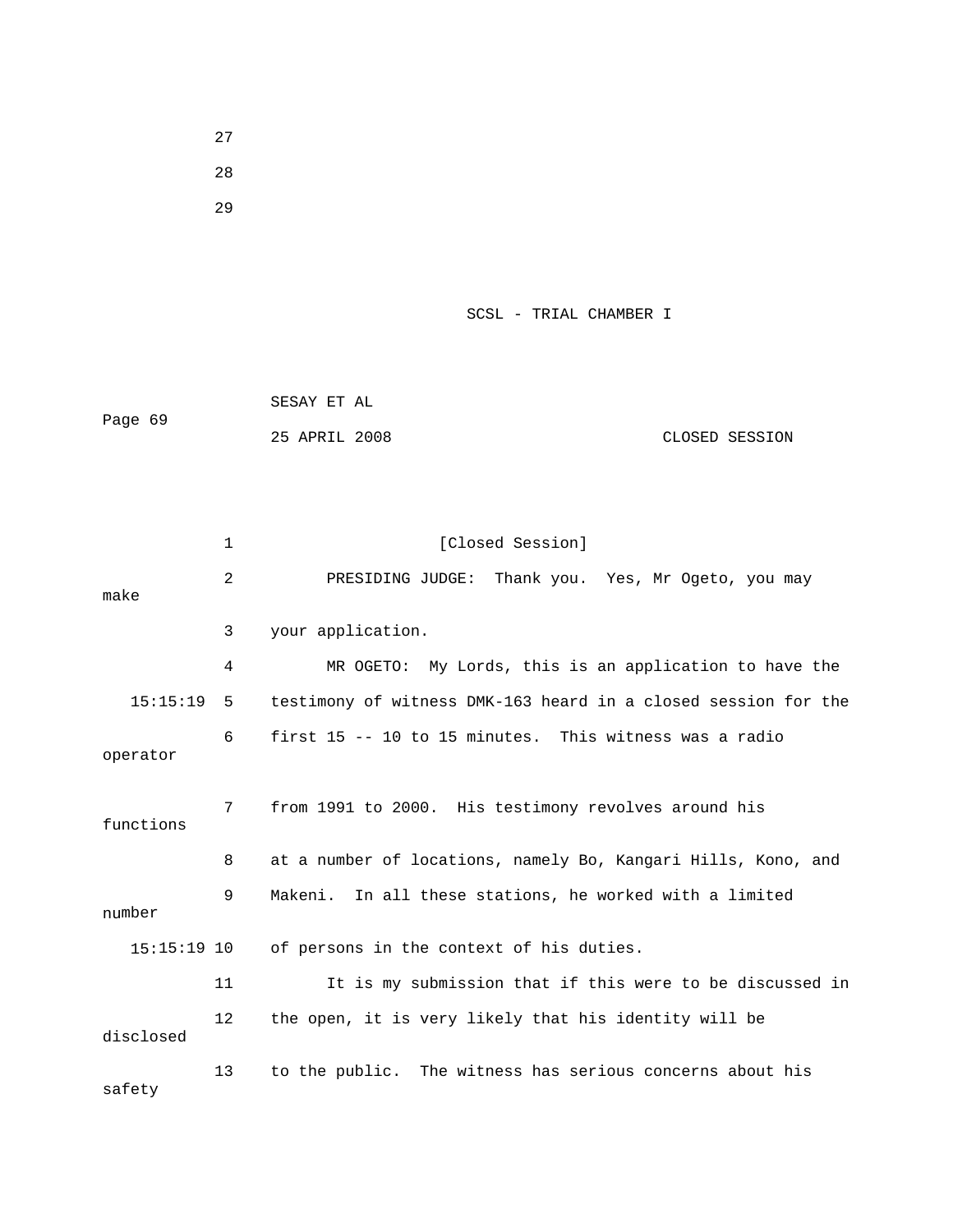|     |                           | 14 | and security, if the public gets to know that he has testified |
|-----|---------------------------|----|----------------------------------------------------------------|
|     | $15:15:26$ 15             |    | before this Court. The Defence has also assessed the fears as  |
|     | those                     | 16 | expressed by the witness and, objectively, we submit that      |
| the |                           | 17 | fears are well-founded and, on that basis, we're requesting    |
|     |                           | 18 | Chamber to grant this application in order to lay a coherent   |
|     | session.                  | 19 | foundation for the testimony of this witness in the open       |
|     | $15:16:11$ 20             |    | That is my application, My Lords.                              |
|     |                           | 21 | PRESIDING JUDGE: Yes. Any objection?                           |
|     |                           | 22 | MR HARDAWAY: No objection, Your Honour.                        |
|     |                           | 23 | No objection, Your Honour.<br>MR JORDASH:                      |
|     |                           | 24 | No objection.<br>MR CAMMEGH:                                   |
|     | $15:16:32$ 25<br>granted. |    | PRESIDING JUDGE: All right. Your application is                |
|     |                           | 26 | You may proceed, please.                                       |
|     |                           | 27 | Thank you, My Lords.<br>MR OGETO:                              |
|     |                           | 28 | Good afternoon, Mr Witness.<br>$Q$ .                           |
|     |                           | 29 | Afternoon, sir.<br>Α.                                          |
|     |                           |    |                                                                |

 25 APRIL 2008 CLOSED SESSION SESAY ET AL Page 70

1 Q. Can you please tell the Court your full names?

2 A. My full name is xxxxxxx.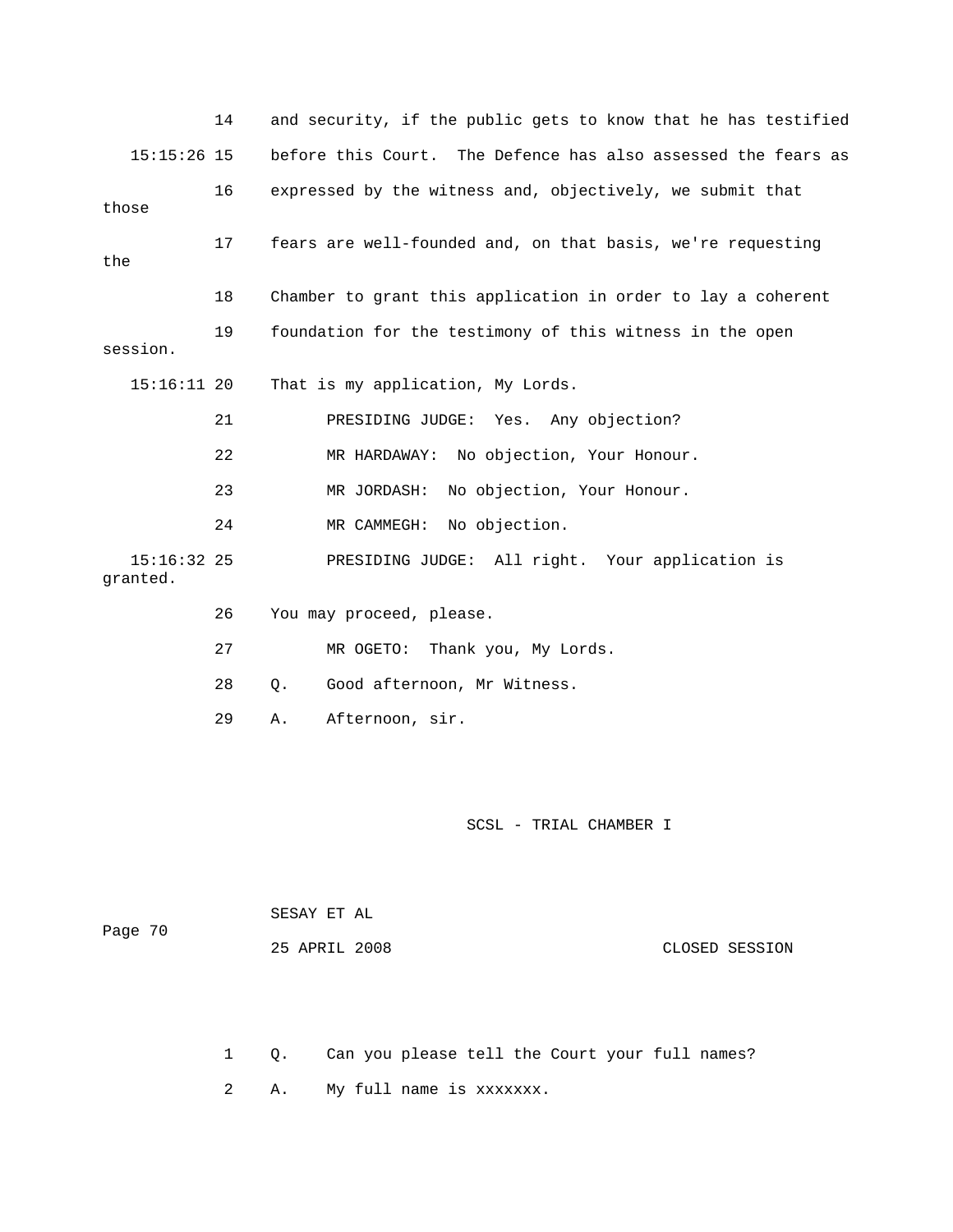3 Q. How old are you? 4 PRESIDING JUDGE: Spell xxxx for us, please. xxxxxx<br>15:17:32 5 THE WITNESS: xxxx 6 PRESIDING JUDGE: Thank you. 8 PRESIDING JUDGE: How old are you? 9 THE WITNESS: For today, I'm 34 years, three months, 35 15:17:55 10 days today. 11 MR OGETO: 12 Q. Thank you for that precision. 14 Q. Yes. When did you join the RUF? 15:18:03 15 PRESIDING JUDGE: A very chronometric detail. 17 Q. Sorry, Mr Witness, before you answer that question, what 18 you do currently? 19 A. Now, I was with xxxxxx but now I am doing a little, I am 15:18:24 20 doing small, small business with my wife in order to manage my 21 life because we have two children; one is going to school. At 22 least I come from a poor family and I have to tighten up my 15:18:45 25 A. For now, I don't have enough money, so I do sell palm 26 I buy from village; I transport it to Kenema. People who come 27 from Freetown, who are my customers, they go and buy it from . me THE WITNESS: xxxx 7 THE WITNESS: Yes. 13 A. Thank you. 16 MR OGETO: do belt 23 to do something for myself. 24 Q. So what kind of business are you engaged in? oil. 28 People who come from the other provinces, they come and I do 29 business with them.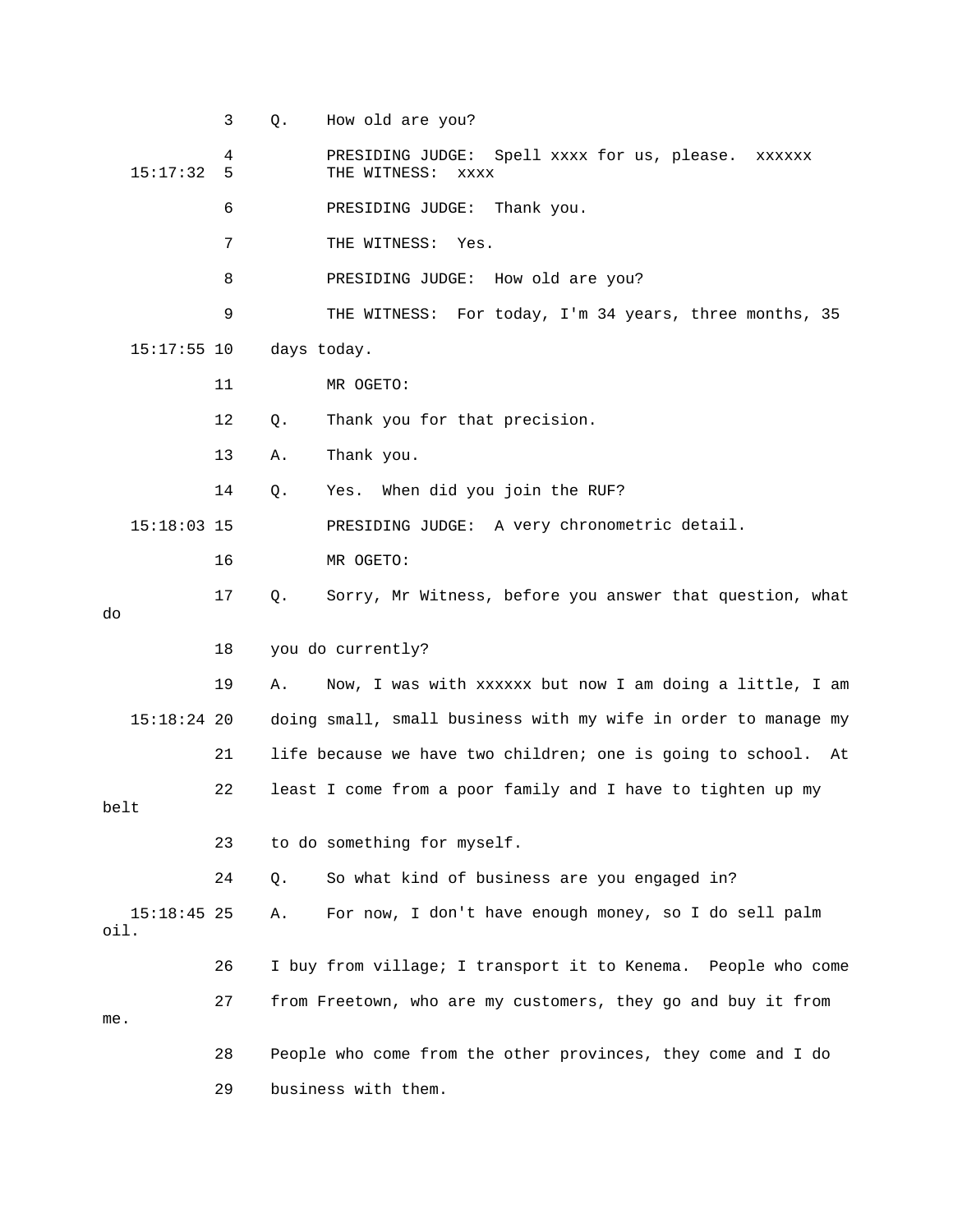| Page 71       |              | SESAY ET AL |                                                        |                                      |  |  |
|---------------|--------------|-------------|--------------------------------------------------------|--------------------------------------|--|--|
|               |              |             | 25 APRIL 2008                                          | CLOSED SESSION                       |  |  |
|               |              |             |                                                        |                                      |  |  |
|               |              |             |                                                        |                                      |  |  |
| are           | $\mathbf{1}$ | Q.          | Mr Witness, try and speak slowly because whatever you  |                                      |  |  |
|               | 2            |             | saying is being recorded.                              |                                      |  |  |
|               | 3            |             | And where does he do the business?<br>PRESIDING JUDGE: |                                      |  |  |
|               | 4            |             | Well, I am stationed in xxxxx for now.<br>THE WITNESS: |                                      |  |  |
| 15:19:26      | 5            |             | MR OGETO:                                              |                                      |  |  |
|               | 6            | Q.          | Is that where you were born?                           |                                      |  |  |
|               | 7            | Α.          | No.                                                    |                                      |  |  |
|               | 8            | Q.          | Where were you born?                                   |                                      |  |  |
|               | 9            | Α.          | I was born in xxxxx, Tonkia Chiefdom, Kenema District. |                                      |  |  |
| $15:19:47$ 10 |              | Q.          | When did you join the RUF?                             |                                      |  |  |
|               | 11           | Α.          | Since 1991; the initial stage of the war.              |                                      |  |  |
| RUF?          | 12           | Q.          | Did you receive any form of training upon joining the  |                                      |  |  |
|               | 13           | Α.          | Correct.                                               |                                      |  |  |
|               | 14           | Q.          | Where were you trained?                                |                                      |  |  |
| $15:20:22$ 15 |              | Α.          | I was trained in Gisiwolu, RUF training base.          |                                      |  |  |
|               | 16           | Q.          | Did you receive any specialised training?              |                                      |  |  |
|               | 17           |             | PRESIDING JUDGE:                                       | The area of training base, Gisiwolu. |  |  |
|               | 18           |             | Pardon?<br>THE WITNESS:                                |                                      |  |  |
| training      | 19           |             | You received training in the RUF<br>PRESIDING JUDGE:   |                                      |  |  |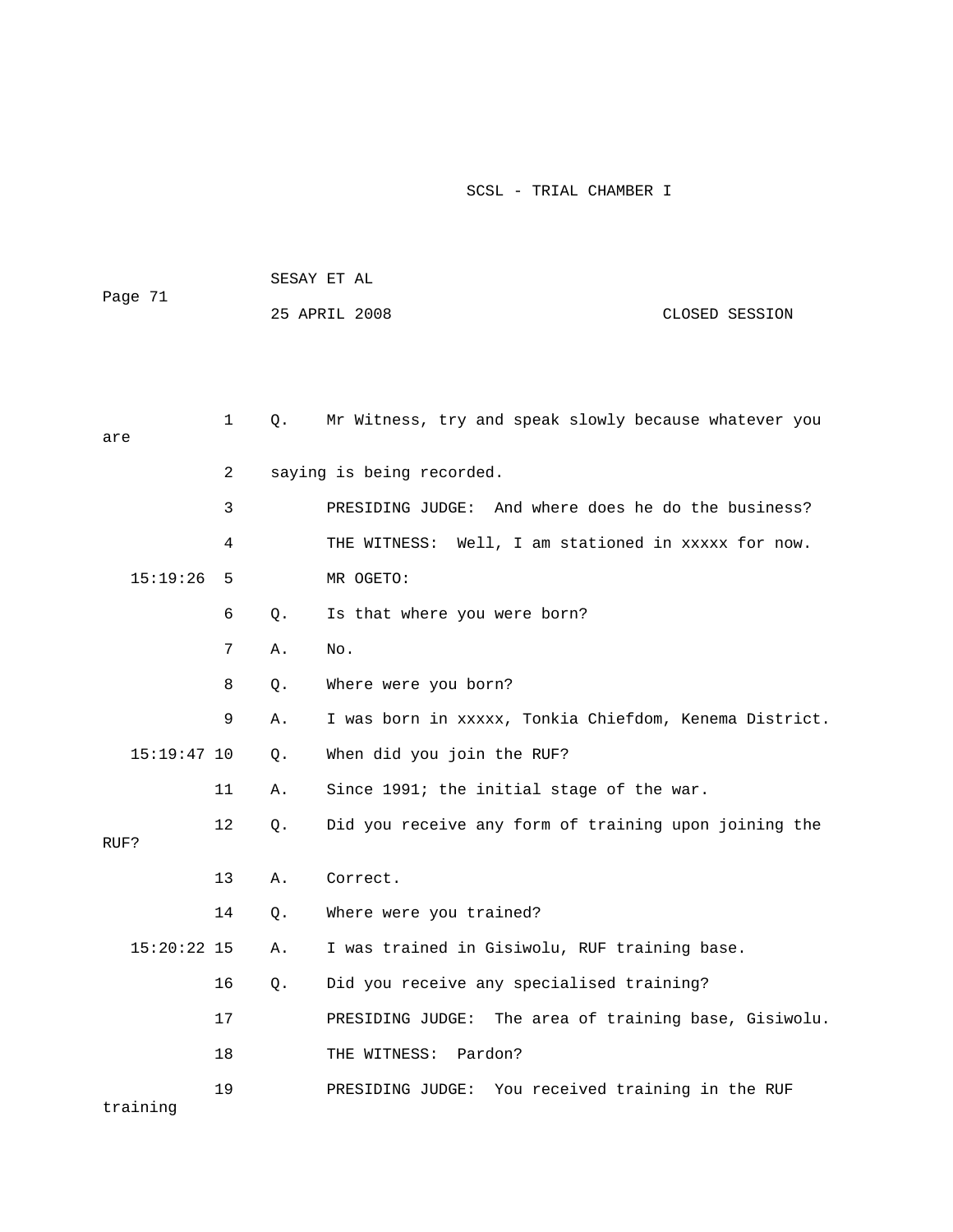|    | $15:20:48$ 20 |    |       | base in which place? Gisiwolu?                              |
|----|---------------|----|-------|-------------------------------------------------------------|
| is |               | 21 |       | THE WITNESS: Gisiwolu, in the Pujehun District. That        |
|    |               | 22 |       | in the southern province.                                   |
|    |               | 23 |       | MR OGETO:                                                   |
|    |               | 24 | $Q$ . | Did you receive any specialised training?                   |
|    | $15:21:15$ 25 |    | Α.    | Yes.                                                        |
|    |               | 26 | Q.    | What was it and when did you receive it?                    |
| a  |               | 27 | Α.    | First, I was trained how to parade. This parade that is     |
|    |               | 28 |       | courtesy, you have to get regards for your senior officers. |
|    |               | 29 | Q.    | Apart from that, did you receive any other kind of          |

| Page 72 | SESAY ET AL   |  |                |
|---------|---------------|--|----------------|
|         | 25 APRIL 2008 |  | CLOSED SESSION |

- 1 specialised training?
- 2 A. Yes.

3 Q. What was it and when did you receive it?

 4 A. That is at PT, that was the same Gisiwolu training base 15:22:08 5 which means physical training, and I was physically fit.

- 6 Q. Can you recall where you were in 1995?
- 7 A. Yes.
- 8 Q. Where were you?
- 9 A. I was in Bo Jungle.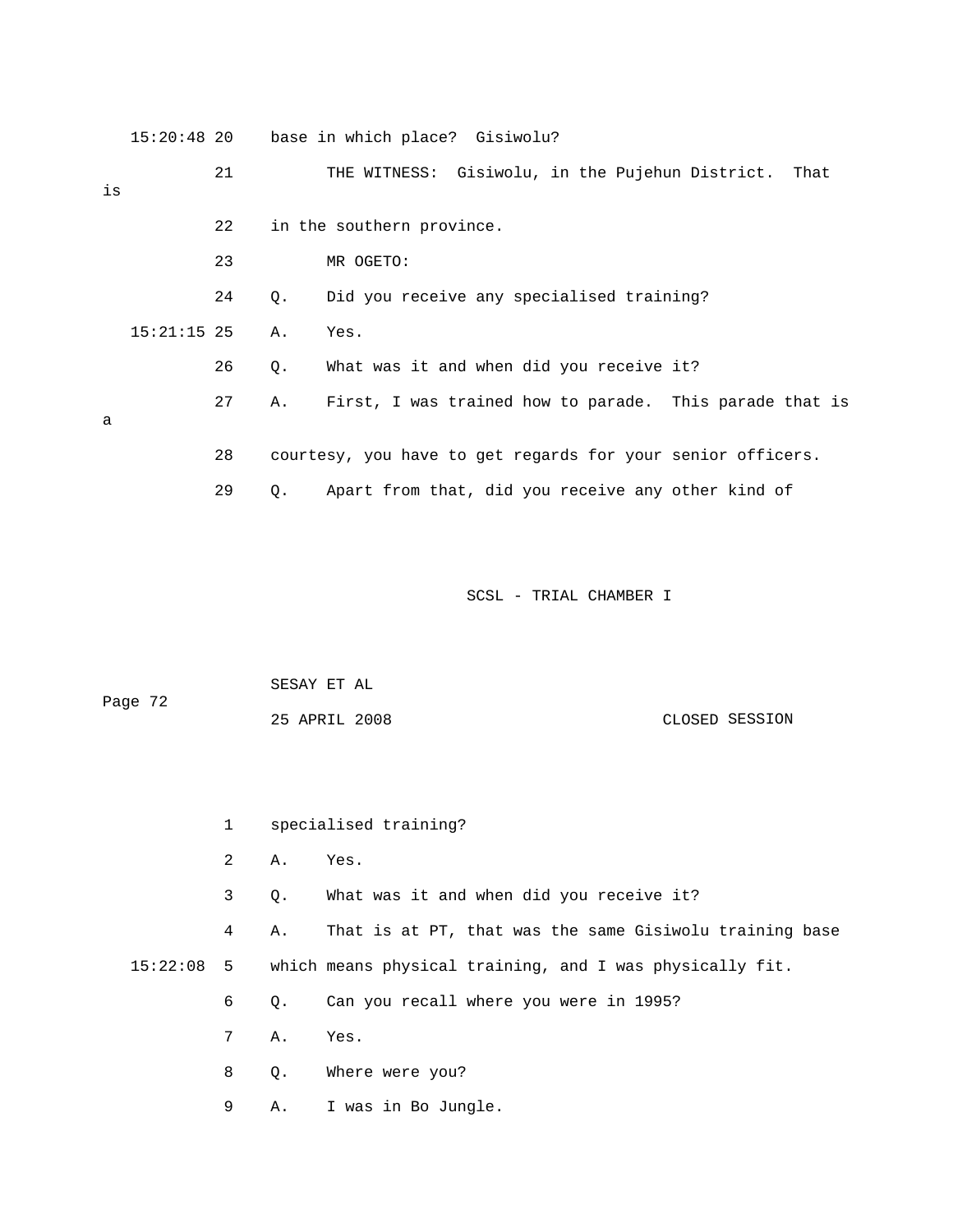|                                                        | $15:22:48$ 10 |    | Q. | What were you doing at the Bo Jungle?                   |
|--------------------------------------------------------|---------------|----|----|---------------------------------------------------------|
|                                                        |               | 11 | Α. | I was a xxxxxxxx.                                       |
|                                                        |               | 12 | Q. | What does that mean?                                    |
|                                                        | transmit      | 13 | Α. | That I was -- I was there to receive message and        |
|                                                        |               | 14 |    | messages in line of operations.                         |
|                                                        | $15:23:16$ 15 |    | Q. | So you were a xxxxxxx; is that correct?                 |
|                                                        |               | 16 | Α. | Yes, sir, I was.                                        |
|                                                        |               | 17 | Q. | Did you ever receive training as a xxxxxx?              |
|                                                        |               | 18 | Α. | Yes.                                                    |
|                                                        |               | 19 | О. | When was it you received this training?                 |
|                                                        | $15:23:39$ 20 |    | Α. | It was in Pendembu, Kailahun District.                  |
|                                                        |               | 21 | Q. | When did you receive the training as a xxxxxxx?         |
|                                                        |               | 22 | Α. | Late May '92. Sorry, May '92 to early '93.              |
| from                                                   |               | 23 | Q. | Now, at the Bo Jungle, what was your position?<br>Apart |
|                                                        |               | 24 |    | just being a xxxxxxx, did you have any other position?  |
|                                                        | $15:24:20$ 25 |    | Α. | No.                                                     |
|                                                        |               | 26 | Q. | Who was your immediate superior at the Bo Jungle?       |
|                                                        |               | 27 | Α. | At first Rambo, CO Rambo; late.                         |
|                                                        |               | 28 | О. | Now, in the context of your duties as a xxxxxxx, did    |
| 29<br>you work with any other person at the Bo Jungle? |               |    |    |                                                         |
|                                                        |               |    |    |                                                         |

SESAY ET AL

Page 73

25 APRIL 2008 CLOSED SESSION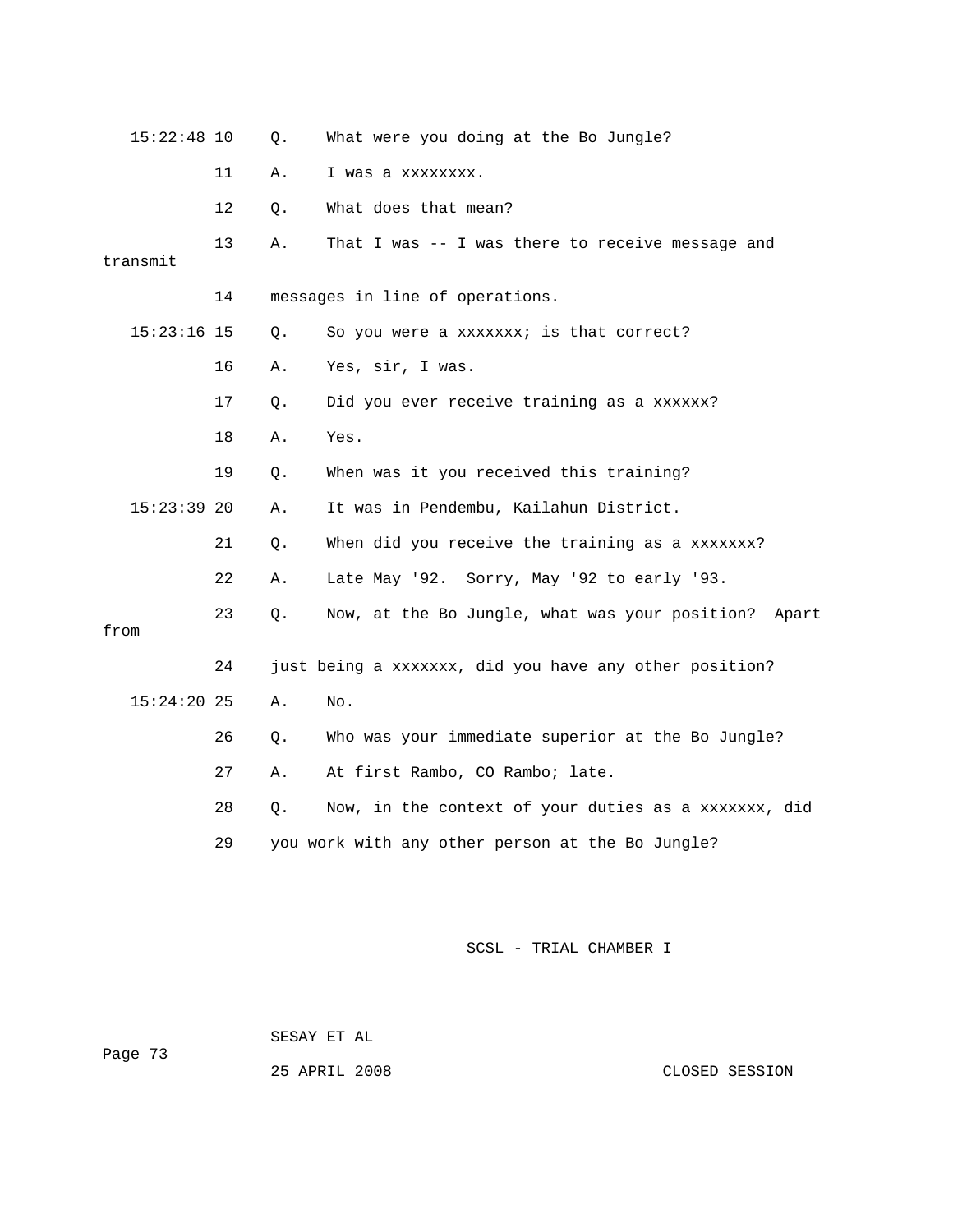1 A. Yes.

|         |                        | 2  | Q.        | Can you please give us the name of that person?         |
|---------|------------------------|----|-----------|---------------------------------------------------------|
|         |                        | 3  | Α.        | Like Augustine Kargbo.                                  |
|         |                        | 4  | Q.        | Was Kargbo a radio operator?                            |
|         | 15:25:22               | 5  | Α.        | No, he was an officer, a battalion.                     |
| other   |                        | 6  | Q.        | Was there any other radio operator at the Bo Jungle     |
|         |                        | 7  |           |                                                         |
|         |                        |    | than you? |                                                         |
|         |                        | 8  | Α.        | Yes.                                                    |
|         |                        | 9  | Q.        | Who was it?                                             |
|         | $15:25:41$ 10          |    | Α.        | Bobor Bundu, Denis Musa, alias VIP.                     |
|         |                        | 11 | Q.        | Is that all?                                            |
|         |                        | 12 | Α.        | Yes, for now.                                           |
|         |                        | 13 | Q.        | Where did you go to after the Bo Jungle?                |
|         |                        | 14 | Α.        | I went to the Northern Jungle; Kangari Hills.           |
|         | $15:26:25$ 15          |    | Q.        | When did you go to the Kangari Hills?                   |
|         |                        | 16 | Α.        | It was late '95 to '96.                                 |
|         |                        | 17 | Q.        | Which position did you hold at the Northern Jungle,     |
| Kangari |                        |    |           |                                                         |
|         |                        | 18 | Hills?    |                                                         |
|         |                        | 19 | Α.        | XXXXXXX.                                                |
|         | $15:26:48$ 20          |    | Q.        | Were there other radio operators at the Northern Jungle |
|         |                        | 21 |           | during the time that you were there?                    |
|         |                        | 22 | Α.        | Yes.                                                    |
|         |                        | 23 | Q.        | Can you please give us their names?                     |
|         |                        | 24 | Α.        | CO Nya Bindi.<br>Yes.                                   |
|         | $15:27:19$ 25<br>going |    |           | Your Honour, I think the witness is<br>THE INTERPRETER: |
|         |                        | 26 |           | too fast. We do not get the names of the witness.       |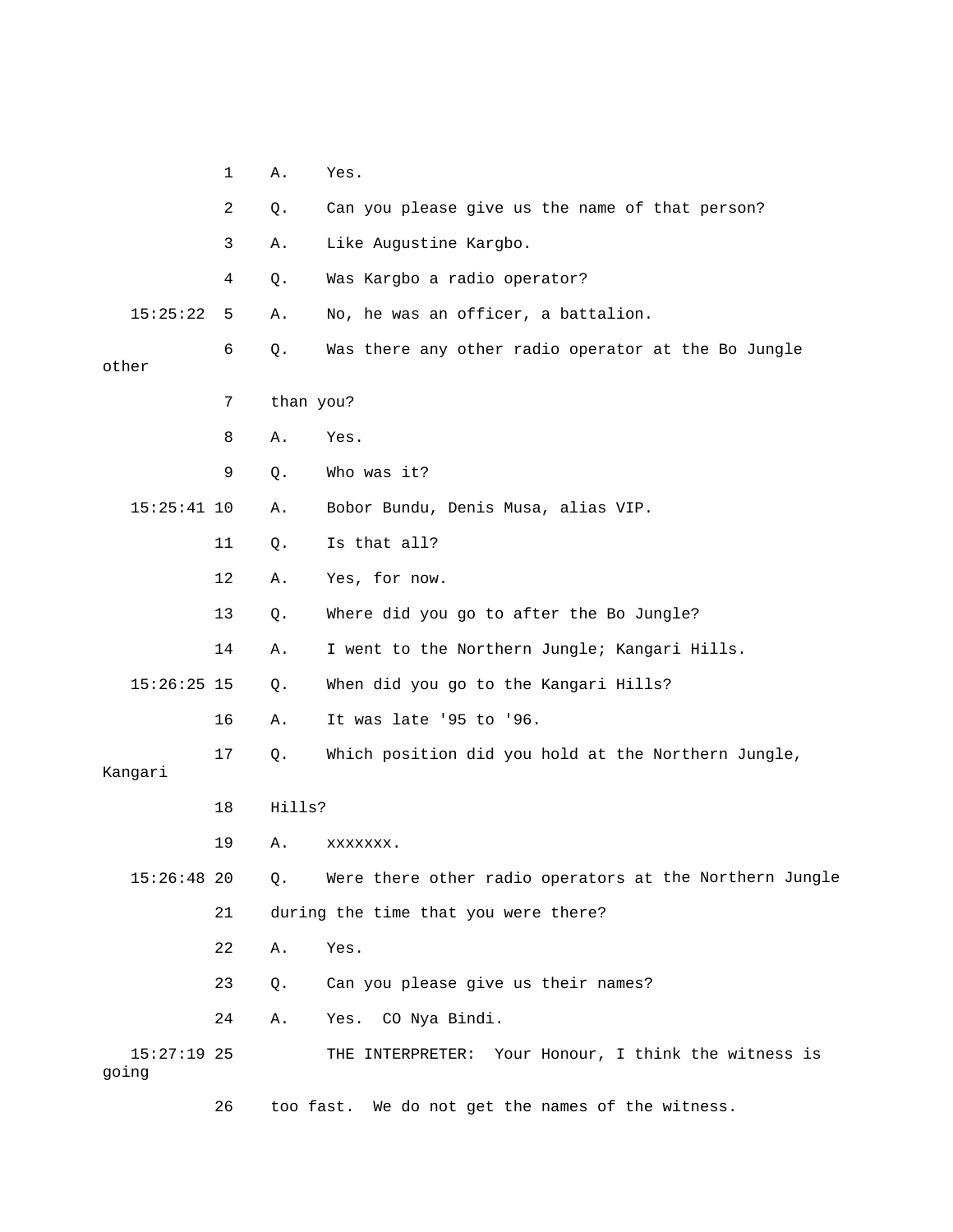27 PRESIDING JUDGE: Start the names again.

THE WITNESS: I say again, I was there, number 1, CO Nya 29 was there, CO Nya, N-Y-A; xxxxxx, xxxxx, and of course  $28$ 

SCSL - TRIAL CHAMBER I

 25 APRIL 2008 CLOSED SESSION SESAY ET AL Page 74

|                      | $\mathbf 1$    |        | Top Marine.                                              |
|----------------------|----------------|--------|----------------------------------------------------------|
|                      | $\overline{2}$ |        | MR OGETO:                                                |
|                      | 3              | 0.     | For how long were you at the Northern Jungle, Kangari    |
|                      | 4              | Hills? |                                                          |
| $15:28:13$ 5<br>time |                | Α.     | I was there, from the time we reached there, up to the   |
|                      | 6              |        | the AFRC coup took place in this country.                |
|                      | 7              | Q.     | And that would have been 25 May 1997; is that correct?   |
|                      | 8              | Α.     | You are correct; perfectly correct.                      |
|                      | 9              | $Q$ .  | Where did you go after the coup?                         |
| $15:28:52$ 10        |                | Α.     | I went to Matotoka. From Matotoka to Makeni.             |
|                      | 11             | Q.     | So which position did you occupy in Makeni?              |
|                      | 12             | Α.     | A XXXXXXX XXXXXXX XXXXX.                                 |
|                      | 13             | Q.     | Where exactly in Makeni were you a signal operator?      |
|                      | 14             | Α.     | I was based at Teko Barracks.                            |
| $15:29:31$ 15        |                | 0.     | Were there other radio operators at the Teko Barracks at |
|                      | 16             |        | that time?                                               |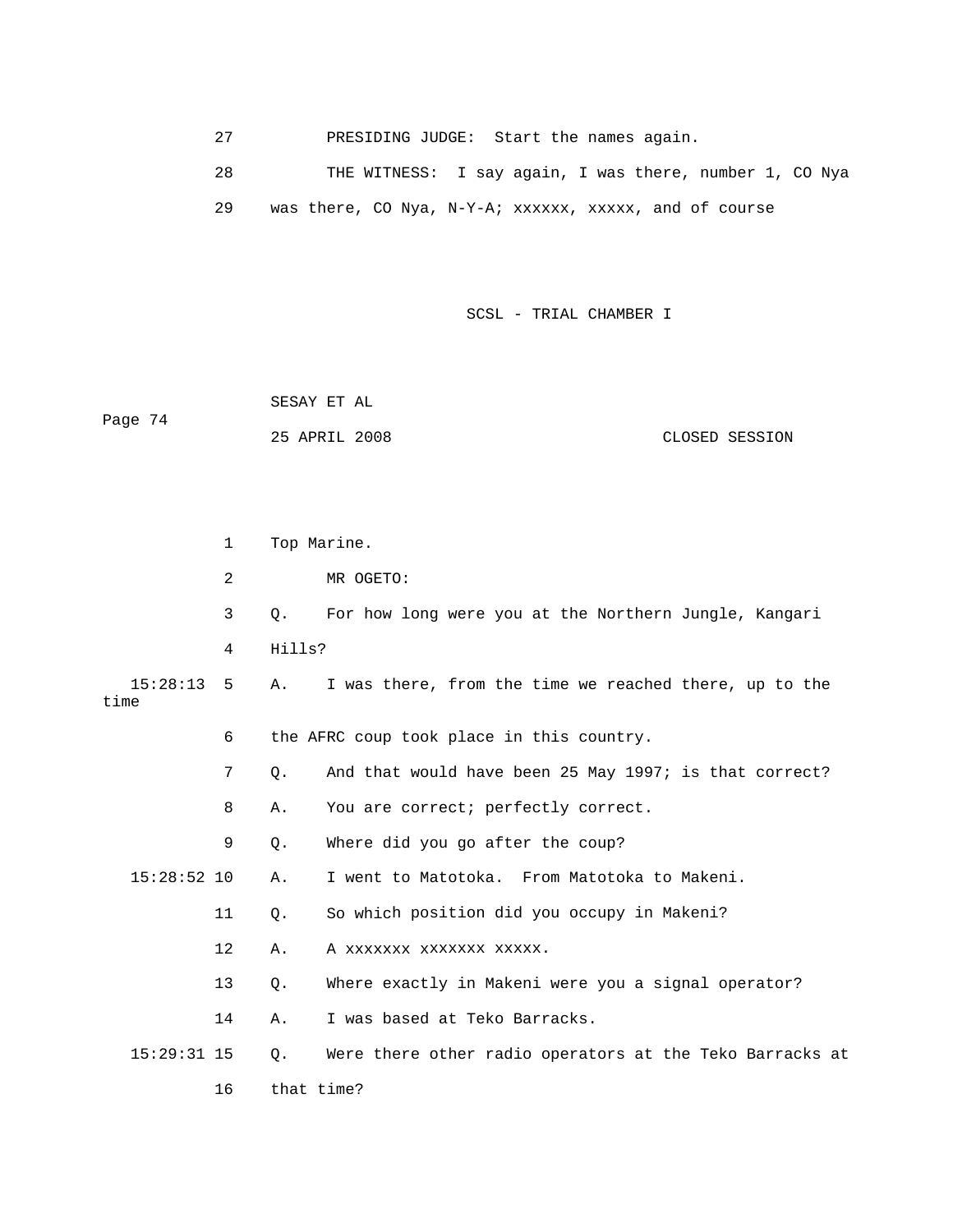|                       | 17                                | Α.        | Yes.                                                   |  |  |
|-----------------------|-----------------------------------|-----------|--------------------------------------------------------|--|--|
|                       | 18                                | $\circ$ . | Give us their names, please?                           |  |  |
|                       | 19                                | Α.        | xxxxxxx was there as station commander by then; Thomas |  |  |
| $15:29:54$ 20         | Sumby, xxxxxxx, of course myself. |           |                                                        |  |  |
|                       | 21                                | 0.        | For how long were you at the Teko Barracks in Makeni?  |  |  |
|                       | 22                                | Α.        | I was in Teko Barracks since -- since the ECOMOG       |  |  |
|                       | 23                                |           | intervention in this country, Freetown.                |  |  |
|                       | 24                                | 0.        | Can you please repeat that; you were in Makeni?        |  |  |
| $15:30:34$ 25<br>took |                                   | Α.        | I was in Makeni until the ECOMOG intervention, which   |  |  |
|                       | 26                                |           | place in Freetown.                                     |  |  |
|                       | 27                                | 0.        | And that would be February of 1998?                    |  |  |
|                       | 28                                | Α.        | That is correct.                                       |  |  |
|                       | 29                                | Q.        | Where did you go after the intervention in Freetown?   |  |  |

|         | SESAY ET AL   |  |                |
|---------|---------------|--|----------------|
| Page 75 |               |  |                |
|         | 25 APRIL 2008 |  | CLOSED SESSION |

1 A. We pulled out; we went to Kono. 3 A. At first, I was based at Dabundeh Street for two days. 4 Q. Then what happened after the two days? 15:31:28 5 A. I was deployed -- my commander deployed me with Bai Bureh, 6 short Bai Bureh, at xxxxx, Nimikoro Chiefdom. 2 Q. Where in Kono were you based?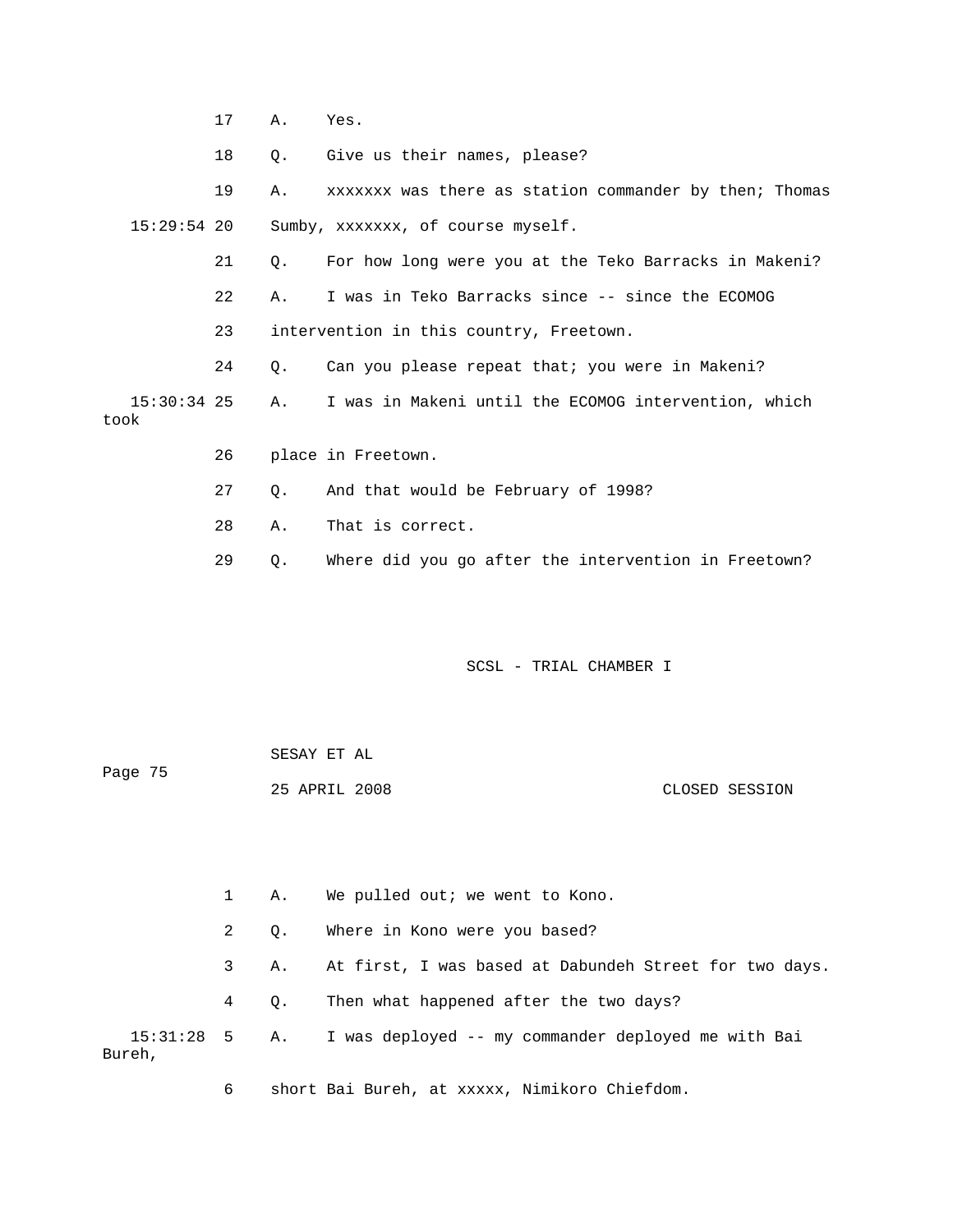|               | 7  | Q.        | And how far is xxxxx from Koidu Town?                   |
|---------------|----|-----------|---------------------------------------------------------|
|               | 8  | Α.        | xxxxx is around five to ten miles.                      |
|               | 9  | Q.        | Were there other xxxxxx at xxxxx during the time        |
| $15:32:12$ 10 |    |           | that you were there?                                    |
|               | 11 | Α.        | Yes, sir.                                               |
|               | 12 | Q.        | Please give us their names.                             |
|               | 13 | Α.        | xxxxxx, he was assisting me. xxxxxxx.                   |
|               | 14 | Q.        | That's all?                                             |
| $15:32:36$ 15 |    | Α.        | Yes.                                                    |
|               | 16 | Q.        | So what was your position at xxxxxx?                    |
|               | 17 | Α.        | My position was a xxxxxxxx xxxxxx; xxxxxxx              |
|               | 18 | Q.        | For how long were you at xxxxx?                         |
|               | 19 | Α.        | I was in xxxxxx until ECOMOG started advancing to go to |
| $15:33:08$ 20 |    |           | Koidu, from the RUF.                                    |
|               | 21 | Q.        | Can you recall when that was?                           |
|               | 22 | Α.        | That will be around March to May.                       |
|               | 23 | Q.        | May 1998, you mean?                                     |
|               | 24 | Α.        | Correct.                                                |
| $15:33:46$ 25 |    | Q.        | Did you move to any other place from xxxxx?             |
|               | 26 | Α.        | Yes.                                                    |
|               | 27 | $\circ$ . | Where did you go to?                                    |
|               | 28 | Α.        | I went to Yellow Mosque.                                |
|               | 29 | О.        | Where is Yellow Mosque?                                 |

SESAY ET AL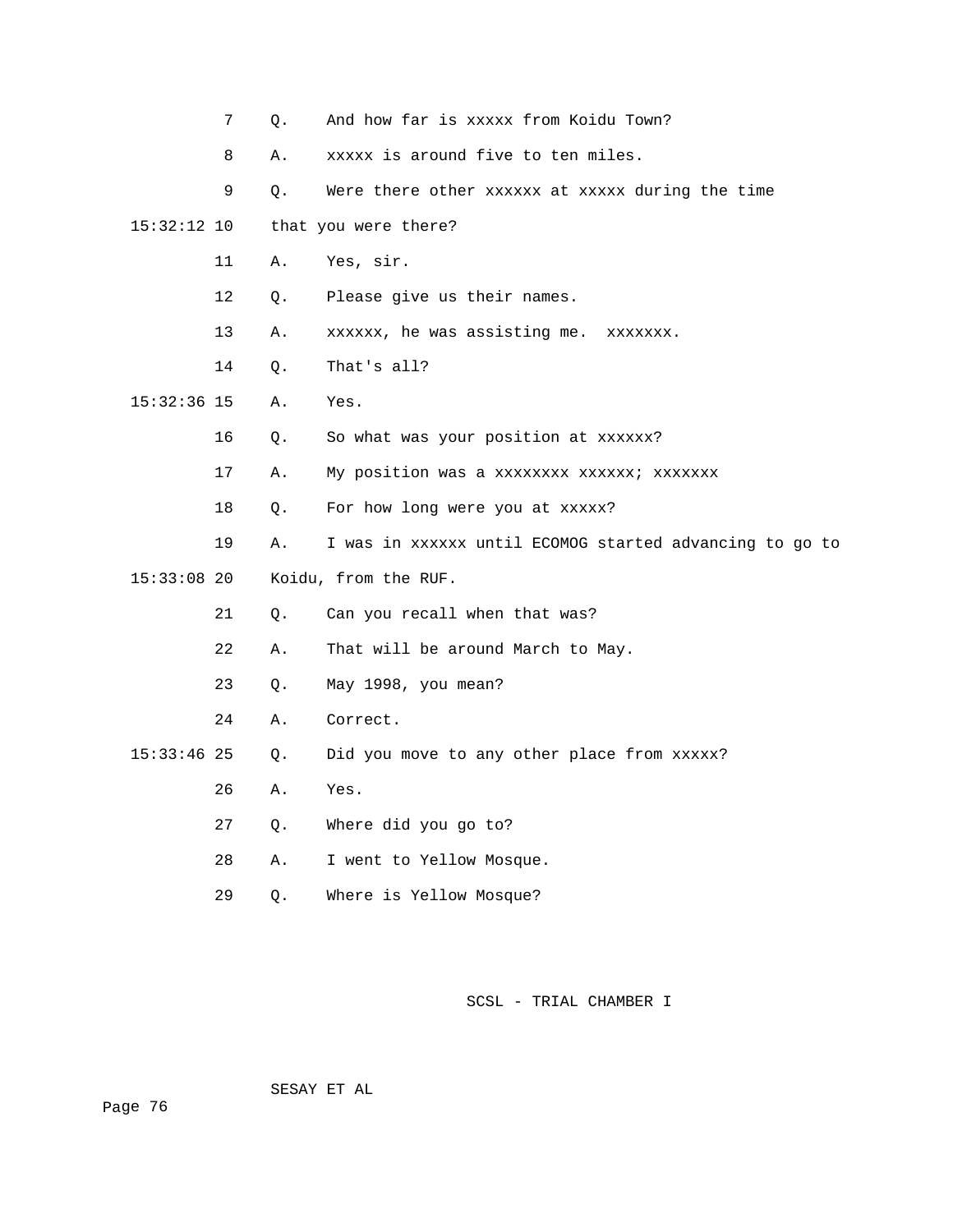|               | 1  | Α.       | Yellow Mosque? It is on the highway between Buedu and  |
|---------------|----|----------|--------------------------------------------------------|
|               | 2  | Woama.   | That is on the highway leading to Gandorhun.           |
|               | 3  | Q.       | Is that still within Kono?                             |
|               | 4  | Α.       | Yes, in Kono; Kono District.                           |
| 15:34:34      | 5  | Q.       | How far is Yellow Mosque from the Guinea Highway?      |
|               | 6  | Α.       | It will be around five to seven miles.                 |
|               | 7  | Q.       | What was your position at the Yellow Mosque?           |
|               | 8  | Α.       | A radio operator, station commander.                   |
|               | 9  | Q.       | For how long were you at the Yellow Mosque?            |
| $15:35:23$ 10 |    | Α.       | I was at Yellow Mosque until the successful Fiti Fata  |
|               | 11 | mission. |                                                        |
|               | 12 | Q.       | When was that? Can you recall the month when that took |
|               | 13 | place?   |                                                        |
|               | 14 | Α.       | Yes, that was December.                                |
| $15:36:03$ 15 |    | Q.       | December '98?                                          |
|               | 16 | Α.       | '98, correct. December '98.                            |
|               | 17 |          | MR OGETO: My Lords, I think I can now go into an open  |
|               | 18 | session. |                                                        |
|               | 19 |          | PRESIDING JUDGE: Any examination at this stage -- any  |
| $15:36:51$ 20 |    |          | cross-examination at this stage?                       |
|               | 21 |          | MR HARDAWAY: At this stage none from the Prosecution,  |
|               | 22 |          | Your Honour.                                           |
|               | 23 |          | PRESIDING JUDGE: Any from Mr Jordash?                  |
|               | 24 |          | No, thank you.<br>MR JORDASH:                          |
| $15:36:59$ 25 |    |          | Mr Cammegh?<br>PRESIDING JUDGE:                        |
|               | 26 |          | No, thank you. Can I just be allowed to<br>MR CAMMEGH: |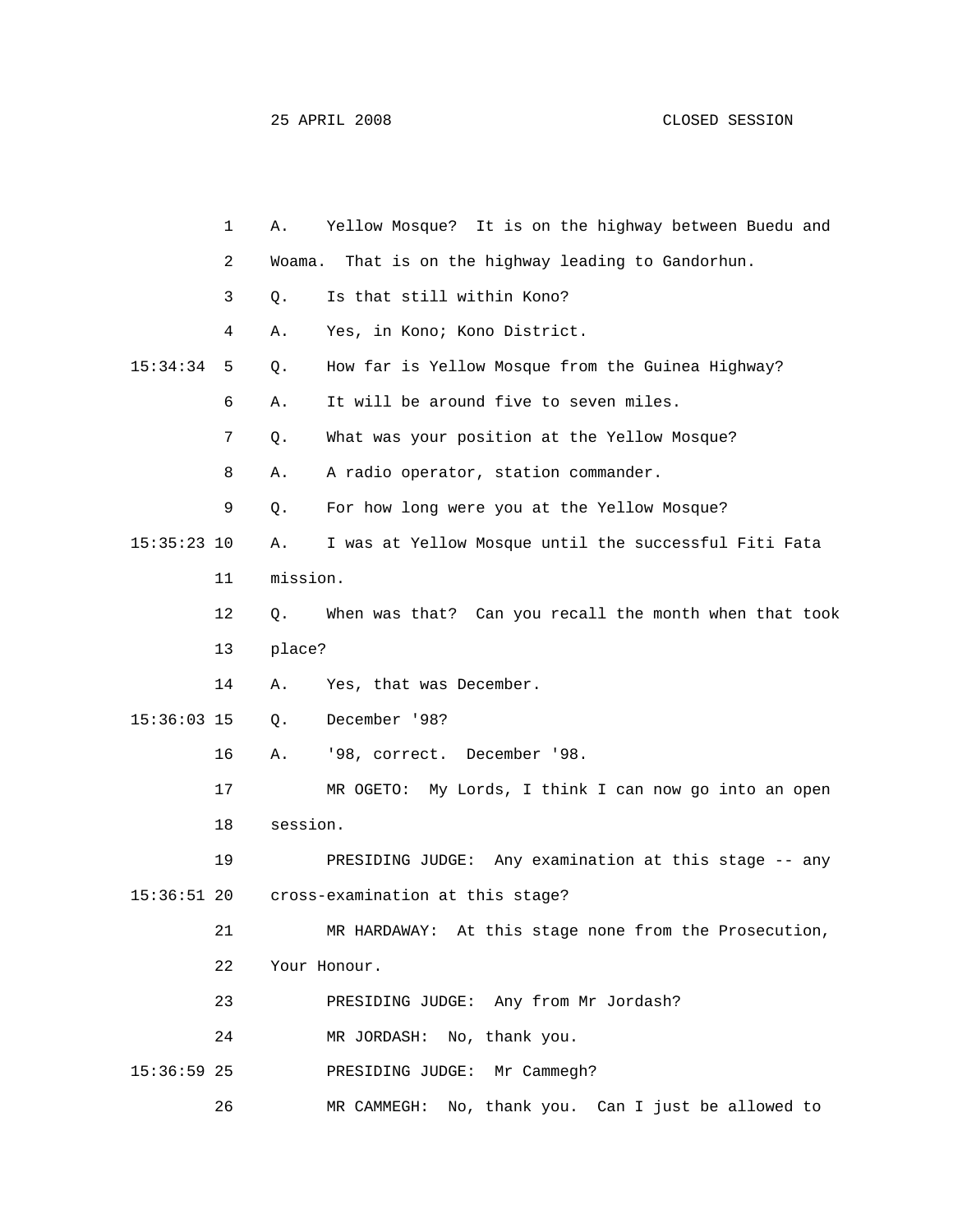27 briefly leave the room to take something to my legal assistant,

28 please?

29 PRESIDING JUDGE: Yes, you may, please.

SCSL - TRIAL CHAMBER I

 SESAY ET AL Page 77 25 APRIL 2008 CLOSED SESSION

MR CAMMEGH: Thank you. 2 **PRESIDING JUDGE:** We will move into the open session, 3 please. 4 6 7 8 9 10 11 12 14  $1 \qquad \qquad$  5 13 15 16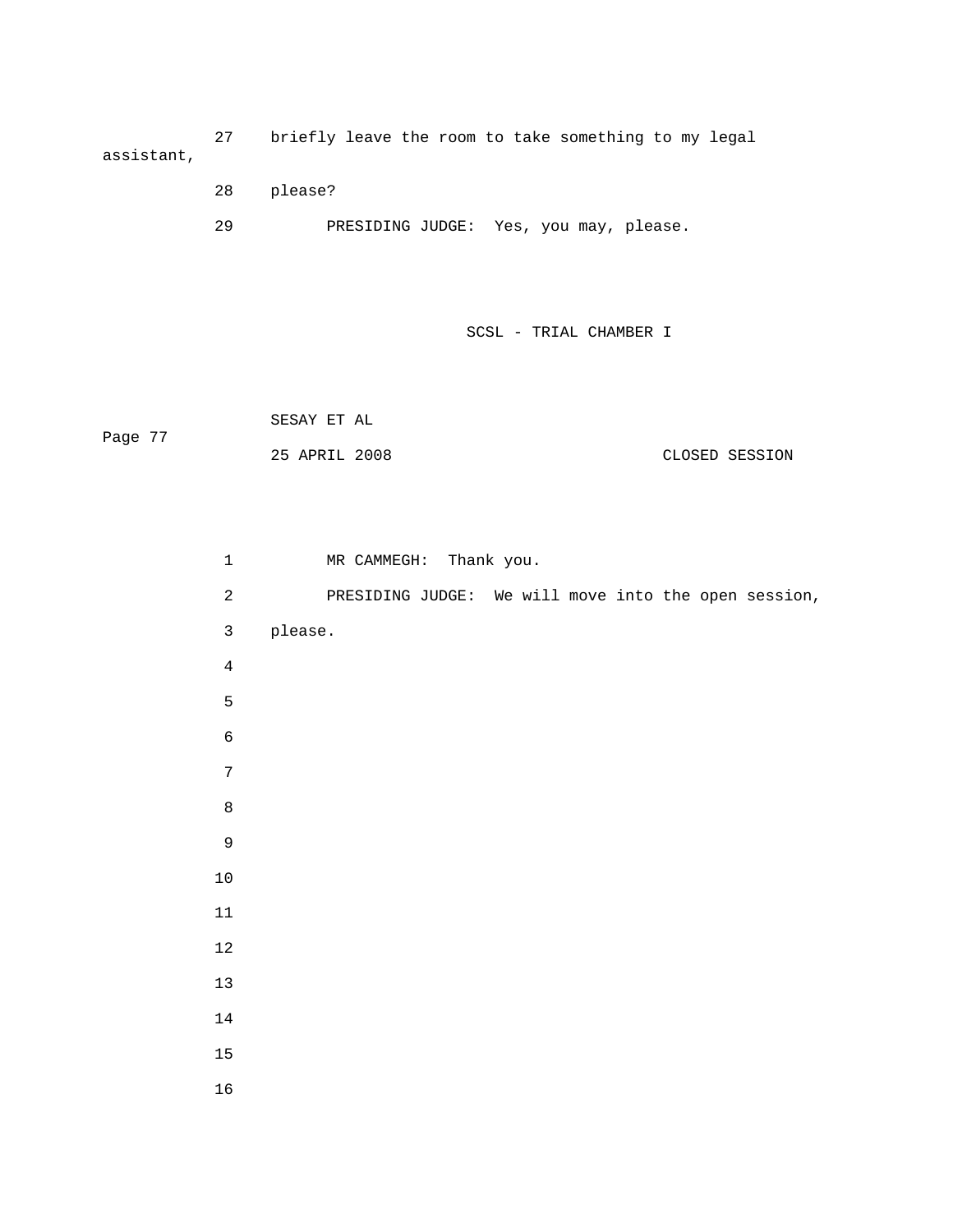17 18 20 19 21 22 23 24 25 26 27 28 29

SCSL - TRIAL CHAMBER I

|         | SESAY ET AL   |  |              |
|---------|---------------|--|--------------|
| Page 78 |               |  |              |
|         | 25 APRIL 2008 |  | OPEN SESSION |

|     |   |    | [Open Session]                                                          |
|-----|---|----|-------------------------------------------------------------------------|
|     | 2 |    | PRESIDING JUDGE: Yes, thank you.                                        |
|     | 3 |    | MR OGETO:                                                               |
|     | 4 | 0. | Mr Witness, we are now in an open session. Please be                    |
| may |   |    | 15:39:34 5 careful when answering my questions not to give answers that |

6 reveal your identity; you understand?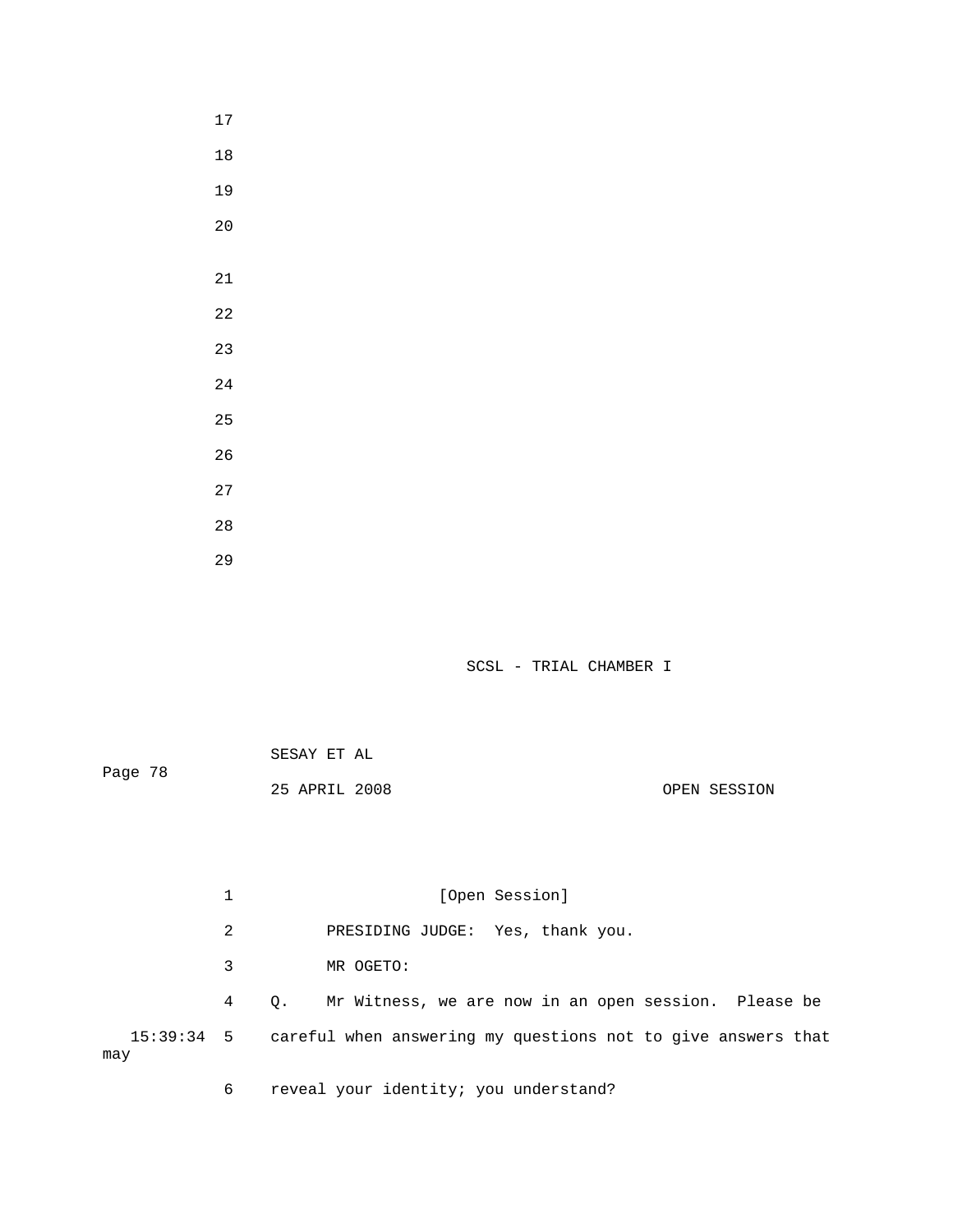|                          | 7  | Α. | Yes, sir.                                                |
|--------------------------|----|----|----------------------------------------------------------|
|                          | 8  | Q. | When you were at the Bo Jungle, did you ever see the     |
|                          | 9  |    | accused person Morris Kallon?                            |
| $15:40:09$ 10            |    | Α. | Yes.                                                     |
|                          | 11 | Q. | In what circumstances did you see him?                   |
|                          | 12 | Α. | I saw him as one of the officers at Bo Jungle there.     |
|                          | 13 | Q. | And when was that once again, for the record?            |
|                          | 14 | Α. | That was in 1995.                                        |
| $15:40:48$ 15            |    | Q. | Who was the commander at the Bo Jungle at that time?     |
|                          | 16 | Α. | CO Rambo, Buster Flomo, Rambo.                           |
|                          | 17 | Q. | How long was Mr Kallon at the Bo Jungle at that time?    |
|                          | 18 | Α. | He was there until we went to the Northern Jungle.       |
| Jungle?                  | 19 | Q. | And where did he go after you went to the Northern       |
| $15:41:33$ 20            |    | Α. | We were all at the Northern Jungle.                      |
| you                      | 21 | Q. | During the time that you were at the Bo Jungle before    |
| Kallon                   | 22 |    | moved to the Northern Jungle, do you know if the accused |
|                          | 23 |    | ever assumed command of the Bo Jungle?                   |
|                          | 24 | Α. | No.                                                      |
| $15:42:08$ 25<br>Jungle? |    | Q. | What was the position of Mr Kallon at the Northern       |
|                          | 26 | Α. | He was one of the officers.                              |
|                          | 27 | Q. | Who was the commander at the time?                       |
|                          | 28 | Α. | XXXXXX.                                                  |

29 Q. Did xxxxxxx have a deputy?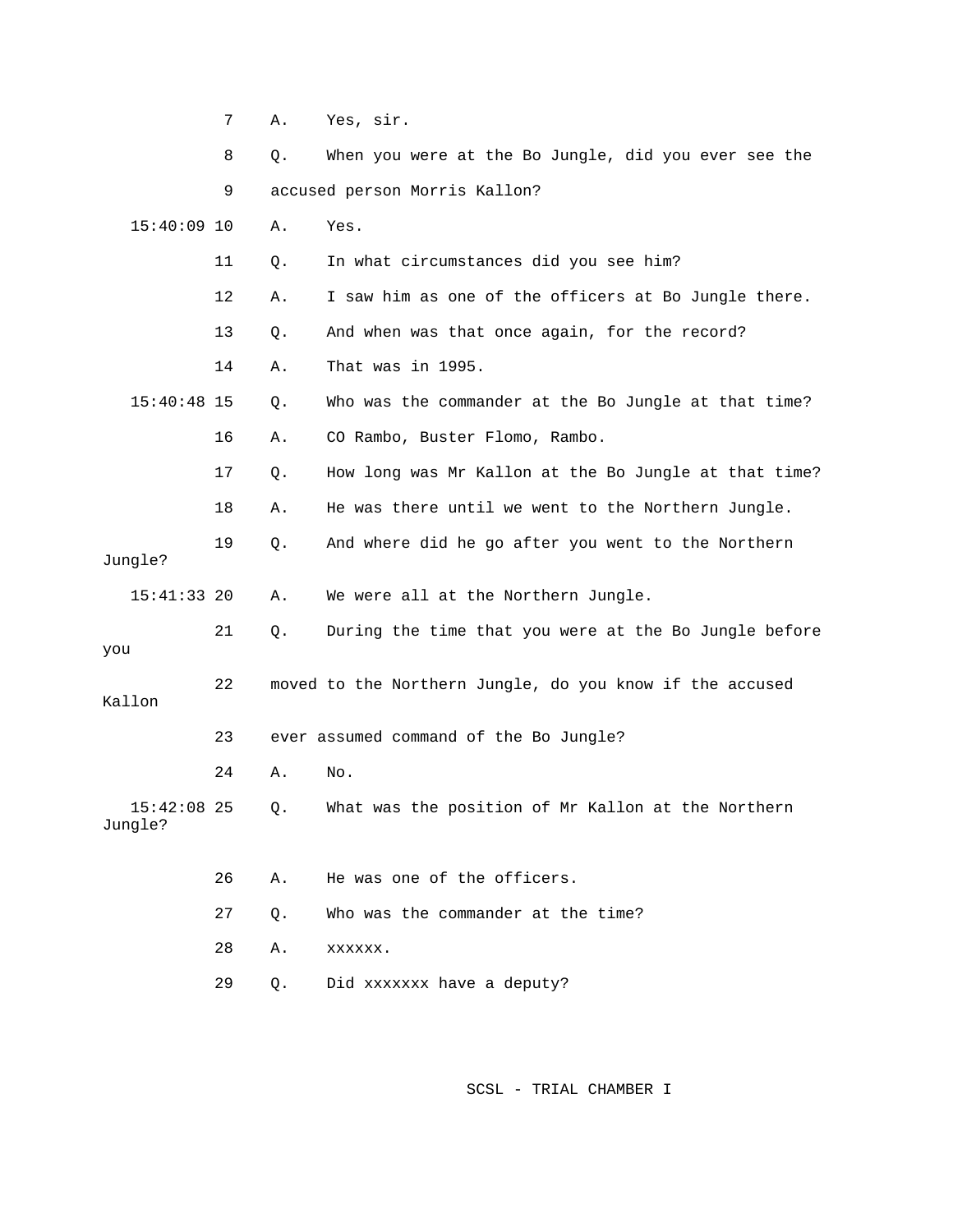|     | Page 79       |    | SESAY ET AL |                                                               |              |  |  |
|-----|---------------|----|-------------|---------------------------------------------------------------|--------------|--|--|
|     |               |    |             | 25 APRIL 2008                                                 | OPEN SESSION |  |  |
|     |               |    |             |                                                               |              |  |  |
|     |               |    |             |                                                               |              |  |  |
|     |               | 1  | Α.          | If we talk of deputy, then he should be the battalion         |              |  |  |
|     |               | 2  | commander.  |                                                               |              |  |  |
|     |               | 3  | Q.          | Who was the battalion commander at that time?                 |              |  |  |
|     |               | 4  | Α.          | CO Georgie.                                                   |              |  |  |
|     | 15:43:04      | 5  | Q.          | During the time that you were in the Northern Jungle, do      |              |  |  |
|     |               | 6  |             | you know if Mr Kallon had a radio set?                        |              |  |  |
|     |               | 7  | Α.          | No, he didn't have.                                           |              |  |  |
|     |               | 8  | Q.          | Do you know if Mr Kallon, while at the Northern Jungle,       |              |  |  |
|     |               | 9  |             | ever gave instructions to CO Isaac or to CO Georgie?          |              |  |  |
|     | $15:43:54$ 10 |    | Α.          | No.                                                           |              |  |  |
|     |               | 11 |             | PRESIDING JUDGE: You say he never did what? Never --          |              |  |  |
|     |               | 12 |             | MR OGETO: Whether the accused Kallon ever gave                |              |  |  |
|     |               | 13 |             | instructions to xxxxxx or CO Georgie.                         |              |  |  |
|     |               |    |             |                                                               |              |  |  |
|     |               | 14 |             | THE WITNESS: No, he never.                                    |              |  |  |
|     | 15:44:21 15   | 16 | xxxxx?      | Is xxxxxx, is it the same as xxxxx<br>PRESIDING JUDGE:        |              |  |  |
|     |               | 17 |             | THE WITNESS: Yes, yes, he is xxxxxx.                          |              |  |  |
|     |               | 18 |             | MR OGETO:                                                     |              |  |  |
| the |               | 19 | Q.          | Now let's move to the time when you were in Kono after        |              |  |  |
| in  | $15:44:51$ 20 |    |             | retreat. When you were at xxxxx, who did you communicate with |              |  |  |
|     |               | 21 |             | the context of the duties that you carried out at that time?  |              |  |  |
|     |               | 22 | Α.          | Superman; High Command.                                       |              |  |  |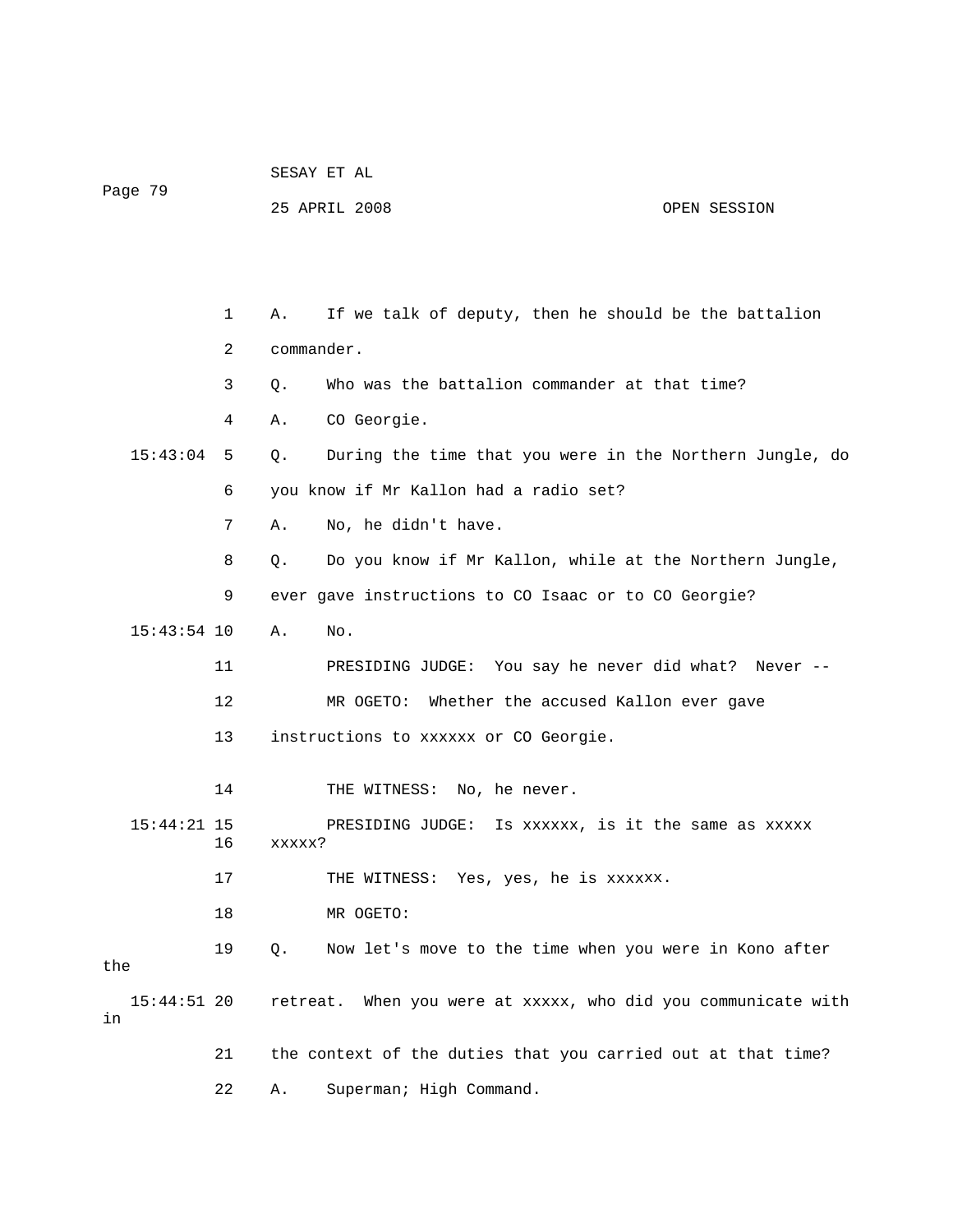23 Q. Are you saying you communicated with Superman and High 24 Command? Can you please clarify that? 15:45:45 25 A. Superman was the high commander. The message I preparing 26 through my battalion commander to Superman as a centralised 28 Q. Did you communicate with any other person other than 27 command.

29 Superman in the context of your duties at that time?

SCSL - TRIAL CHAMBER I

| Page 80 | SESAY ET AL   |  |              |
|---------|---------------|--|--------------|
|         | 25 APRIL 2008 |  | OPEN SESSION |

1 A. No, I said my companions, other operators. Morris 4 A. No. 15:46:44 5 Q. During the time when you were at xxxxx, do you know if 6 accused Kallon had a radio set in Kono? 7 A. No, he didn't have any radio set. 8 Q. Why are you so sure he did not have a radio set? 9 A. Because if he had a radio, he would have had a call sign. 15:47:21 10 I would have heard the call sign on the net, but I never 2 Q. Did you receive any messages from the accused person 3 Kallon at that time? the 11 monitored such a station.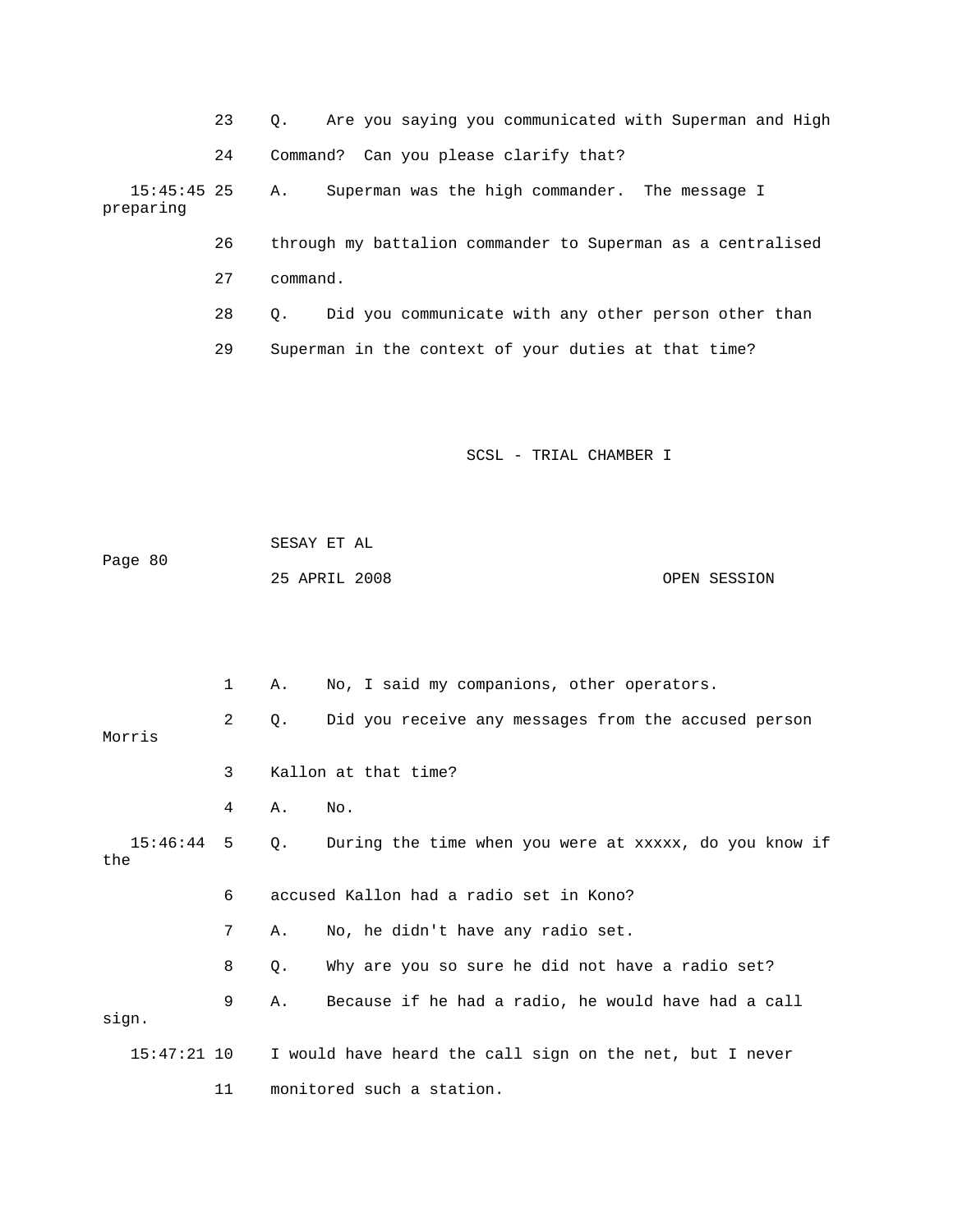12 Q. What is a call sign? 13 A. A call sign? It is the name given to a particular 14 at a particular location. 16 communication from Kallon? Because you did not have a call 19 JUDGE BOUTET: You say you never received communication 15:48:10 20 from Kallon while you were in xxxxx? 21 THE WITNESS: He didn't have a radio station. 22 JUDGE BOUTET: But you said something about a call sign. 23 THE WITNESS: The call sign, when you have your own 24 station, they will give you a call sign. That is the name 27 commander through another -- through any radio station that is 28 not his as such? Can he do that? 29 THE WITNESS: That will only happen if it is a station 15:47:51 15 JUDGE BOUTET: So why is it you say you had no sign 17 for him? Is it what you are saying? 18 THE WITNESS: Come again? radio given 15:48:37 25 to a station. Call sign is a name given to a station. 26 JUDGE BOUTET: But can Kallon communicate with your privileged

| Page 81 | SESAY ET AL   |              |
|---------|---------------|--------------|
|         | 25 APRIL 2008 | OPEN SESSION |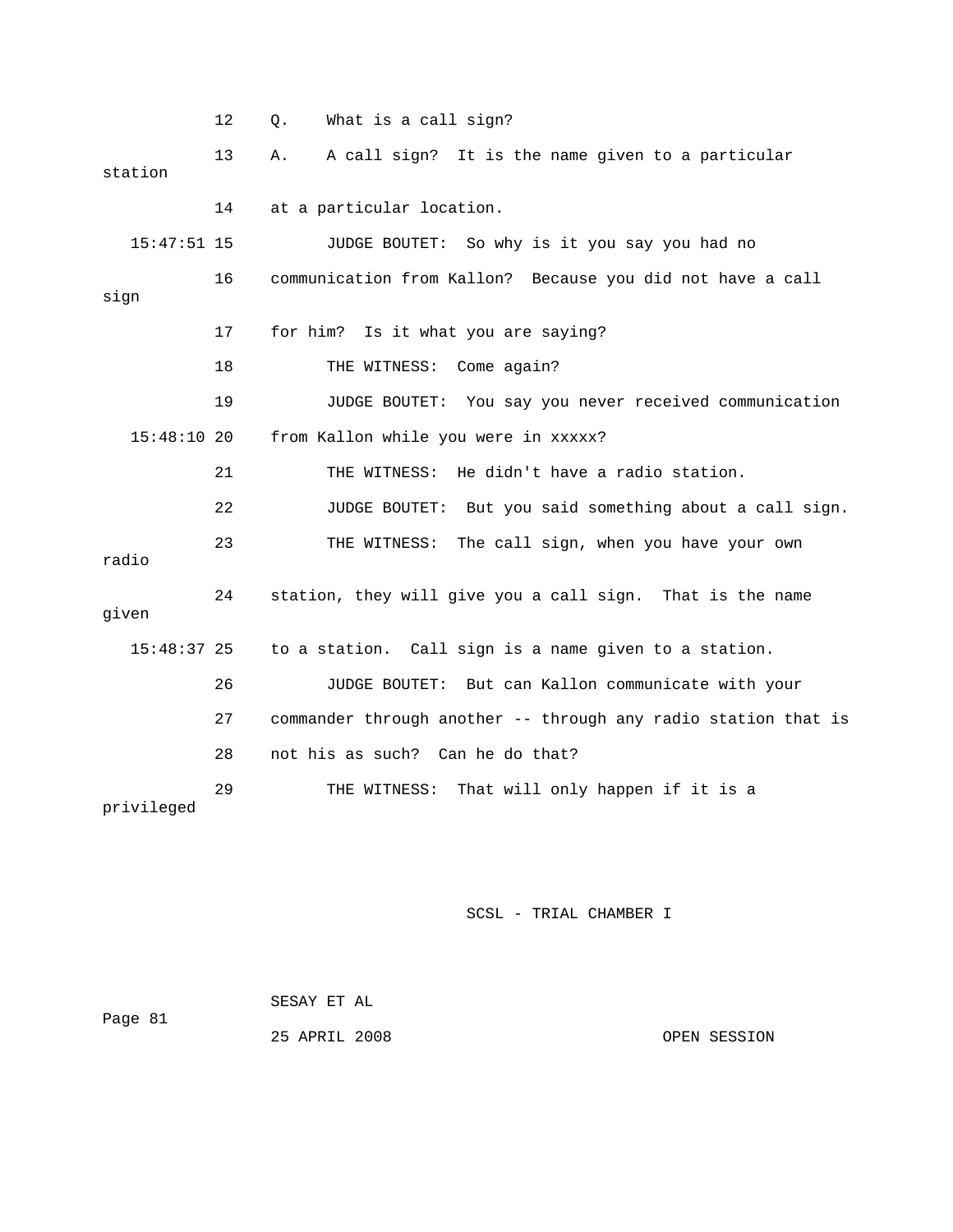|                | 1  |    | conversation, like, he wants to talk to his family, that the |
|----------------|----|----|--------------------------------------------------------------|
|                | 2  |    | command on the ground will give him the permission to do it. |
|                | 3  |    | JUDGE BOUTET:<br>Okay. Thank you.                            |
|                | 4  |    | THE WITNESS: Yes, thank you.                                 |
| 15:49:30       | 5  |    | MR OGETO:                                                    |
| to             | 6  | Q. | What were your exact duties at xxxxxx? Be careful not        |
|                | 7  |    | reveal your identity, please.                                |
| responsibility | 8  | Α. | In xxxxxx I was radio operator.<br>Yeah.<br>Мy               |
| receive        | 9  |    | was to receive and transmit operations and messages; to      |
| $15:49:53$ 10  |    |    | and transmit operational messages.                           |
|                | 11 | Q. | Any other duty?                                              |
|                | 12 | Α. | No, except being a radio operator.                           |
|                | 13 |    | PRESIDING JUDGE: You did transmit welfare messages as        |
|                | 14 |    | well, besides operational messages?                          |
| $15:50:28$ 15  |    |    | THE WITNESS: Yes, it is discretional. It is a                |
|                | 16 |    | discretional job.                                            |
|                | 17 |    | MR OGETO:                                                    |
|                | 18 | Q. | Do you know what it means by monitoring messages?            |
|                | 19 | Α. | Yes.                                                         |
| $15:50:49$ 20  |    | Q. | What does it mean? Explain to the Court, please?             |
| directly,      | 21 | Α. | Like, somebody was transmitting message not to me            |
|                | 22 |    | but I would listen to him; that is monitoring a message.     |
|                | 23 |    | Somebody who was transmitting a message from one station to  |
| would          | 24 |    | another, but it is not to me; I was not concerned.<br>But I  |
| $15:51:19$ 25  |    |    | monitor it.                                                  |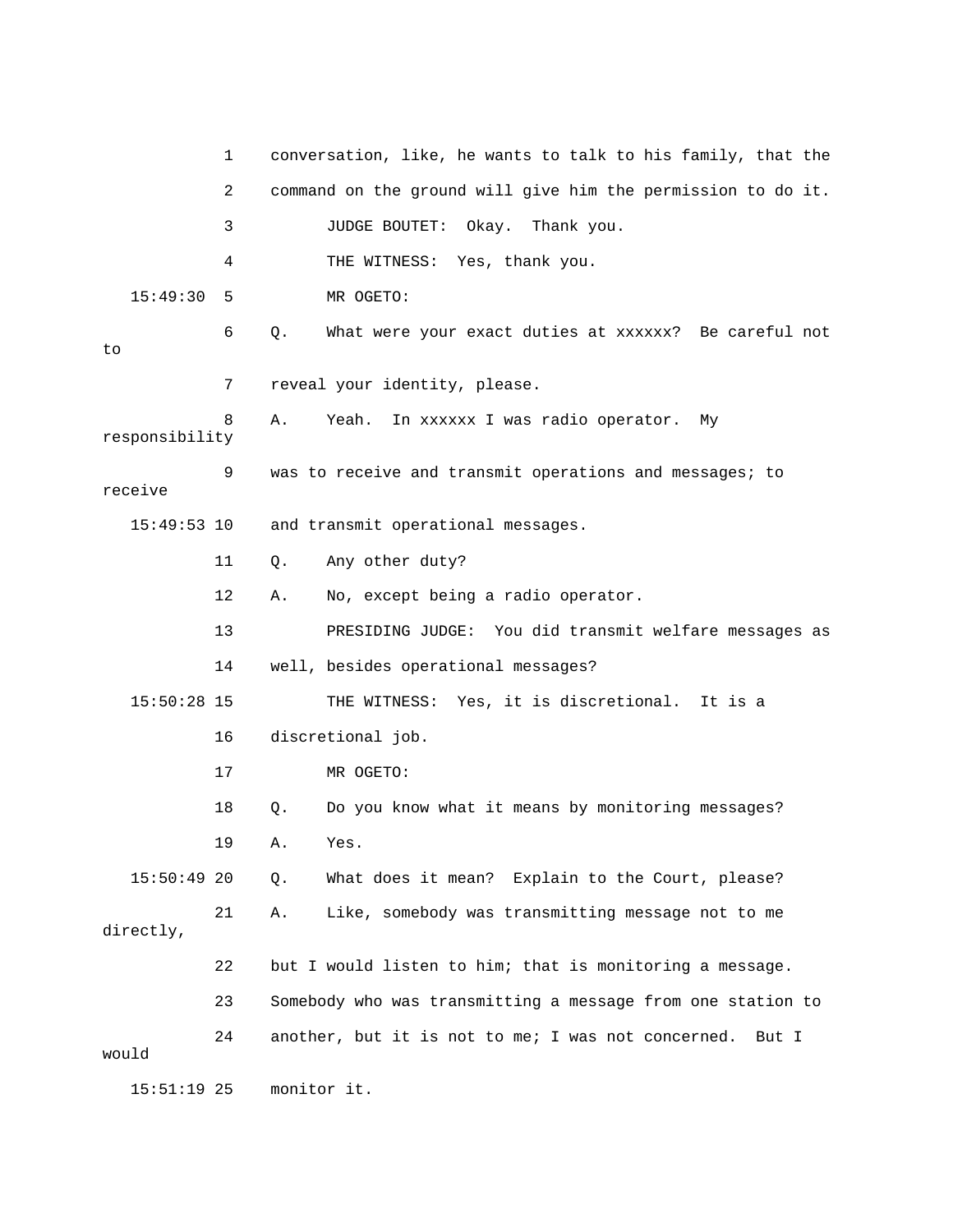26 Q. While you were at xxxxx, did you monitor messages?

27 A. Yes.

- 28 Q. What kind of messages did you monitor?
- 29 A. I would monitor operational messages, sending from one

SCSL - TRIAL CHAMBER I

 SESAY ET AL 25 APRIL 2008 OPEN SESSION Page 82

1 station to another. 4 Q. Which other verbal messages? 15:52:23 5 A. Like, I would hear somebody who will be all the way in 6 Tongo and wants to talk to an old friend in Kailahun, those are 7 one of the verbal messages. That does not concern any operation, 8 he will get that man on the air. 15:52:52 10 A. Operational message? It only concerns about operations; 11 either to go on attack or something that has to do with 12 operations. Those are the ones we call operational messages. 14 Q. What about these other ones that you referred to as 2 Q. Any other messages that you monitored? 3 A. Yes; sometimes we monitor other verbal messages. 9 Q. What is an operational message, to be clear? It 13 does not concern anything about welfare. verbal?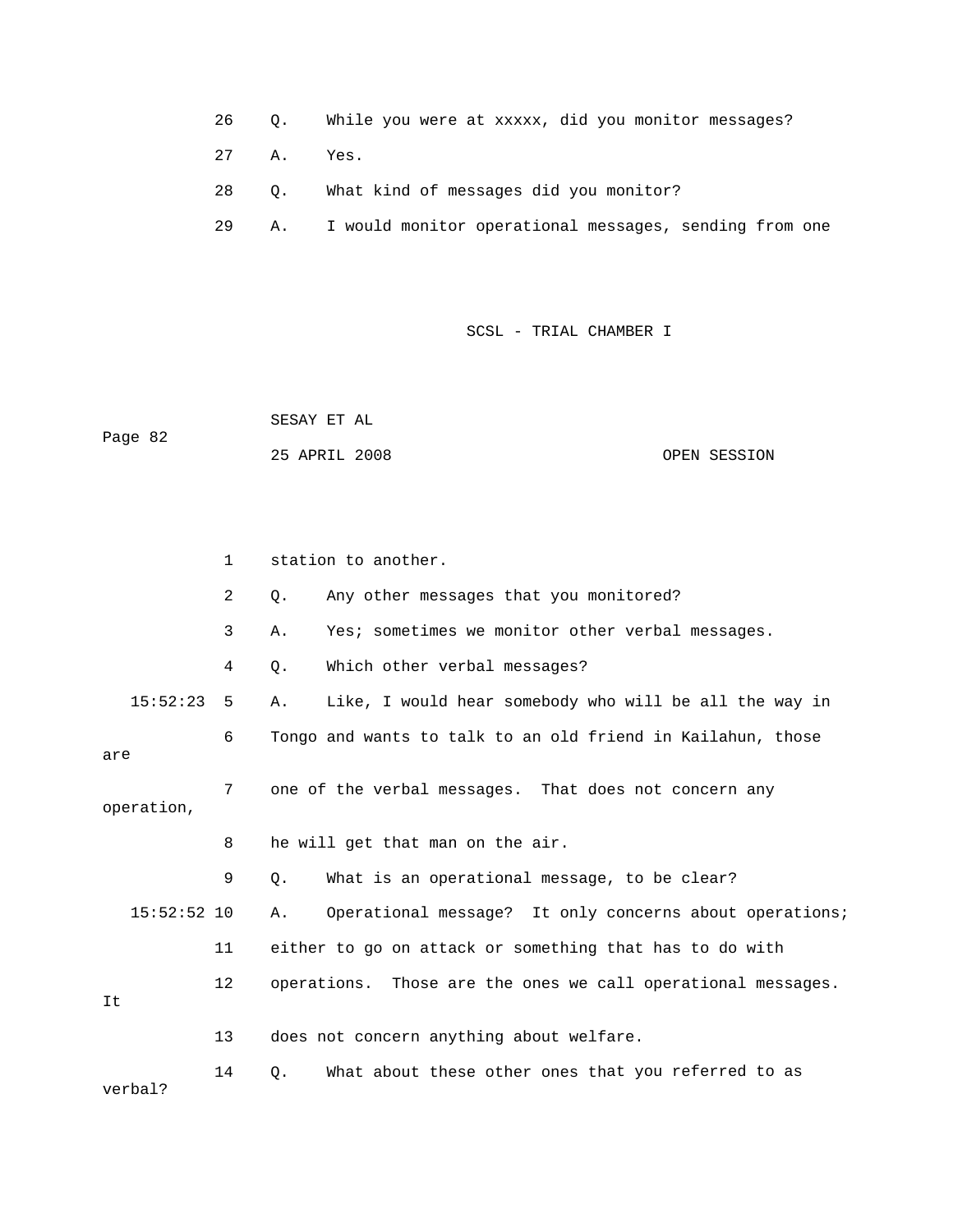| $15:53:37$ 15<br>urgently. |    | Verbal is a welfare. That one, we don't treat it<br>Α.        |
|----------------------------|----|---------------------------------------------------------------|
|                            | 16 | That is why we say it is in a discretional area. It is in a   |
|                            | 17 | discretional area; verbal.                                    |
|                            | 18 | Now, during the time that you were in xxxxx, did you<br>Q.    |
|                            | 19 | monitor operational messages between any specific individuals |
| $15:53:58$ 20              |    | that you may be able to name for the Court?                   |
| leading.                   | 21 | MR HARDAWAY: Objection, Your Honour. Question is              |
| it                         | 22 | PRESIDING JUDGE: Ask the question again, please.<br>Ask       |
|                            | 23 | again.                                                        |
|                            | 24 | MR OGETO: My Lords, I asked the witness because he --         |
| $15:54:18$ 25              |    | PRESIDING JUDGE: Yes, yes, yes.                               |
| if                         | 26 | MR OGETO: -- he monitored messages, and I'm asking him        |
| the                        | 27 | during the monitoring of those messages he is able to name to |
|                            | 28 | Court any individuals who communicated on the radio.          |
|                            | 29 | PRESIDING JUDGE:<br>Is that leading, Mr Hardaway?             |

|         | SESAY ET AL   |              |
|---------|---------------|--------------|
| Page 83 |               |              |
|         | 25 APRIL 2008 | OPEN SESSION |

 1 MR HARDAWAY: The exact wording, Your Honour, as I recall,

2 was that you would be able to testify --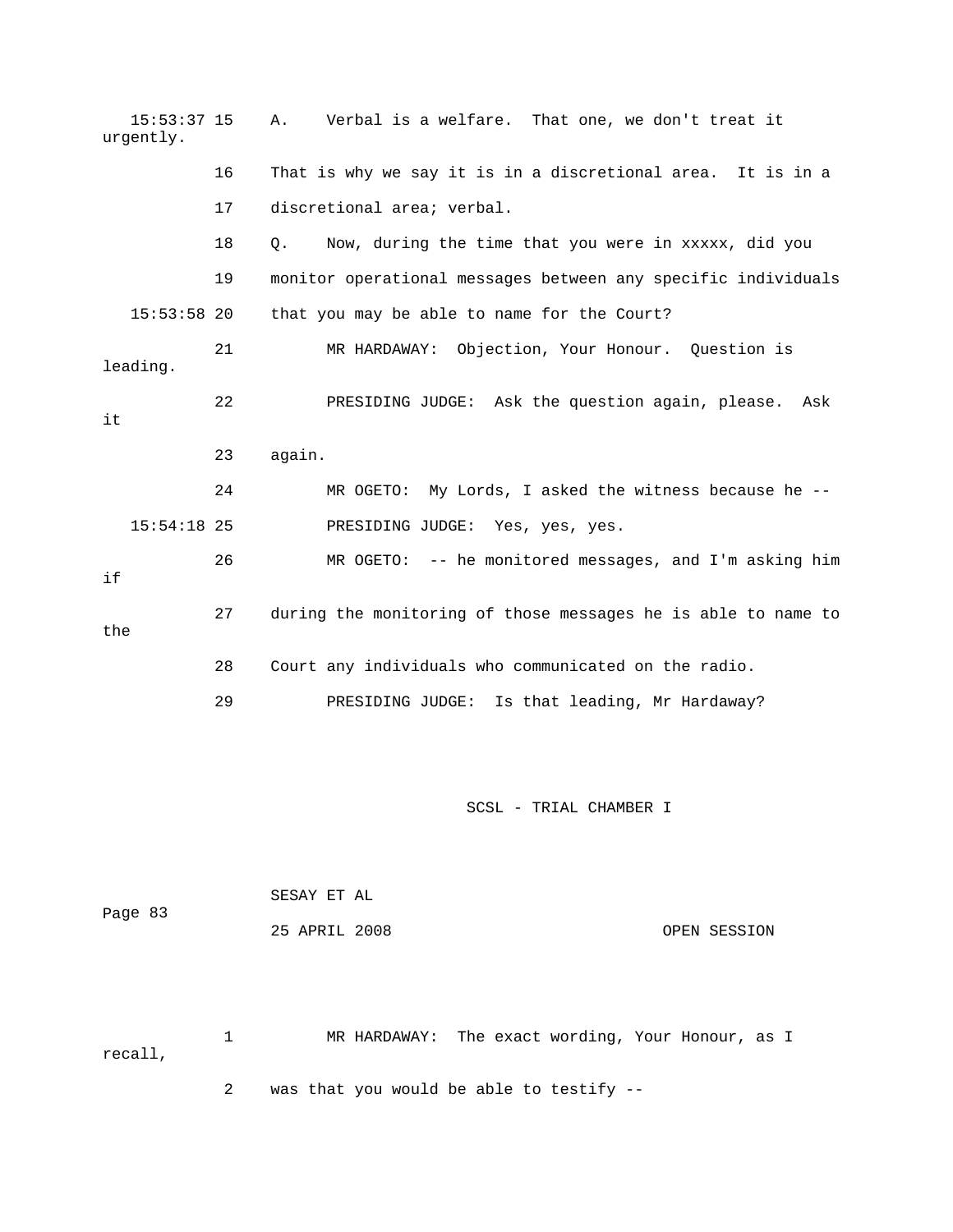| he                        | 3  | PRESIDING JUDGE: Are you saying that he has altered --         |
|---------------------------|----|----------------------------------------------------------------|
|                           | 4  | has reframed the question?                                     |
| 15:54:46                  | 5  | MR HARDAWAY:<br>Yes.                                           |
|                           | 6  | PRESIDING JUDGE: So you accept the question now? Okay.         |
|                           | 7  | All right.                                                     |
|                           | 8  | Can Mr Sesay use the bathroom, please?<br>MR JORDASH:          |
| muscles                   | 9  | PRESIDING JUDGE: Yes, yes, he may. And flex his                |
| $15:55:02$ 10             |    | too.                                                           |
|                           | 11 | MR OGETO:                                                      |
|                           | 12 | Did you get my question, Mr Witness?<br>Q.                     |
|                           | 13 | Say again, please.<br>Α.                                       |
| when                      | 14 | My question was: In the course of monitoring messages<br>Q.    |
| $15:55:19$ 15<br>specific |    | you were in xxxxxx, are you able to tell the Court of any      |
|                           | 16 | individuals who communicated at that time?                     |
|                           | 17 | I used to monitor Superman communicating with<br>Yes.<br>Α.    |
|                           | 18 | Sam Bockarie, telling him about situation report, and Mosquito |
|                           | 19 | Mosquito with Sam Bockarie, sometimes he will pass on details  |
| $15:56:01$ 20             |    | about the RUF; I used to monitor that. Some progressive        |
|                           | 21 | messages.                                                      |
| operational               | 22 | Did you ever monitor any radio communication,<br>О.            |
|                           | 23 | radio communications, between the accused Kallon and any other |
|                           | 24 | person?                                                        |
| $15:56:30$ 25             |    | I, personally, no. I never monitor him communicating<br>Α.     |
|                           | 26 | operational messages.                                          |
| records                   | 27 | During the time that you were in xxxxx, were there<br>Q.       |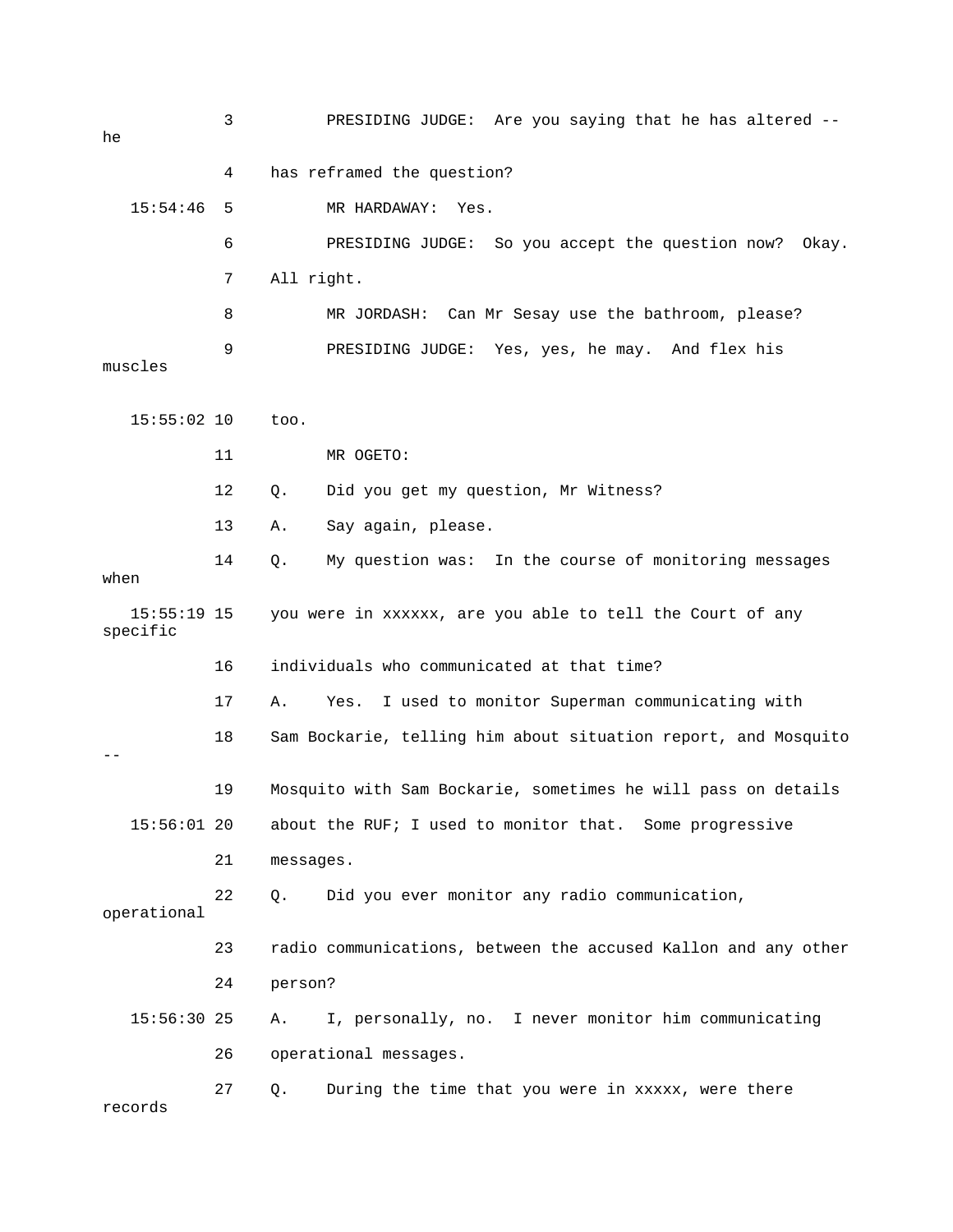|   | 28 | of radio communications? |  |  |  |  |  |  |                                                        |  |  |  |  |
|---|----|--------------------------|--|--|--|--|--|--|--------------------------------------------------------|--|--|--|--|
| a | 29 | A.                       |  |  |  |  |  |  | Yes. That is one of the objectives that we had. We had |  |  |  |  |

|         | SESAY ET AL   |  |              |
|---------|---------------|--|--------------|
| Page 84 |               |  |              |
|         | 25 APRIL 2008 |  | OPEN SESSION |

|                  | $\mathbf{1}$ |           | logbook. There is a logbook.                                 |
|------------------|--------------|-----------|--------------------------------------------------------------|
|                  | 2            | Q.        | Who kept this logbook?                                       |
|                  | 3            | Α.        | The logbook is kept by the operator. Like, what I'm          |
|                  | 4            |           | testifying here, it will be left in the logbook. Whoever is  |
| 15:57:35<br>what | -5           |           | coming to take over will know exactly that 163-DMK, this is  |
|                  | 6            |           | and what he has said. That is recorded for future reference. |
|                  | 7            | Q.        | What kind of messages would you record on this logbook?      |
|                  | 8            | Α.        | All messages pertaining to operation.                        |
|                  | 9            | Q.        | Did you have access to this logbook while you were at        |
| $15:58:06$ 10    |              | xxxxxx?   |                                                              |
|                  | 11           | Α.        | Yes, I had free access.                                      |
|                  | $12 \,$      | Q.        | Did you ever -- did you ever see any record of any           |
|                  | 13           |           | communications by the accused Kallon on that record?         |
|                  | 14           | Α.        | Repeat once more, please.                                    |
| $15:58:43$ 15    |              |           | MR OGETO: My Lords, can the accused man Mr Kallon leave      |
|                  | 16           | the room? |                                                              |
|                  | 17           |           | PRESIDING JUDGE:<br>Yes, he may, please.                     |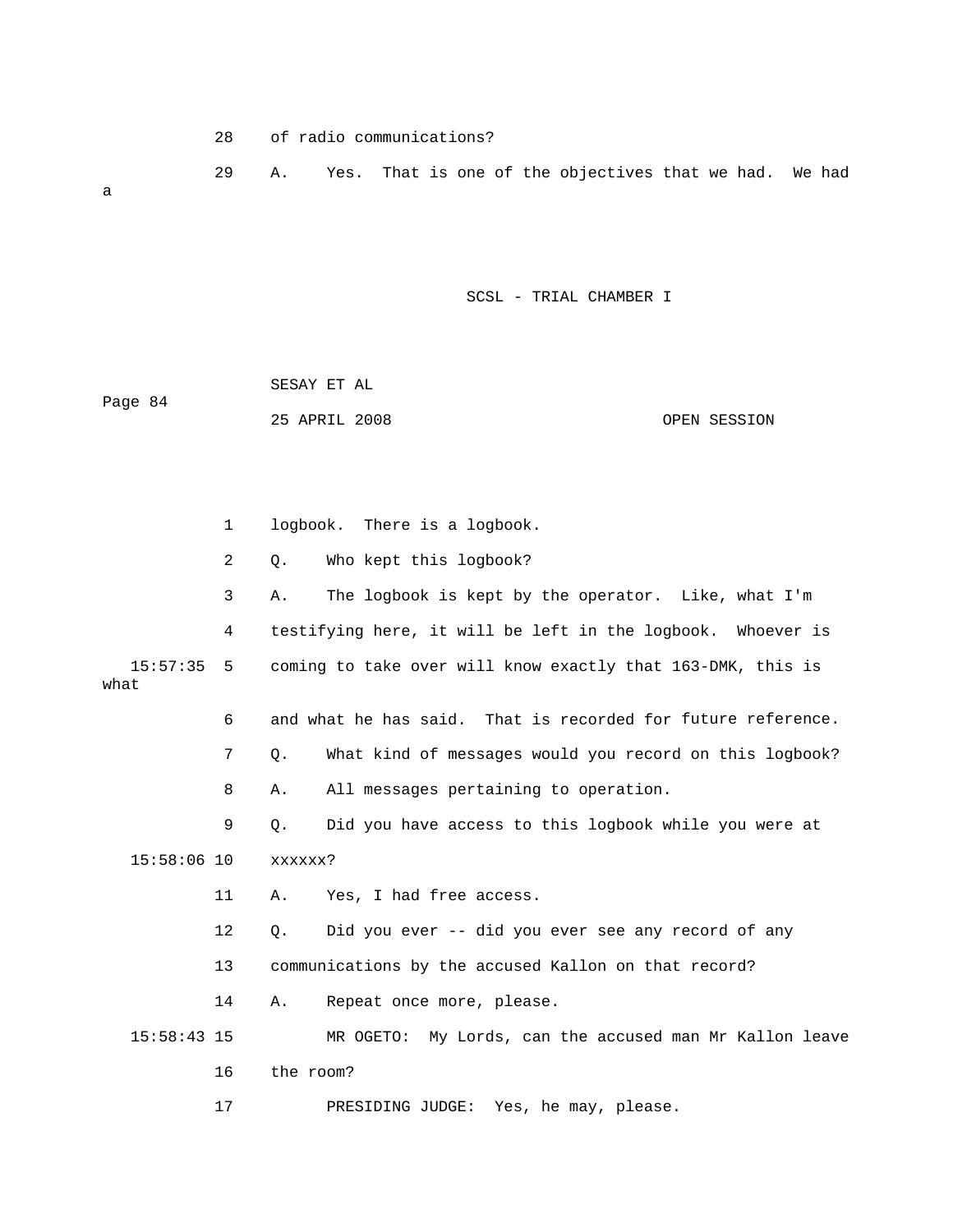18 MR OGETO:

|    |          | 19 | 0. You've said that you had access to this logbook -- free            |
|----|----------|----|-----------------------------------------------------------------------|
|    |          |    | 15:58:56 20 access to the logbook. Did you ever see any record of any |
|    |          | 21 | communication by the accused Morris Kallon on that logbook?           |
| on |          | 22 | No, no. The logbook, when I saw it, I never set my eyes<br>Α.         |
|    |          |    |                                                                       |
|    |          | 23 | any record about Kallon.                                              |
|    |          | 24 | When you moved to Yellow Mosque, who was your -- who was<br>$\circ$ . |
|    |          |    | 15:59:31 25 the commander at the Yellow Mosque?                       |
|    |          | 26 | The commander was CO Kailondo; CO Kailondo.<br>Α.                     |
|    | messages | 27 | Do you know if CO Kailondo ever sent operational<br>$\circ$ .         |
|    |          | 28 | to the accused person Kallon?                                         |
|    |          | 29 | No, because he was not subject to him. Kailondo was not<br>Α.         |

SCSL - TRIAL CHAMBER I

|         | SESAY ET AL |               |              |
|---------|-------------|---------------|--------------|
| Page 85 |             |               |              |
|         |             | 25 APRIL 2008 | OPEN SESSION |

 2 Q. Who was Kailondo the subject to? 3 A. Kailondo was subject to Superman. 4 Q. So did Kailondo send operational messages to Superman? 16:00:43 5 A. Yes. If there's anything that has to do with operational 6 message, that will be transmitted to Superman directly. 1 subject to Kallon, so there was no need.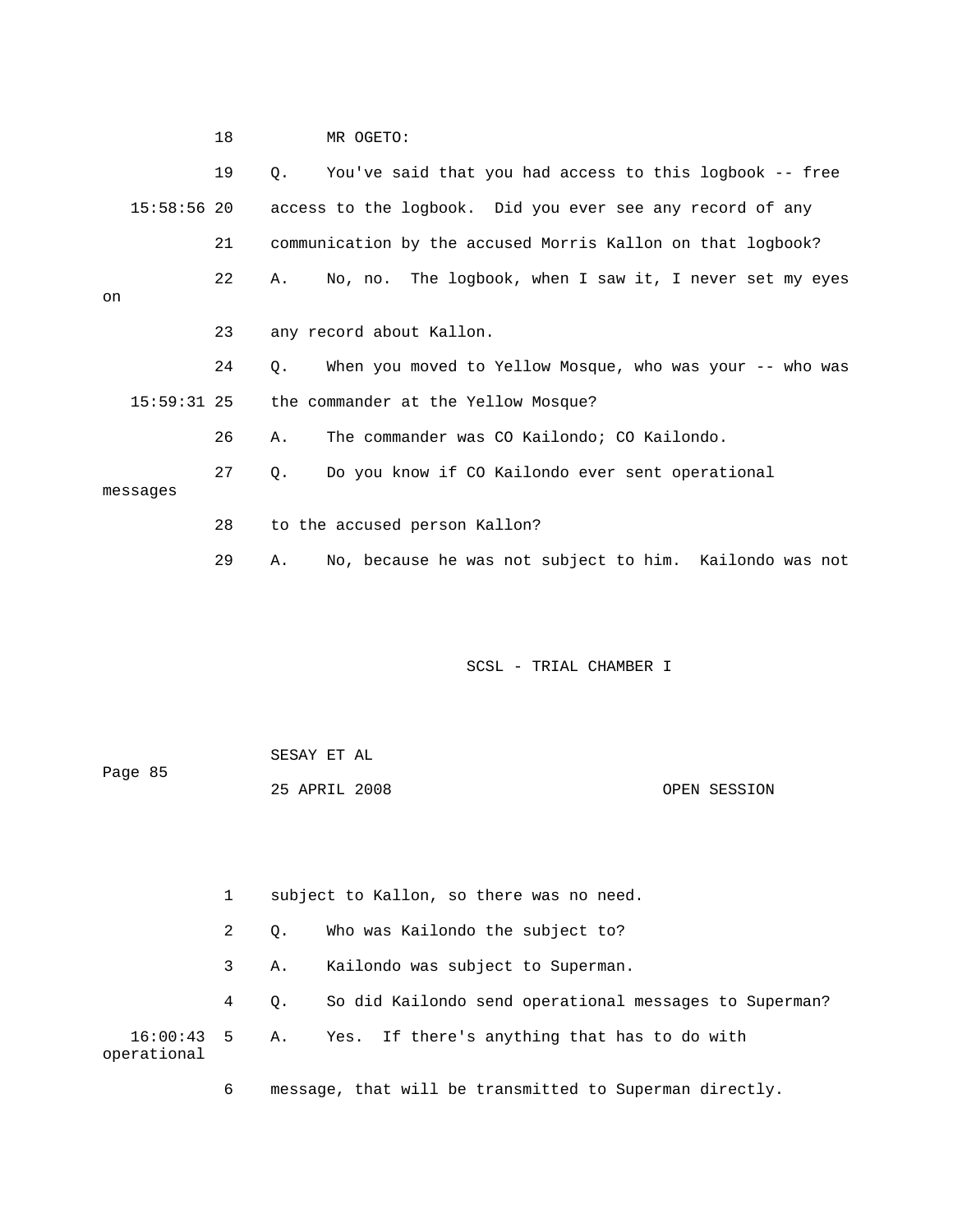|                               | Did you ever receive any operational messages from the<br>7<br>Q. |
|-------------------------------|-------------------------------------------------------------------|
|                               | accused Kallon while you were at the Yellow Mosque?<br>8          |
| received                      | 9<br>No, and I never see it in the logbook. I've never<br>Α.      |
| $16:01:14$ 10                 | it individually, neither see it on the logbook.                   |
| 11<br>testimony               | Now, I want to read out to you a portion of the<br>Q.             |
| 12<br>give                    | of a witness who has testified before this Court, and please      |
| 13                            | me your comment. My Lord, I'm referring to the testimony of       |
| 14<br>say                     | witness TF1-141, 11 April 2005, pages 102 and 103, and let me     |
| $16:02:12$ 15                 | that I'm not quoting the exact words; I'm just rephrasing what    |
| 16                            | PRESIDING JUDGE: You're paraphrasing?                             |
| 17                            | I'm paraphrasing, My Lords.<br>MR OGETO:                          |
| 18                            | I hope the paraphrasing -- yes,<br>PRESIDING JUDGE:               |
| 19                            | Mr Hardaway, you don't want him to paraphrase?                    |
| $16:02:29$ 20                 | MR HARDAWAY:<br>No, Your Honour.                                  |
| 21                            | PRESIDING JUDGE: What if the paraphrasing, you know, is           |
| 22                            | do you have -- do you have -- you don't have it?                  |
| 23<br>no,                     | I don't have a transcript in front of me,<br>MR HARDAWAY:         |
| 24                            | Your Honour. That's when I cite it I always gave the specific     |
| $16:02:44$ 25<br>paraphrasing | lines as well. Given the challenges we've had with                |
| 26                            | before, I would ask for a direct recitation.                      |
| 27<br>you                     | My Lords, there are certain allegations that<br>MR OGETO:         |
| 28<br>get                     | can't really put in a line or a paragraph because for you to      |
| 29<br>the                     | the real meaning you have to look at the [indiscernible] and      |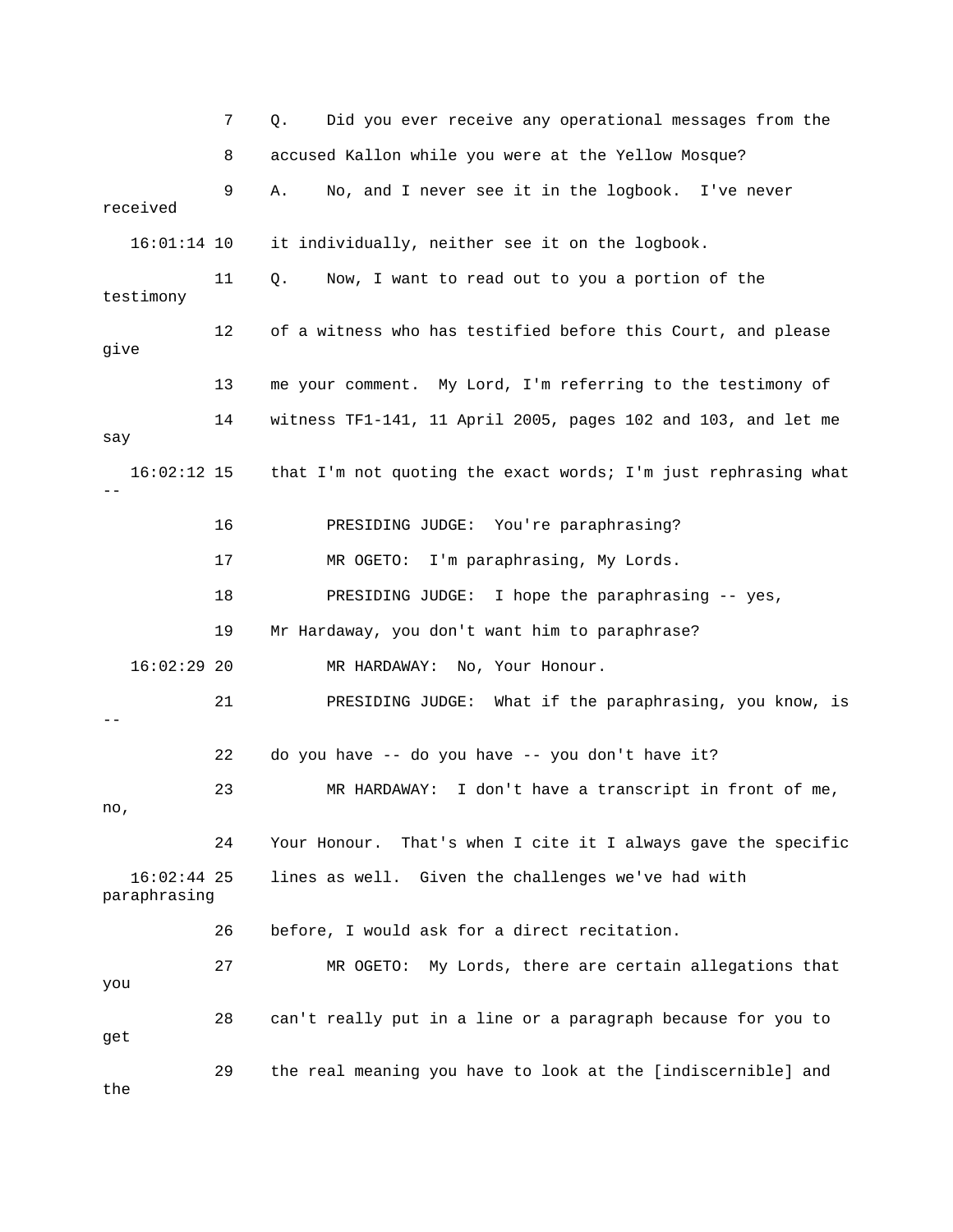| Page 86            |    | SESAY ET AL                                                   |     |
|--------------------|----|---------------------------------------------------------------|-----|
|                    |    | 25 APRIL 2008<br>OPEN SESSION                                 |     |
|                    |    |                                                               |     |
|                    |    |                                                               |     |
|                    | 1  | context --                                                    |     |
| authentic          | 2  | PRESIDING JUDGE: And the paraphrase, it is more               |     |
| you                | 3  | to the record, you know, if you put across the allegations,   |     |
|                    | 4  | know, as they appear on the transcript.                       |     |
| 16:03:25<br>it's a | 5  | MR OGETO: I quite agree, My Lords, but, once again,           |     |
|                    | 6  | bit difficult at times, you know, to -- to put across an      |     |
|                    | 7  | allegation simply in one sentence or in one paragraph.        |     |
|                    | 8  | PRESIDING JUDGE: Now, let me ask you one question:            | The |
|                    | 9  | allegations you wanted to paraphrase of TF1-141, 11 May 2005, |     |
| $16:03:57$ 10      |    | pages 103 to -- 102 to 103 --                                 |     |
|                    | 11 | MR OGETO: Yes, My Lords.                                      |     |
| has                | 12 | PRESIDING JUDGE: -- do they relate to what the witness        |     |
|                    | 13 | already brushed aside as being untrue?                        |     |
|                    | 14 | MR OGETO: Yes, generally, My Lords, because at the            |     |
| $16:04:17$ 15      |    | beginning --                                                  |     |
| going              | 16 | PRESIDING JUDGE: Yes, because if he has, and he is            |     |
|                    | 17 | to do the same thing --                                       |     |
|                    | 18 | Yes, My Lords.<br>MR OGETO:                                   |     |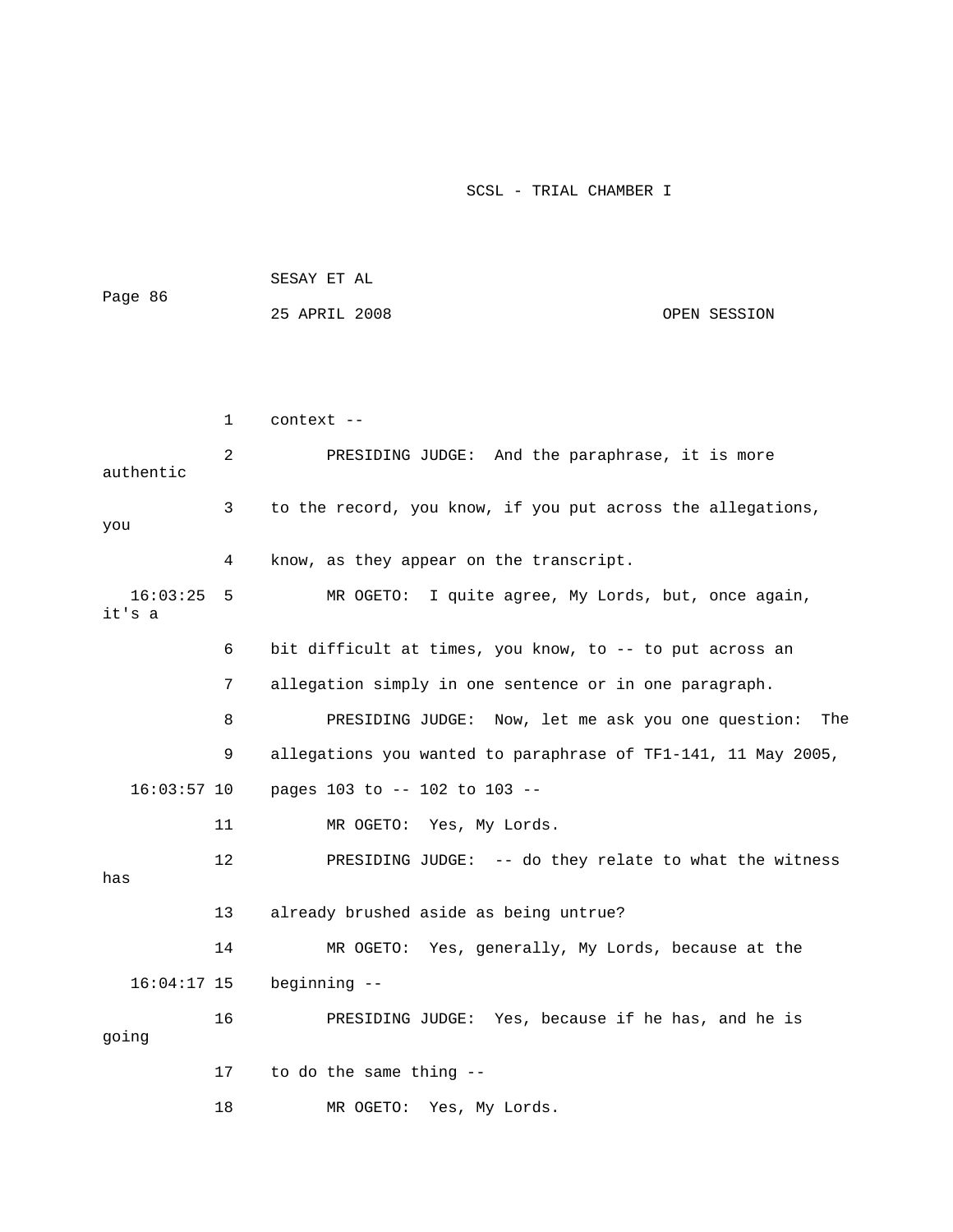| to     |               | 19 | PRESIDING JUDGE: $-$ - I don't appear to see the necessity             |
|--------|---------------|----|------------------------------------------------------------------------|
| done   |               |    | 16:04:28 20 ask him to respond to those allegations, if he has already |
| Unless |               | 21 | that, you know, in the evidence that has preceded this.                |
|        |               | 22 | you are saying that he has not exhaustively rebutted those             |
|        |               | 23 | allegations that have been made by TF1-141.                            |
| a      |               | 24 | MR OGETO: Yes. In a way, My Lords. But I can do it in                  |
|        | $16:04:57$ 25 |    | different way. I can abandon the approach.                             |
|        |               | 26 | PRESIDING JUDGE: Yes.                                                  |
|        |               | 27 | MR OGETO: And do it in a slightly different way.                       |
|        |               | 28 | PRESIDING JUDGE: Let's see -- let's see how you go.                    |
|        |               | 29 | Yes.<br>MR OGETO:                                                      |

|         | SESAY ET AL   |  |              |
|---------|---------------|--|--------------|
| Page 87 |               |  |              |
|         | 25 APRIL 2008 |  | OPEN SESSION |

 1 PRESIDING JUDGE: Let's see how you go on the slightly 3 MR OGETO: 4 Q. Did -- sorry, take your water first. 16:05:35 5 PRESIDING JUDGE: But what I want to assure is that 've we 6 -- it is already on the record that you have referred to this 2 different route.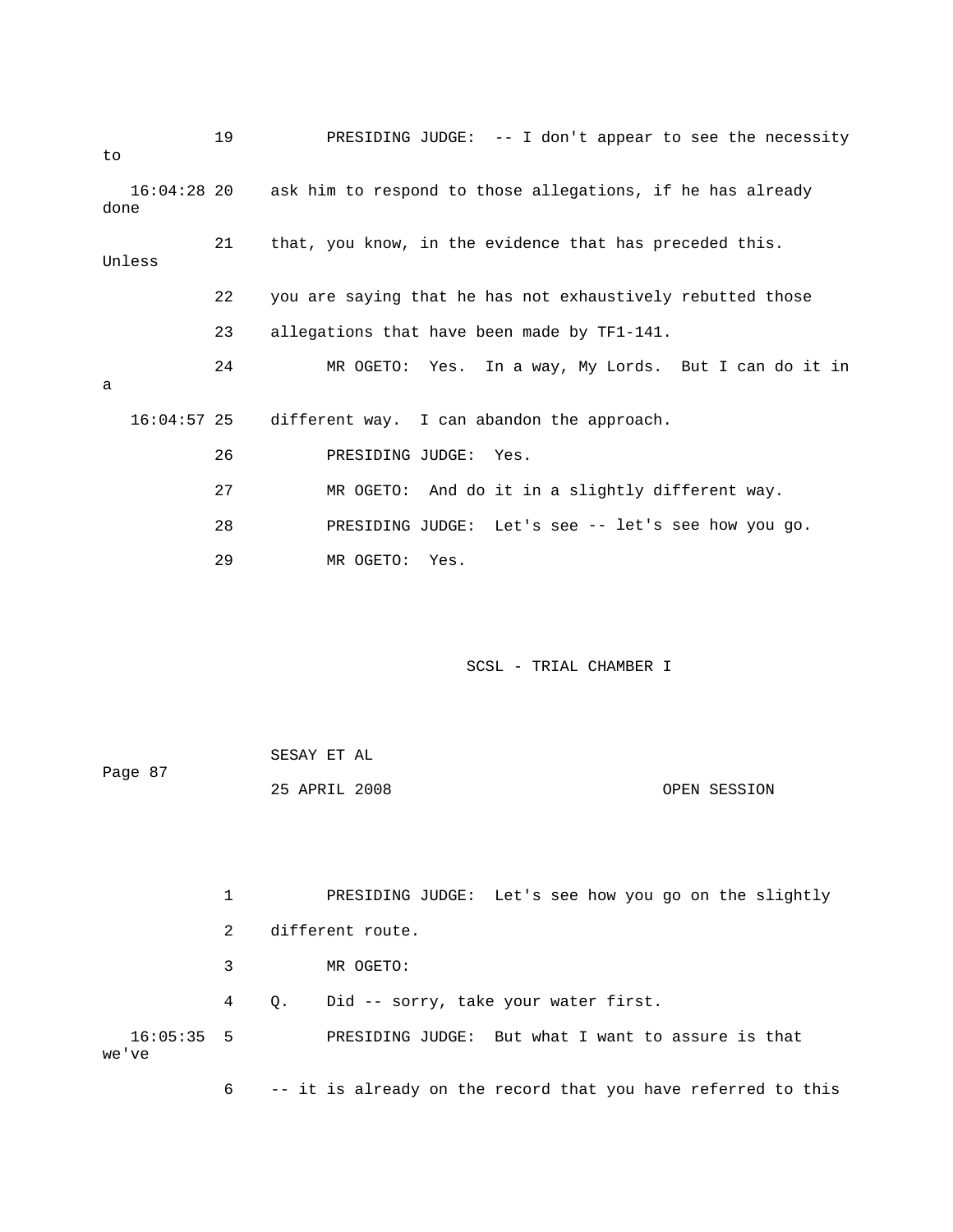7 witness in relation to some allegations. 8 MR OGETO: Yes, My Lords. 9 PRESIDING JUDGE: So we could easily visit the records 16:05:50 10 see what was said and what is rebutted. Yes, you may proceed. 11 MR OGETO: signaller 13 who carried a radio set for him -- who carried the radio set 16 Q. Why do you say no? 17 A. If he had a radio, he would have got a call sign. Then 18 would have known the particular operator, and even the call sign 19 I would have got it on the air, but nothing like that. 21 have a radio and he did not have a signaller in Kono at that 23 PRESIDING JUDGE: He said if he had he would have gotten 24 his call sign, is it? MR OGETO: Call sign, yes. DING JUDGE: Call sign. And that what could he 26 PRESI have ? 27 gotten from his signaller 28 MR OGETO: and 12 Q. Did the accused Morris Kallon have a radio and a for 14 him? 16:06:13 15 A. No.  $\mathsf{T}$  16:06:42 20 Q. So you're saying he did not have a signaller; he did not 22 time? 16:06:56 25 29 Q. Can you please repeat your answer again?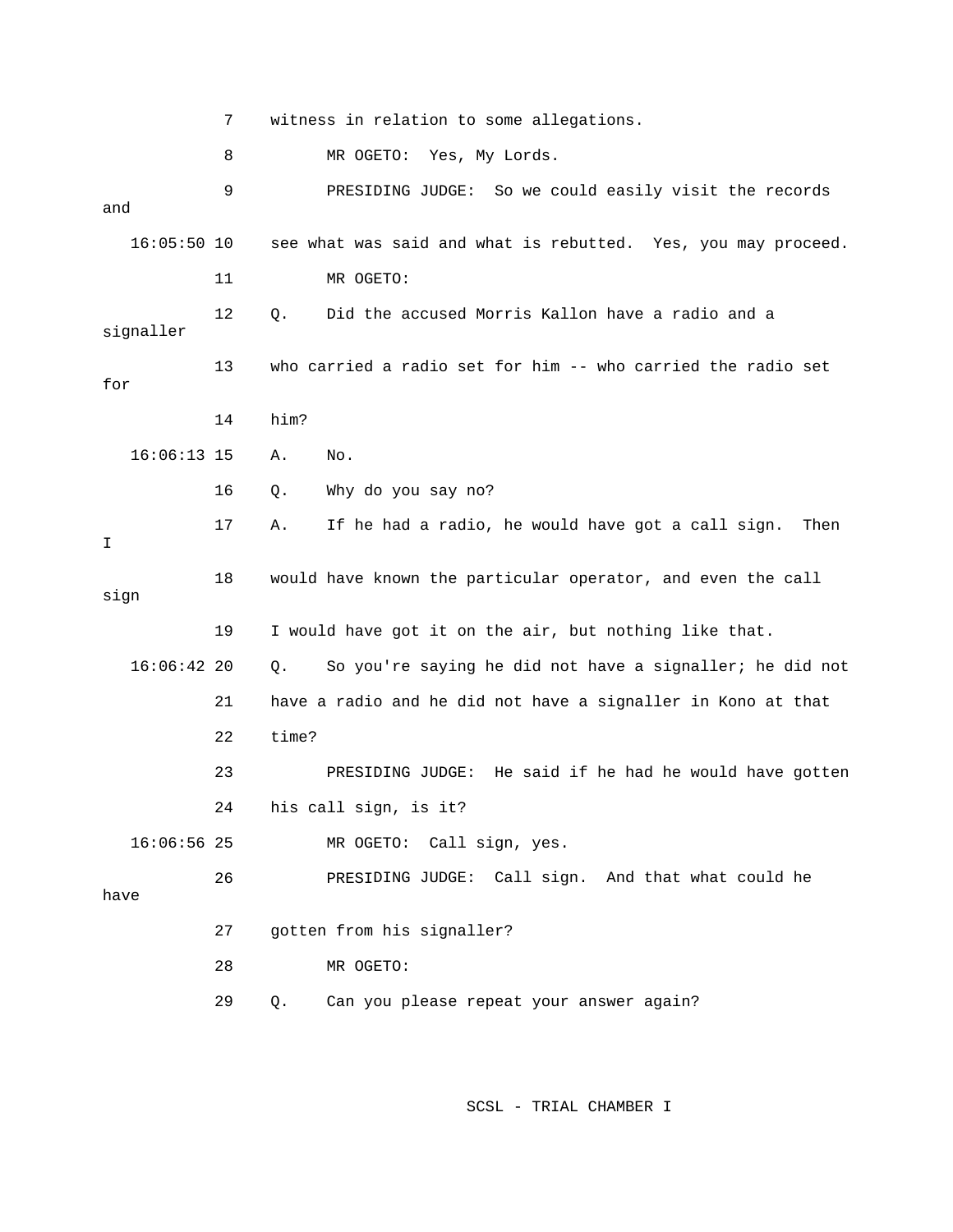|         | SESAY ET AL   |              |
|---------|---------------|--------------|
| Page 88 |               |              |
|         | 25 APRIL 2008 | OPEN SESSION |

 1 PRESIDING JUDGE: You said he had no radio and that if 2 had one you would have gotten his call sign, you say? 3 THE WITNESS: Yes. 4 PRESIDING JUDGE: What about his signaller? 16:07:26 5 THE WITNESS: The signaller too. I would have known him. 6 He would have got a call sign because the signaller will use the 7 call sign on the air. All stations will then know that there 8 a particular station that has established, but we never heard 9 that. We never heard a call sign, nor his operator on the air 16:07:50 10 calling from the accused Kallon's station. Never. 11 MR OGETO: My Lords, that serves the purpose. I won't 12 to the transcripts. 13 JUDGE BOUTET: Mr Witness, is a call sign different than 16 JUDGE BOUTET: What is the difference? 17 THE WITNESS: The difference, call sign belong to a he is go a 14 code name? 16:08:12 15 THE WITNESS: Yes, of course. 18 particular station. Code name is a noun, a name that is given to 19 identify somebody.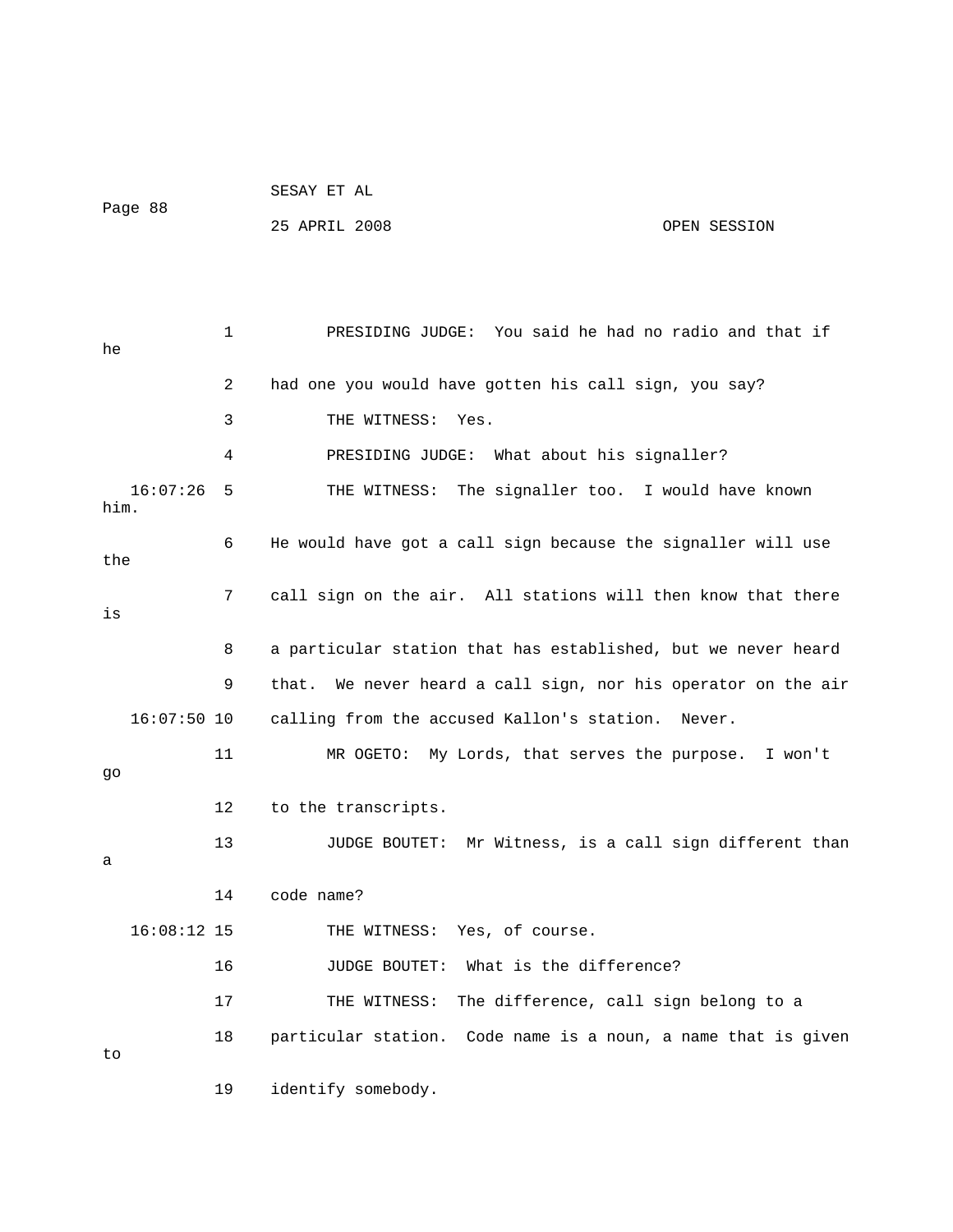16:08:36 20 JUDGE BOUTET: So a call sign, as you say, applies to a 21 particular station, not an individual? It's a station? 23 Kenema, it is Bravo. Then that Bravo belongs to Kenema; only 16:09:03 25 JUDGE BOUTET: But if I call from that station, I would 26 my code name and in addition to that say: It's Bravo station 28 THE WITNESS: No. Every station had a call sign. The 29 sign serves a particular station. Then if you are calling 22 THE WITNESS: Yes, it refers to a station. If it is as 24 a station. If, for instance - use 27 calling from Kenema, something like that? call from

SCSL - TRIAL CHAMBER I

| Page 89                |   | DEDAI EI AL                                                      |
|------------------------|---|------------------------------------------------------------------|
|                        |   | 25 APRIL 2008<br>OPEN SESSION                                    |
|                        |   |                                                                  |
| I                      | 1 | Bo to Kenema, let's say Bravo for Kilo, this is 163. That is,    |
|                        | 2 | have declared myself as 163, as a noun. Do you get me?           |
|                        | 3 | JUDGE BOUTET: Not really.                                        |
|                        | 4 | MR OGETO:                                                        |
| $16:09:56$ 5<br>from a |   | What his Lordship wants to know: If you are calling<br>$\circ$ . |
| you                    | 6 | particular station, will you not mention the call sign? Will     |
|                        |   |                                                                  |

CECAY ET AL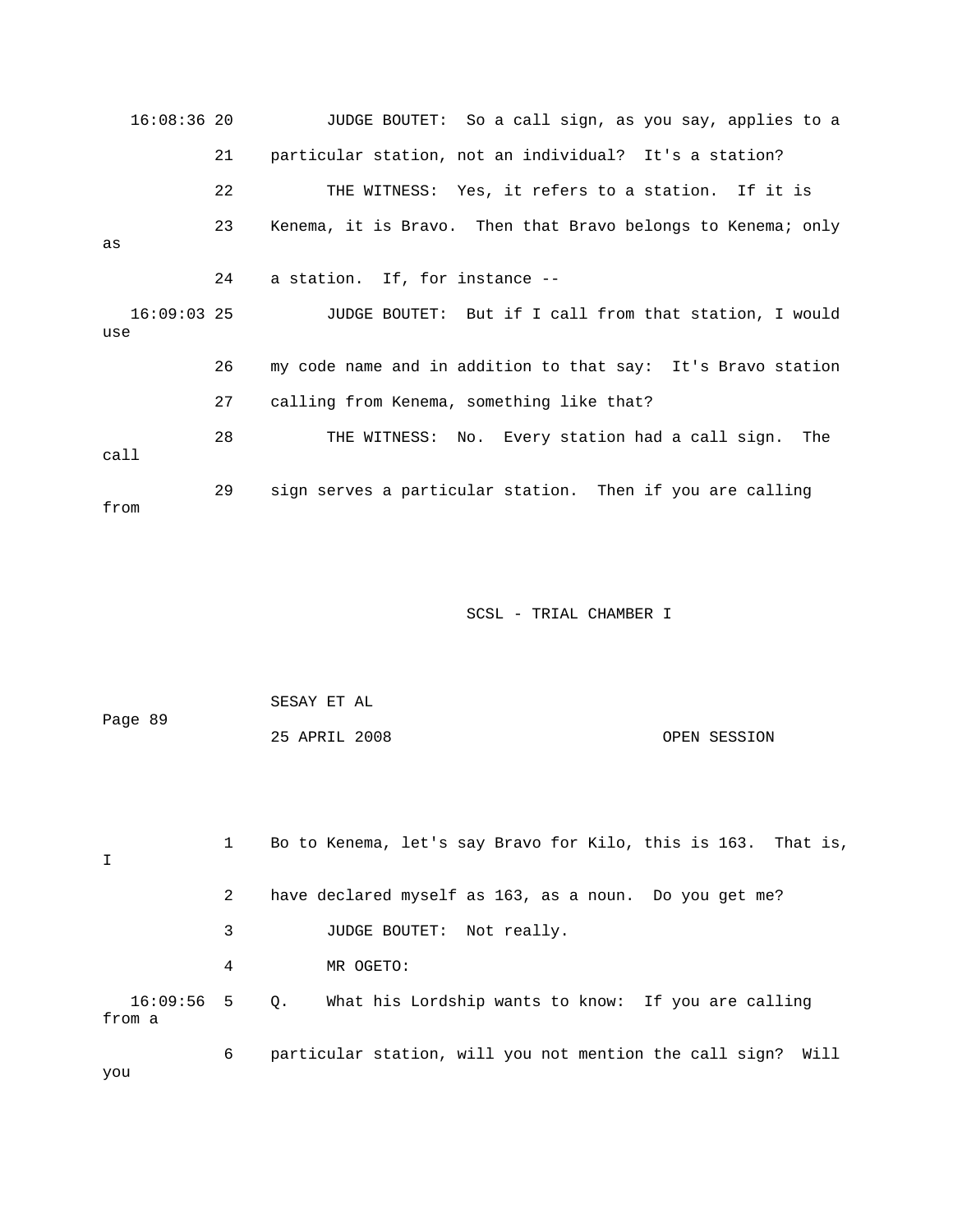| then                | 7  |        | not say you are calling from this particular call sign and |
|---------------------|----|--------|------------------------------------------------------------|
|                     | 8  |        | give your code name? Is that not the position?             |
| then                | 9  | Α.     | That is how it's obtained. You call from the station,      |
| 16:10:19 10<br>That |    |        | you identify yourself, who you are, using your code name.  |
|                     | 11 |        | is to identify yourself as the individual that is calling. |
|                     | 12 |        | Is that clear, Your Honour?<br>MR OGETO:                   |
|                     | 13 |        | JUDGE BOUTET:<br>Thank you, Mr Witness.                    |
|                     | 14 |        | Thank you very much, sir.<br>THE WITNESS:                  |
| $16:10:38$ 15       |    |        | MR OGETO:                                                  |
|                     | 16 | $Q$ .  | Now, what was the call sign for xxxxxx? Let me take you    |
|                     | 17 |        | back; did it have a call sign?                             |
|                     | 18 | Α.     | Yes.                                                       |
|                     | 19 | Q.     | What was it?                                               |
| $16:10:50$ 20       |    | Α.     | Call sign five-four. Call sign five-four.                  |
|                     | 21 | Q.     | What about the commander? Did he have a code name Bai      |
|                     | 22 | Bureh? |                                                            |
|                     | 23 | Α.     | Yes, Bai Bureh had a code name.                            |
|                     | 24 | Q.     | What was his code name?                                    |
| $16:11:18$ 25       |    | Α.     | Doer of the Act.<br>Doer of the Act                        |
|                     | 26 | $Q$ .  | And at Yellow Mosque was there a call sign?                |
|                     | 27 | Α.     | Yes, there was a call sign at Yellow Mosque.               |
| code                | 28 |        | PRESIDING JUDGE: Was it Bilai Karim? Or, rather, a         |

29 name like Bilai Karim?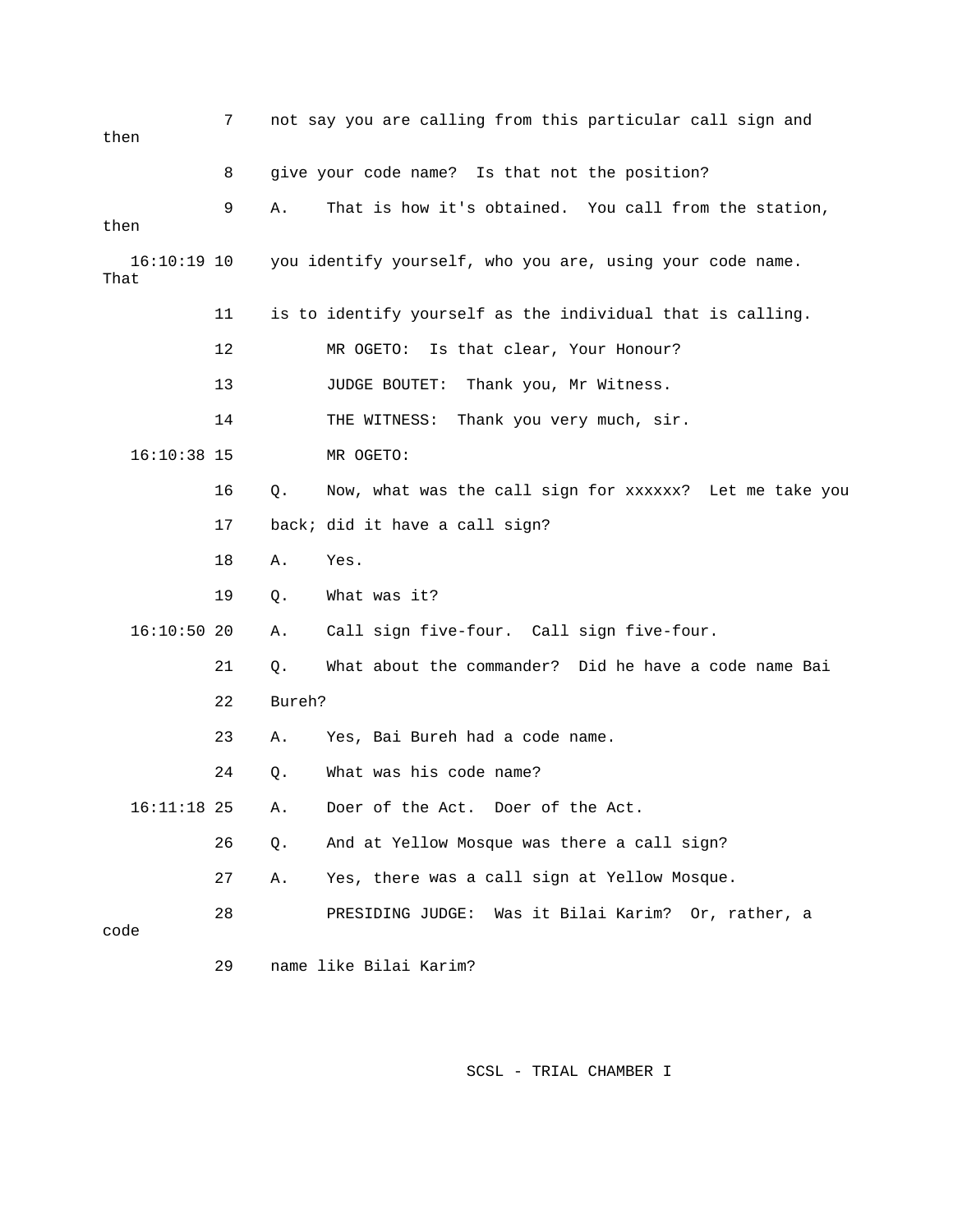| Page 90               |    | SESAY ET AL |                                                               |              |  |
|-----------------------|----|-------------|---------------------------------------------------------------|--------------|--|
|                       |    |             | 25 APRIL 2008                                                 | OPEN SESSION |  |
|                       |    |             |                                                               |              |  |
|                       |    |             |                                                               |              |  |
|                       | 1  |             | THE WITNESS: No, as far as I'm concerned, no.                 |              |  |
|                       | 2  |             | PRESIDING JUDGE: Or Sparrow?                                  |              |  |
|                       | 3  |             | THE WITNESS: There was a code name called Sparrow, but        |              |  |
| it                    |    |             |                                                               |              |  |
|                       | 4  |             | was not a call sign.                                          |              |  |
| 16:12:18              | 5  |             | MR OGETO:                                                     |              |  |
|                       | 6  | Q.          | Who was Sparrow?                                              |              |  |
|                       | 7  | Α.          | Accused person for this Court, currently.                     |              |  |
|                       | 8  | $Q$ .       | Who?                                                          |              |  |
|                       | 9  | Α.          | Kallon.                                                       |              |  |
| $16:12:33$ 10         |    | $Q$ .       | So why did he have a code name since he didn't have a         |              |  |
|                       | 11 | radio?      |                                                               |              |  |
|                       | 12 | Α.          | Because he is one of the officers.                            |              |  |
| the                   | 13 | Q.          | So what was the code name for? What was the purpose of        |              |  |
|                       |    |             |                                                               |              |  |
|                       | 14 | Code name?  |                                                               |              |  |
| $16:12:51$ 15<br>when |    | Α.          | The code name was meant for simple identification so          |              |  |
| is                    | 16 |             | you heard Sparrow on the radio, you will know exactly that it |              |  |
|                       | 17 |             | referring to this man who is an indictee. For example, if you |              |  |
| be                    | 18 |             | have two or three Kallons in the same destination, then we'll |              |  |
|                       | 19 |             | able to distinguish among themselves. As soon as you use the  |              |  |
| $16:13:21$ 20<br>the  |    |             | word "Sparrow" then it goes clearly that you are referring to |              |  |

21 accused.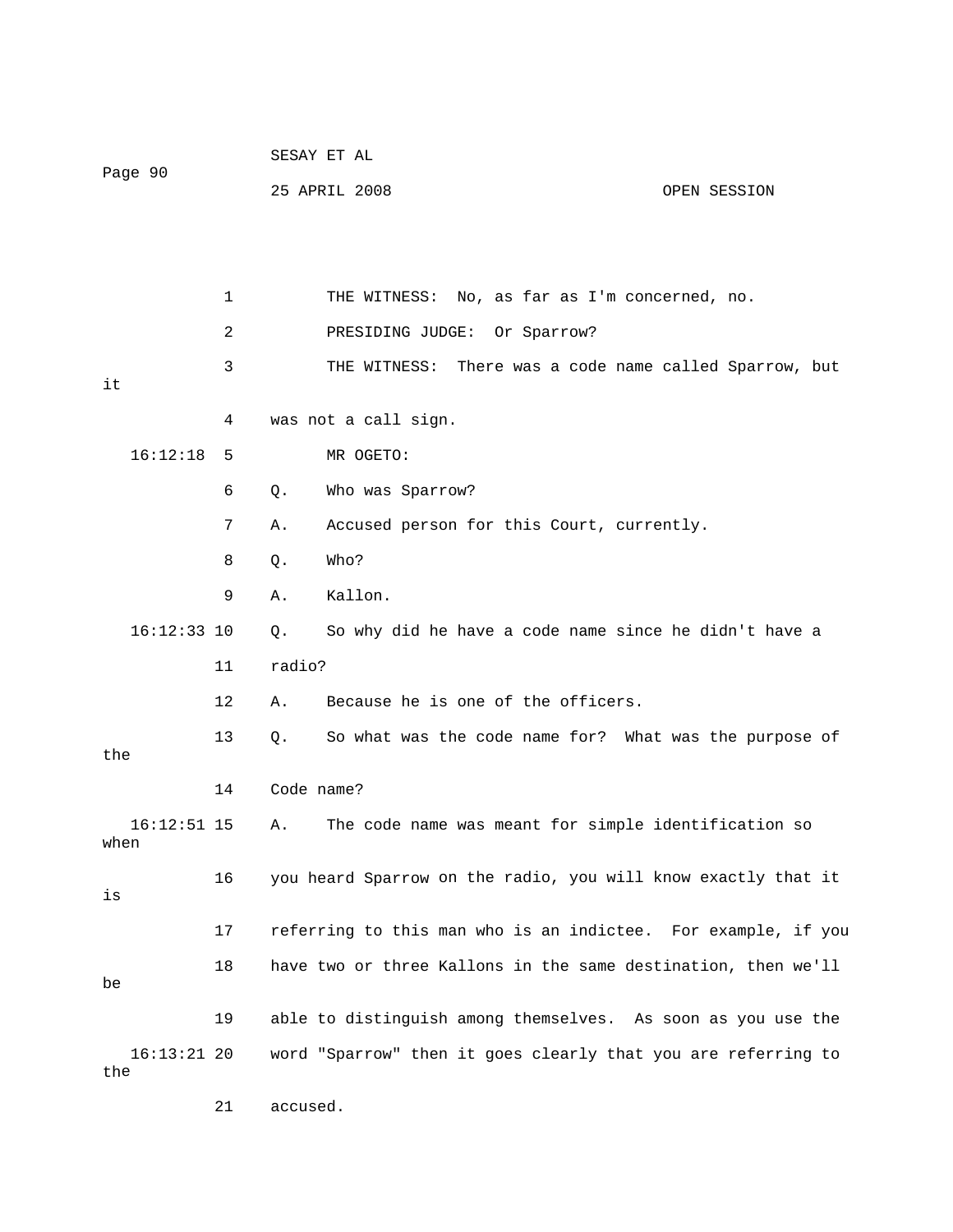22 Q. Thank you very much. 23 PRESIDING JUDGE: Thank you. Just for the purposes of 24 identification, in the event of a message, isn't it? 26 MR OGETO: 27 Q. Did you -- while you were in Kono, did you know a person 16:13:32 25 THE WITNESS: Correct, sir. 28 named xxxxx? 29 A. Yes.

SCSL - TRIAL CHAMBER I

 SESAY ET AL Page 91 25 APRIL 2008 OPEN SESSION

1 Q. What was he in Kono? 2 A. He was a combatant. 3 Q. Did he have a radio? 16:14:18 5 Q. It has been alleged before this Court that xxxxxx had a 6 call sign, and there were two names that were offered for this 7 call sign. The first one was Pilot. Can you comment on that? 8 PRESIDING JUDGE: Give the two, please. Give the two. The 9 first was Pilot and the other one was? 16:14:49 10 MR OGETO: Hawk. H-A-W-K. 11 PRESIDING JUDGE: Yes. Can you comment on the first one 4 A. No.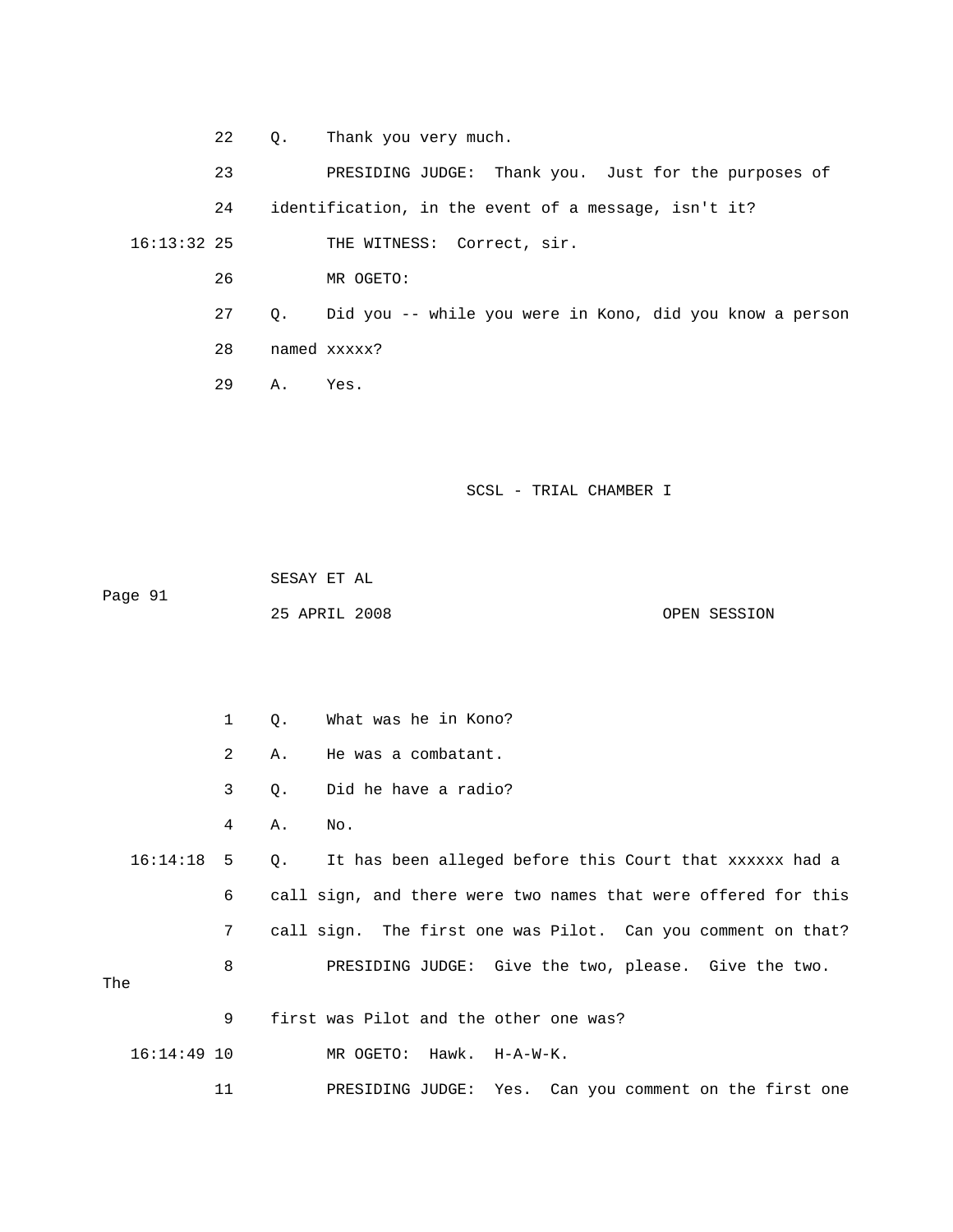12 first?

|               | 13       | THE WITNESS: Yes. XXXXXX did not have a radio station.                       |
|---------------|----------|------------------------------------------------------------------------------|
|               | 14       | The name Hawk and Pilot was a code name given to himself for                 |
| $16:15:13$ 15 |          | simple identification. Hawk, Pilot, was a code name given to                 |
|               | 16       | him, not a call sign. It was a code name given to him for                    |
|               | 17       | identification.                                                              |
|               | 18<br>19 | So these code names do refer to xxxxxx<br>JUDGE BOUTET:<br>according to you? |
| $16:15:36$ 20 |          | THE WITNESS: Yes, Hawk and Pilot refers to xxxxx                             |
|               | 21       | MR OGETO:                                                                    |
|               | 22       | Mr Witness, let's now move out of the technical area of<br>0.                |
|               | 23       | radios on to something else. Did you personally know                         |
|               | 24       | Foday Sankoh?                                                                |
| $16:16:10$ 25 |          | Yes.<br>Α.                                                                   |
|               | 26       | When did you get to know him at a personal level?<br>$\circ$ .               |
|               | 27       | Yes, I came to know him at Zimmi executive mansion<br>Α.                     |
|               |          |                                                                              |
|               | 28       | I was posted there.                                                          |
|               | 29       | Where is Zimmi?<br>$\circ$ .                                                 |
| because       |          |                                                                              |

SCSL - TRIAL CHAMBER I

| Page 92 | SESAY ET AL   |              |  |  |
|---------|---------------|--------------|--|--|
|         | 25 APRIL 2008 | OPEN SESSION |  |  |

1 A. Zimmi is along the highway from Kenema to Bo Waterside. 2 is in the southern province, Bo District. It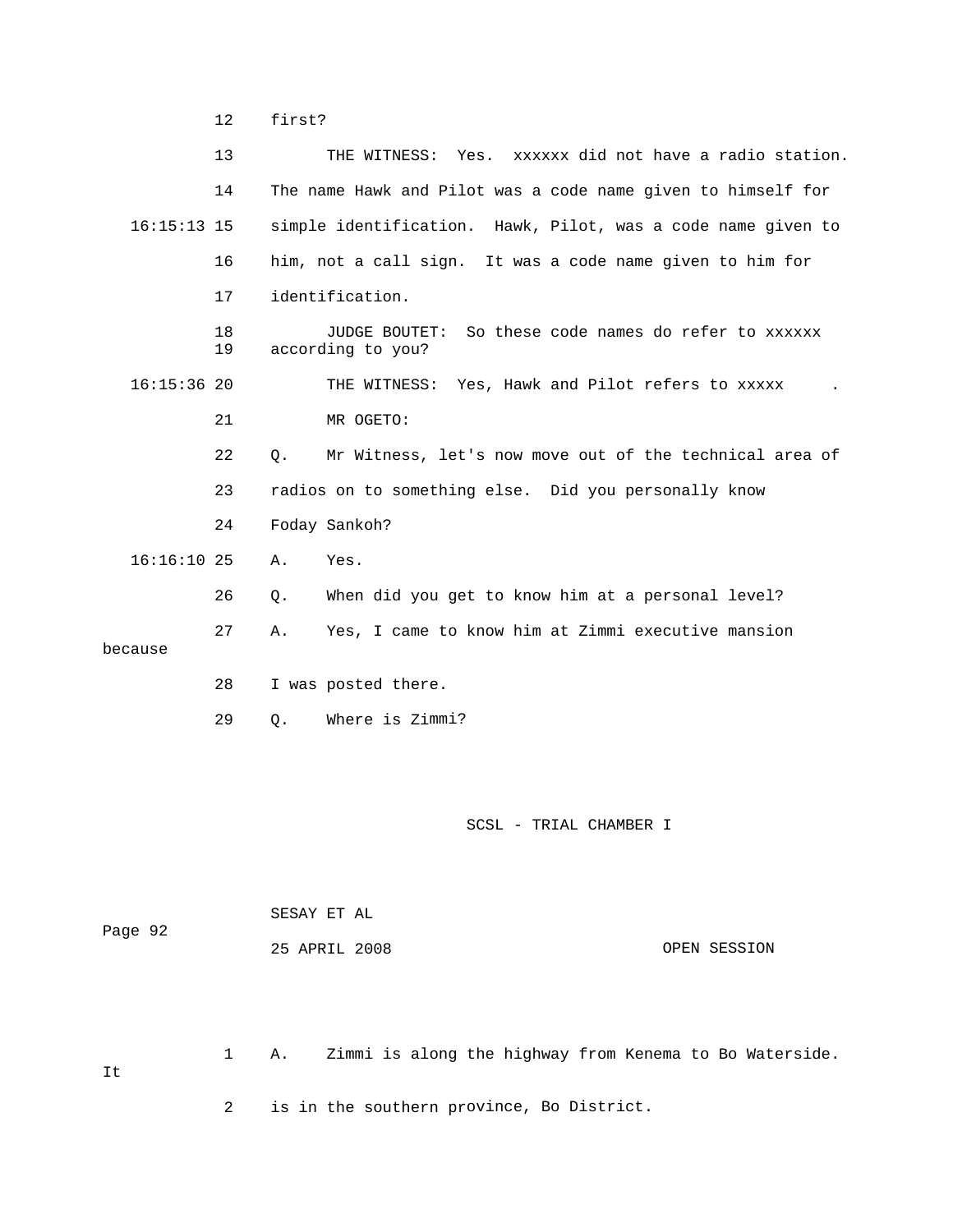3 Q. When were you assigned there?

 4 A. That was my second assignment after the training base in 16:17:15 5 1991.

6 Q. So in what circumstances did you meet Foday Sankoh? 7 MR HARDAWAY: Objection, Your Honour. Two bases: One, 8 relevance and two, 1991 is outside the indictment. 16:17:29 10 MR HARDAWAY: The first one is relevance as to the 11 circumstances of him meeting Foday Sankoh and second would be 13 PRESIDING JUDGE: It's okay. Maybe he wants to link it 14 with a point, you know. We are not saying, we are not saying 16:17:48 15 that we are ruling out all the evidence, you know, that is 17 not what we are saying. What we are saying is that it should not 9 PRESIDING JUDGE: Pardon me. 12 that it's outside of the indictment period. up 16 solicited that is outside the scope of the indictment. That is

19 know, on that. But if it is just a transitional mention, you 18 be adduced in detail and we don't want to take too much time, you 16:18:11 20 know, to link with what may be relevant in these circumstances,

21 then I think it's permissible. The objection is overruled. 23 MR OGETO: Thank you, My Lords. 26 whoever comes to him, I'm responsible to take him direct to 22 Mr Ogeto, you may continue, please. 24 Q. In what circumstances did you have contact with Mr Sankoh? 16:18:31 25 A. Well, it was my responsibility at the gate where I was, him.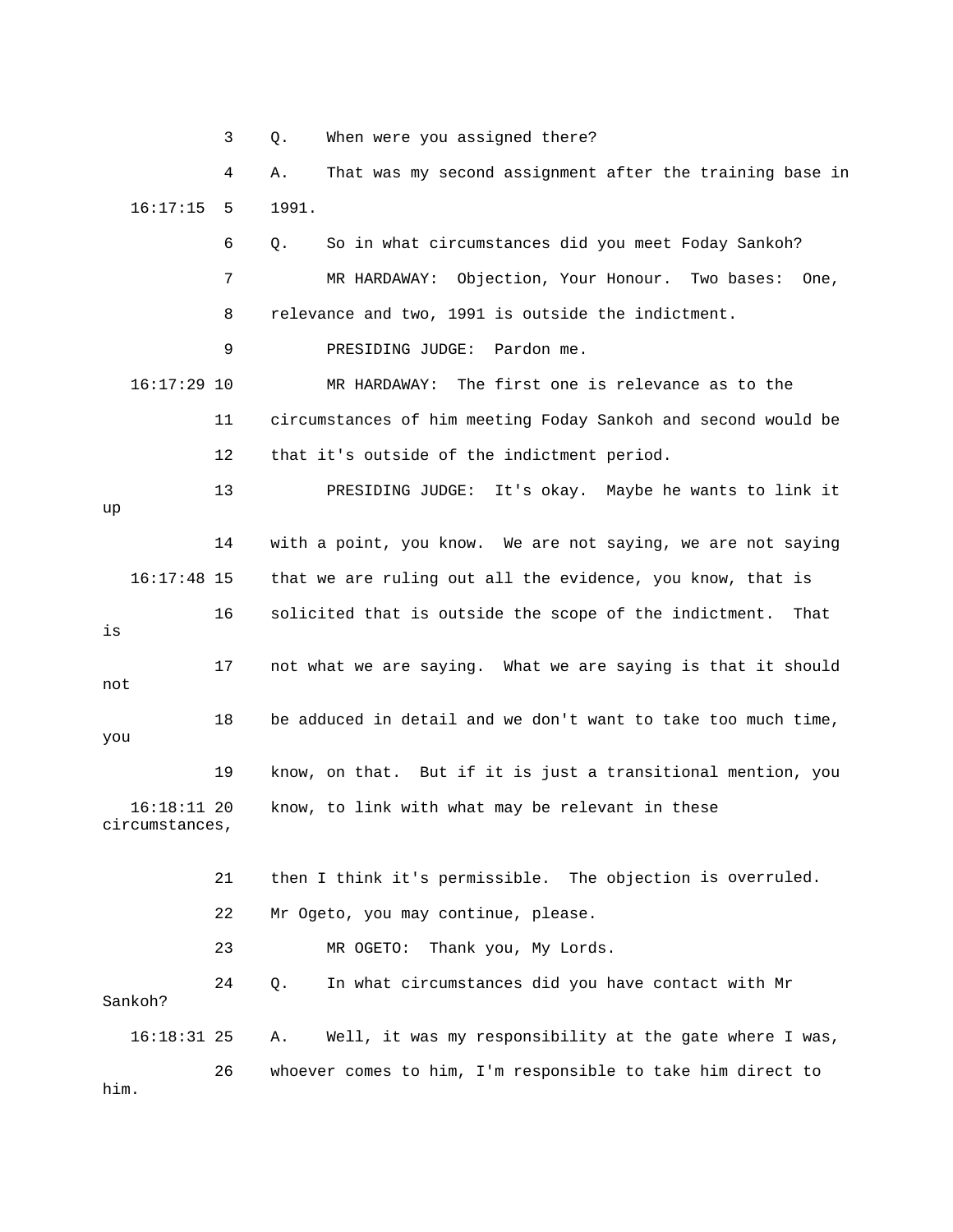- 27 And when coming out I will escort the individual. So that was 28 how I came to know him.
- 29 Q. Can you very briefly tell the Court the kind of person

| Page 93 | SESAY ET AL   |              |
|---------|---------------|--------------|
|         | 25 APRIL 2008 | OPEN SESSION |

|               | $\mathbf 1$ | Foday Sankoh was when you knew him?                              |
|---------------|-------------|------------------------------------------------------------------|
|               | 2           | I knew Foday Sankoh as a very religious<br>Yes, of course.<br>Α. |
|               | 3           | person. Disciplined. He is very truthful.                        |
| person?       | 4           | PRESIDING JUDGE: You know him as a very religious                |
| 16:19:23      | 5           | THE WITNESS: Yes, very religious.                                |
|               | 6           | PRESIDING JUDGE: And very disciplined, you said?                 |
|               | 7           | THE WITNESS: Disciplined; correct. Very disciplined.             |
|               | 8           | PRESIDING JUDGE:<br>$Um - hmm.$                                  |
| order,        | 9           | THE WITNESS: Then, of course, when he has given an               |
| $16:19:48$ 10 |             | all he need is the implementation of that order. He will not     |
| оf            | 11          | entertain any objection or whatever view because in fact all     |
| was           | 12          | us were afraid of him. If he passed an order, all he needed      |
| know          | 13          | the implementation of that order, so that was how I came to      |
|               | 14          | him why.                                                         |
| $16:20:17$ 15 |             | MR OGETO:                                                        |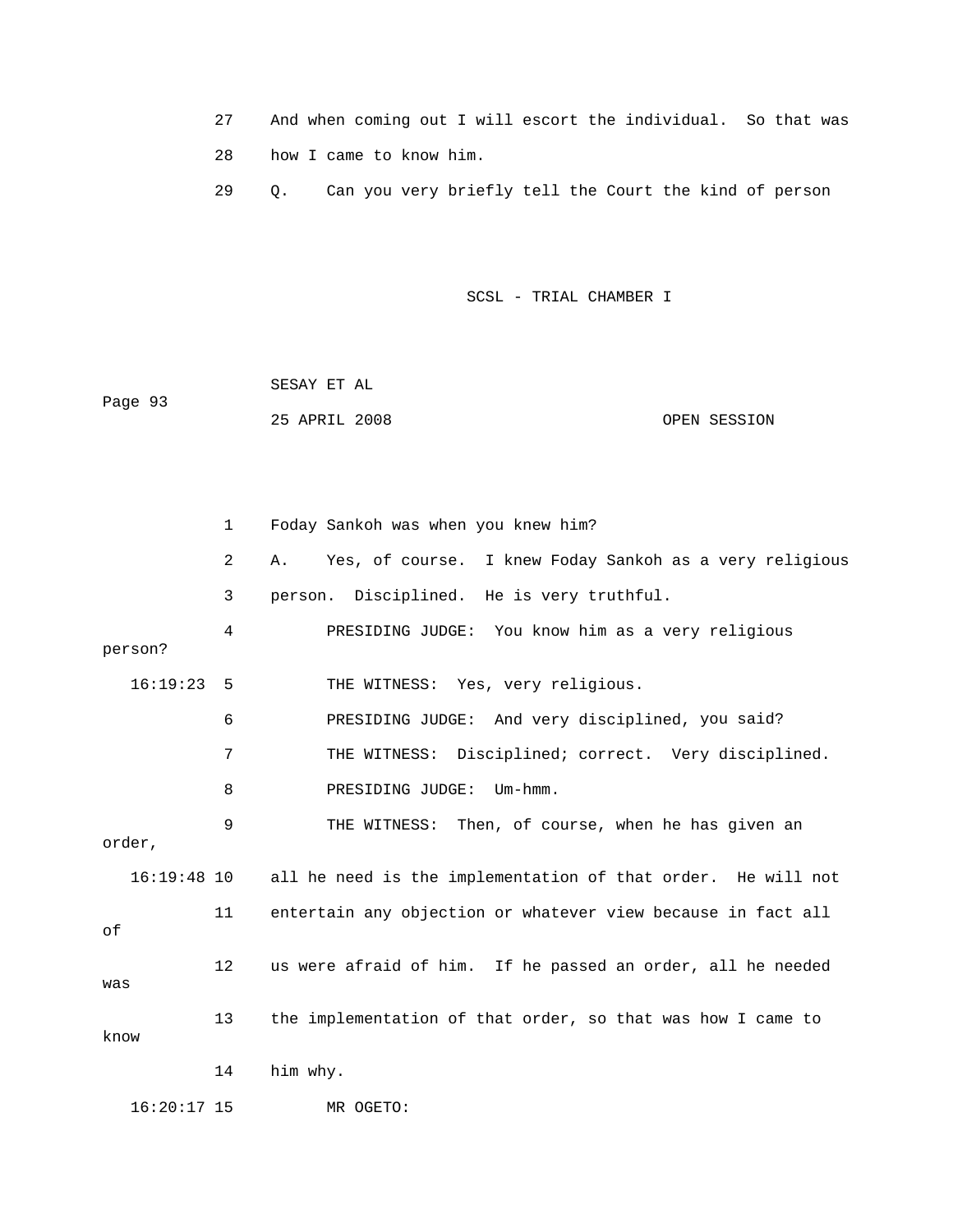|               | 16 | Q.         | Do you know a person called Rashid Mansaray?               |
|---------------|----|------------|------------------------------------------------------------|
|               | 17 | Α.         | Yes.                                                       |
| know          | 18 | $\circ$ .  | When did you first know this person and where did you      |
|               | 19 | him?       |                                                            |
| $16:20:36$ 20 |    | Α.         | I initially knew him at Kailahun District.                 |
|               | 21 | Q.         | What was his position when you knew him?                   |
| He            | 22 | Α.         | Well, I knew him as the second person to Foday Sankoh.     |
| qroup         | 23 |            | had a responsibility called battlefield commander; battle- |
|               | 24 | commander. |                                                            |
| $16:21:10$ 25 |    | Q.         | Did you know the kind of relationship he had with          |
|               | 26 |            | Foday Sankoh?                                              |
|               | 27 | Α.         | Yes.                                                       |
|               | 28 | Q.         | Please explain.                                            |
|               | 29 | Α.         | Yes, their relationship was cordial. He loved Rashid.      |

Page 94

SESAY ET AL

25 APRIL 2008 OPEN SESSION

1 Q. Did anything happen to Rashid Mansaray?

2 A. Yes.

3 Q. What happened to him?

4 A. There was an allegation levied against him that he had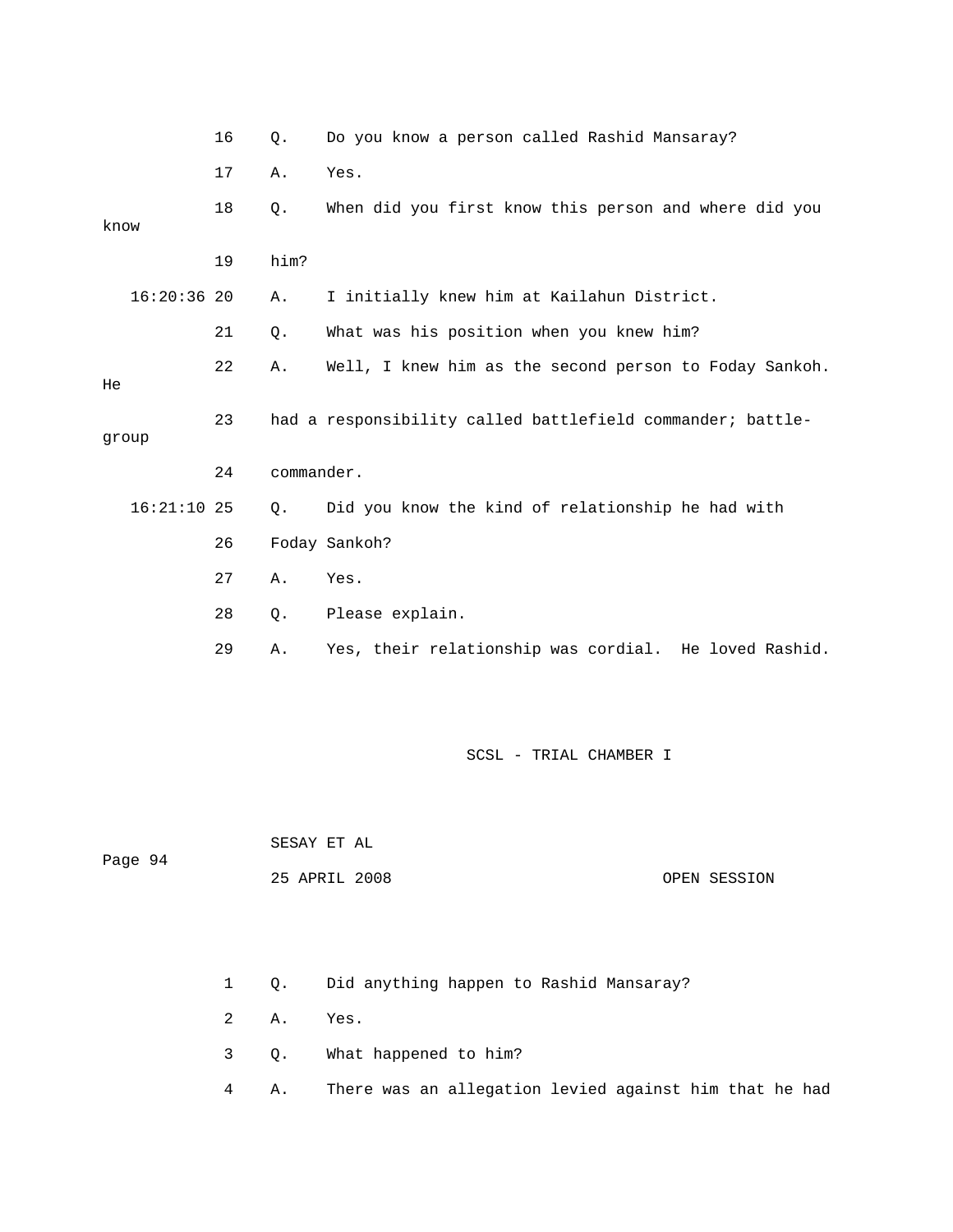16:22:01 5 connived and that he was talking to the enemies and getting 6 support from the enemies. So it was later ordered -- 7 Foday Sankoh later ordered that he be killed and he was killed. 9 A. It was around 1992, 1993. Around '92, '93. 16:22:48 10 Q. Where were you on January 6, 1999? 11 A. I was on patrol in Makeni. 12 Q. What kind of patrol was it that you were in Makeni? 13 A. Well, Makeni was under my region, so I was going around 14 inspecting to ensure that the men are working correctly, to they 17 PRESIDING JUDGE: What instruments? Radio instruments? 18 Communicational instruments? Or what instruments? 19 THE WITNESS: Communication instruments, like solar plates, 21 MR OGETO: 22 Q. How did you learn about the attack on Freetown on 6 a 24 A. Well, I understood that it was SLA group led by SAJ Mus 16:24:17 25 that came to attack Freetown January 6, 1999. I understood 26 and I used to get it from the radio even the commercial radio 28 Freetown January 6, 1999. 29 Q. Who gave you this information? 8 Q. Do you recall when that happened? see 16:23:27 15 that their welfare is cared for and that the instrument that 16 were working were in order. 16:23:54 20 batteries. January 23 1999? that, the 27 AFRC, I mean the SLA -- SLA led by SAJ Musa launched an attack in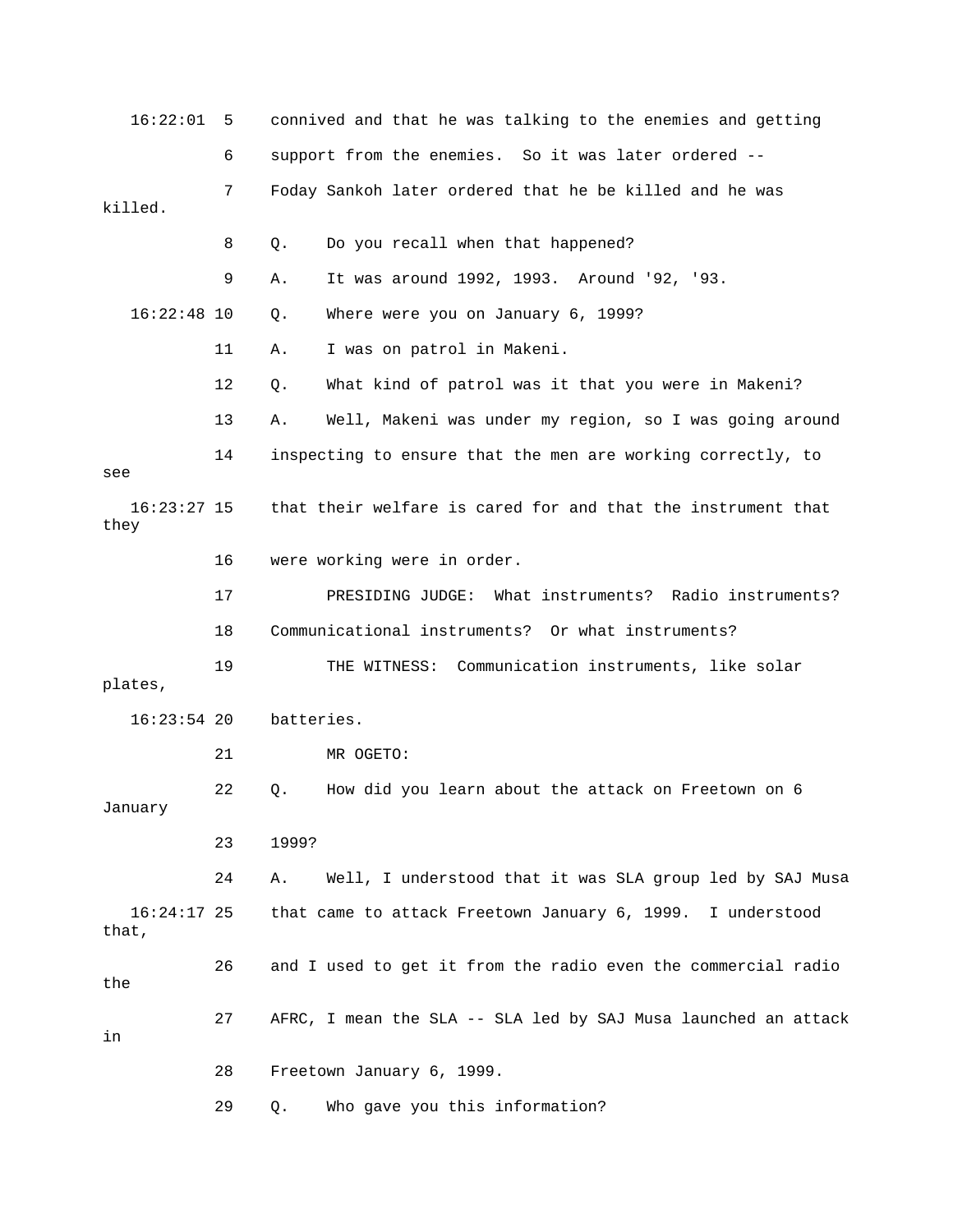| Page 95       |              | SESAY ET AL   |                                                                |                                       |  |  |
|---------------|--------------|---------------|----------------------------------------------------------------|---------------------------------------|--|--|
|               |              | 25 APRIL 2008 |                                                                | OPEN SESSION                          |  |  |
|               |              |               |                                                                |                                       |  |  |
|               |              |               |                                                                |                                       |  |  |
| It            | $\mathbf{1}$ | Α.            | Well, this information I got from a commercial radio.          |                                       |  |  |
|               | 2            |               | was in fact announced over the BBC media and other substations |                                       |  |  |
|               | 3            |               | also broadcast the information that the SLA led by SAJ Musa.   |                                       |  |  |
|               | 4            | Q.            | Did you learn of this attack before it took place?             |                                       |  |  |
| 16:25:25      | 5            | Α.            | No.                                                            |                                       |  |  |
|               |              |               |                                                                |                                       |  |  |
|               | 6            | О.            | You did not monitor any communications on the radio            |                                       |  |  |
|               | 7            |               | regarding this attack?                                         |                                       |  |  |
|               | 8            | Α.            | Not at all.                                                    |                                       |  |  |
| briefly.      | 9            |               | MR OGETO: My Lords, if I could consult my client               |                                       |  |  |
| $16:25:47$ 10 |              |               | PRESIDING JUDGE: Yes, please, you may.                         |                                       |  |  |
|               | 11           |               | MR OGETO:                                                      |                                       |  |  |
|               | 12           | Q.            | Now one last area, Mr Witness.                                 |                                       |  |  |
|               | 13           | Α.            | Yes, sir, go ahead.                                            |                                       |  |  |
|               | 14           | О.            | Where were you in early 2000?                                  |                                       |  |  |
| $16:26:35$ 15 |              | Α.            | I was in Gieya, Kono District.                                 |                                       |  |  |
|               | 16           |               | PRESIDING JUDGE: If I may ask him one question.                |                                       |  |  |
|               | 17           |               | Yes, My Lord.<br>MR OGETO:                                     |                                       |  |  |
|               | 18           |               | PRESIDING JUDGE:                                               | He said he was in Makeni checking his |  |  |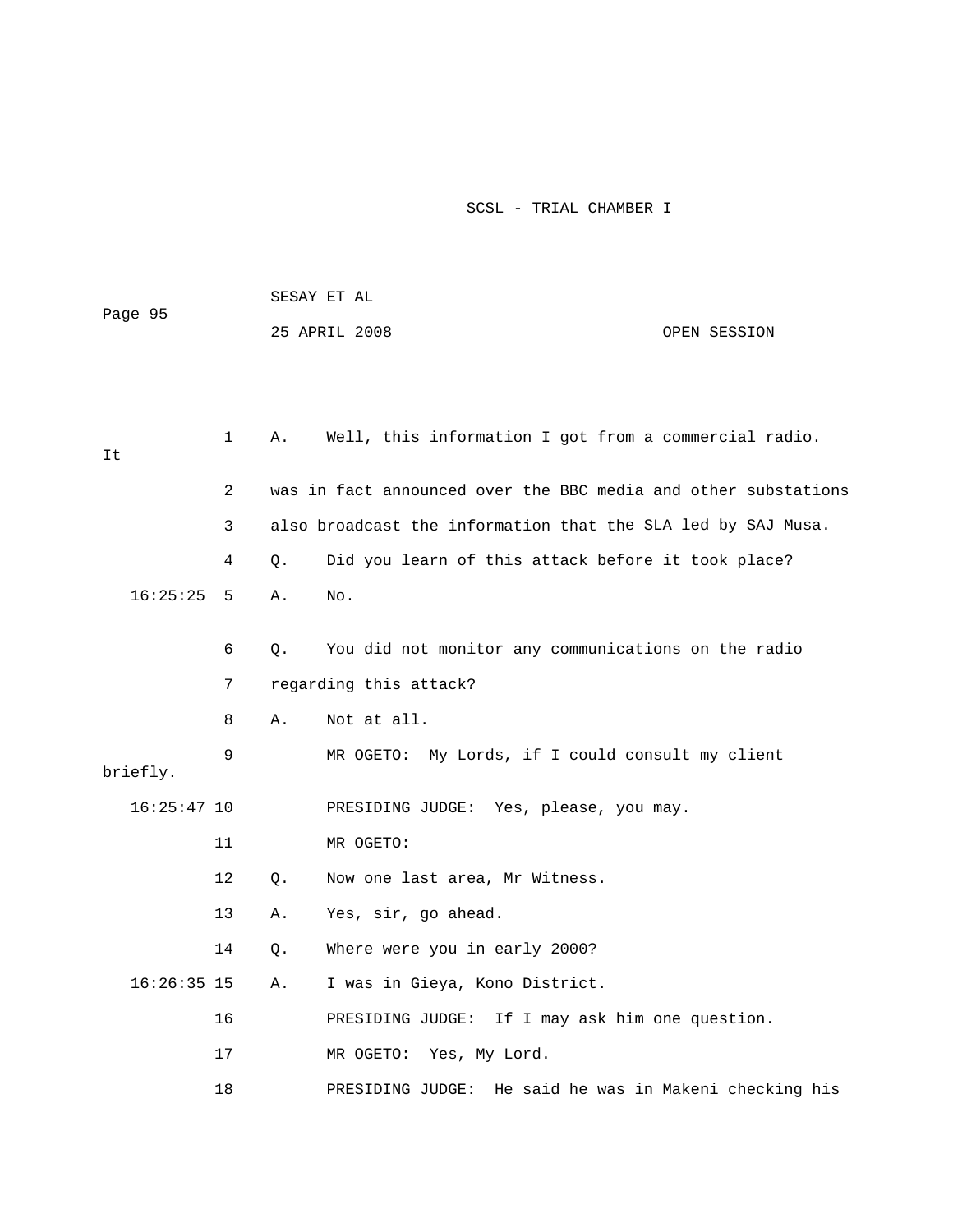|               | 19 | people and controlling his troops and the equipment. Did you  |
|---------------|----|---------------------------------------------------------------|
| 16:26:57 20   |    | have a rank at that time in Makeni? What was your rank at the |
| that          | 21 | time you were -- you said you were monitoring your troops at  |
|               | 22 | time?                                                         |
|               | 23 | THE WITNESS: Not the troops.                                  |
|               | 24 | PRESIDING JUDGE: Your men.                                    |
| $16:27:18$ 25 |    | THE WITNESS: Troop is referring to large force.               |
|               | 26 | PRESIDING JUDGE: Yes.                                         |
|               | 27 | THE WITNESS: Okay. My men.                                    |
| оf            | 28 | PRESIDING JUDGE: Your troop can be a very small group         |
| that          | 29 | people. They can have a group of five people and call them    |

| Page 96 | SESAY ET AL   |              |
|---------|---------------|--------------|
|         | 25 APRIL 2008 | OPEN SESSION |

 1 this is my troop, my troop of men who -- forget about the big 2 picture of troops and so on. Yes, what were you -- what was your 3 rank at that time? 4 THE WITNESS: Well, in RUF, especially signal, we were not 16:27:56 5 actuals for ranks. The highest rank was sergeant. That was 6 promotion given to us by Foday Sankoh. It is only our duty that the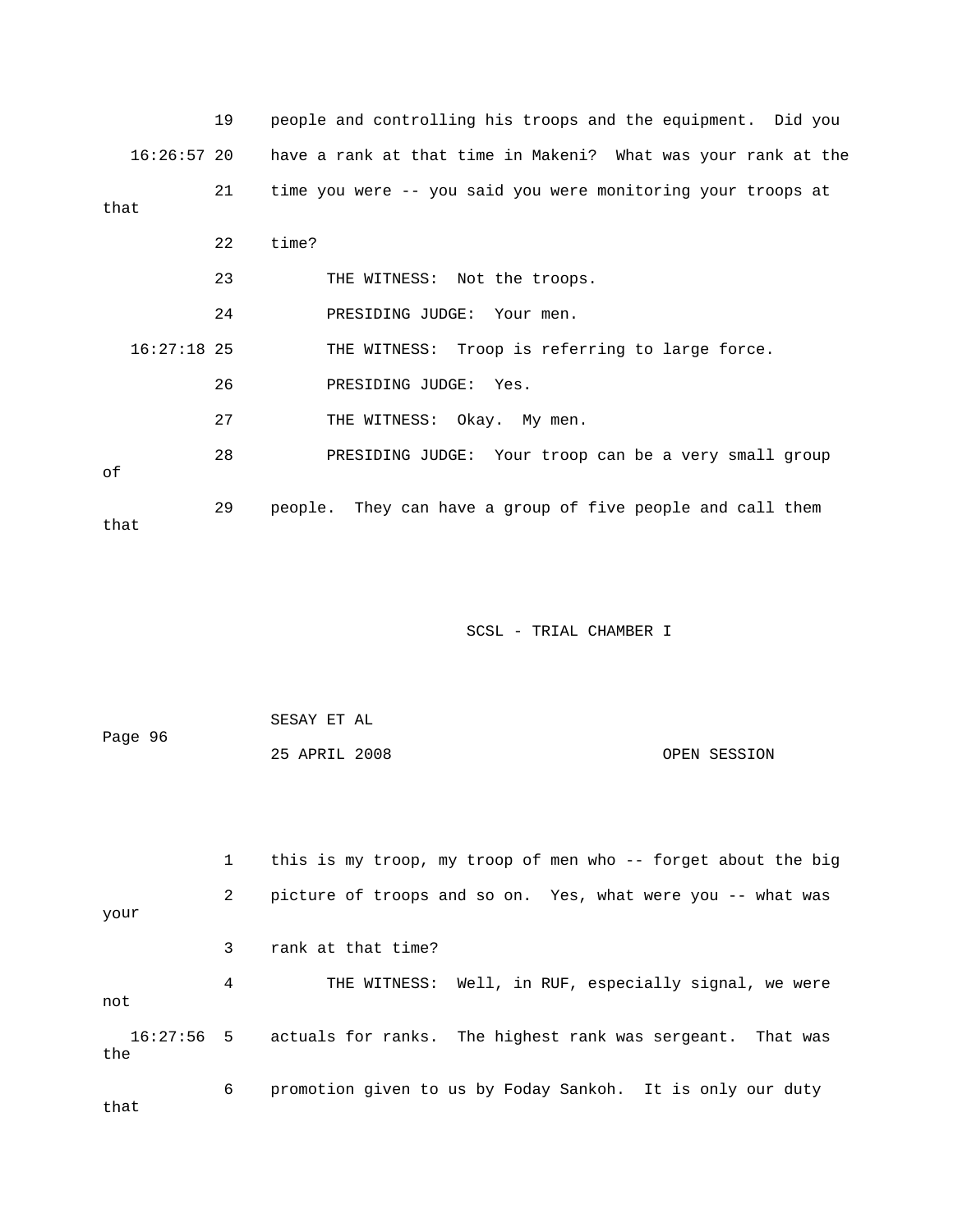7 portrays our effectiveness. We were not interested in ranks. So 8 the highest was sergeant, yes, sir. 9 PRESIDING JUDGE: So up to disarmament you remained a 16:28:21 10 sergeant. You were disarmed a sergeant. 12 I remained as a sergeant just as Corporal Foday Sankoh 14 PRESIDING JUDGE: Thank you. THE WITNESS: Thank you very much, sir. 17 Q. So where were you in 2000; early 2000? 18 A. I was in Gieya just after my patrol from Makeni. Gieya, 21 A. I was still a radio operator. In fact, at this time, I was given a responsibility as regional signal commander; regional 23 signal commander. I was in control of over 30 radio stations 24 that were under my control during this time. 16:29:49 25 Q. Did anything happen in May 2005 that is of significance radios under 26 PRESIDING JUDGE: You say you had over 30 your 27 command? 29 PRESIDING JUDGE: Yes, Mr Ogeto. 11 THE WITNESS: Sergeant. Satisfactorily. Satisfactorily. remained 13 as corporal until death.  $16:28:42$  15 16 MR OGETO: 19 Kono District. 16:29:12 20 Q. What were you doing in xxxxx? 22 -- 28 THE WITNESS: Yes.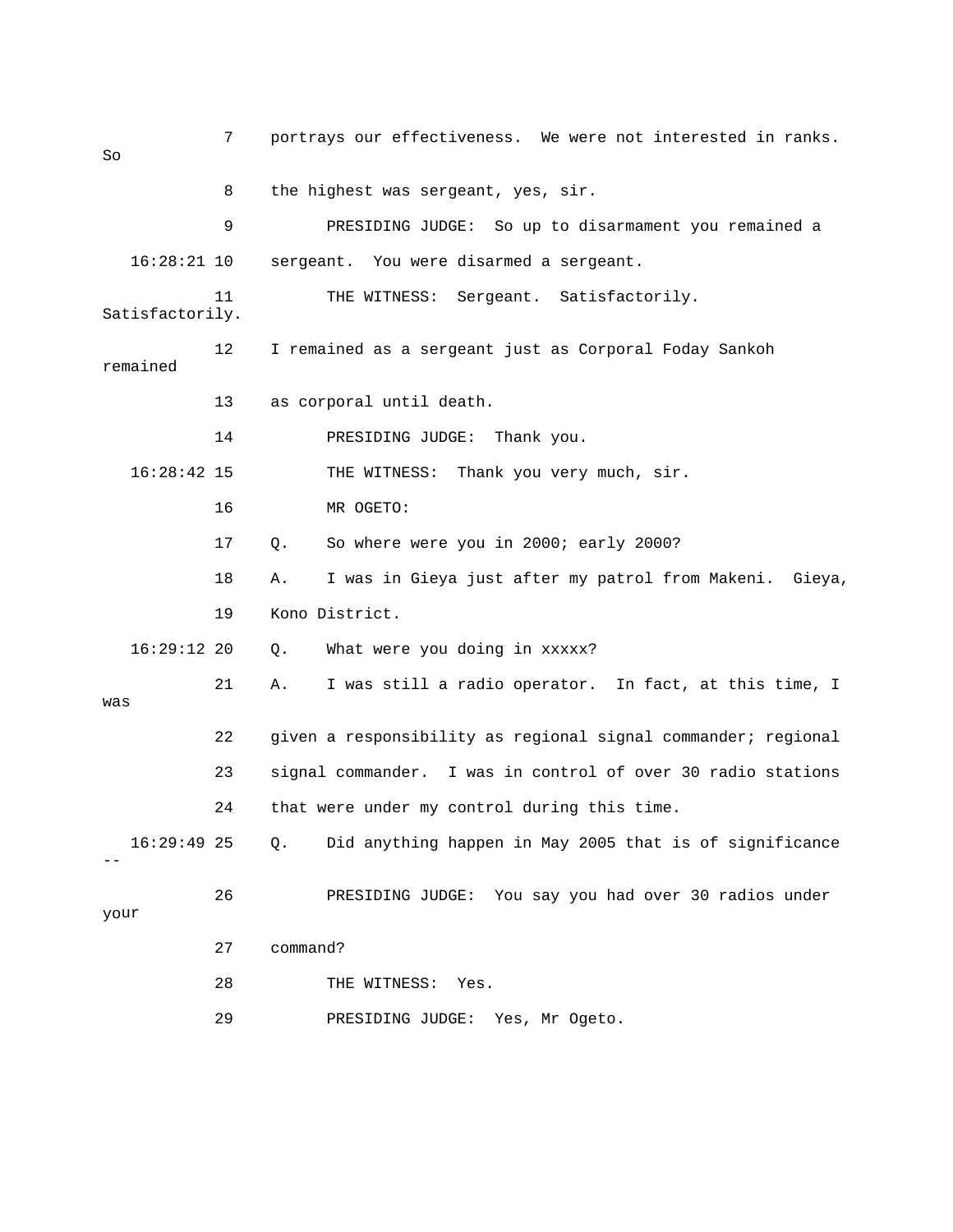| Page 97       |    |    | SESAY ET AL                                                   |              |
|---------------|----|----|---------------------------------------------------------------|--------------|
|               |    |    | 25 APRIL 2008                                                 | OPEN SESSION |
|               |    |    |                                                               |              |
|               |    |    |                                                               |              |
|               | 1  |    | MR OGETO:                                                     |              |
|               | 2  | Q. | Mr Witness, did anything happen in May 2005 that is           |              |
| the           | 3  |    | significant and that you may wish to explain to the Court in  |              |
|               | 4  |    | context of your duties?                                       |              |
| 16:30:31      | 5  | Α. | Will you please enlighten me as regards what? Can you         |              |
|               | 6  |    | please link this up to any important issue, please?           |              |
|               | 7  |    | PRESIDING JUDGE: Is there an event?                           |              |
|               | 8  |    | MR OGETO: Yes, My Lords.                                      |              |
|               | 9  | Q. | Did you hear anything about UNAMSIL?                          |              |
| $16:30:57$ 10 |    | Α. | Oh, that is correct. I heard something about that.            |              |
|               | 11 | Q. | What was it that you heard about UNAMSIL?                     |              |
|               | 12 | Α. | It was on 1 May 2000 I was by the radio set monitoring        |              |
|               | 13 |    | at -- initially we heard a voice message. Then later, rumours |              |
|               | 14 |    | that there is a fracas between the RUF and UNAMSIL at Makeni, |              |
| $16:31:36$ 15 |    |    | northern region, 1 May 2000. Rumours went around, both on the |              |
|               | 16 |    | radio and there were rumours that there is a problem between  |              |
| the           |    |    |                                                               |              |
|               | 17 |    | RUF and UNAMSIL in Makeni, northern region.                   |              |
|               | 18 | Q. | What did you do after getting that information?               |              |
|               | 19 | Α. | As far as I'm concerned, as a radio operator, I didn't        |              |
| $16:32:14$ 20 |    |    | I called operator who was in charge of<br>believe in rumours. |              |

the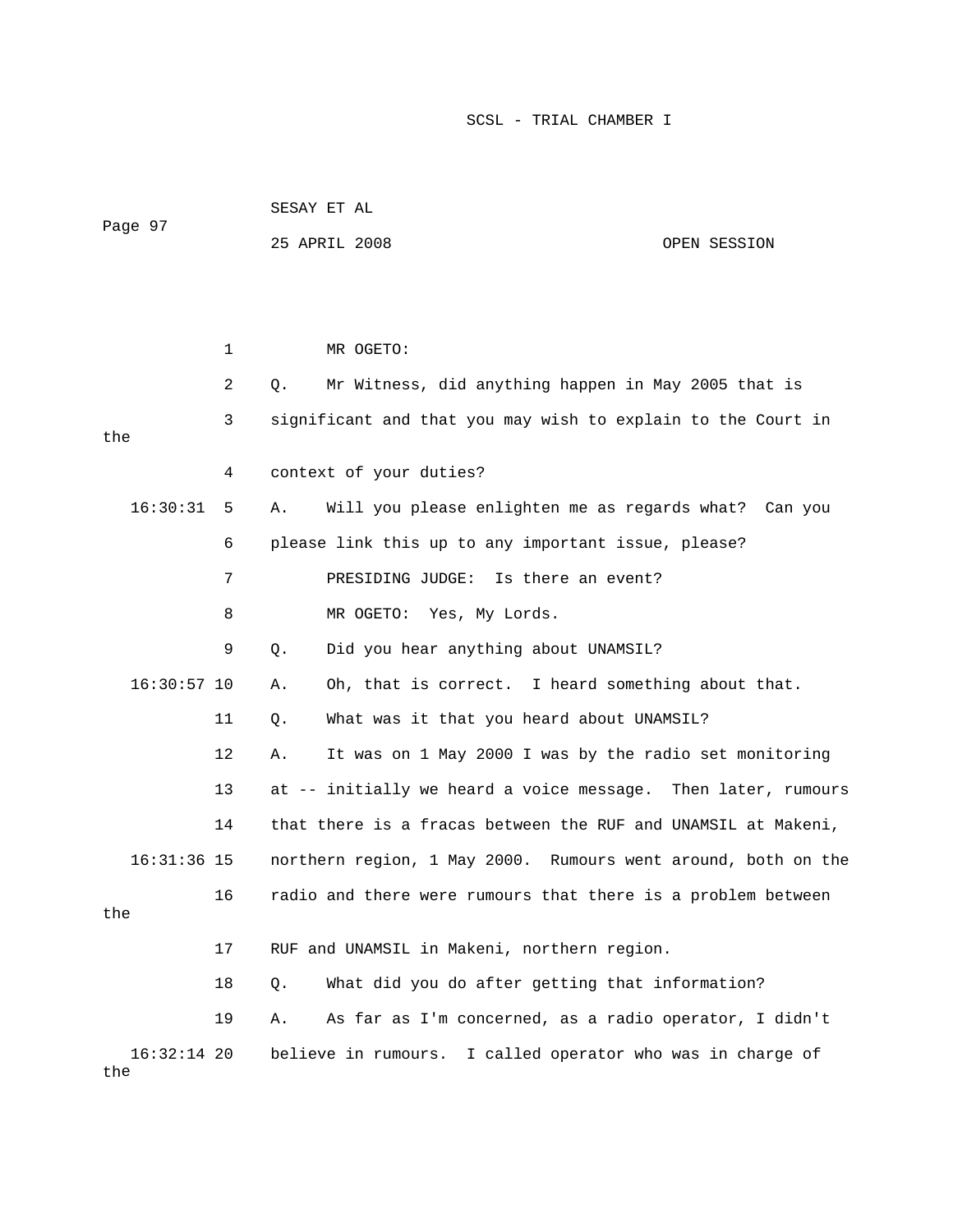| the      |               | 21 |                                                               | station in Makeni, that is Phillip Sanu. I asked him about |  |  |  |
|----------|---------------|----|---------------------------------------------------------------|------------------------------------------------------------|--|--|--|
|          |               | 22 |                                                               | situation in Makeni.                                       |  |  |  |
|          |               | 23 | Q.                                                            | Did he tell you what the situation was in Makeni?          |  |  |  |
|          |               | 24 | Α.                                                            | Yes; he briefed me just briefly.                           |  |  |  |
|          | $16:32:45$ 25 |    | Q.                                                            | What did he tell you?                                      |  |  |  |
| It       |               | 26 | Α.                                                            | That he saw a message with Kailondo that he prepared.      |  |  |  |
| forcibly |               | 27 |                                                               | was addressed to Foday Sankoh stating that UNAMSIL had     |  |  |  |
|          |               | 28 |                                                               | disarmed ten combatants which was not the mandate time for |  |  |  |
|          |               | 29 | disarmament and during this firing ensued at Makump DDR camp, |                                                            |  |  |  |

| Page 98 | SESAY ET AL   |  |              |
|---------|---------------|--|--------------|
|         | 25 APRIL 2008 |  | OPEN SESSION |

| ten          | $\mathbf{1}$ | Makeni, Northern Region, that UNAMSIL forcibly disarmed about |
|--------------|--------------|---------------------------------------------------------------|
| $\mathsf{a}$ | $2^{\circ}$  | combatants. During this time the combatants resisted and, as  |
| was          | 3            | result, there was firing. That was all he told me and that    |
|              | 4            | all I knew about UNAMSIL.                                     |
| $16:33:48$ 5 |              | Who was Kailondo at that time?<br>$\circ$ .                   |
|              | 6            | Well, Kailondo, he was responsible as commander in the<br>A., |
|              | 7            | northern region. He was in charge of command.                 |
|              | 8            | And by northern region, you mean where?<br>О.                 |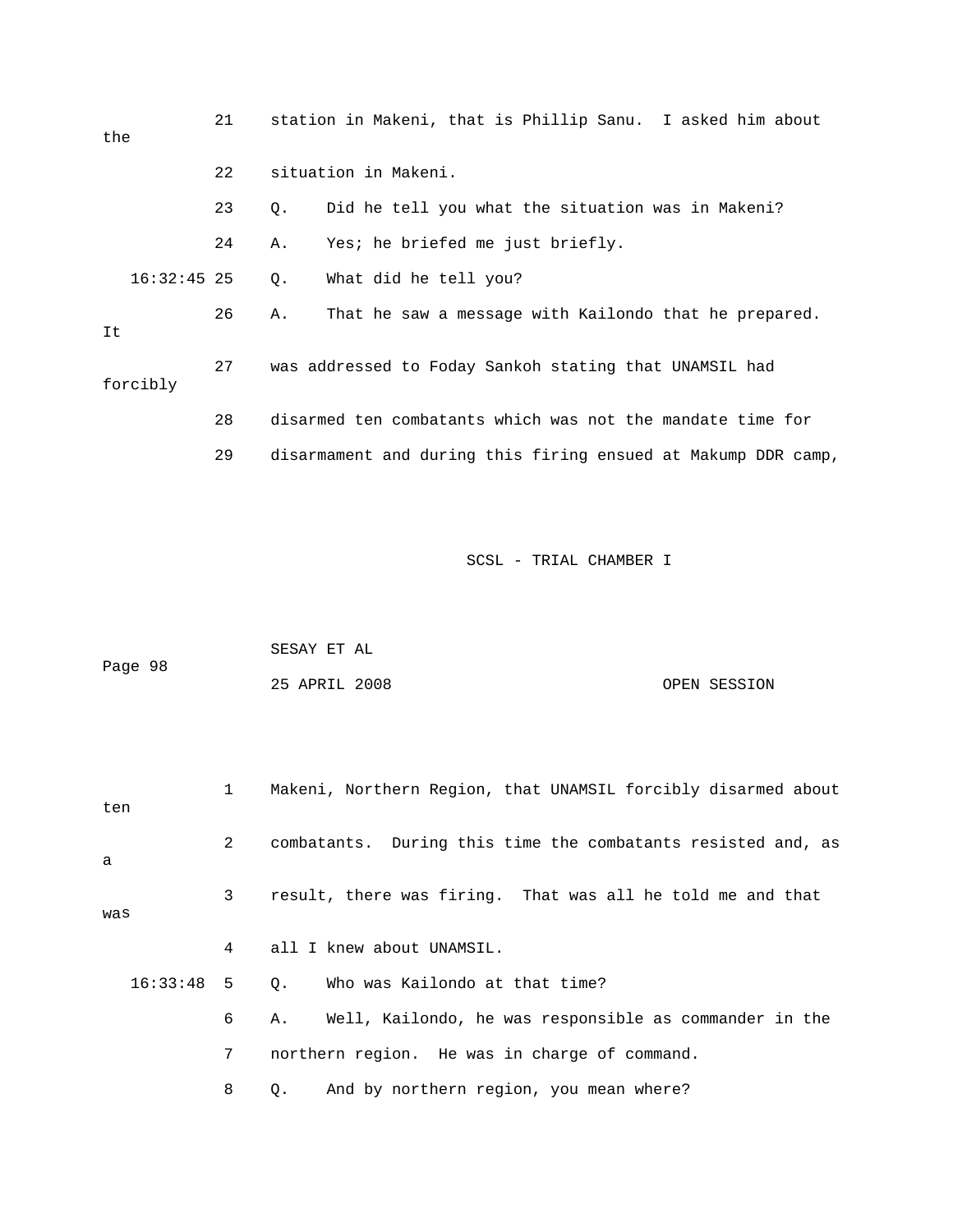9 A. Makeni. 16:34:18 10 Q. Did Phillip Sanu tell you if he saw this message by 11 Kailondo? 12 A. Yes. 13 Q. Did he see it? didn't 16 wouldn't have done that. He wouldn't have given me the content 18 MR OGETO: My Lords, I have no further questions. 19 JUDGE BOUTET: Before you sit down, I just want to be 16:35:11 20 I thought your question had to do with May 2005 so that was y I wh 21 was a bit puzzled but it was May 2000. 22 MR OGETO: 2000. 23 JUDGE BOUTET: It was 2000. And the question to the 24 witness was 1 May 2000? er 16:35:25 25 MR OGETO: Yes, My Lords, 1 May 2000, yes. No furth 27 PRESIDING JUDGE: Thank you, Mr Witness. UDGE: Yes, Mr Jordash, please. 29 PRESIDING J 14 A. Yes, he saw it. According to him he saw it. If he 16:34:45 15 see it he wouldn't have given me the content of the message. He 17 of the message. sure. 26 questions, My Lords. 28 THE WITNESS: Thank you, My Lord.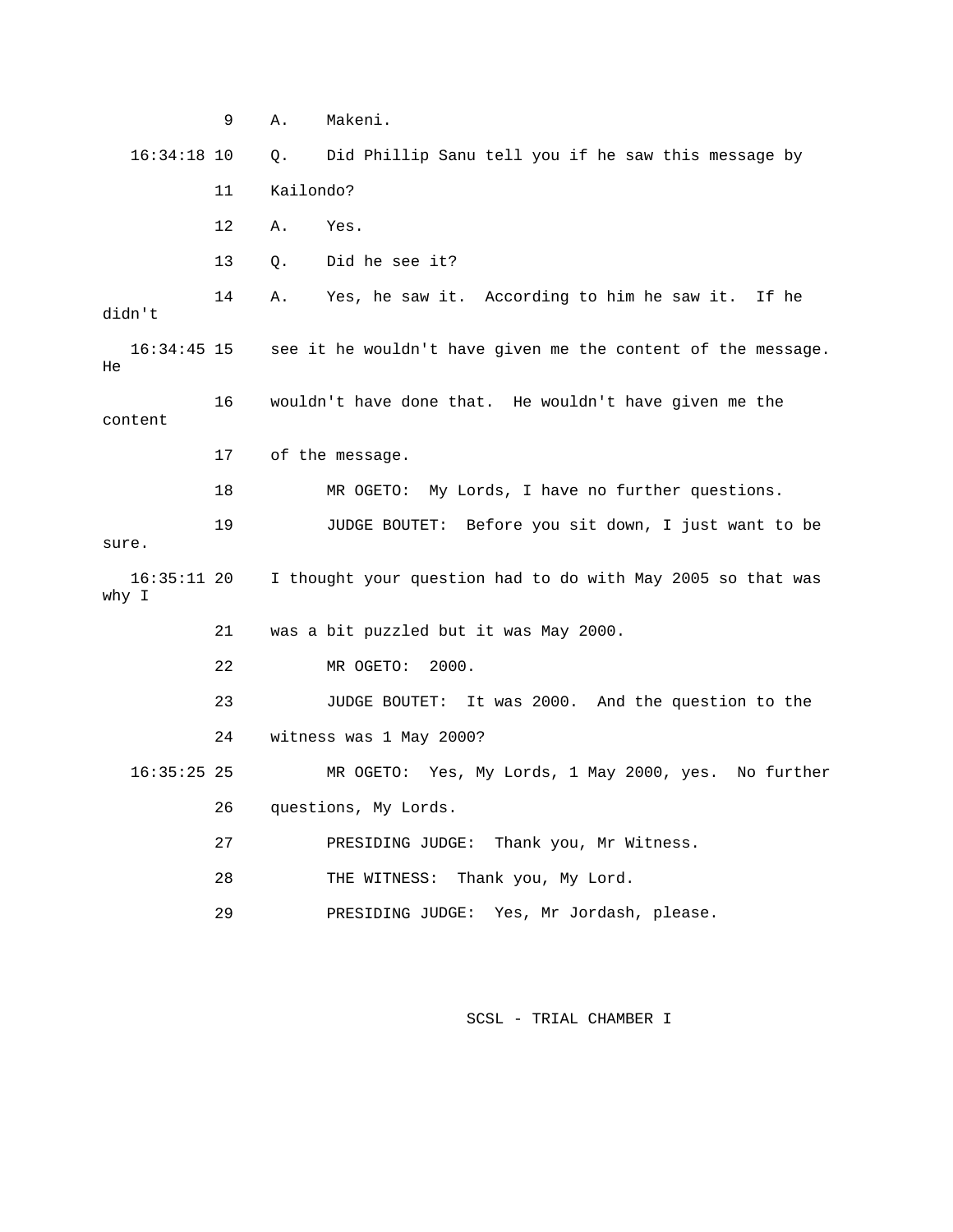25 APRIL 2008 OPEN SESSION

1 MR JORDASH: Just a few questions, if I may. 3 CROSS-EXAMINED BY MR JORDASH: 16:36:56 5 Q. Mr Witness, I represent Issa Sesay. I've just got a few 6 questions. 8 Q. The first question is this: Would you agree with this 9 proposition: Anyone who had operated a radio on a regular 16:37:24 10 in the RUF would be bound to know the difference between a 11 sign and a code name; would you agree with that? 12 A. Please repeat. Please. 13 Q. I'm suggesting this proposition, and I'm relying upon 14 experience as a radio operator. Would you agree with this: 16:38:09 15 Anyone who had their own radio set, or had used the radio on a 17 bound to know the difference between a call sign and a code 21 commanders who are conversant with the radio. 22 Q. If I was a commander in the RUF and I had been living in 2 PRESIDING JUDGE: Yes. 4 MR JORDASH: 7 A. Yes, go ahead. basis call your 16 regular daily or weekly basis, as a member of the RUF, would be name; 18 do you agree? 19 A. Yes, but this was very secretive. A call sign and a code 16:38:55 20 name, the differences is only known by operators, except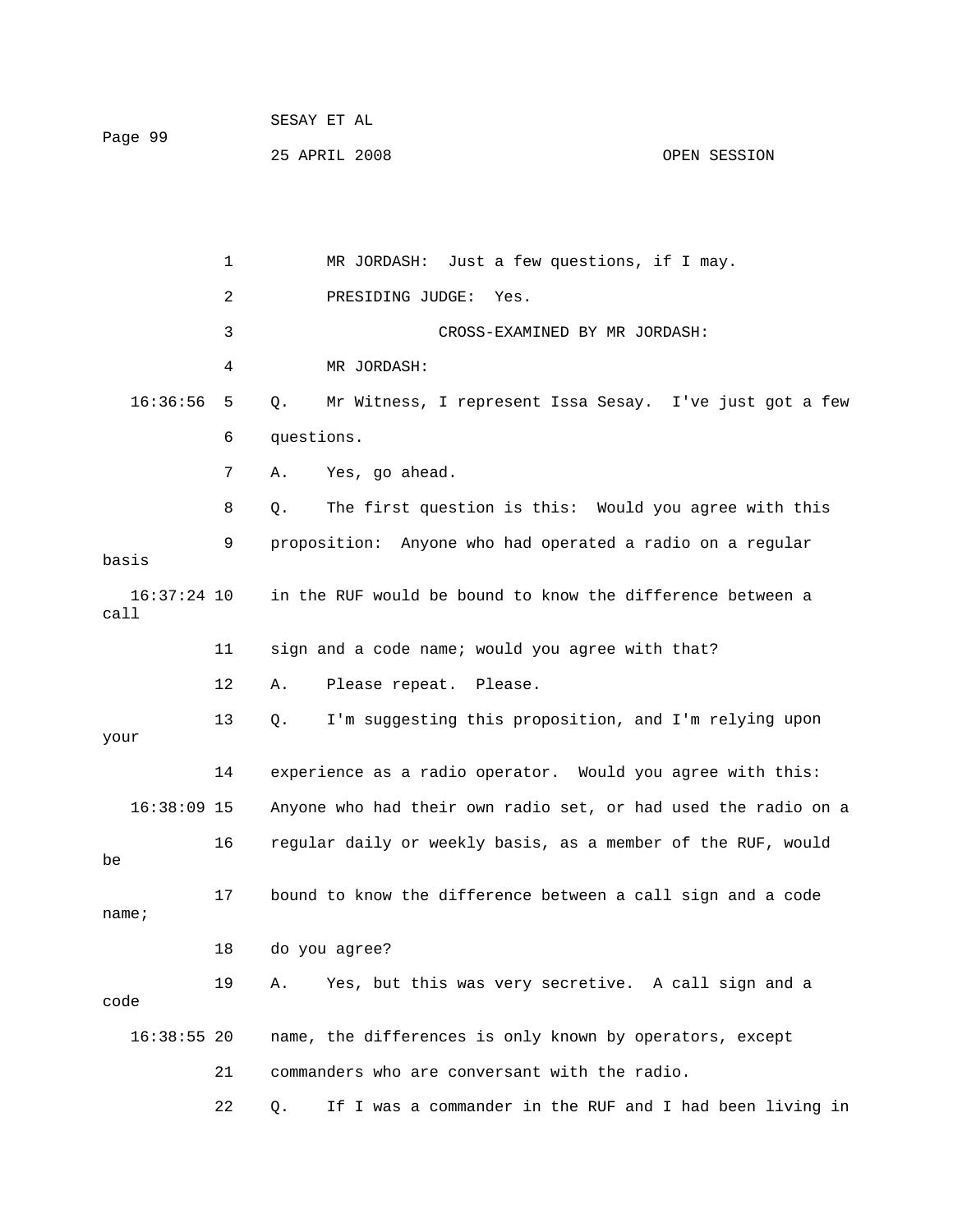| I                           | 23 | Kono and thereafter the Guinea Highway, with my own radio set,     |
|-----------------------------|----|--------------------------------------------------------------------|
|                             | 24 | would know the difference between the two?                         |
| $16:39:27$ 25<br>interested |    | It is dependent on your interest, because if I'm<br>А.             |
|                             | 26 | to know, then I will know. If I'm careless, then you wouldn't      |
|                             | 27 | know. If you have interest, sure you will know.                    |
| not                         | 28 | But if I'm a commander with my own radio set, would I<br>$\circ$ . |
| name                        | 29 | know what my own call sign was and I would know what my code       |

 SESAY ET AL 25 APRIL 2008 OPEN SESSION Page 100

. 2 A. You will know your code name and your call sign as well 3 Q. I would know the radio I'm using has a particular call 4 sign, yes? I would know the call sign of my own radio set, 16:40:15 5 I not? 6 A. Yes. 7 Q. And I would know what my code name was, would I not? 8 A. Yes. 1 was, would I not? would 9 Q. Now a different subject. xxxxxx was a radio operator 16:40:35 10 in Koidu and Guinea Highway, am I correct; in 1998?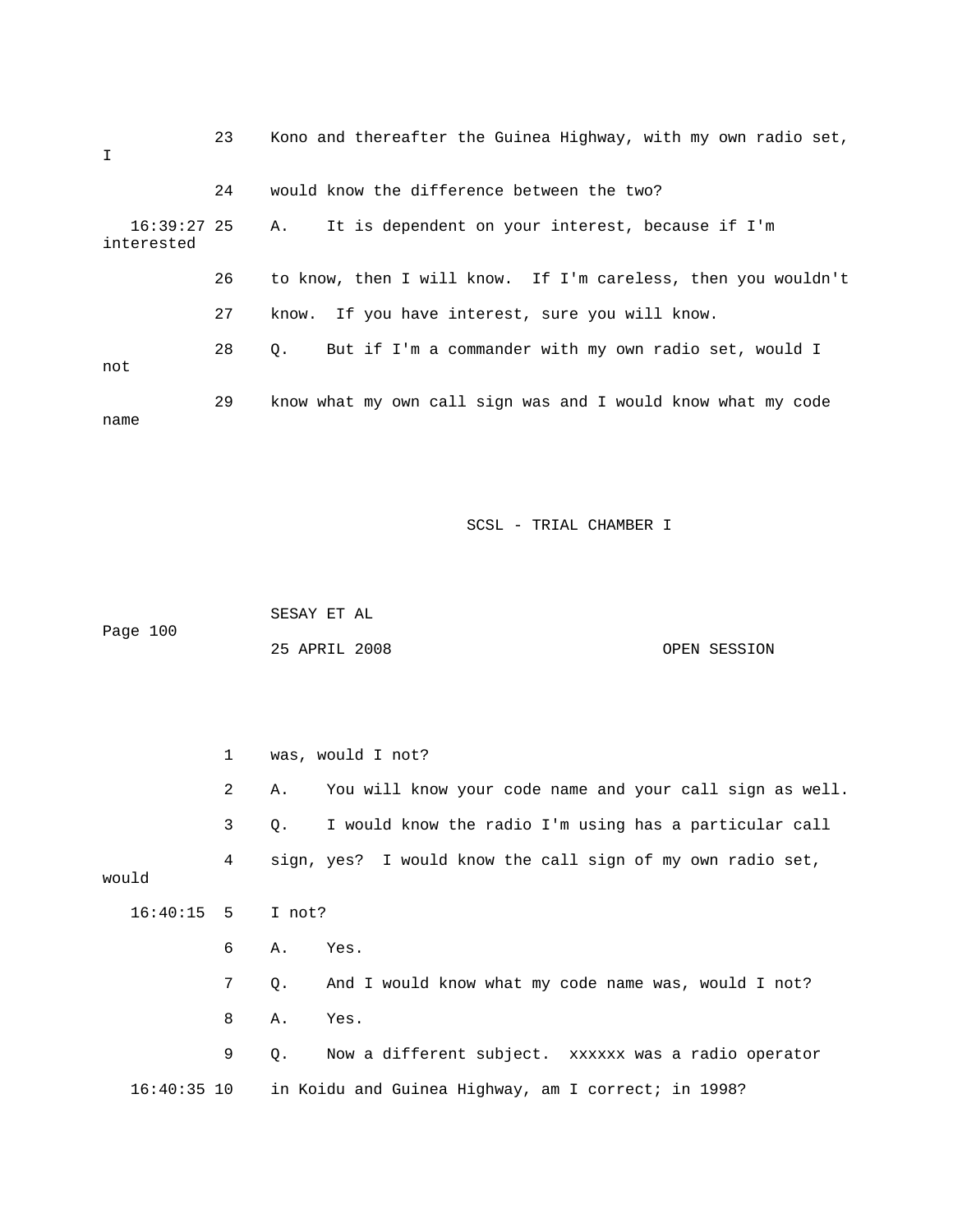- 11 A. Yes.
- 12 Q. As was xxxxxxx?

13 A. Yes.

 14 Q. King Perry was Top Marine's superior; is that right? 16:41:02 15 A. That's correct.

- 16 Q. xxxxxxx and xxxxxx and some other radio operators,
- 17 such as xxxxxxx were at the Guinea Highway and were using the
- 18 same radio set; is that right?
- 19 A. Yes, it's correct.
- 16:41:28 20 Q. It was xxxxxxxx responsibility to supervise xxxxxxx,
	- 21 xxxxxxx, Osman Tolo and the others who were using that
	- 22 particular radio set; is that correct?
	- 23 A. Yes, at that time.

 24 Q. Was xxxxxxx also xxxxxxxxx boss whilst the RUF were 16:42:00 25 based in Koidu Town, before being pushed to the Guinea Highway?

27 signaller, so he belong to that group. The command that was 28 heading that group, you are subjected to him before any other 26 A. xxxxxx was a superior to xxxxxxxx because he was a 29 command, so he was subject to xxxxxxx.

SCSL - TRIAL CHAMBER I

| Page 101 | SESAY ET AL   |  |              |
|----------|---------------|--|--------------|
|          | 25 APRIL 2008 |  | OPEN SESSION |

1 Q. He was subject -- so xxxxxx was his boss?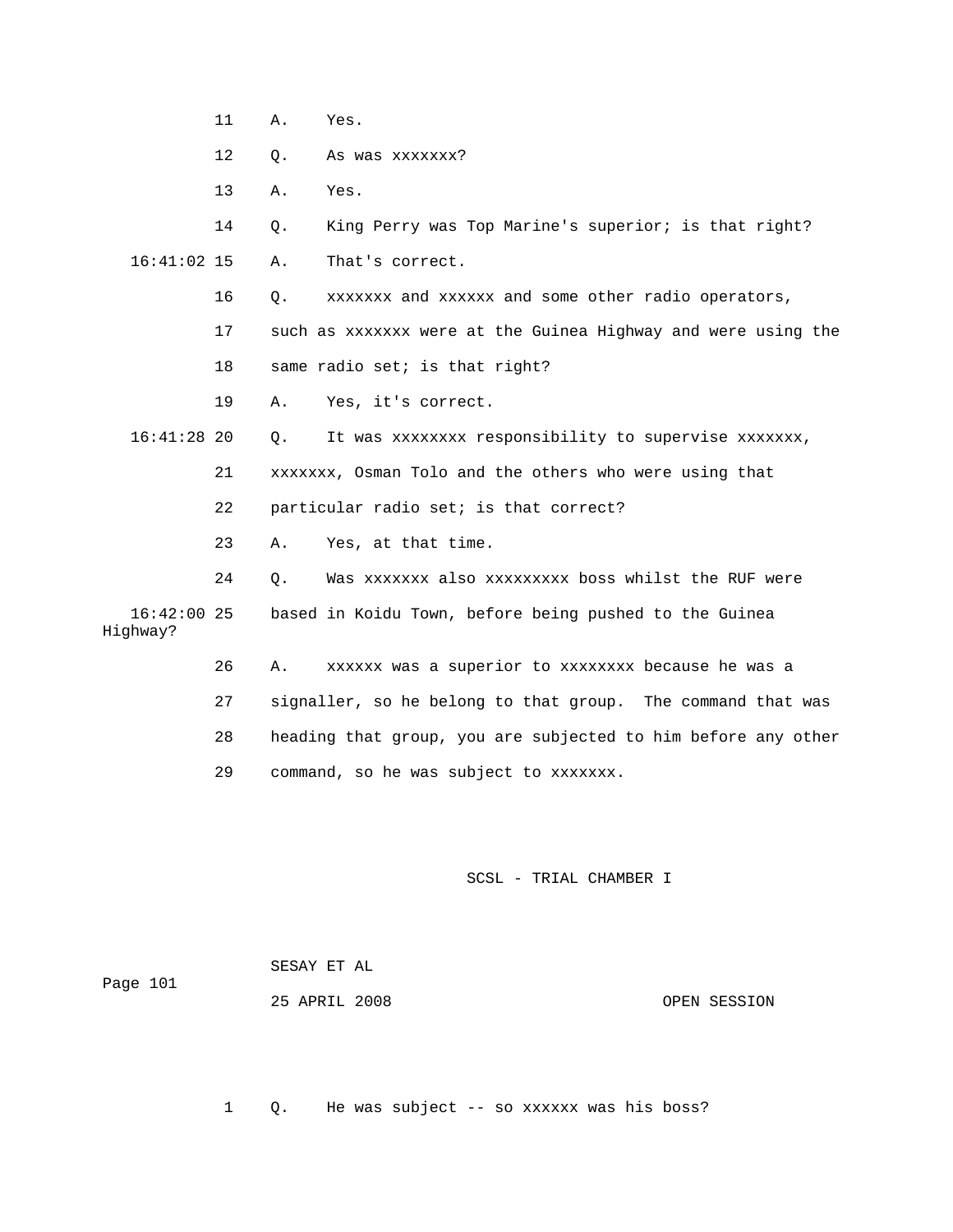|                               | 2  | Α.<br>Yes.                                                    |
|-------------------------------|----|---------------------------------------------------------------|
|                               | 3  | In Koidu Town and thereafter in Guinea Highway?<br>Q.         |
|                               | 4  | Yes, up to the Guinea Highway.<br>Α.                          |
| 16:42:50                      | 5  | Right. So, as his boss, what were xxxxxxx duties<br>Q.        |
|                               | 6  | towards xxxxxxx?                                              |
| please.                       | 7  | Please repeat. Do please repeat slowly. Slowly,<br>Α.         |
|                               | 8  | What were xxxxxxx duties towards xxxxxx whilst in<br>Q.       |
|                               | 9  | Koidu Town and at the Guinea Highway?                         |
| $16:43:29$ 10<br>Perry        |    | As far as I'm concerned, the responsibility of King<br>Α.     |
|                               | 11 | was to ensure that a junior man like xxxxxxx should not relax |
| SO                            | 12 | an operation. He should be vigilant. He should be monitored   |
|                               | 13 | that he will be effective in nature as far as operation is    |
|                               | 14 | concerned.                                                    |
| $16:43:49$ 15<br>interpreter. |    | I think someone misspoke. Either you or the<br>Q.             |
|                               | 16 | xxxxxxxx duties towards xxxxxx were to ensure that a          |
|                               | 17 | junior man like xxxxxx conducted his duties properly; is that |
|                               | 18 | right?                                                        |
|                               | 19 | That was his responsibility.<br>That's correct.<br>Α.         |
| $16:44:16$ 20                 |    | So xxxxxx would supervise making sure xxxxx went<br>Q.        |
|                               | 21 | to work when he was supposed to go to work; is that right?    |
|                               | 22 | PRESIDING JUDGE: You mean xxxxxxx would -- yes, yes.          |
|                               | 23 | Would supervise xxxxxxxx.<br>Um-hmm.<br>Yes.                  |
|                               | 24 | MR JORDASH:                                                   |
| $16:44:38$ 25                 |    | He would make sure xxxxxx went to work; is that right?<br>Q.  |
|                               | 26 | Are you with me?                                              |
|                               | 27 | Please repeat.<br>Repeat.<br>Α.                               |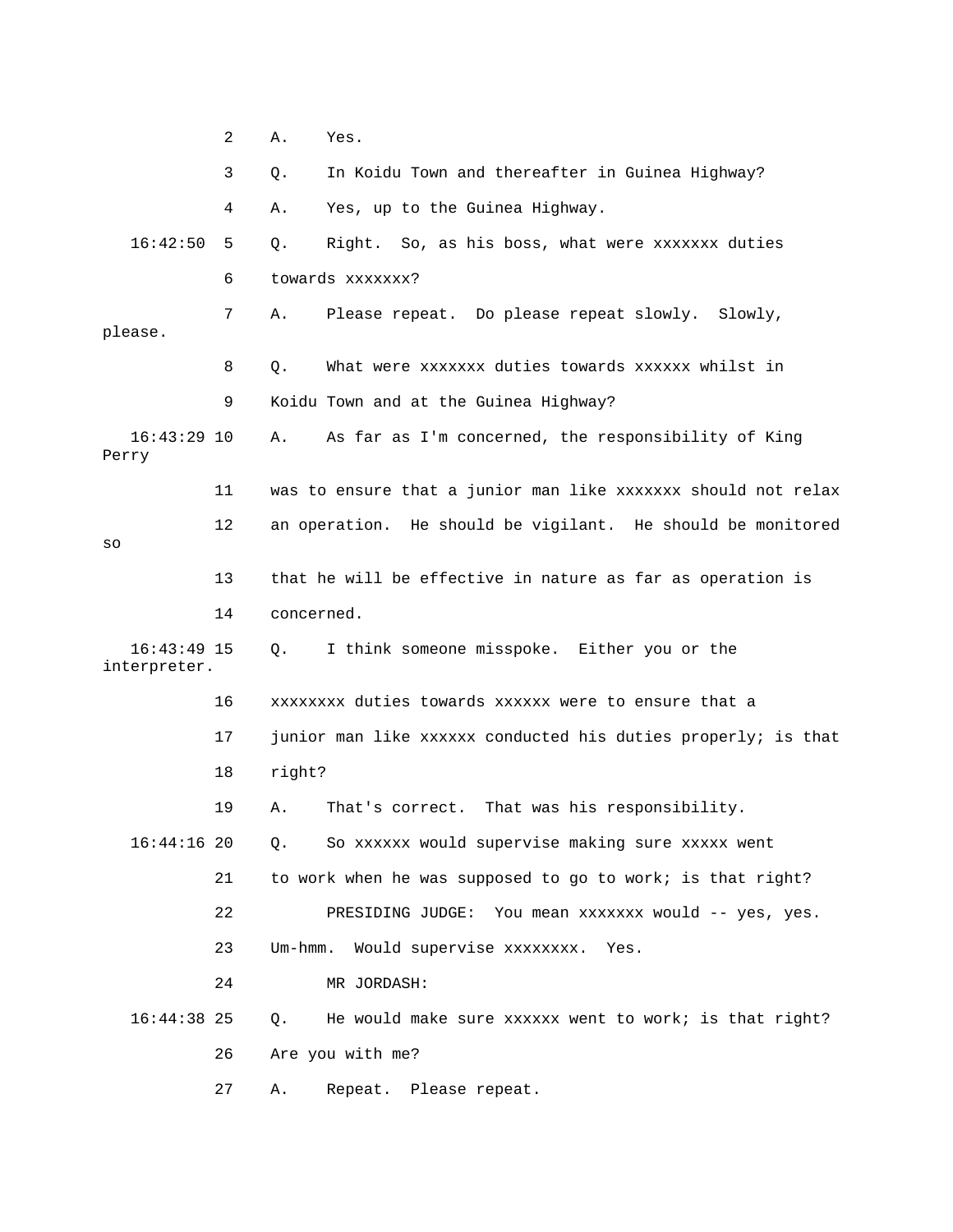|      | 28 0. |  | Tell me if I'm wrong. I might be wrong. I'm asking        |  |  |  |
|------|-------|--|-----------------------------------------------------------|--|--|--|
| vou: |       |  |                                                           |  |  |  |
|      |       |  | xxxxxxx duties were to make sure xxxxxxx went to work and |  |  |  |

| Page 102 | SESAY ET AL   |  |              |
|----------|---------------|--|--------------|
|          | 25 APRIL 2008 |  | OPEN SESSION |

|      |               | $\mathbf{1}$      | did his allotted hours?                                       |  |  |  |  |
|------|---------------|-------------------|---------------------------------------------------------------|--|--|--|--|
|      |               | $\overline{2}$    | Yes, yes, you are correct. Yes, you are correct.<br>Α.        |  |  |  |  |
| the  |               | 3                 | According to the duty roster; we worked strictly according to |  |  |  |  |
|      |               | 4                 | duty roster.                                                  |  |  |  |  |
|      | 16:45:17      | - 5               | xxxxxxx would make sure that when xxxxxx was on the<br>О.     |  |  |  |  |
|      |               | 6                 | radio, he was sending accurate messages and recording the     |  |  |  |  |
|      |               | 7                 | messages that were sent accurately; is that right?            |  |  |  |  |
| book |               | 8                 | Well, I was not with the administration. The record<br>Α.     |  |  |  |  |
|      |               | 9                 | will testify that. I can't state anything on that.            |  |  |  |  |
|      | $16:45:49$ 10 |                   | But xxxxxx was the -- did you say signaller?<br>$Q$ .         |  |  |  |  |
|      |               | 11                | xxxxxx was a signaller.<br>Α.                                 |  |  |  |  |
|      |               | $12 \overline{ }$ | Yes. So any signaller's job would be to ensure that the<br>Q. |  |  |  |  |
| the  |               | 13                | messages being sent by the radio operators were accurate and  |  |  |  |  |
|      |               | 14                | messages were being recorded and the messages were getting to |  |  |  |  |
|      | $16:46:13$ 15 |                   | their intended recipient; is that fair?                       |  |  |  |  |

16 A. Yes, that was the duty and the responsibility of the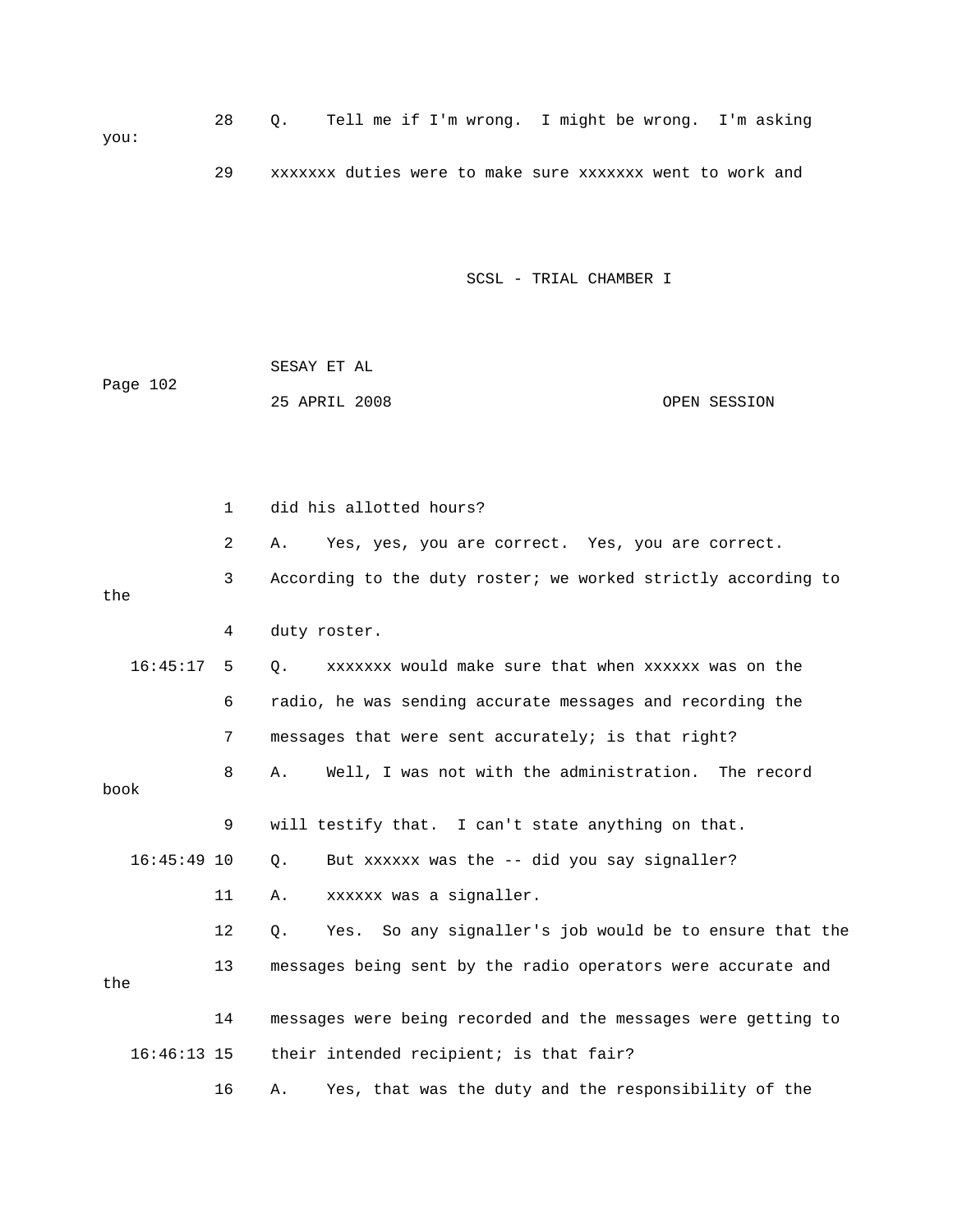|                    | 17 | signaller under the RUF by then. That's the duty and           |
|--------------------|----|----------------------------------------------------------------|
|                    | 18 | responsibility under the RUF by then.                          |
|                    | 19 | Okay. So in short, sorry; was xxxxxxx the station<br>$\circ$ . |
| $16:46:43$ 20      |    | commander?                                                     |
|                    | 21 | Initially, yes.<br>Α.                                          |
| When?              | 22 | When you say "initially," what do you mean by that?<br>О.      |
|                    | 23 | That is, at first, he was station commander but he was<br>Α.   |
|                    | 24 | later -- he was less busy. He was not caring much about the    |
| 16:47:12 25<br>was |    | radio, so he was replaced. He was not very effective. So he    |
| don't              | 26 | a station commander initially but later he was weak and we     |
|                    | 27 | want weak people. We want effective people.                    |
| arrived            | 28 | So he was the station commander when you all first<br>О.       |
|                    | 29 | in Koidu; is that right?                                       |

Page 103 SESAY ET AL 25 APRIL 2008 OPEN SESSION

3 at Koidu before being pushed to the Guinea Highway? 1 A. Yes, that's correct. 2 Q. Did he stay as station commander whilst you were stationed

4 A. I didn't go to the Guinea Highway. They were in Koidu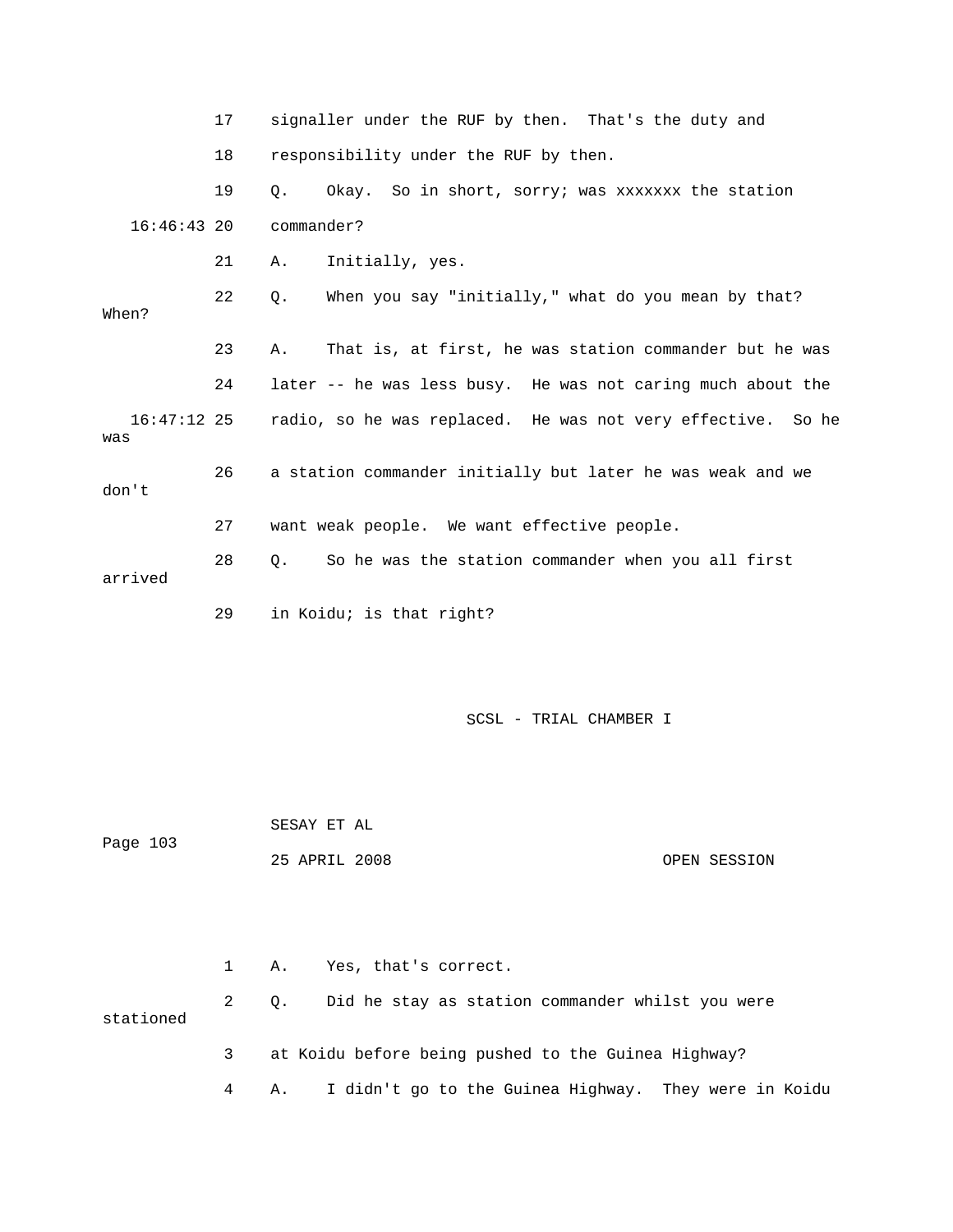| $16:47:55$ 5<br>administration. |    | while I was in xxxxxx. I can't say much about the              |
|---------------------------------|----|----------------------------------------------------------------|
|                                 | 6  | But was he -- you said that he was station commander<br>Q.     |
| being a                         | 7  | initially. Did he move from being a station commander to       |
|                                 | 8  | signaller or was he a signaller at the same time as being the  |
|                                 | 9  | station commander?                                             |
| $16:48:20$ 10                   |    | Signaller, that is you who is responsible for signaling.<br>Α. |
| address.                        | 11 | That is you are working on this radio.<br>That's a general     |
|                                 | 12 | The station commander, you are commanding two or more people;  |
|                                 | 13 | that is station commander. A signaller is a general term       |
| station                         | 14 | referring to a group of people working as signallers. A        |
| $16:48:46$ 15                   |    | commander is heading a group working for a particular station. |
|                                 | 16 | Do you get my point?                                           |
| it                              | 17 | I'm afraid I don't but I think that's more about me than<br>Q. |
|                                 | 18 | is about you.                                                  |
| that                            | 19 | PRESIDING JUDGE: I do. But you may ask him again so            |
| $16:49:06$ 20                   |    | he clarifies you.                                              |
|                                 | 21 | MR JORDASH:<br>I'm having difficulty understanding the         |
|                                 | 22 | difference between a station commander who has radio operators |
|                                 | 23 | who he is in charge of and a signaller.                        |
|                                 | 24 | What's the difference between the two?<br>$Q$ .                |
| $16:49:27$ 25<br>You            |    | I will tell you briefly, if later you are interested.<br>Α.    |
| briefly                         | 26 | meet me at Zulu, I'll give you a rundown. I'll give you        |
|                                 | 27 | now if you are interested. You follow me to Zulu.<br>Station   |
|                                 | 28 | commander is the commander heading the group. That is two or   |
|                                 | 29 | Operator, somebody who is trained to use radio<br>more people. |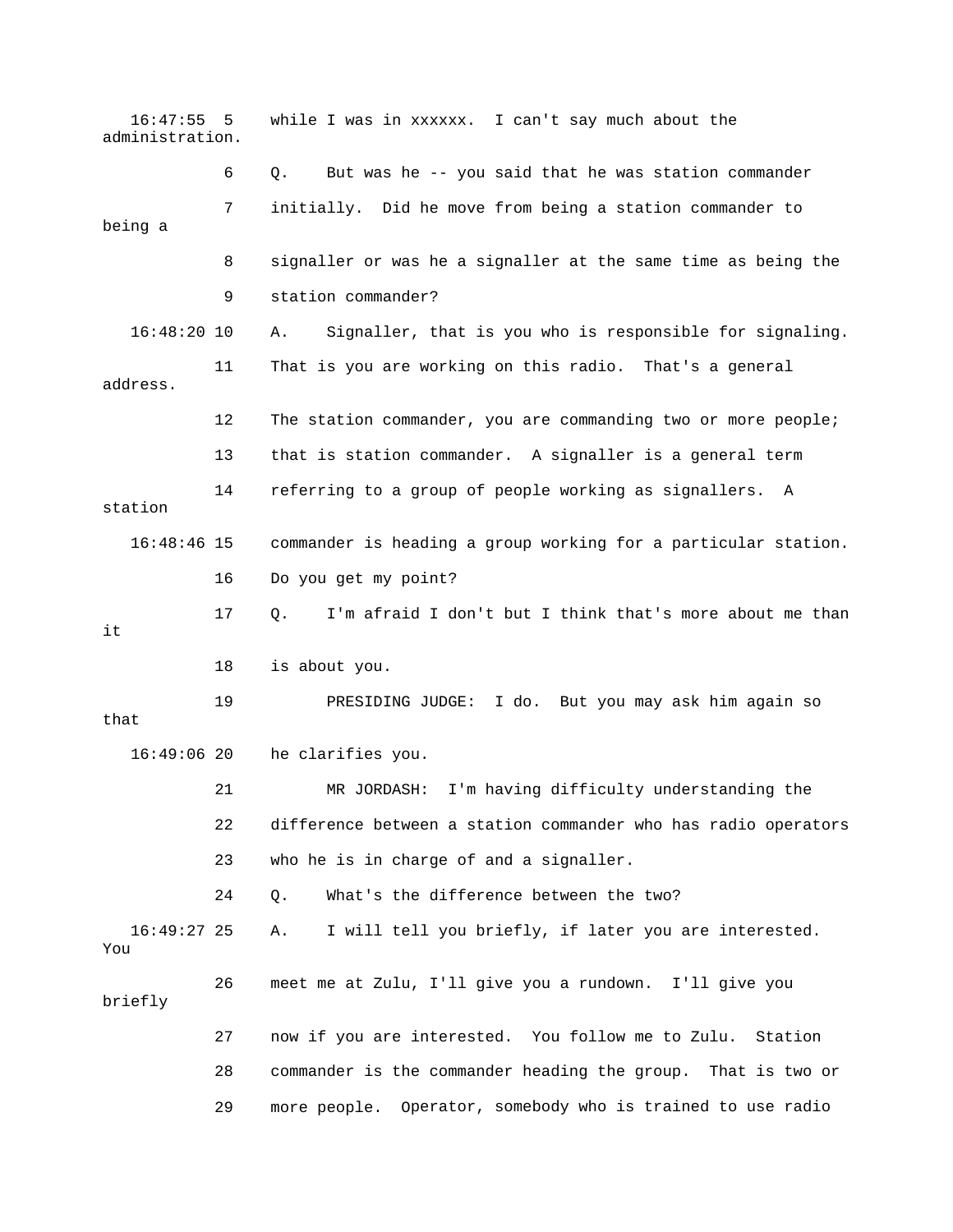|               |              | 25 APRIL 2008                                              | OPEN SESSION                                                  |
|---------------|--------------|------------------------------------------------------------|---------------------------------------------------------------|
|               |              |                                                            |                                                               |
|               |              |                                                            |                                                               |
|               | $\mathbf{1}$ |                                                            | receive and transmit message. Signaller is a general name for |
|               | 2            | either a station commander or an operator.                 |                                                               |
|               | 3            |                                                            | PRESIDING JUDGE: A generic name. Generic, you know.           |
|               | 4            | MR JORDASH:                                                |                                                               |
| 16:50:12      | 5            | О.                                                         | So a station commander then has a greater responsibility      |
|               | 6            |                                                            | basically because a station commander can have underneath him |
|               | 7            | signallers and radio operators?                            |                                                               |
|               | 8            | Α.<br>Yes.                                                 | You have more authorities. You have a lot to do,              |
|               | 9            | that will be admirable.                                    | That will be admirable to the station                         |
| $16:50:38$ 10 |              | itself.<br>You have more to do.                            |                                                               |
|               | 11           | О.                                                         | Is it this then: That xxxxxx was a station commander          |
|               | 12           |                                                            | when you arrived in the RUF, were based in Koidu with xxxxxxx |
| <b>XXXXXX</b> | 13           | as one of the radio operators; is that right?              |                                                               |
|               | 14           | Exactly. That's correct.<br>Α.                             |                                                               |
| $16:51:00$ 15 |              | О.                                                         | xxxxxxx got a bit lazy and then was, if you like,             |
| right?        | 16           | demoted to being a signaller some time after that; is that |                                                               |
|               |              |                                                            |                                                               |
|               | 17           | PRESIDING JUDGE: He was removed; not demoted.              |                                                               |
| signaller.    | 18           | MR JORDASH: Well, he was demoted and became a              |                                                               |
|               | 19           | Is that right?<br>Q.                                       |                                                               |

Page 104

SESAY ET AL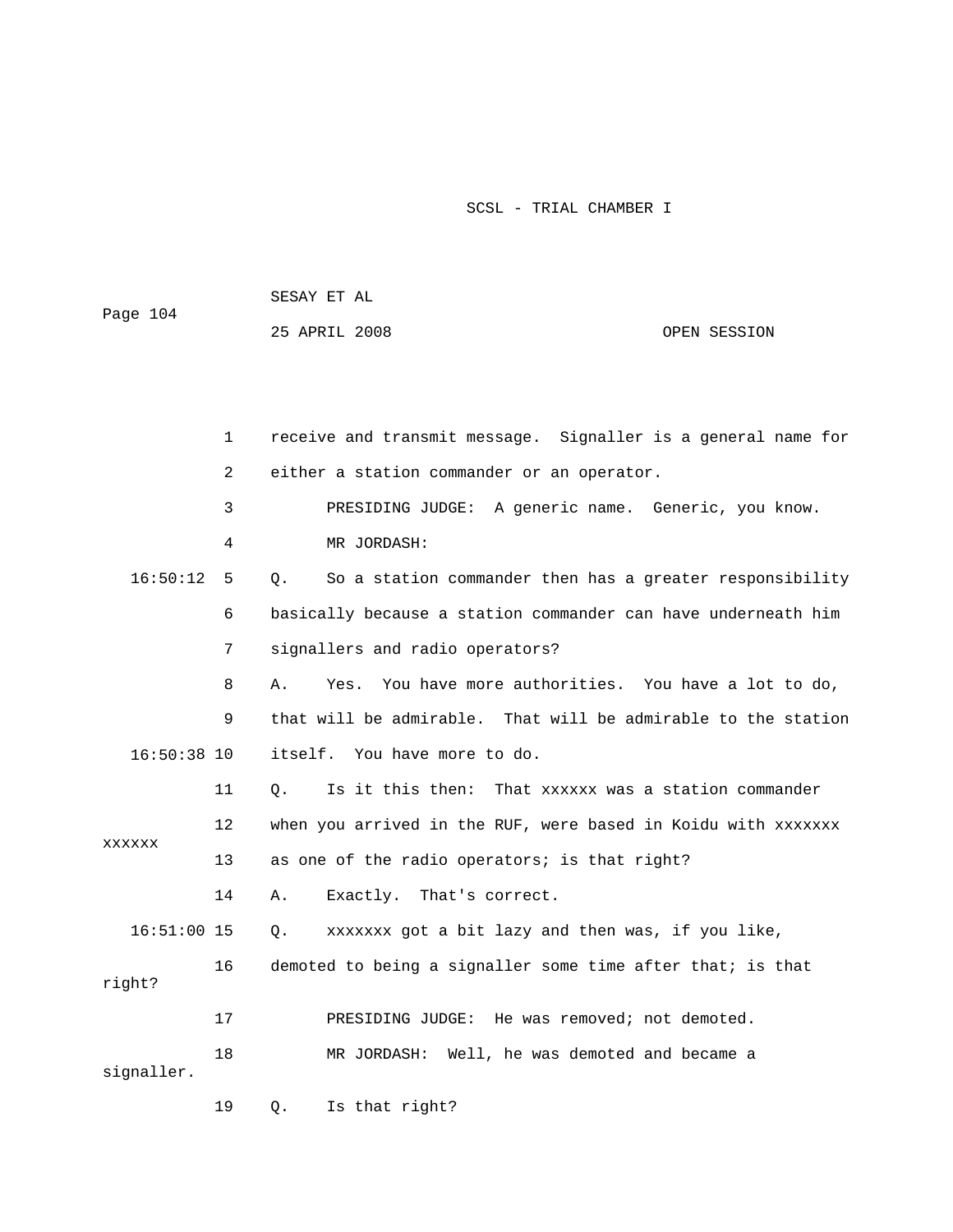| $16:51:23$ 20 |    | Yes. He was not demoted, but being that he was weak, he<br>Α. |
|---------------|----|---------------------------------------------------------------|
| else          | 21 | was changed, the command structure was changed and somebody   |
|               | 22 | was heading. So if you are weak and you are removed, somebody |
| You           | 23 | else helps you, then if you are sleeping you will wake up.    |
|               | 24 | will wake up.                                                 |
| $16:51:43$ 25 |    | So when he became a signaller where was he a signaller?<br>О. |
|               | 26 | The Guinea Highway?                                           |
| but           | 27 | Yes. He remained as a signaller on the Guinea Highway<br>Α.   |
|               | 28 | he was subject to somebody, who was Osman Tolo.               |
| commander     | 29 | Throughout this process, from him being a station<br>Q.       |

Page 105 OPEN SESSION 3 A. Repeat it, please. Repeat that again. I want to give 4 the correct answer so if I don't get the question I can't give 16:52:36 5 you. 6 Q. Fair enough, and we can avoid spend being the weekend in 7 Zulu too. 25 APRIL 2008 1 to him being a signaller, xxxxxxx was under his supervision 2 during both jobs; is that right? you

SESAY ET AL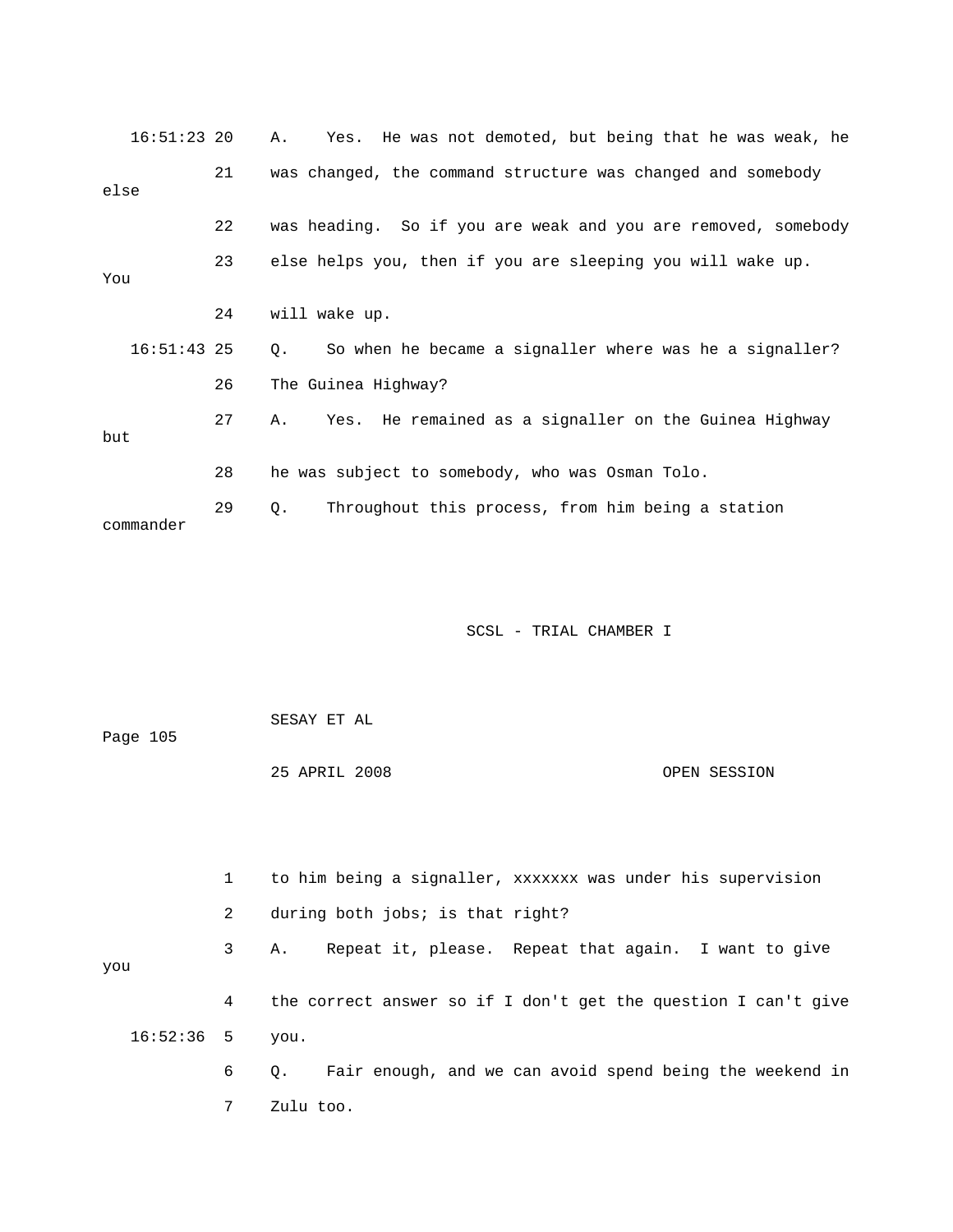|                           | 8  | That's fine. If you are interested, you are welcome.<br>Α.   |
|---------------------------|----|--------------------------------------------------------------|
|                           | 9  | When xxxxx was a station commander, xxxxxxx is<br>Q.         |
| $16:52:54$ 10             |    | being supervised by xxxxxxx; yeah?                           |
|                           | 11 | He was a station commander and xxxxxx was just an<br>Α.      |
|                           | 12 | ordinary operator, so he was answerable to him.              |
|                           | 13 | And when xxxxxx became a signaller, was xxxxxxx<br>Q.        |
|                           | 14 | under his supervision at that point, at the Guinea Highway?  |
| $16:53:21$ 15             |    | PRESIDING JUDGE: They acquired a new boss.                   |
|                           | 16 | Yes. Since I knew he was attached to that<br>THE WITNESS:    |
| assigned                  | 17 | station, any station to which you belong you had such an     |
| all                       | 18 | there, you worked directly with station commander. You take  |
|                           | 19 | instructions from him.                                       |
| $16:53:36$ 20             |    | MR JORDASH:                                                  |
|                           | 21 | But the difference was that when xxxxxx got to Guinea<br>Q.  |
|                           | 22 | Highway, Osman Tolo was put in charge of him to make sure he |
|                           | 23 | stopped being lazy, and that was the difference?             |
|                           | 24 | Yes, that was an administrative setup. If somebody was<br>Α. |
| $16:54:00$ 25<br>entirely |    | weaken, we make him wake up. We wouldn't discourage it       |
| to                        | 26 | but at least we wake you up. You wear a cap so that you add  |
|                           | 27 | your height.                                                 |
| seem                      | 28 | JUDGE BOUTET: Mr Jordash, what's your question?<br>We        |
|                           | 29 | to be going in circles so I am not sure --                   |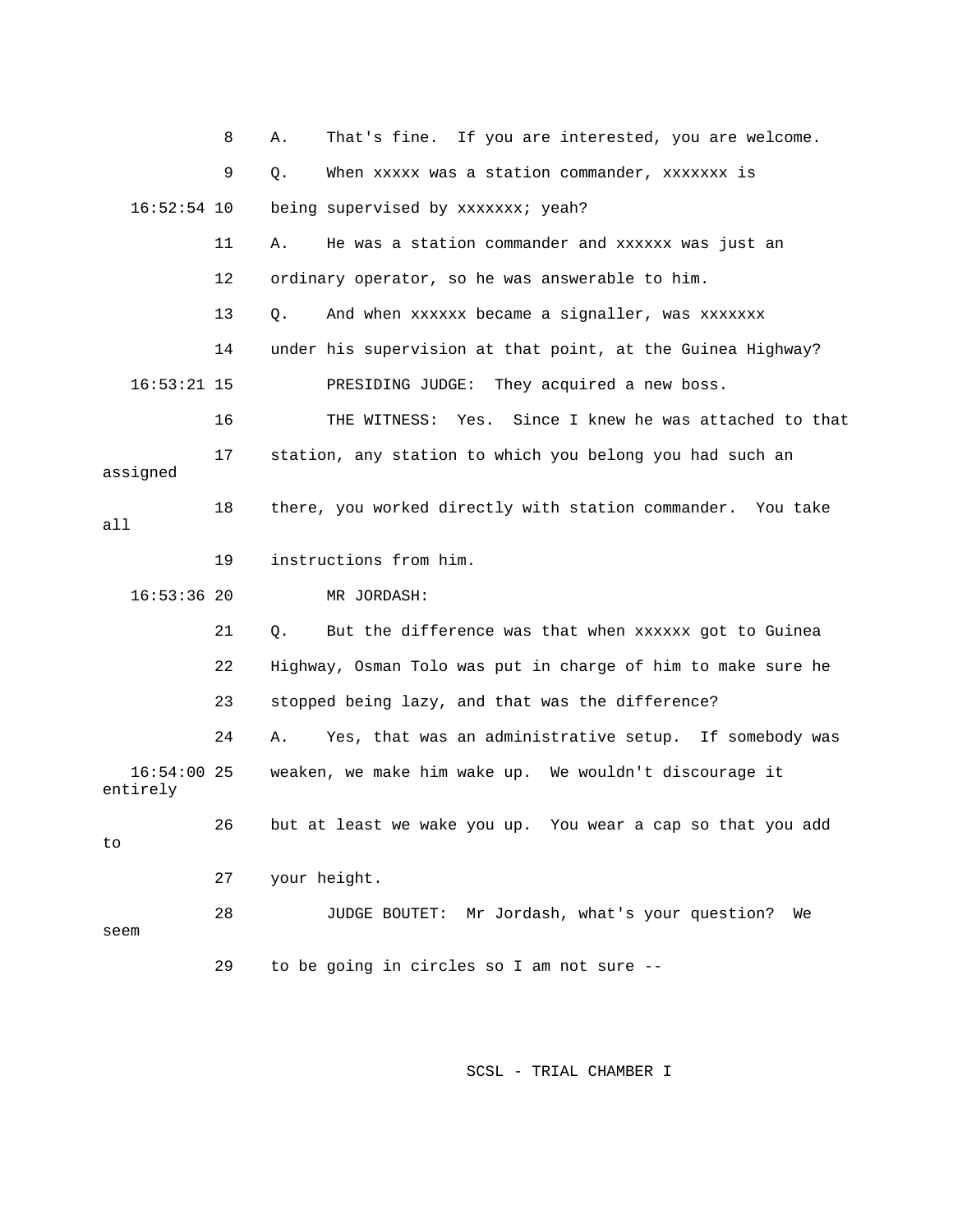| Page 106               |    |             | SESAY ET AL                                                   |              |
|------------------------|----|-------------|---------------------------------------------------------------|--------------|
|                        |    |             | 25 APRIL 2008                                                 | OPEN SESSION |
|                        |    |             |                                                               |              |
|                        |    |             |                                                               |              |
|                        | 1  |             | MR JORDASH: No, I --                                          |              |
| Zulu.                  | 2  |             | PRESIDING JUDGE: Mr Jordash, you need the weekend in          |              |
|                        | 3  |             | I think we agree with the witness, that you need a weekend in |              |
|                        | 4  | Zulu.       |                                                               |              |
|                        |    |             |                                                               |              |
| $16:54:25$ 5<br>again. |    |             | MR JORDASH: I would be very happy not to go there             |              |
|                        | 6  |             | JUDGE BOUTET: Do you have your answer?                        |              |
| nearly                 | 7  |             | MR JORDASH: Yes, I think, yes. Well, almost.                  | I'm          |
|                        | 8  | there.      |                                                               |              |
|                        |    |             |                                                               |              |
|                        | 9  |             | PRESIDING JUDGE: Well, okay.                                  |              |
| $16:54:35$ 10          |    |             | MR JORDASH: I have only two questions left.                   |              |
|                        | 11 |             | PRESIDING JUDGE: Yes, please.                                 |              |
|                        | 12 |             | MR JORDASH:                                                   |              |
|                        | 13 | $Q_{\star}$ | Forget about xxxxxxx being lazy. I'm interested in two        |              |
|                        | 14 |             | points: One, that throughout all of this xxxxxx was being     |              |
|                        |    |             | 16:54:52 15 supervised by xxxxxx; yes or no?                  |              |
|                        | 16 | Α.          | Yes.                                                          |              |
|                        | 17 | Q.          | xxxxxx would have known -- was likely to have known,          |              |
|                        | 18 |             | therefore, through this whole period, what xxxxxxx and the    |              |
|                        | 19 |             | other radio operators were doing and the messages they were   |              |
| $16:55:18$ 20          |    |             | sending and receiving; yes?                                   |              |
|                        | 21 | Α.          | Yes.                                                          |              |
|                        | 22 | Q.          | Thank you very much.                                          |              |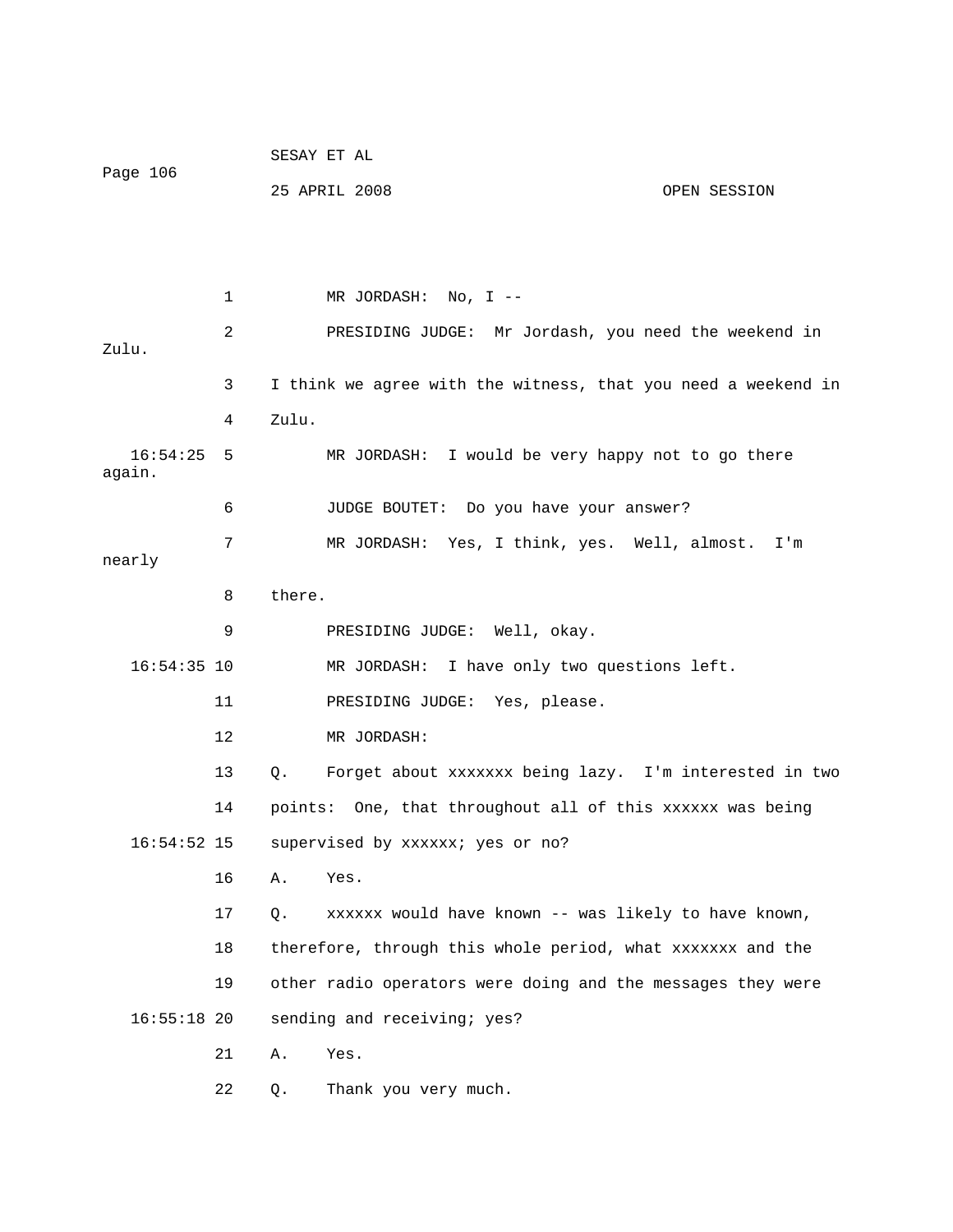|             | 23 | Α. | Thank you, Mr Jordash.                          |
|-------------|----|----|-------------------------------------------------|
| references  | 24 |    | MR JORDASH: I should probably give Your Honours |
| 16:55:58 25 |    |    | as to what I was referring to then.             |
|             | 26 |    | PRESIDING JUDGE: Yes, yes.                      |
|             | 27 |    | MR JORDASH: 15 July 2005.                       |
|             | 28 |    | PRESIDING JUDGE: TF--                           |
|             | 29 |    | MR JORDASH: 361, page 49 to 52.                 |

|          | SESAY ET AL   |  |              |
|----------|---------------|--|--------------|
| Page 107 |               |  |              |
|          | 25 APRIL 2008 |  | OPEN SESSION |

|     |              | 1              | PRESIDING JUDGE: 14 July?                              |
|-----|--------------|----------------|--------------------------------------------------------|
|     |              | $\overline{2}$ | MR JORDASH: 15 July, page 49 to 52.                    |
|     |              | 3              | JUDGE BOUTET: Which year?                              |
| 26. |              | 4              | MR JORDASH: 2005. July. And then TF1-360, page 24 to   |
|     |              |                |                                                        |
|     | $16:56:34$ 5 |                | JUDGE BOUTET: The date?                                |
|     |              | 6              | MR JORDASH: Oh, sorry. 25 July 2005.                   |
|     |              | 7              | PRESIDING JUDGE: Yes, Mr Cammegh, any --               |
|     |              | 8              | MR CAMMEGH: No cross-examination, thank you.           |
| in  |              | 9              | PRESIDING JUDGE: We will recess and resume the session |
|     |              |                | 16:57:41 10 15 minutes time, please.                   |
|     |              | 11             | [Break taken at 4.47 p.m.]                             |
|     |              |                |                                                        |
|     |              | 12             | $[RUF25APR08D-BP]$                                     |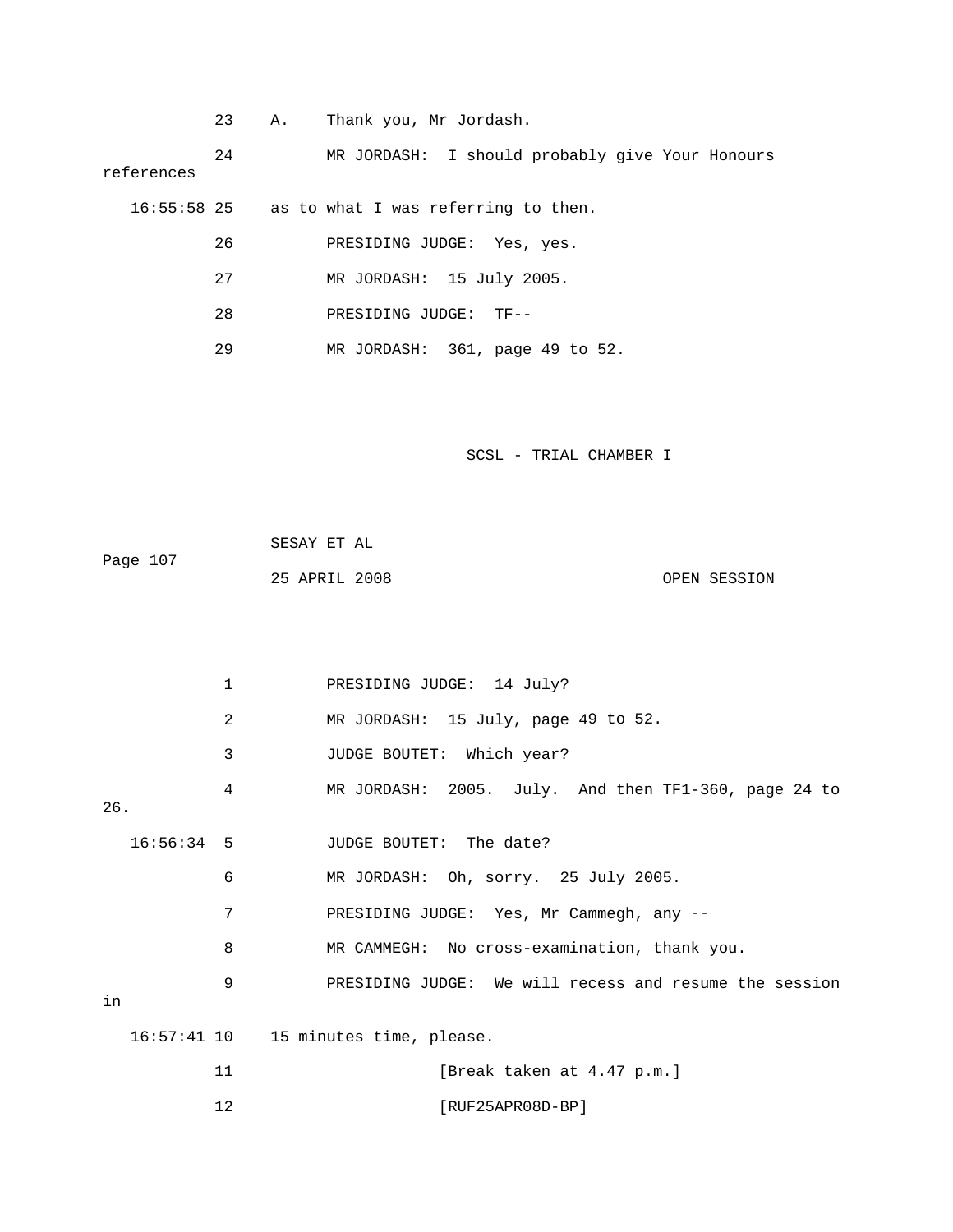|                          | 13 |           | [Upon resuming at 5.10 P.M.]                             |
|--------------------------|----|-----------|----------------------------------------------------------|
|                          | 14 |           | PRESIDING JUDGE: Yes, we're resuming the session.        |
| $17:30:42$ 15            |    |           | Mr Hardaway.                                             |
|                          | 16 |           | MR HARDAWAY: Yes, Your Honour, thank you.                |
|                          | 17 |           | PRESIDING JUDGE: It's your turn to wind us up to the     |
|                          | 18 | weekend.  |                                                          |
|                          | 19 |           | MR HARDAWAY: Yes, Your Honour.                           |
| $17:30:42$ 20            |    | Q.        | Mr Witness, good afternoon, sir.                         |
|                          |    |           |                                                          |
|                          | 21 | Α.        | Yes, sir. How are you, sir?                              |
| the                      | 22 | $\circ$ . | Fine. I'm going to ask you some questions on behalf of   |
|                          |    |           |                                                          |
|                          | 23 |           | Prosecution, all right?                                  |
|                          | 24 | Α.        | Yes, go ahead.                                           |
| $17:30:42$ 25<br>asking, |    | $\circ$ . | Now, if at any time you don't understand what I'm        |
|                          | 26 |           | please ask me to repeat it and I will do so, all right?  |
|                          | 27 | Α.        | Okay.                                                    |
|                          | 28 | $Q$ .     | Now, you stated that at Kangari Hills, Morris Kallon was |
| command;                 | 29 |           | just an officer and it was cO Isaac who was in overall   |

| Page 108 | SESAY ET AL   |              |
|----------|---------------|--------------|
|          | 25 APRIL 2008 | OPEN SESSION |

1 is that correct?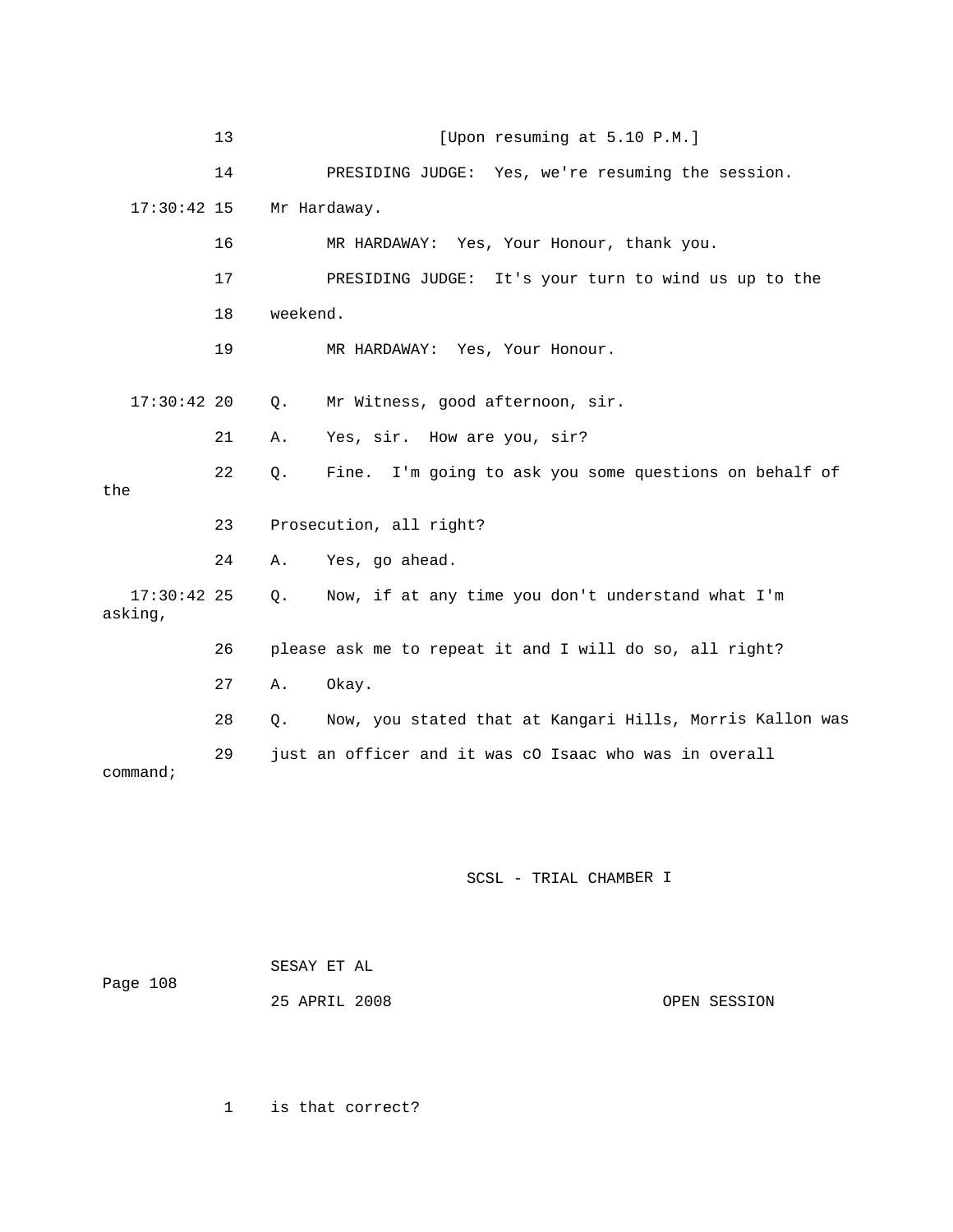2 A. Yes.

| witness                  | 3  | I want to read you a piece of evidence that another<br>Q.     |
|--------------------------|----|---------------------------------------------------------------|
|                          | 4  | has given and I'll ask your opinion on it, all right?         |
| 17:30:43<br>2005,        | 5  | Your Honour, this is in reference to TF1-366, 15 November     |
|                          | 6  | page 85. I'll be reading from lines 11 to 22 inclusive.       |
|                          | 7  | Question, "Thank you. And he was in fact the area commander,  |
|                          | 8  | Northern Jungle, Kangari hills?" Answer, xxxxxxx? No, Morris  |
| to                       | 9  | Kallon was the commander." Question, "And xxxxxx was senior   |
| $17:30:43$ 10<br>Kallon, |    | Morris Kallon?" Answer, "Even more than Issa and Morris       |
| "So                      | 11 | all of them, because he trained them on the base." Question,  |
|                          | 12 | I'm putting it to you that in fact you are putting the cart   |
|                          | 13 | before the horse; xxxxxx was the area commander, Northern     |
| is                       | 14 | Jungle, and he was a boss to Morris Kallon at that time; that |
| $17:30:43$ 15<br>was.    |    | my suggestion to you." Answer, "No, that is not the way it    |
| in                       | 16 | Morris Kallon was the commander." In fact, Morris Kallon was  |
|                          | 17 | command of Kangari Hills, Northern Jungle, and xxxxxxxx was   |
|                          | 18 | junior to him; isn't that correct, sir?                       |
|                          | 19 | No.<br>Α.                                                     |
| $17:30:44$ 20<br>have    |    | Now, I want to move on to radio operations, sir.<br>Q.<br>You |
|                          | 21 | testified that when you were monitoring the radio, you never  |
|                          | 22 | monitored any communications between Morris Kallon and other  |
|                          | 23 | people; is that correct?                                      |
|                          | 24 | Yes.<br>Α.                                                    |
| $17:30:44$ 25            |    | Now, did you monitor the radio 24 hours a day?<br>Q.          |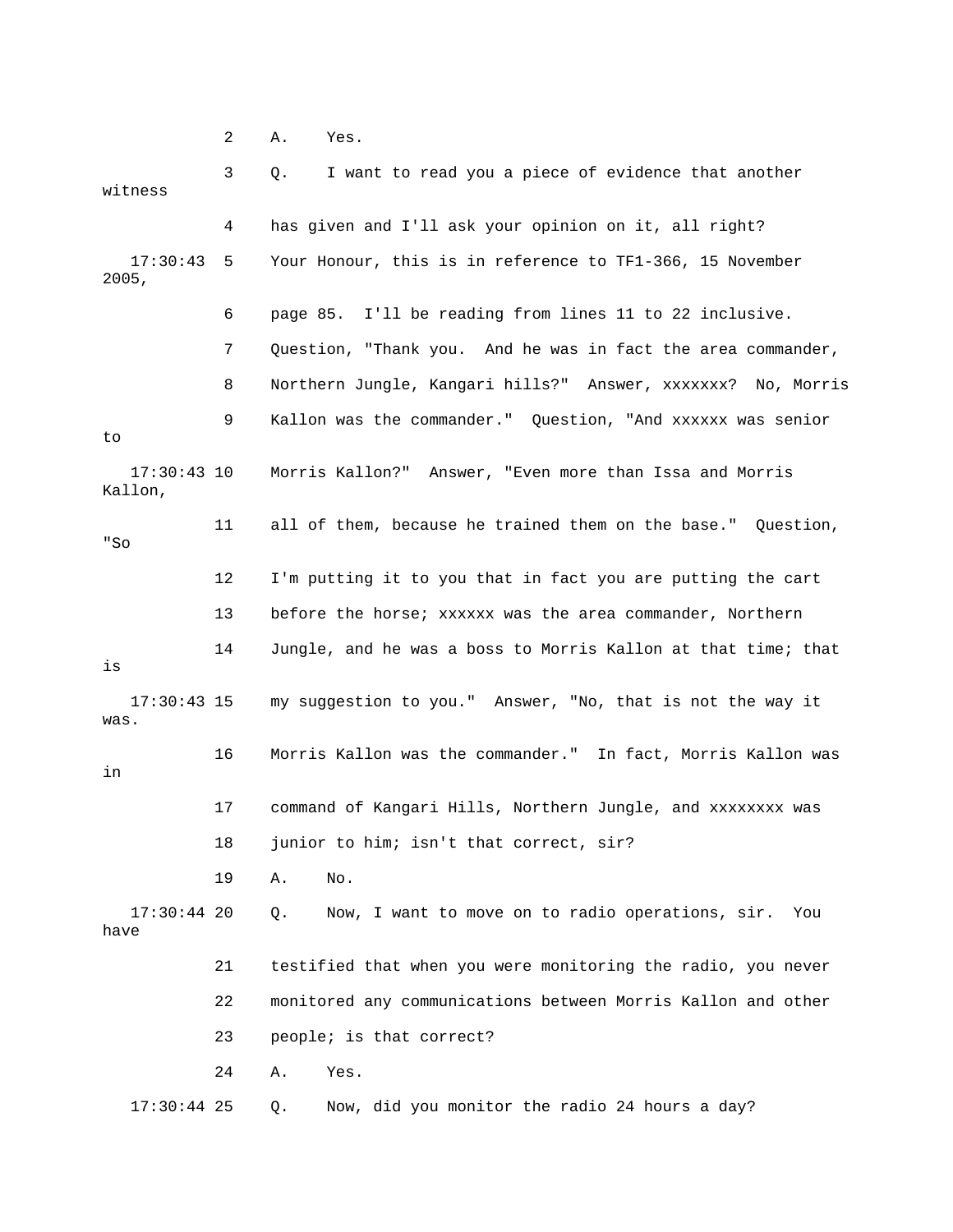26 A. Not 24 hours.

27 Q. So there would have been times when in fact you were not 28 monitoring the radio; is that correct?

29 A. Yes, even if I'm not monitoring the radio, but there is

a

## SCSL - TRIAL CHAMBER I

|          | SESAY ET AL   |  |              |
|----------|---------------|--|--------------|
| Page 109 |               |  |              |
|          | 25 APRIL 2008 |  | OPEN SESSION |

|               | $\mathbf{1}$   | logbook that we record every information -- information for          |
|---------------|----------------|----------------------------------------------------------------------|
|               | $\overline{2}$ | incoming operators. The logbook is more important than               |
|               | 3              | individual operator.                                                 |
| about         | 4              | Mr Witness, you spent a lot of your evidence talking<br>О.           |
| 17:30:45      | 5              | call signs and code names; do you remember that?                     |
|               | 6              | Repeat, please.<br>Α.                                                |
| signs         | 7              | You spent a lot of your evidence talking about call<br>Q.            |
|               |                |                                                                      |
|               | 8              | and code names; do you remember that, sir?                           |
|               | 9              | Α.<br>Yes.                                                           |
| $17:30:45$ 10 |                | I would suggest to you, Mr Witness, that code names and<br>$\circ$ . |
|               | 11             | call signs were in fact interchangeable; how do you respond to       |
|               | 12             | that, sir?                                                           |
|               | 13             | Yes, that is correct. We do change sometimes, but not<br>Α.          |
|               | 14             | frequently. Sometimes we change based on our tactics.<br>This        |

is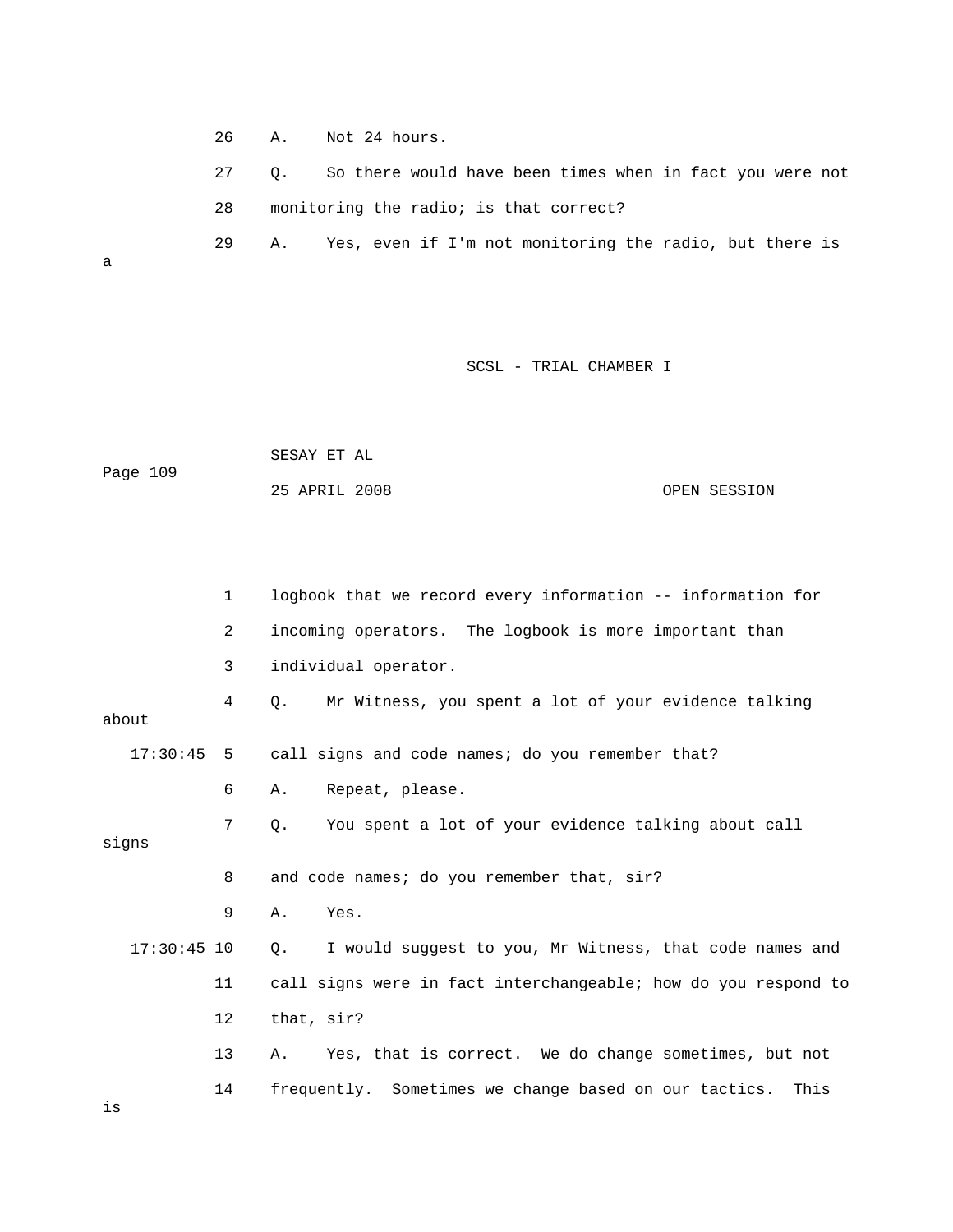17:30:46 15 according to our tactics.

 17 carefully, please. 18 MR HARDAWAY: Thank you, Your Honour. 19 Q. I am suggesting to you, Mr Witness, that call signs and code names were interchangeable; that a code name could be used 21 as a call sign, and a call sign could be used as a code name; w ho 22 do you respond to that, sir? 24 operated. A code name will not be interchanged with a call sign. 26 If we change, we only change the code name so we no . 27 code name and call sign, no. RUF never operated that way 28 That's rotten administration. Our administration was cogent 29 lively -- reliable and cogent and mature. 16 JUDGE BOUTET: Mr Witness, listen to the question 17:30:46 20 23 A. Okay. Thank you. Now I got you well. That was not how it 17:30:47 25 Even if there is a need for change, we only change the call sign. interchange and

SCSL - TRIAL CHAMBER I

|          | SESAY ET AL   |  |              |
|----------|---------------|--|--------------|
| Page 110 |               |  |              |
|          | 25 APRIL 2008 |  | OPEN SESSION |

1 Q. But you yourself said, sir, you had no dealings with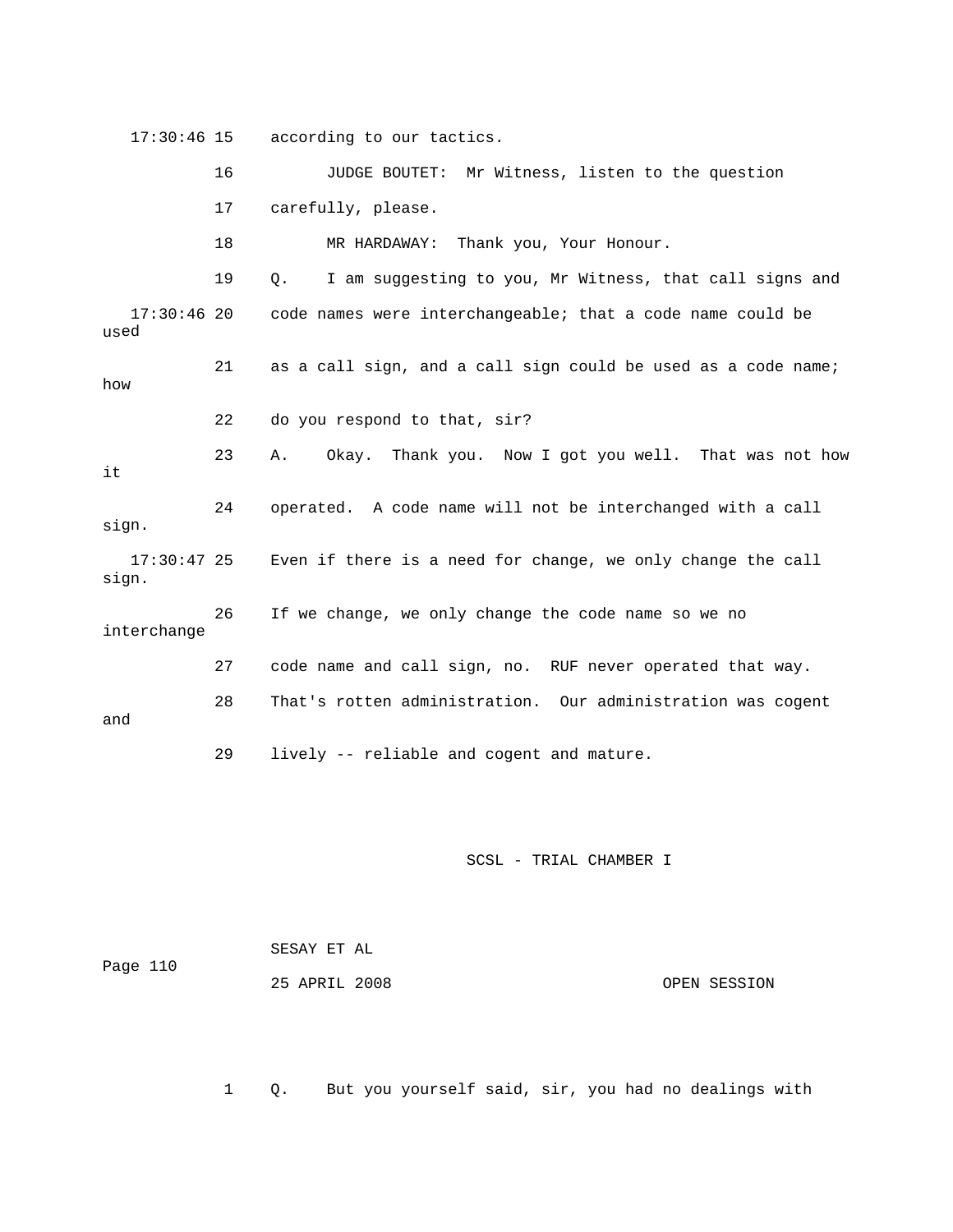2 administration; is that correct?

3 A. Repeat.

| radio                     | 4  | Q.  | You didn't deal with administration; you were just a         |
|---------------------------|----|-----|--------------------------------------------------------------|
| 17:30:47                  | 5  |     | operator and then the various positions you held, signaller, |
|                           | 6  |     | station commander, things like that. You never dealt with    |
|                           | 7  |     | administration; is that correct?                             |
| administration            | 8  | Α.  | I dealt with signal administration. Signal                   |
|                           | 9  |     | I specialised in.                                            |
| $17:30:48$ 10             |    | Q.  | Now, I want to take you to the invasion of Freetown in       |
|                           | 11 |     | January of 1999, all right?                                  |
|                           | 12 |     | PRESIDING JUDGE: Have you covered that field? You are        |
|                           | 13 |     | abandoning that field?                                       |
|                           | 14 |     | I'm abandoning that field, Your Honour.<br>MR HARDAWAY:      |
| $17:30:48$ 15             |    |     | PRESIDING JUDGE: All right.<br>Okay.                         |
|                           | 16 |     | MR HARDAWAY:                                                 |
|                           | 17 | Q.  | Mr Witness, Freetown invasion, January '99; are you with     |
|                           | 18 | me? |                                                              |
|                           | 19 | Α.  | Yes, I'm with you.                                           |
| $17:30:48$ 20<br>correct? |    | Q.  | Now, the RUF were in Makeni at that time; is that            |
|                           | 21 | Α.  | Correct.                                                     |
| RUF                       | 22 | Q.  | When the AFRC was pushed out of Freetown in 1999, the        |
|                           | 23 |     | provided security for them so that they could escape from    |
|                           | 24 |     | Freetown; isn't that correct, sir?                           |
| $17:30:48$ 25<br>this     |    | Α.  | Negative. It never happened. I wouldn't tell lies to         |
|                           | 26 |     | Court. Whatever I testify in this Court is true.             |
|                           | 27 | Q.  | So when I put it to you that in fact the RUF provided        |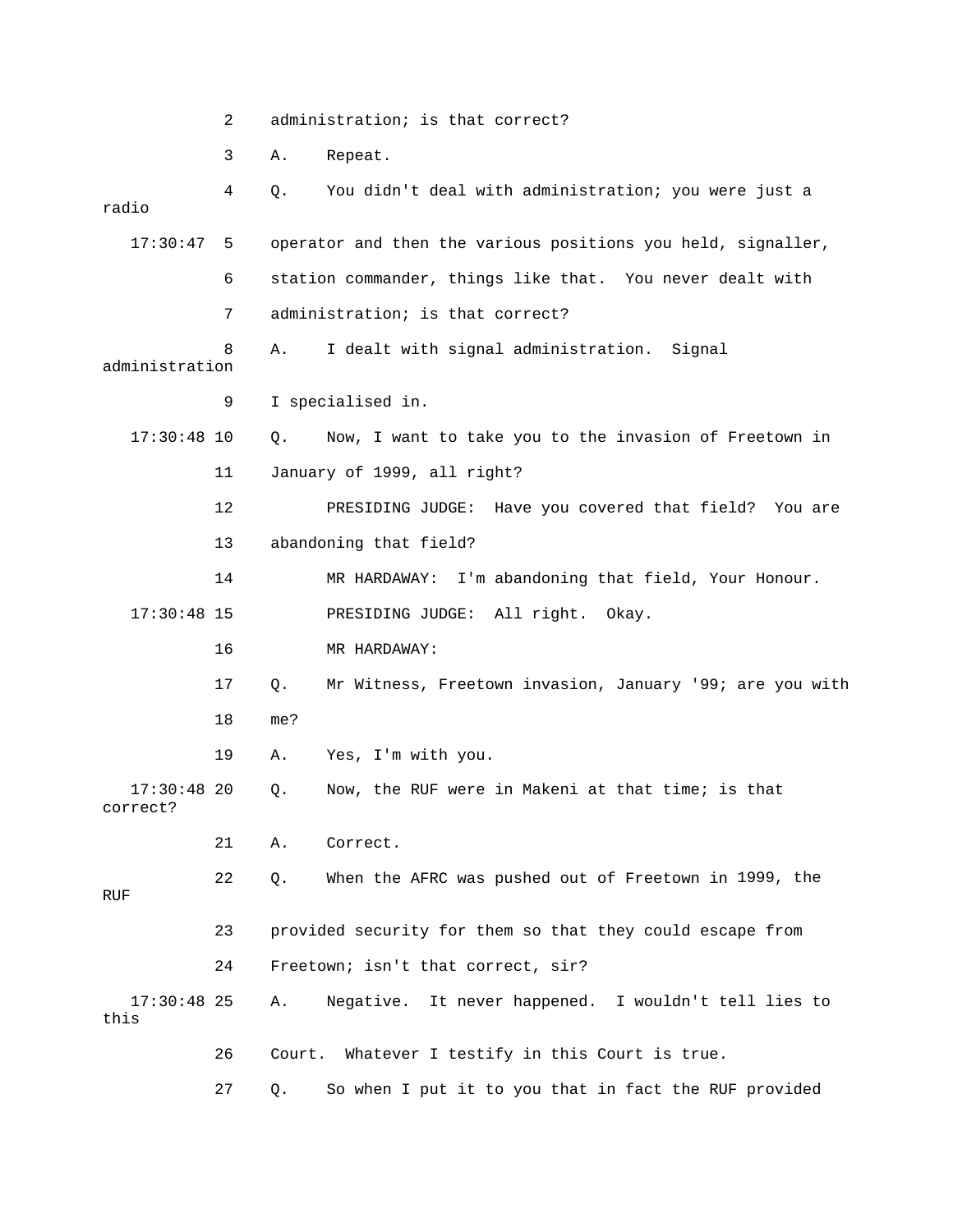28 security for the AFRC to escape from Freetown in January '99, 29 would disagree with me? SCSL - TRIAL CHAMBER I SESAY ET AL 25 APRIL 2008 OPEN SESSION A. Thank you very much, sir. 6 PRESIDING JUDGE: Mr Ogeto, any re-examination? 7 MR OGETO: No re-examination, My Lords. 8 PRESIDING JUDGE: Yes -- 9 MR JORDASH: Sorry to do this out of turn. There was 17:31:37 10 another reference I should have supplied which concerned the 11 issue of call signs and code names and whether it was possible 13 PRESIDING JUDGE: When you were handling the Top Marine and 17:31:54 15 MR JORDASH: It was just before that issue. It was an 16 issue which was dealt with by TF1-366, 14 November 2005 at you Page 111 1 A. Yes, you are prosecuting and I'm defending. I'll defend my 2 own point. It never happened. 3 Q. Thank you, Mr Witness. I have no further questions. 4 Your Honour, this concludes my cross-examination.  $17:30:49$  5 to 12 confuse the two, and it was TF1-36 -- 14 King Perry. page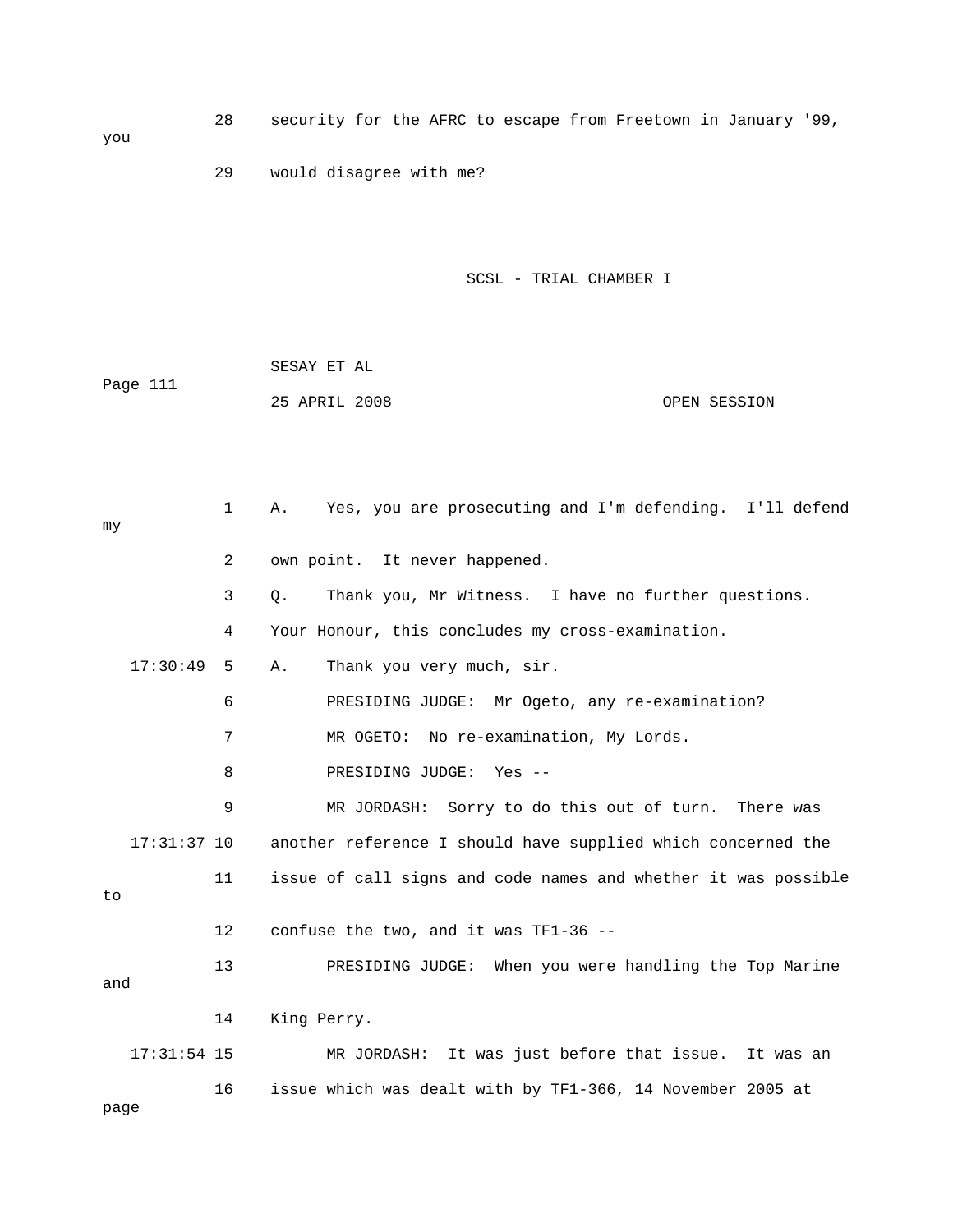17 77. That was the issue of whether it was likely to be possible 19 PRESIDING JUDGE: Is that where you were trying to 17:32:44 20 to the witness that anybody operating the radio, you know, 21 know the difference between a call sign and a code name also? 22 MR JORDASH: Yes, TF1-366 -- 23 PRESIDING JUDGE: Yes. 24 MR JORDASH: -- appeared to confuse the two, and my 26 JUDGE BOUTET: And you put forward the proposition. 27 MR JORDASH: Exactly, yes. 28 PRESIDING JUDGE: So this is TF -- 18 to confuse code names and call signs. suggest would 17:33:02 25 suggestion was -- 29 MR JORDASH: 1-366.

SCSL - TRIAL CHAMBER I

|          | SESAY ET AL   |  |              |
|----------|---------------|--|--------------|
| Page 112 |               |  |              |
|          | 25 APRIL 2008 |  | OPEN SESSION |

2 MR JORDASH: I've just screwed up my note. 1 PRESIDING JUDGE: The date? 3 JUDGE BOUTET: You said 14 November, page 77. 4 MR JORDASH: Exactly. 17:33:32 5 JUDGE BOUTET: '05.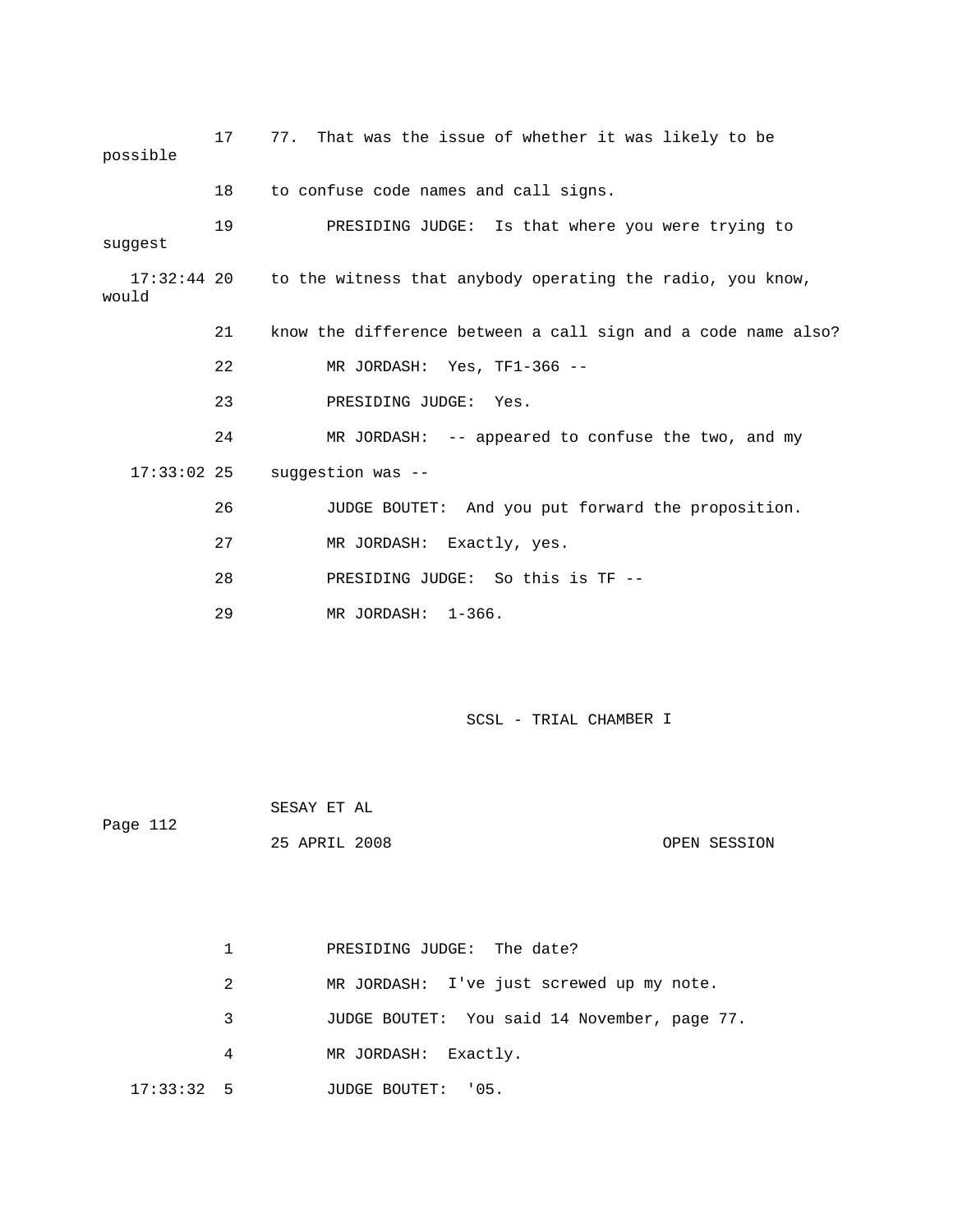6 MR JORDASH: '05, yes.

|                              | 7  | PRESIDING JUDGE: Well, yes, we have been in an open            |
|------------------------------|----|----------------------------------------------------------------|
|                              | 8  | session, and as you'll recall, Mr Ogeto in his introductory    |
| оf                           | 9  | examination-in-chief submissions, did ask that the testimony   |
| $17:35:22$ 10<br>be          |    | this witness for at least 10 to 15 minutes would be -- should  |
|                              | 11 | taken in a closed session, and we since went into the closed   |
|                              | 12 | session and came back to the public session and this is, in an |
| closed                       | 13 | open session, the ruling of the Chamber in respect of the      |
| accused                      | 14 | session application made by learned counsel for the first      |
| $17:35:56$ 15                |    | Mr Kennedy Ogeto -- of second accused, I'm sorry.              |
|                              | 16 | Consistent with the general requirement that criminal          |
| 78                           | 17 | proceedings are to be conducted in public as enjoined by Rule  |
| taking                       | 18 | of the Rules Of Procedure And Evidence of this Court, and      |
|                              | 19 | into consideration Rule 17(ii) of the Statute of the Court but |
| $17:36:20$ 20<br>rules       |    | exceptionally as authorised by Rule 79(A) to all the said      |
|                              | 21 | and the need to protect witnesses as provided for in Rule 75,  |
|                              | 22 | this Chamber, on the application of learned counsel for the    |
|                              | 23 | second accused, Mr Kennedy Ogeto, for a certain portion of the |
|                              | 24 | testimony of witness number DMK-163 to be heard in a closed    |
| $17:36:54$ 25<br>exceptional |    | session for about ten to 15 minutes did, by way of an          |
| were                         | 26 | procedure, grant the said application for the reasons that     |
|                              | 27 | advanced in support of that application.                       |
|                              | 28 | After the closed session ceremonies we came back to the        |
|                              | 29 | public session, and we are now at the end of it, and at this   |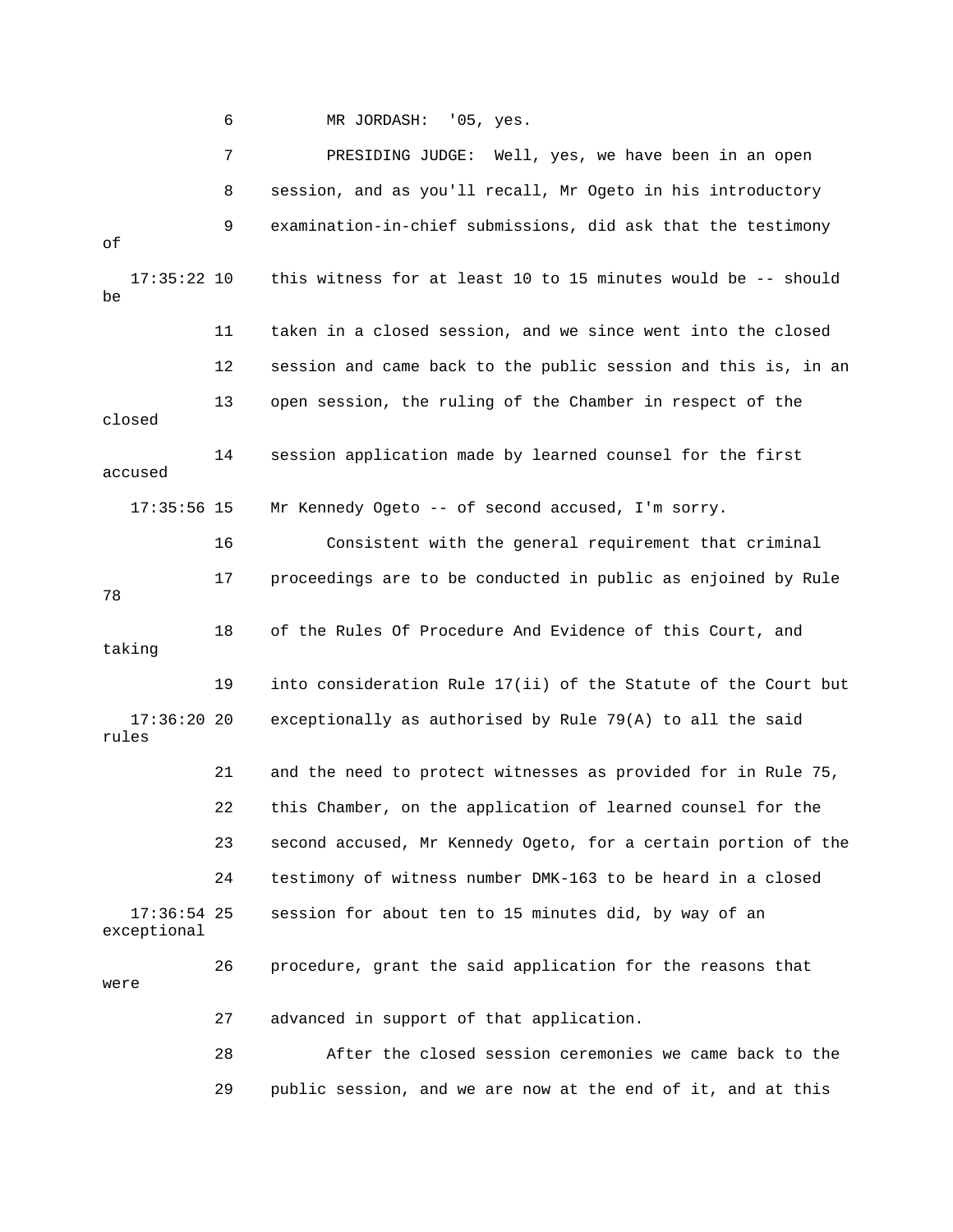| Page 113            |              | SESAY ET AL                                                    |              |
|---------------------|--------------|----------------------------------------------------------------|--------------|
|                     |              | 25 APRIL 2008                                                  | OPEN SESSION |
|                     |              |                                                                |              |
|                     |              |                                                                |              |
| to                  | $\mathbf{1}$ | stage we will be discharging the witness. But first of all,    |              |
|                     | 2            | thank Mr Witness for the evidence which you have volunteered   |              |
|                     | 3            | before the Tribunal and for coming to testify before us and to |              |
| in                  | 4            | give us your knowledge of the facts that we are looking into   |              |
| 17:37:50            | 5            | this matter. We thank you for illuminating the thought of the  |              |
|                     | 6            | Tribunal, particularly with communications which we know, you  |              |
| emphasises          | 7            | know, can make an army lose or win a war. That's what          |              |
| the                 | 8            | your importance in the army and which you yourself claimed in  |              |
|                     | 9            | course of your evidence. And we thank you for coming, and we   |              |
| $17:38:21$ 10<br>οf |              | discharge you and wish you a safe journey back to your place   |              |
|                     | 11           | abode and all the best in the pursuit of your daily            |              |
|                     | 12           | preoccupations. Thank you very much, Mr Witness. May he be     |              |
|                     | 13           | assisted out of Court, please.                                 |              |
|                     | 14           | THE WITNESS: Yes, My Lord. With your kind permission,          |              |
| $17:39:47$ 15       |              | sir?                                                           |              |
|                     | 16           | PRESIDING JUDGE: Yes, Mr Witness.                              |              |
|                     | 17           | THE WITNESS: Yes. My former commanders I would like to         |              |
|                     | 18           | shake hands with them kindly --                                |              |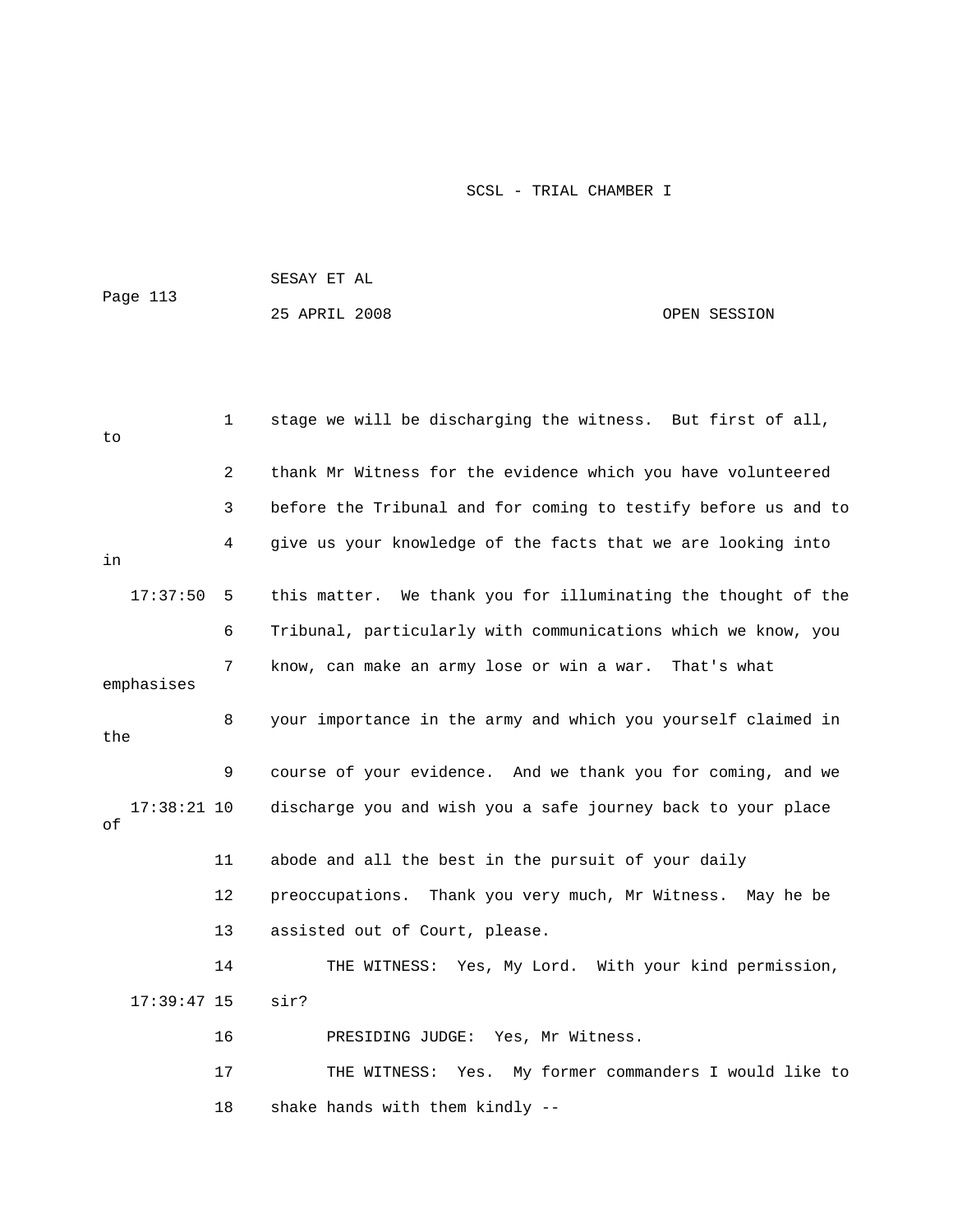|               | 19 | PRESIDING JUDGE: No. Can you walk out of the Court,                      |
|---------------|----|--------------------------------------------------------------------------|
| $17:40:00$ 20 |    | please. You'll be assisted out of the Court.                             |
|               | 21 | [The witness withdrew]                                                   |
| the           | 22 | PRESIDING JUDGE: Well, leaned counsel, we've come to                     |
|               | 23 | end of the session for -- the proceedings for this week and we           |
| hear          | 24 | would resume them at 9.30 on -- no, on Tuesday. I'm sorry I              |
| day           |    | 17:40:54 25 Monday is a public holiday. We will have to make up for that |
| deficit       | 26 | because I know that the Kallon Defence team has maybe a                  |
| $- -$         | 27 | of two days already. That is Thursday the 10th and Monday the            |
| So            | 28 | which will be the 27th or so. Today is the 25th. The 28th.               |
| address       | 29 | we would be that we shall address -- the deficit we shall                |

|          | SESAY ET AL   |  |              |
|----------|---------------|--|--------------|
| Page 114 |               |  |              |
|          | 25 APRIL 2008 |  | OPEN SESSION |

| it |   | some other time. We've already taken cognizance of that but   |
|----|---|---------------------------------------------------------------|
|    | 2 | may turn out that you don't even need it depending on how you |
| it | 3 | move. I mean -- you agree with me that you may not even need  |

4 in the long run.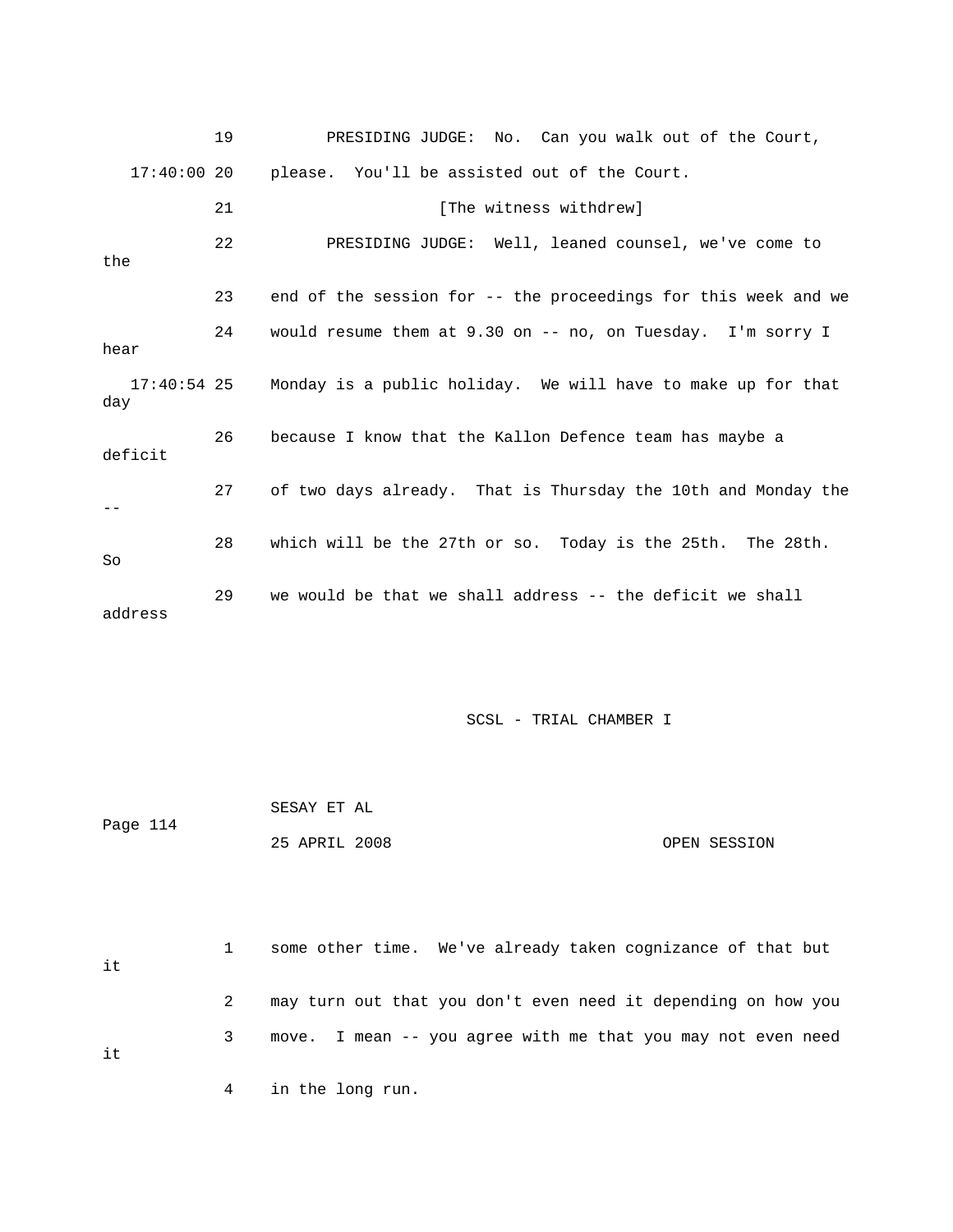| $17:41:49$ 5          |            | MR TAKU: We are doing our best, Your Honours.                 |
|-----------------------|------------|---------------------------------------------------------------|
| best                  | $\epsilon$ | PRESIDING JUDGE: I am sure you will do more than your         |
|                       | 7          | to make sure you don't ask for a two days extension. So this  |
| We                    | 8          | said, I wish everybody a very restful and successful weekend. |
|                       | 9          | will rise and resume on Tuesday.                              |
| $17:43:10$ 10<br>p.m. |            | [Whereupon the hearing adjourned at 5.32                      |
|                       | 11         | to be reconvened on Tuesday, the 29th day of                  |
|                       | 12         | April 2008 at 9.30 a.m.]                                      |
|                       | 13         |                                                               |
|                       | 14         |                                                               |
|                       | 15         |                                                               |
|                       | 16         |                                                               |
|                       | $17$       |                                                               |
|                       | 18         |                                                               |
|                       | 19         |                                                               |
|                       | 20         |                                                               |
|                       | 21         |                                                               |
|                       | 22         |                                                               |
|                       | 23         |                                                               |
|                       | 24         |                                                               |
|                       | 25         |                                                               |
|                       | 26         |                                                               |
|                       | 27         |                                                               |
|                       | 28         |                                                               |
|                       | 29         |                                                               |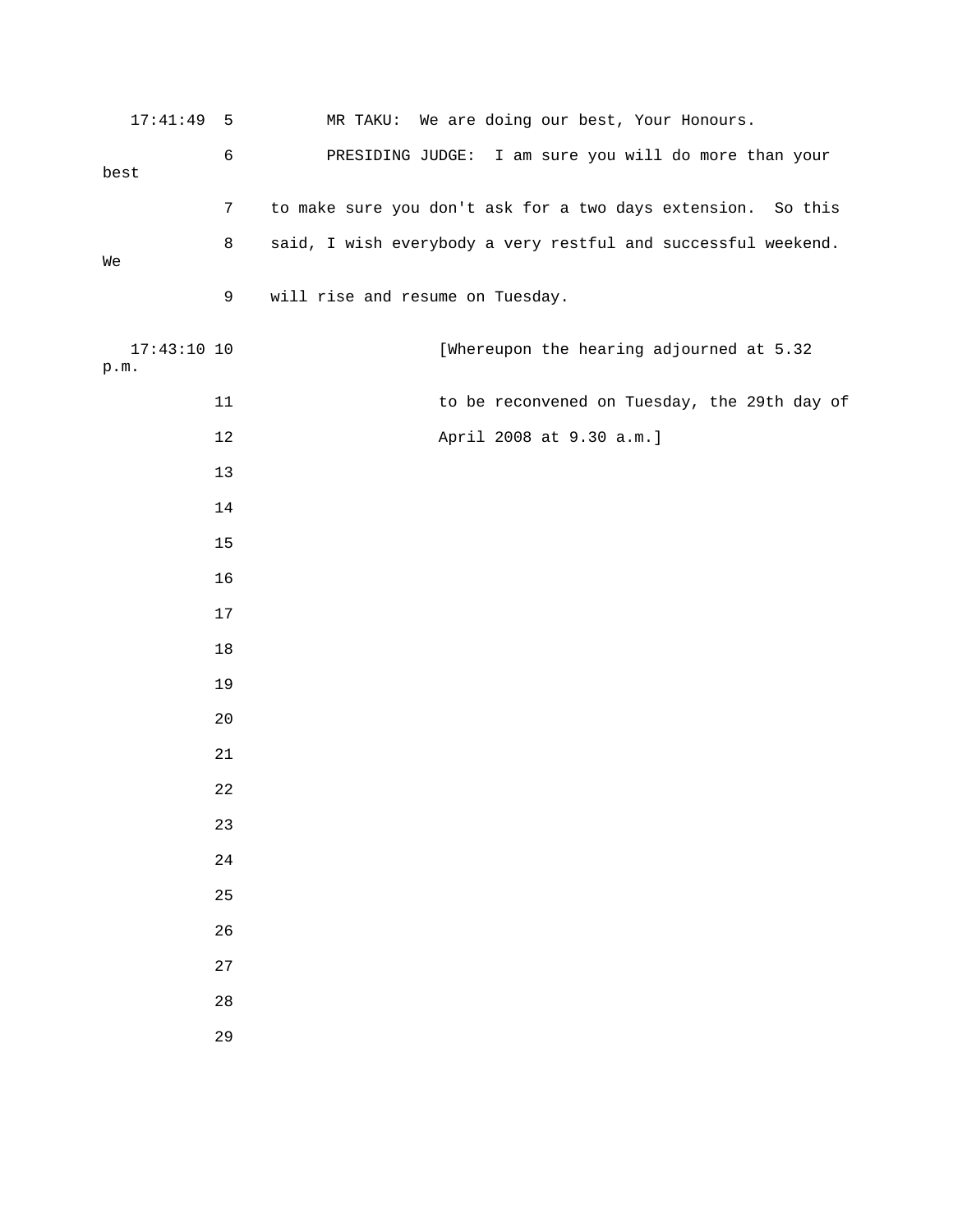EXHIBITS:

Exhibit No. 348 6 Exhibit No. 349 7 Exhibit No. 350 Exhibit No. 351

 Exhibit No. 352 53

> WITNESSES FOR THE DEFENCE: WITNESS: DMK-039 2 EXAMINED BY MR TAKU 5 CROSS-EXAMINED BY MR JORDASH

 CROSS-EXAMINED BY MR FYNN 35

32

12

14

 WITNESS: DMK-047 52 EXAMINED BY MR TAKU 52 CROSS-EXAMINED BY MR HARDAWAY 58